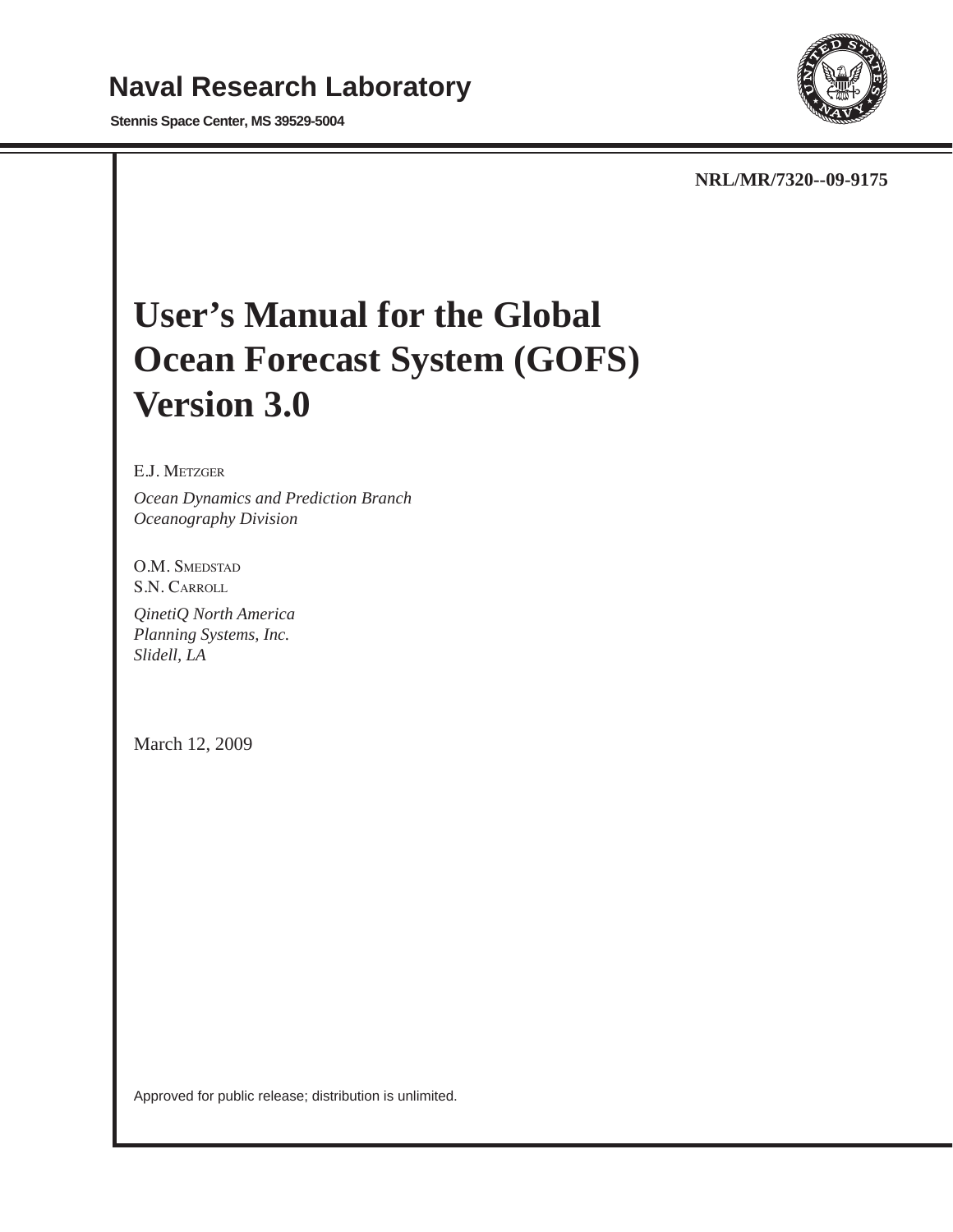# **REPORT DOCUMENTATION PAGE**

*OMB No. 0704-0188*

| Public reporting burden for this collection of information is estimated to average 1 hour per response, including the time for reviewing instructions, searching existing data sources, gathering and<br>maintaining the data needed, and completing and reviewing this collection of information. Send comments regarding this burden estimate or any other aspect of this collection of information, including<br>suggestions for reducing this burden to Department of Defense, Washington Headquarters Services, Directorate for Information Operations and Reports (0704-0188), 1215 Jefferson Davis Highway,<br>Suite 1204, Arlington, VA 22202-4302. Respondents should be aware that notwithstanding any other provision of law, no person shall be subject to any penalty for failing to comply with a collection of<br>information if it does not display a currently valid OMB control number. PLEASE DO NOT RETURN YOUR FORM TO THE ABOVE ADDRESS. |                                                                                                      |                                                                       |                                                                                 |                                      |                                                                                                                                                                                                                                                                                                                                                                                                                                                                                                                                                                       |
|----------------------------------------------------------------------------------------------------------------------------------------------------------------------------------------------------------------------------------------------------------------------------------------------------------------------------------------------------------------------------------------------------------------------------------------------------------------------------------------------------------------------------------------------------------------------------------------------------------------------------------------------------------------------------------------------------------------------------------------------------------------------------------------------------------------------------------------------------------------------------------------------------------------------------------------------------------------|------------------------------------------------------------------------------------------------------|-----------------------------------------------------------------------|---------------------------------------------------------------------------------|--------------------------------------|-----------------------------------------------------------------------------------------------------------------------------------------------------------------------------------------------------------------------------------------------------------------------------------------------------------------------------------------------------------------------------------------------------------------------------------------------------------------------------------------------------------------------------------------------------------------------|
| 1. REPORT DATE (DD-MM-YYYY)<br>12-03-2009                                                                                                                                                                                                                                                                                                                                                                                                                                                                                                                                                                                                                                                                                                                                                                                                                                                                                                                      |                                                                                                      | 2. REPORT TYPE<br>Memorandum Report                                   |                                                                                 |                                      | 3. DATES COVERED (From - To)                                                                                                                                                                                                                                                                                                                                                                                                                                                                                                                                          |
| <b>4. TITLE AND SUBTITLE</b>                                                                                                                                                                                                                                                                                                                                                                                                                                                                                                                                                                                                                                                                                                                                                                                                                                                                                                                                   |                                                                                                      |                                                                       |                                                                                 |                                      | <b>5a. CONTRACT NUMBER</b>                                                                                                                                                                                                                                                                                                                                                                                                                                                                                                                                            |
|                                                                                                                                                                                                                                                                                                                                                                                                                                                                                                                                                                                                                                                                                                                                                                                                                                                                                                                                                                |                                                                                                      | User's Manual for the Global Ocean Forecast System (GOFS) Version 3.0 |                                                                                 |                                      | <b>5b. GRANT NUMBER</b>                                                                                                                                                                                                                                                                                                                                                                                                                                                                                                                                               |
|                                                                                                                                                                                                                                                                                                                                                                                                                                                                                                                                                                                                                                                                                                                                                                                                                                                                                                                                                                |                                                                                                      |                                                                       |                                                                                 |                                      | <b>5c. PROGRAM ELEMENT NUMBER</b><br>0603207N                                                                                                                                                                                                                                                                                                                                                                                                                                                                                                                         |
| 6. AUTHOR(S)                                                                                                                                                                                                                                                                                                                                                                                                                                                                                                                                                                                                                                                                                                                                                                                                                                                                                                                                                   |                                                                                                      |                                                                       |                                                                                 |                                      | <b>5d. PROJECT NUMBER</b>                                                                                                                                                                                                                                                                                                                                                                                                                                                                                                                                             |
|                                                                                                                                                                                                                                                                                                                                                                                                                                                                                                                                                                                                                                                                                                                                                                                                                                                                                                                                                                | E.J. Metzger, O.M. Smedstad,* and S.N. Carroll*                                                      |                                                                       |                                                                                 |                                      | <b>5e. TASK NUMBER</b>                                                                                                                                                                                                                                                                                                                                                                                                                                                                                                                                                |
|                                                                                                                                                                                                                                                                                                                                                                                                                                                                                                                                                                                                                                                                                                                                                                                                                                                                                                                                                                |                                                                                                      |                                                                       |                                                                                 |                                      | <b>5f. WORK UNIT NUMBER</b><br>73-5094-19-5                                                                                                                                                                                                                                                                                                                                                                                                                                                                                                                           |
|                                                                                                                                                                                                                                                                                                                                                                                                                                                                                                                                                                                                                                                                                                                                                                                                                                                                                                                                                                |                                                                                                      | 7. PERFORMING ORGANIZATION NAME(S) AND ADDRESS(ES)                    |                                                                                 |                                      | <b>8. PERFORMING ORGANIZATION REPORT</b><br><b>NUMBER</b>                                                                                                                                                                                                                                                                                                                                                                                                                                                                                                             |
| Naval Research Laboratory<br>Oceanography Division                                                                                                                                                                                                                                                                                                                                                                                                                                                                                                                                                                                                                                                                                                                                                                                                                                                                                                             |                                                                                                      |                                                                       |                                                                                 |                                      |                                                                                                                                                                                                                                                                                                                                                                                                                                                                                                                                                                       |
|                                                                                                                                                                                                                                                                                                                                                                                                                                                                                                                                                                                                                                                                                                                                                                                                                                                                                                                                                                | Stennis Space Center, MS 39529-5004                                                                  |                                                                       |                                                                                 |                                      | NRL/MR/7320--09-9175                                                                                                                                                                                                                                                                                                                                                                                                                                                                                                                                                  |
|                                                                                                                                                                                                                                                                                                                                                                                                                                                                                                                                                                                                                                                                                                                                                                                                                                                                                                                                                                |                                                                                                      | 9. SPONSORING / MONITORING AGENCY NAME(S) AND ADDRESS(ES)             |                                                                                 |                                      | 10. SPONSOR / MONITOR'S ACRONYM(S)                                                                                                                                                                                                                                                                                                                                                                                                                                                                                                                                    |
|                                                                                                                                                                                                                                                                                                                                                                                                                                                                                                                                                                                                                                                                                                                                                                                                                                                                                                                                                                | Space & Naval Warfare Systems Command                                                                |                                                                       |                                                                                 |                                      | <b>SPAWAR</b>                                                                                                                                                                                                                                                                                                                                                                                                                                                                                                                                                         |
| 2451 Crystal Drive<br>Arlington, VA 22245-5200                                                                                                                                                                                                                                                                                                                                                                                                                                                                                                                                                                                                                                                                                                                                                                                                                                                                                                                 |                                                                                                      |                                                                       |                                                                                 |                                      | <b>11. SPONSOR / MONITOR'S REPORT</b>                                                                                                                                                                                                                                                                                                                                                                                                                                                                                                                                 |
|                                                                                                                                                                                                                                                                                                                                                                                                                                                                                                                                                                                                                                                                                                                                                                                                                                                                                                                                                                |                                                                                                      |                                                                       |                                                                                 |                                      | <b>NUMBER(S)</b>                                                                                                                                                                                                                                                                                                                                                                                                                                                                                                                                                      |
|                                                                                                                                                                                                                                                                                                                                                                                                                                                                                                                                                                                                                                                                                                                                                                                                                                                                                                                                                                | 12. DISTRIBUTION / AVAILABILITY STATEMENT<br>Approved for public release; distribution is unlimited. |                                                                       |                                                                                 |                                      |                                                                                                                                                                                                                                                                                                                                                                                                                                                                                                                                                                       |
|                                                                                                                                                                                                                                                                                                                                                                                                                                                                                                                                                                                                                                                                                                                                                                                                                                                                                                                                                                |                                                                                                      |                                                                       |                                                                                 |                                      |                                                                                                                                                                                                                                                                                                                                                                                                                                                                                                                                                                       |
| <b>13. SUPPLEMENTARY NOTES</b>                                                                                                                                                                                                                                                                                                                                                                                                                                                                                                                                                                                                                                                                                                                                                                                                                                                                                                                                 |                                                                                                      | *QinetiQ North America, Planning Systems, Inc., Slidell, LA           |                                                                                 |                                      |                                                                                                                                                                                                                                                                                                                                                                                                                                                                                                                                                                       |
| 14. ABSTRACT                                                                                                                                                                                                                                                                                                                                                                                                                                                                                                                                                                                                                                                                                                                                                                                                                                                                                                                                                   |                                                                                                      |                                                                       |                                                                                 |                                      |                                                                                                                                                                                                                                                                                                                                                                                                                                                                                                                                                                       |
|                                                                                                                                                                                                                                                                                                                                                                                                                                                                                                                                                                                                                                                                                                                                                                                                                                                                                                                                                                |                                                                                                      |                                                                       | provide workarounds to some common problems encountered when running the model. |                                      | This User's Manual describes the sequence of scripts for the Global Ocean Forecast System (GOFS) Version 3.0 that consists of the 1/12°<br>global HYbrid Coordinate Ocean Model (HYCOM) and uses the Navy Coupled Ocean Data Assimilation scheme that is run daily in the normal<br>processing stream at the Naval Oceanographic Office (NAVOCEANO). It is geared toward NAVOCEANO operators rather than a scientific<br>researcher using HYCOM. The appendices contain the individual scripts used in the daily runstream and a troubleshooting guide is included to |
|                                                                                                                                                                                                                                                                                                                                                                                                                                                                                                                                                                                                                                                                                                                                                                                                                                                                                                                                                                |                                                                                                      |                                                                       |                                                                                 |                                      |                                                                                                                                                                                                                                                                                                                                                                                                                                                                                                                                                                       |
| <b>15. SUBJECT TERMS</b><br>Numerical ocean modeling                                                                                                                                                                                                                                                                                                                                                                                                                                                                                                                                                                                                                                                                                                                                                                                                                                                                                                           |                                                                                                      |                                                                       |                                                                                 |                                      |                                                                                                                                                                                                                                                                                                                                                                                                                                                                                                                                                                       |
| <b>HYCOM</b><br><b>16. SECURITY CLASSIFICATION OF:</b>                                                                                                                                                                                                                                                                                                                                                                                                                                                                                                                                                                                                                                                                                                                                                                                                                                                                                                         |                                                                                                      |                                                                       | <b>17. LIMITATION</b><br>OF ABSTRACT                                            | <b>18. NUMBER</b><br><b>OF PAGES</b> | 19a. NAME OF RESPONSIBLE PERSON                                                                                                                                                                                                                                                                                                                                                                                                                                                                                                                                       |
| a. REPORT                                                                                                                                                                                                                                                                                                                                                                                                                                                                                                                                                                                                                                                                                                                                                                                                                                                                                                                                                      | <b>b. ABSTRACT</b>                                                                                   | c. THIS PAGE                                                          | UL                                                                              | 74                                   | E. Joseph Metzger<br>19b. TELEPHONE NUMBER (include area                                                                                                                                                                                                                                                                                                                                                                                                                                                                                                              |
| Unclassified                                                                                                                                                                                                                                                                                                                                                                                                                                                                                                                                                                                                                                                                                                                                                                                                                                                                                                                                                   | Unclassified                                                                                         | Unclassified                                                          |                                                                                 |                                      | code)<br>$(228) 688 - 4762$<br>$J = 200$ , 000 $(D_{21}, D_{20})$                                                                                                                                                                                                                                                                                                                                                                                                                                                                                                     |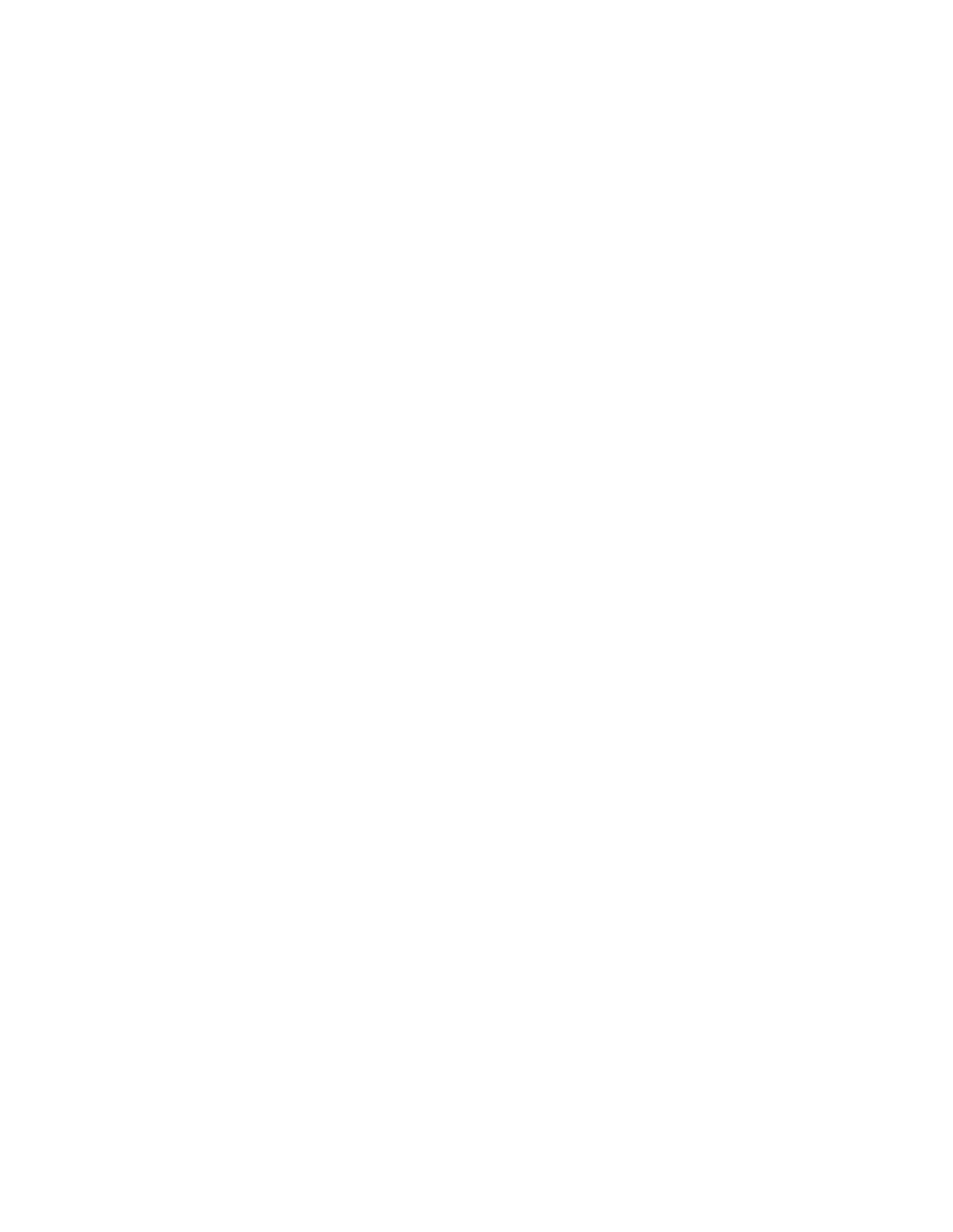## **TABLE OF CONTENTS**

<span id="page-3-0"></span>

| 1.0                      |                                                                                  |  |
|--------------------------|----------------------------------------------------------------------------------|--|
| 1.1                      |                                                                                  |  |
| 2.0                      |                                                                                  |  |
| 2.1                      |                                                                                  |  |
| 3.0                      |                                                                                  |  |
| 3.1<br>3.2<br>3.3        | 3.3.1<br>3.3.2<br>3.3.3<br>3.3.4<br>3.3.5<br>3.3.6                               |  |
| 4.0                      |                                                                                  |  |
| 4.1<br>4.2<br>4.3<br>4.4 | GOFS RUNS FINE FOR A WHILE AND THEN SUDDENLY NEGATIVE LAYER THICKNESSES APPEAR 8 |  |
| 5.0                      |                                                                                  |  |
| 6.0                      |                                                                                  |  |
| 7.0                      |                                                                                  |  |
| 7.1                      |                                                                                  |  |
|                          |                                                                                  |  |
|                          |                                                                                  |  |
|                          |                                                                                  |  |
|                          |                                                                                  |  |
|                          | <b>APPENDIX C</b><br>$\dots 23$                                                  |  |
|                          |                                                                                  |  |
|                          |                                                                                  |  |
|                          |                                                                                  |  |
|                          |                                                                                  |  |
|                          |                                                                                  |  |
|                          |                                                                                  |  |
|                          |                                                                                  |  |
|                          |                                                                                  |  |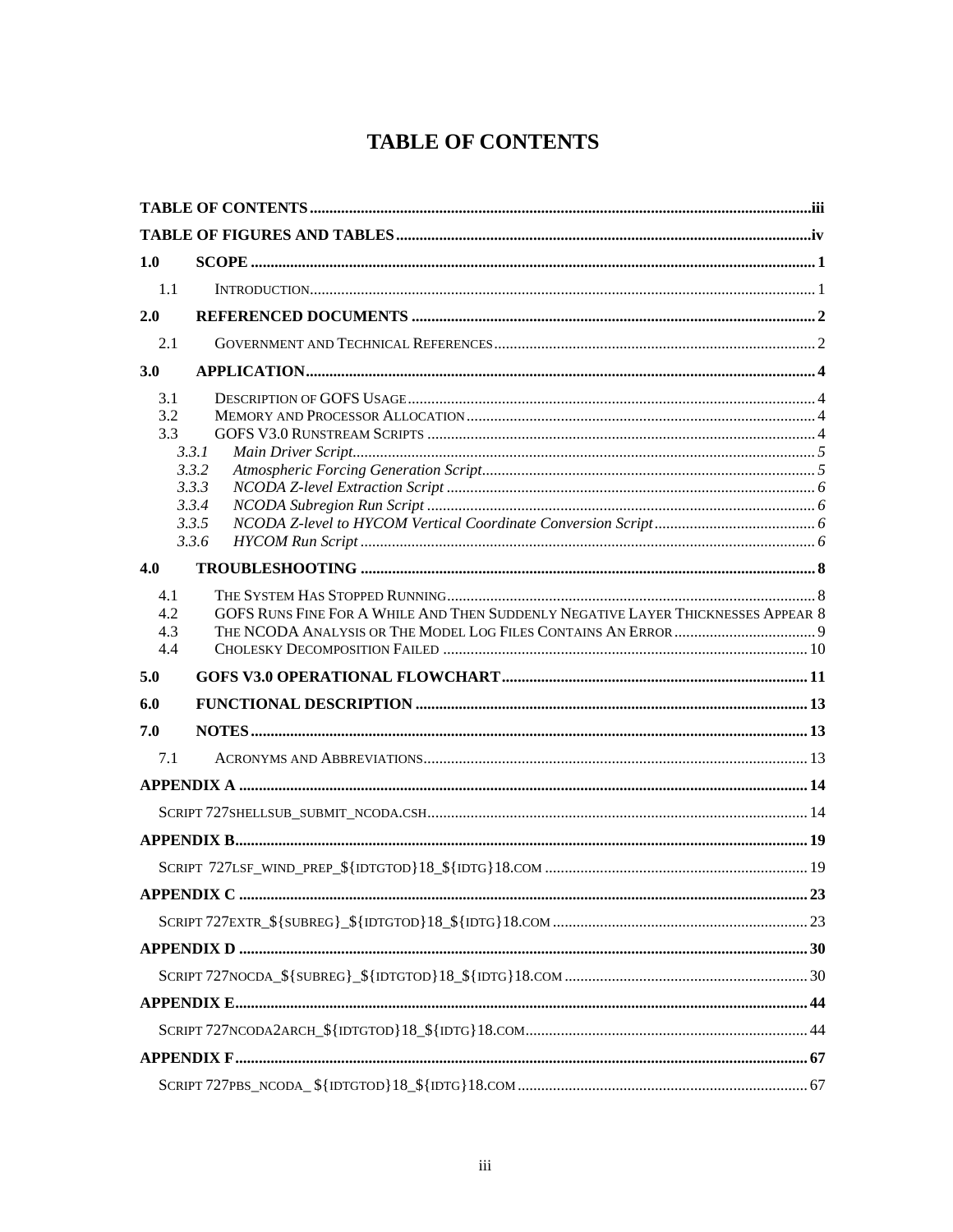### **TABLE OF FIGURES AND TABLES**

<span id="page-4-0"></span>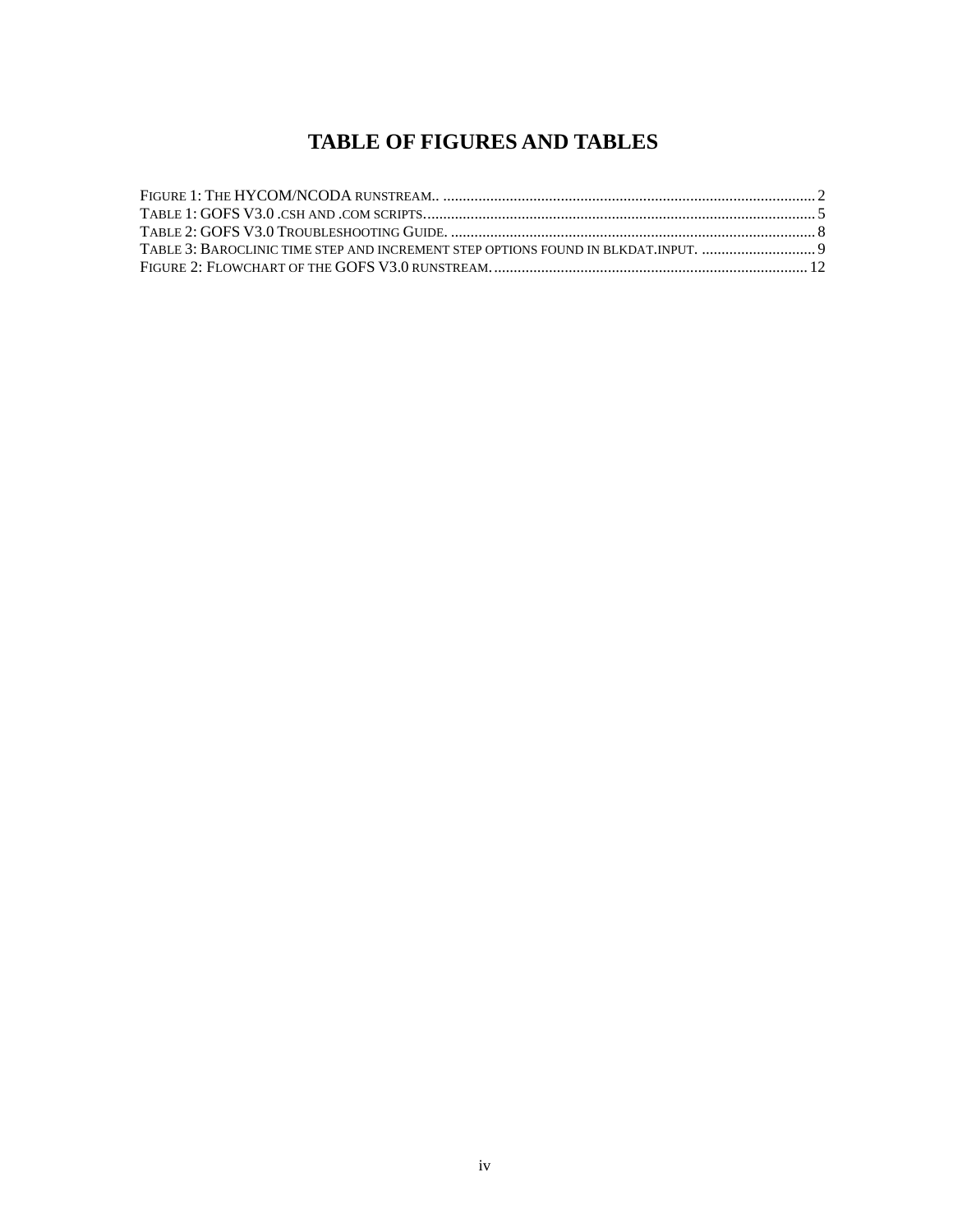### <span id="page-5-0"></span>**1.0 SCOPE**

### **1.1 Introduction**

The Global Ocean Forecast System **(**GOFS) Version 3.0 (V3.0) consists of the 1/12° global HYbrid Coordinate Ocean Model (HYCOM) and uses the Navy Coupled Ocean Data Assimilation (NCODA). This User's Manual (UM) describes the sequence of scripts run daily in the normal processing stream at the Naval Oceanographic Office (NAVOCEANO) and is geared toward those users. A more generalized HYCOM User's Manual for running simulations in research mode may be found on the HYCOM consortium website ([http://hycom.rsmas.miami.edu\)](http://hycom.rsmas.miami.edu/). Accompanying documents to this manual are the Software Design Document (SDD) (Wallcraft et al., 2009) and the Phase I Validation Test Report (VTR) (Metzger et al., 2008). It should be noted that when the VTR was written, the system as a whole was referred to as Global Ocean Prediction System (GOPS) V3.0. However, NRL-developed global ocean nowcast/forecast systems have since been renamed the Global Ocean Forecast System (GOFS). It is referred to as such in the SDD and this UM. However, GOPS and GOFS are interchangeable between these documents.

The GOFS V3.0 runstream is depicted in Figure 1. Relative to the nowcast time, the first NCODA ocean analysis is performed at  $\tau = -126$  hours with the analysis window for altimeter (and all other) data spanning  $\pm 36$  ( $\pm 12$ ) hours. (The first hindcast goes back 5+ days from the nowcast due to late-arriving satellite altimeter data. An examination of the timeliness of the historical altimeter data determined an additional data gain of 18% between four and five days; orbits also improve with the age of the data.).

\_\_\_\_\_\_\_\_\_\_\_\_\_\_\_

Manuscript approved February 4, 2009.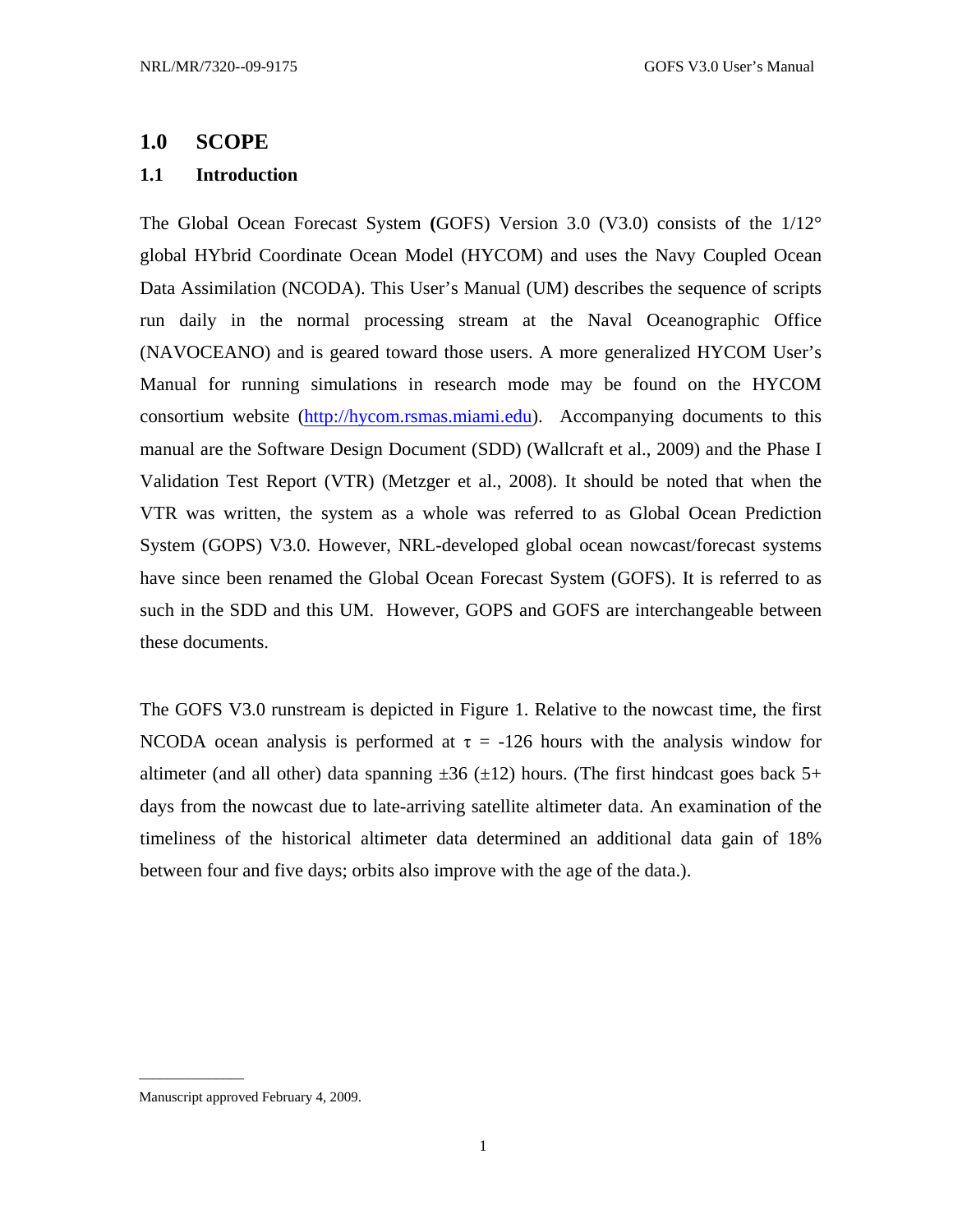<span id="page-6-0"></span>

2) Run HYCOM for 24 hours using incremental updating  $(\square)$  over the first 6 hrs

3) Repeat steps 1) and 2) until the nowcast time

4) Run HYCOM in forecast mode out to tau = 120

**Figure 1: The HYCOM/NCODA runstream. Approximate run times using 379 IBM Power 5+ processors: a) six NCODA analyses – 1.1 hours/analysis = 6.6 hours, b) five HYCOM hindcast days using a 240 second timestep – 0.8 hours/model day = 4.0 hours, c) five HYCOM forecast days using a 240 second timestep – 0.8 hours/model day = 4.0 hours, for a total of d) 14.6 wall-time hours.** 

After the initial NCODA analysis, HYCOM is run for 24 model hours, with the NCODA analysis incrementally updating the ocean model over the first six hours. Therefore, at 00Z, HYCOM has fully ingested all observational data used in the analysis. The NCODA analysis and HYCOM hindcast cycle repeat themselves daily up to the nowcast time. HYCOM then continues to run in forecast mode out to 120 hours (5 days). The forecast length of five days was chosen in part because atmospheric forcing typically is available that far out in time. As currently configured, the atmospheric forcing is blended toward climatology after the forecast output ends, so the system could run in forecast mode out to ~30 days. However, this would require considerable additional computational resources.

### **2.0 REFERENCED DOCUMENTS**

#### **2.1 Government and Technical References**

- Cummings, J. and Carroll, S., (2006). Software User's Manual for the Navy Coupled Ocean Data Assimilation (NCODA) System, *NRL Tech. Rpt.*, MRY-001-06, Naval Research Laboratory, Monterey, CA.
- Metzger, E.J., Smedstad, O.M., Thoppil, P., Hurlburt, H.E., Wallcraft, A.J., Franklin, D.S., Shriver, J.F. and Smedstad, L.F., (2008). Validation Test Report for the Global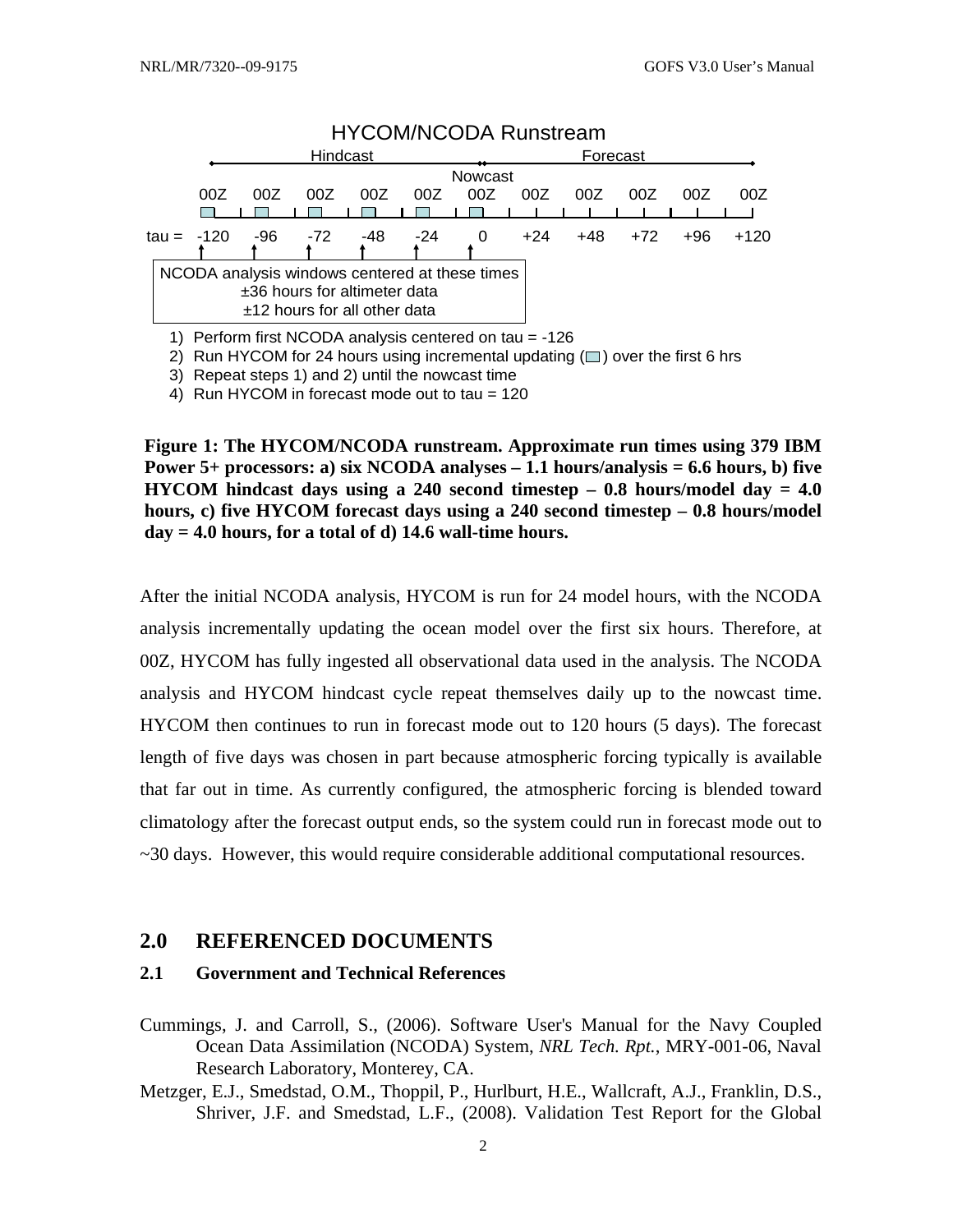Ocean Prediction System V3.0 – 1/12° HYCOM/NCODA: Phase I, *NRL Memo. Rpt.*, NRL/MR/7320—08-9148, Ocean Modeling Division, Naval Research Laboratory, Stennis Space Center, MS.

Wallcraft, A.J., Metzger E.J. and Carroll S.N., (2009). Software Design Description for the HYbrid Coordinate Ocean Model (HYCOM) Version 2.2. *NRL Memo. Rpt.*, NRL/MR/7320—09-9166, Ocean Modeling Division, Naval Research Laboratory, Stennis Space Center, MS.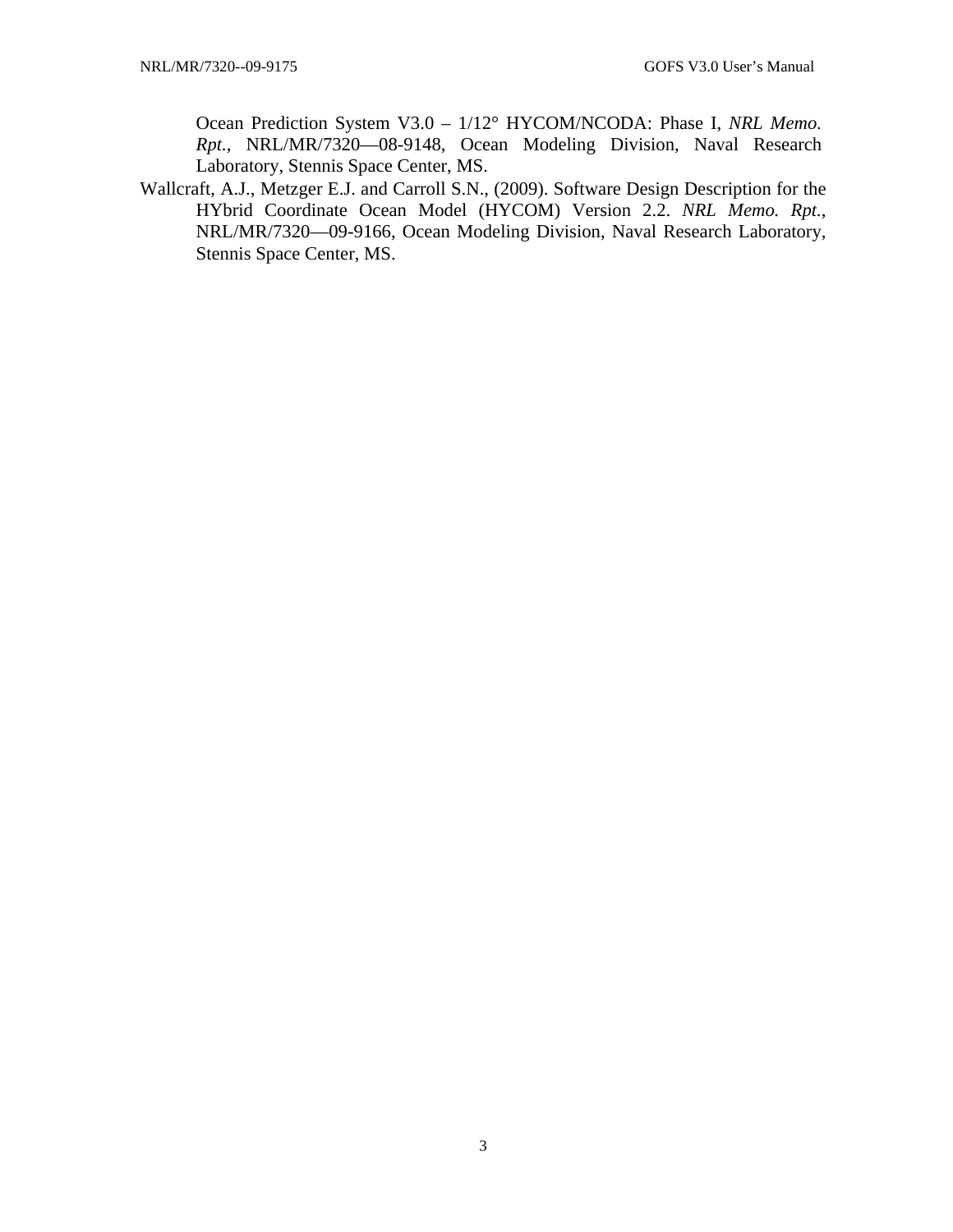### <span id="page-8-0"></span>**3.0 APPLICATION**

#### **3.1 Description of GOFS Usage**

This manual describes the procedures for running the Global Ocean Forecast System Version 3.0. It is designed for NAVOCEANO personnel who will be running GOFS in their operational queues. The user may also refer as needed to the HYCOM Software Design Description (SDD), which describes the code, physics and basic equations (Wallcraft et al., 2009), and the Validation Test Report (Metzger et al., 2008) for this system. Additionally, the NCODA UM (Cummings and Carroll, 2006) may be of use.

### **3.2 Memory and Processor Allocation**

HYCOM can run on any number of processors and its footprint can be changed accordingly. It is currently configured to use 619 processors, but 596 or 713 processors are other multiples for which the code is compiled. Memory requirements for NCODA vary depending upon the amount of data that goes into the analysis.

#### **3.3 GOFS V3.0 Runstream Scripts**

For a daily integration of GOFS V3.0, a sequence of scripts are generated and run. All scripts contain environmental variables  $\S{E}$  and  $\S{EXPT}$  which define the experiment number. The example that follows uses

seteny E 727 setenv EXPT expt\_72.7.

If a new experiment number is desired, these variables would have to be changed in all scripts and the appropriate directory structures would need to be created. Figure 2 is a schematic flowchart of the system and all scripts are provided in Appendices A-F.

Several scripts are used to direct the running of GOFS V3.0. These are summarized in Table 1 below. The script names often begin with the experiment number, in this example, 727.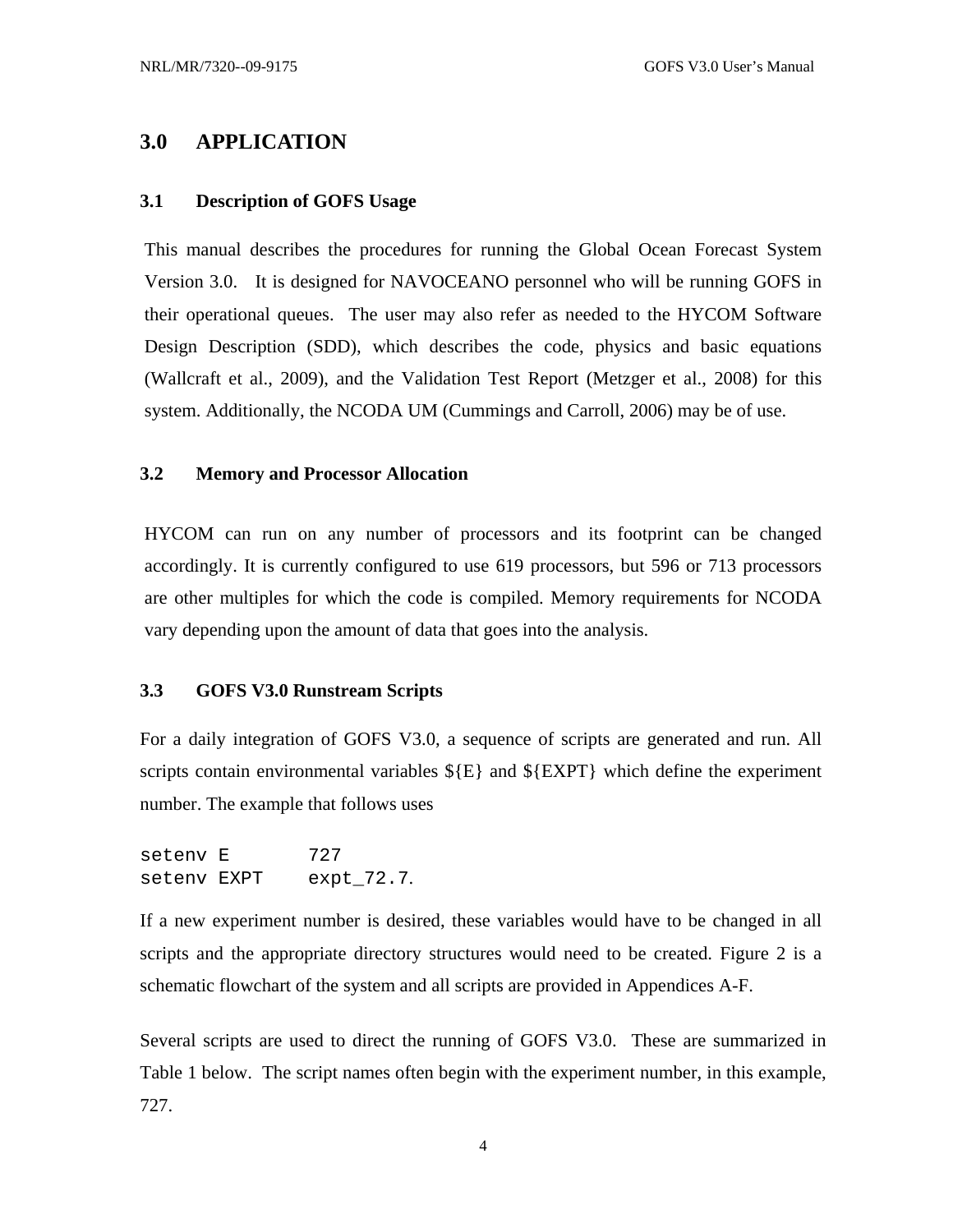| <b>Script</b>                        | <b>Description</b>                                            |
|--------------------------------------|---------------------------------------------------------------|
| 727shellsub_submit_ncoda.csh         | Main driver script. Generates scripts for each daily run. See |
|                                      | Section 3.3.1 and Appendix A.                                 |
| 727lsf_wind_prep_\${idtgtod}18       | Atmospheric forcing generation script. See Section 3.3.2      |
| $\frac{\sqrt{3}}{100}$ {idtg} 18.com | and Appendix B.                                               |
| $727$ extr_\${subreg}_\${idtgtod}18  | Extracts NCODA $z$ -levels and surface fields from the        |
| $\frac{\sqrt{3}}{100}$ and 18.csh    | HYCOM archive file for each NCODA subregion. See              |
|                                      | Section 3.3.3 and Appendix C.                                 |
| 727ncoda_\${subreg}_\${idtgtod}      | Runs the NCODA analysis for each subregion.                   |
| $18$ $$$ {idtg} 18.csh               | See Section 3.3.4 and Appendix D.                             |
| 727ncoda2arch_\${idtgtod}18_\${      | Converts the NCODA analysis on z-levels to HYCOM              |
| $idtg$ { 18.csh                      | vertical coordinates. See Section 3.3.5 and Appendix E.       |
| 727lsf_ncoda_\${idtgtod}18_\${id     | Runs HYCOM. See Section 3.3.6 and Appendix F.                 |
| $tg$ 18.com                          |                                                               |

### <span id="page-9-0"></span>**Table 1: GOFS V3.0 .csh and .com scripts.**

### **3.3.1 Main Driver Script**

The main driver script may be found at

/u/home/ooc/models/hycom/GLBa0.08/expt\_72.7/mvoi/727shellsub\_submit\_ncoda.csh.

Running as a cron job, it generates the set of scripts needed for each daily run. Most of the work is simply script creation, but its final task is submitting a job to create the atmospheric forcing needed by GOFS V3.0. A subsequent sequence of scripts then gets executed. Appendix A provides the complete script for viewing.

The following command sets the number of hindcast days. It is currently set to five days.

```
# 
# --- Go back 5 days from today to do a 5 day hindcast 
# --- idtg: date-time-group for today minus 5 days 
# 
set idtg=`/u/home/${user}/bin/addndays yyyymmdd ${idtgtod} -5` 
#
```
### **3.3.2 Atmospheric Forcing Generation Script**

The atmospheric forcing generation script is found at

/scr/ooc/data/hycom/GLBa0.08/expt\_72.7/logs/727lsf\_wind\_prep\_\${idtgtod}18\_\${idtg}1 8.com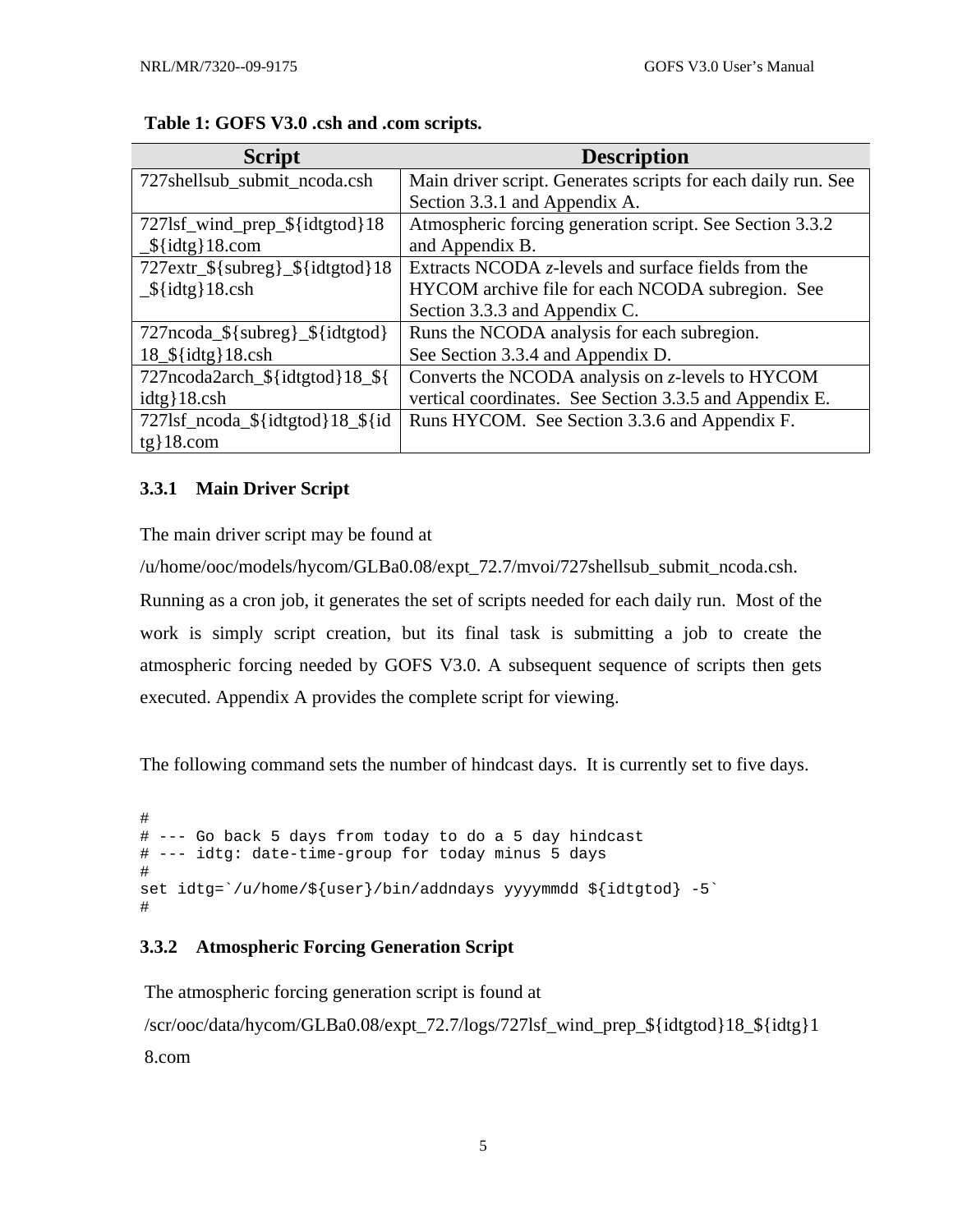<span id="page-10-0"></span>Here environmental variable  $\{\{\text{idtgtod}\}\}$  is the date-time-group for today (e.g. 20081206) and variable  $\{\text{idtg}\}$  is the date-time-group for today minus the hindcast length (e.g. 20081201). See Appendix B for a copy of the entire script.

#### **3.3.3 NCODA Z-level Extraction Script**

This script extracts NCODA z-levels from the HYCOM archive file.

/scr/ooc/data/hycom/GLBa0.08/expt\_72.7/logs/72.7extr\_\${subreg}\_\${idtgtod}18\_\${idtg }18.csh

Environmental variable  $\S$ {subreg} is the subregion identifier. Currently there are seven: ANTarc, ARCatl, ARCocn, ARCpac, MERat1, MERin1, and MERpa1. Appendix C provides the complete script and an example from MERpa1.

#### **3.3.4 NCODA Subregion Run Script**

This script runs the NCODA analysis for each subregion. /scr/ooc/data/hycom/GLBa0.08/expt\_72.7/logs/727ncoda\_\${subreg}\_\${idtgtod}18\_\${idtg }18.csh. All subregions are run in parallel. These jobs also start the NCODA plotting and file transfer to the permanent storage machine. See Appendix D for the complete script and an example from MERpa1.

#### **3.3.5 NCODA Z-level to HYCOM Vertical Coordinate Conversion Script**

This script converts the NCODA analysis on z-levels to HYCOM vertical coordinates. /scr/ooc/data/hycom/GLBa0.08/expt\_72.7/logs/727ncoda2arch\_\${idtgtod}18\_\${idtg}18.c sh. This job is submitted by one of the NCODA analysis scripts and will wait until all the subregions are completed before it executes. Upon completion, it submits a plotting job to HYCOM. Appendix E shows a copy of this script.

#### **3.3.6 HYCOM Run Script**

/scr/ooc/data/hycom/GLBa0.08/expt\_72.7/logs/727lsf\_ncoda\_\${idtgtod}18\_\${idtg}18.co m is the script that runs HYCOM. At the end of this script, the next day is submitted by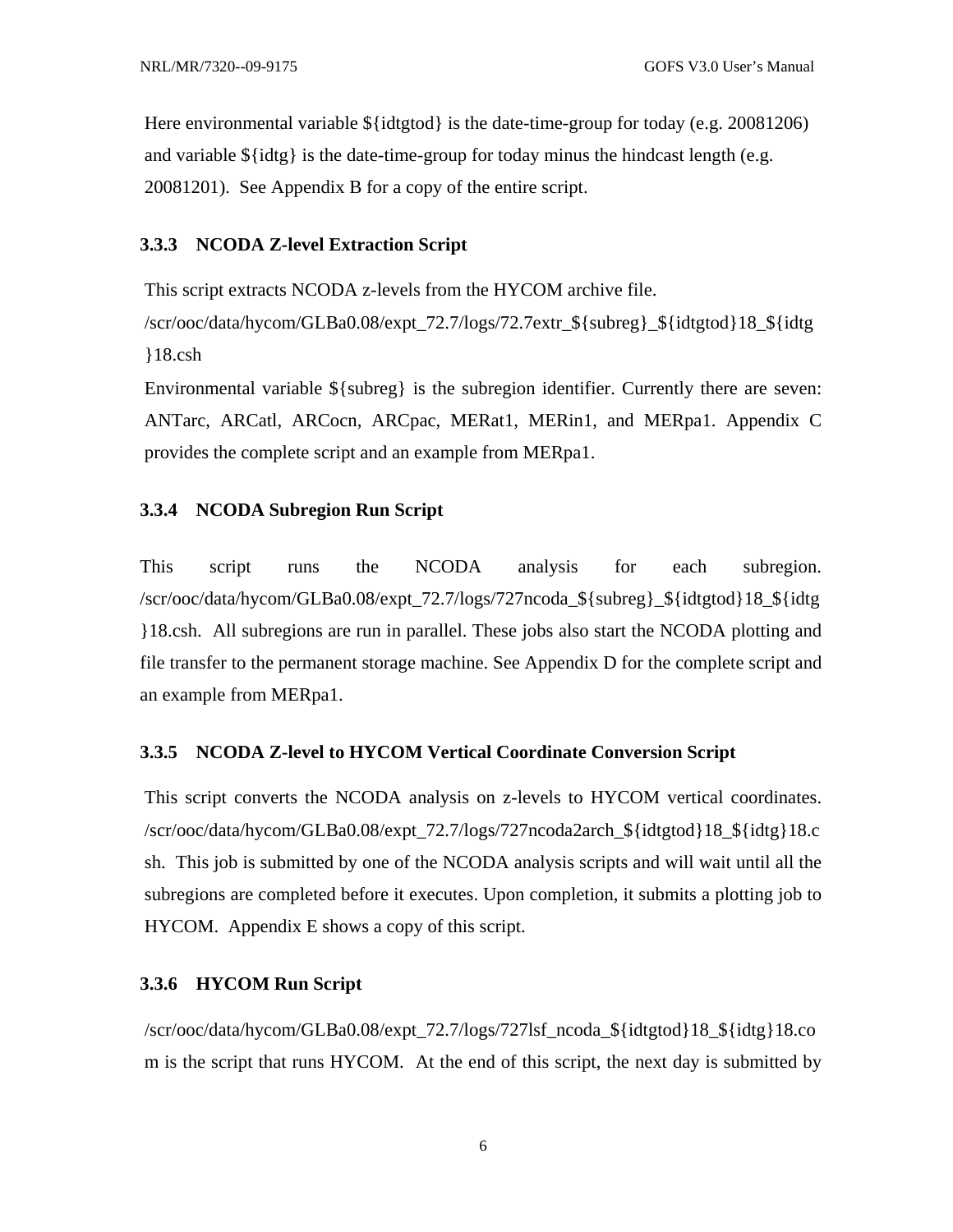**727shellsub\_daily.csh**, which is very similar to the cron script that initiates the entire sequence. See Appendix F for the complete run script.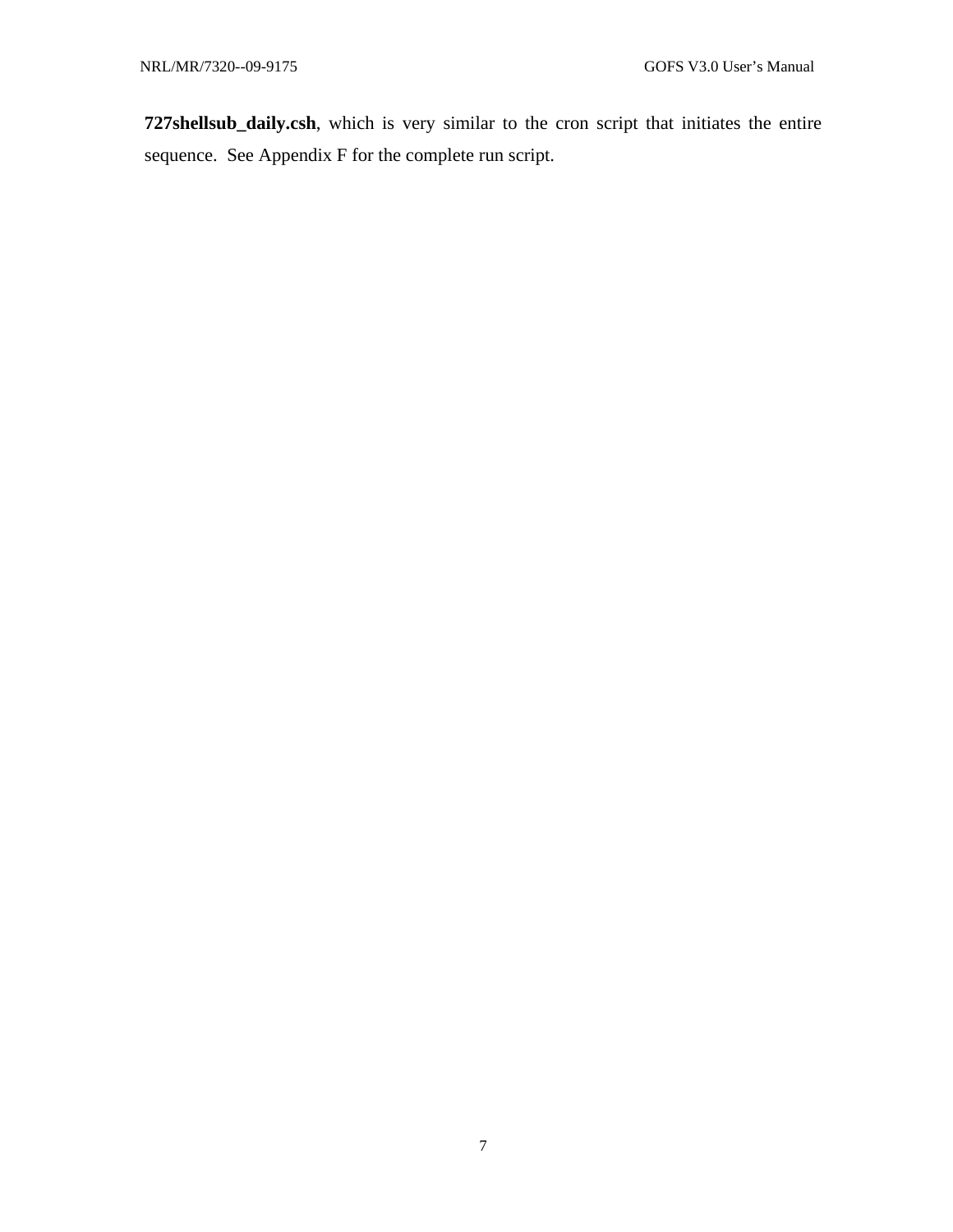### <span id="page-12-0"></span>**4.0 TROUBLESHOOTING**

Table 2 provides a brief troubleshooting guide for when problems are encountered. It is followed by a more detailed discussion of each specific problem.

| Problem                                                                                                      | <b>Solution</b>                                                                                                                                                                                                                                                                               |
|--------------------------------------------------------------------------------------------------------------|-----------------------------------------------------------------------------------------------------------------------------------------------------------------------------------------------------------------------------------------------------------------------------------------------|
| 1) System has stopped<br>running.                                                                            | Check log files in<br>/scr/ooc/data/hycom/GLBa0.08/expt_72.7/logs<br>to find the part of the system where the problem occurred.                                                                                                                                                               |
| 2) HYCOM stopped running<br>due to negative layer<br>thicknesses, i.e. "neg. dp" is<br>seen in the log file. | a) Reduce the baroclinic time step (baclin) in<br>/u/home/ooc/models/hycom/GLBa0.08/expt_72.7/blkdat.input.<br>If unsuccessful, try,<br>b) Turn off the incremental updating (in <b>blkdat.input</b> ) by<br>setting 'incflg' = incremental update flag $(0=no, 1=yes, 2=full-$<br>velocity). |
| 3) Error message: Cannot load<br>ntbl_windows on all selected<br>nodes                                       | This is a machine problem and resubmitting the script usually<br>works.                                                                                                                                                                                                                       |
| 4) Cholesky decomposition<br>failed error in a NCODA<br>subregion.                                           | Adjust the diagonal of the covariance matrices by changing<br>the <i>oanl</i> namelist variable err_plus( $= 1$ . Set it to a negative<br>value after the analysis has gotten past the problem, see<br><b>oanl.h.</b> the NCODA namelist file.                                                |

### **Table 2: GOFS V3.0 Troubleshooting Guide.**

### **4.1 The System Has Stopped Running**

**Explanation**: One of the jobs has died for some reason.

**Solution**: See /scr/ooc/data/hycom/GLBa0.08/expt\_72.7/logs/.

At the system prompt, enter

ls –lat | more

to see where the run died. Check the appropriate log files for errors.

### **4.2 GOFS Runs Fine For A While And Then Suddenly Negative Layer Thicknesses Appear**

The user may see "neg. dp" in the log file.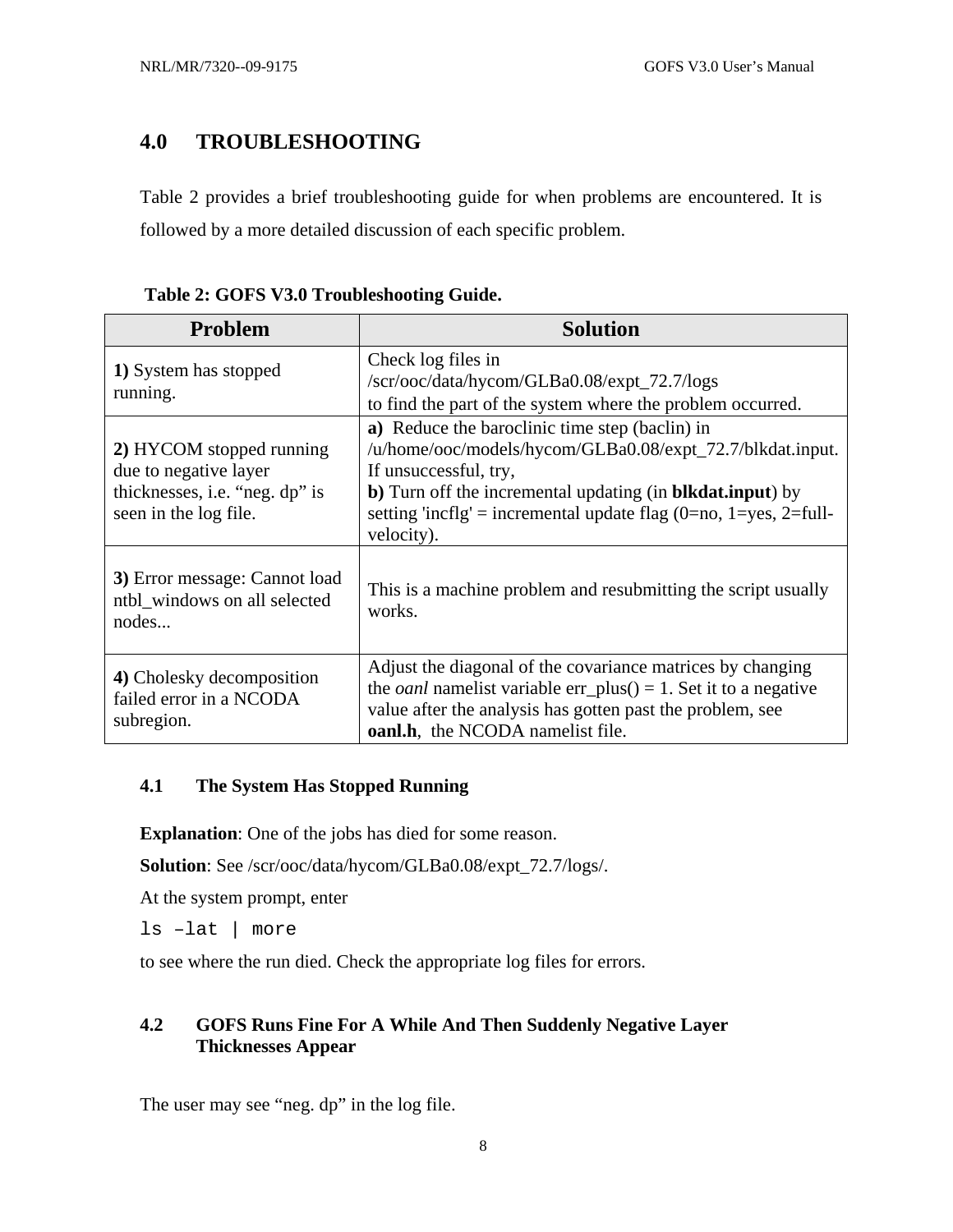<span id="page-13-0"></span>**Explanation**: Model is unstable.

**Solution 1**: Reduce the baroclinic time step (baclin) in

```
/u/home/ooc/models/hycom/GLBa0.08/expt_72.7/blkdat.input
```
Use the table in *blkdat.input*, as illustrated in Table 3 below, to change the baroclinic time step and incstp so that the increments are put in over 6 hours.

| Table 3: Baroclinic time step and increment step options found in blkdat.input. |  |  |  |  |  |  |
|---------------------------------------------------------------------------------|--|--|--|--|--|--|
|---------------------------------------------------------------------------------|--|--|--|--|--|--|

| <b>baclin</b> | incstp        |
|---------------|---------------|
| 74            | 288           |
| 120           | 180           |
| 50            | 144           |
| 240           |               |
| 300           | $\mathcal{L}$ |

**Solution 2:** If lowering the time step does not work, the observations might be bad. Turn the assimilation off for the day. In

 /u/home/ooc/models/hycom/GLBa0.08/expt\_72.7/blkdat.input change

2 'incflg' = incremental update flag  $(0=no, 1=yes, 2=full-velocity)$ 

to

0 'incflg' = incremental update flag  $(0=no, 1=ves, 2=full-velocity)$ .

It is possible that the user must go back to the previous day, since the instability could have begun earlier.

**NOTE: Remember to change** *incflg* **back to 2 after the problem day has run successfully.** 

### **4.3 The NCODA Analysis or The Model Log Files Contains An Error**

The error could be, for example,

Sat Nov 29 11:32:09 GMT 2008 [poejob]: Cannot load ntbl windows on all selected nodes ...

**Explanation**: An error such as this usually indicates a machine problem. Resubmitting the job usually solves the problem.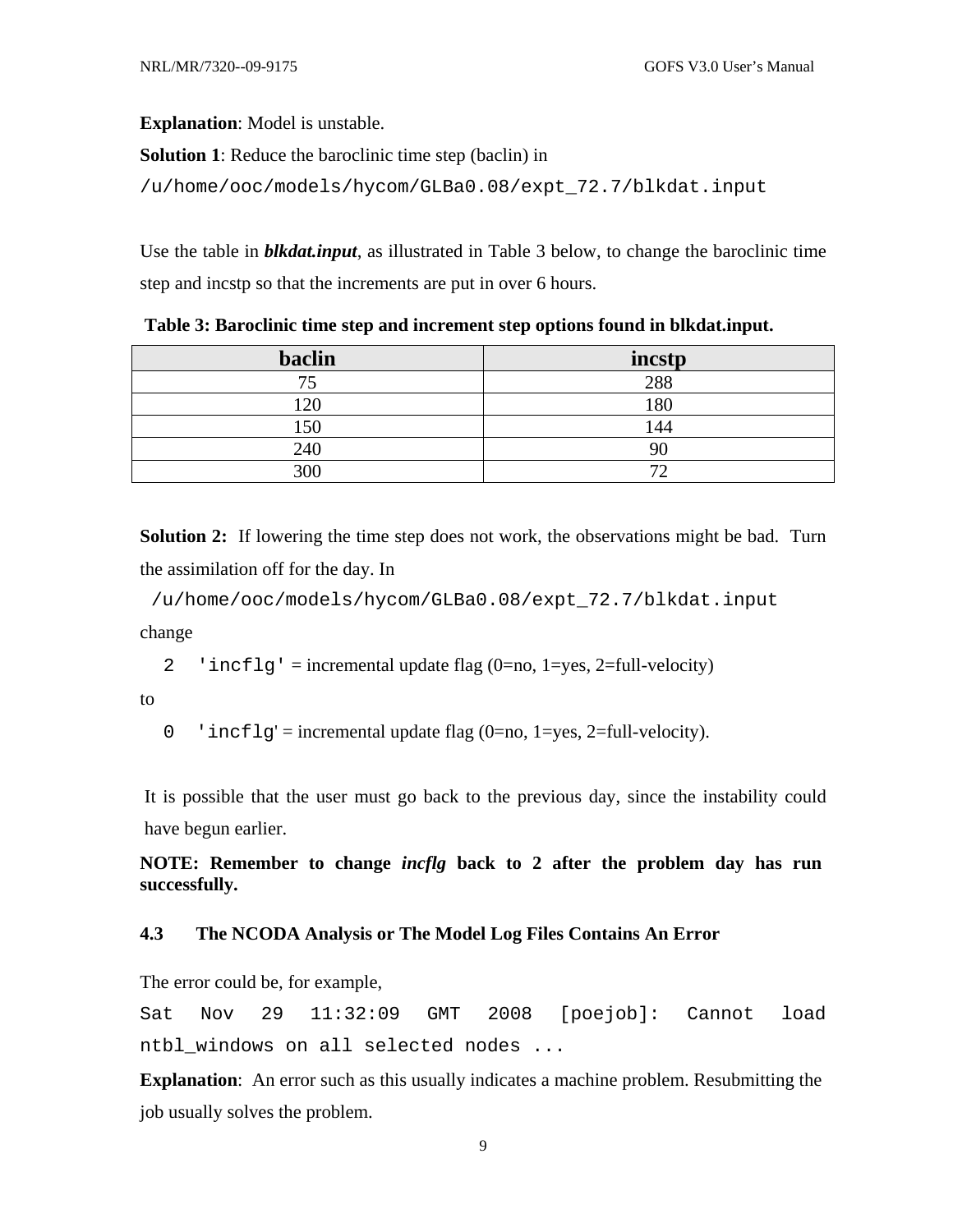<span id="page-14-0"></span>**Solution:** Resubmit the script that failed. If it is one of the NCODA analysis scripts, uncomment the line

#/u/home/wallcraf/bin/msub

\${E}ncoda2arch\_\${idtgtod}\_\${curr\_dtg}.csh 1

in e.g., *727ncoda\_ARCatl\_2008112918\_2008112518.csh* at the bottom of the script. This is done so that the NCODA-to-HYCOM script is submitted and the model run continues. Make sure that the *ncoda2arch* script is not already running. If so, kill the job before resubmitting the NCODA analysis for the subregion.

### **4.4 Cholesky Decomposition Failed**

**Explanation:** Either the background error is too large or the observation error is too small. This results in very small diagonal elements. With converging grid locations and super-obs based on grid i,j indices, the data can be very close and the off-diagonal correlations can be large. The result is a poorly conditioned matrix.

**Solution:** Adjust the diagonal of the covariance matrices by changing the *oanl* namelist variable  $err\_plus() = 1$ . Set it to a negative value after the analysis has moved past the problem. See the NCODA namelist file *oanl.h.*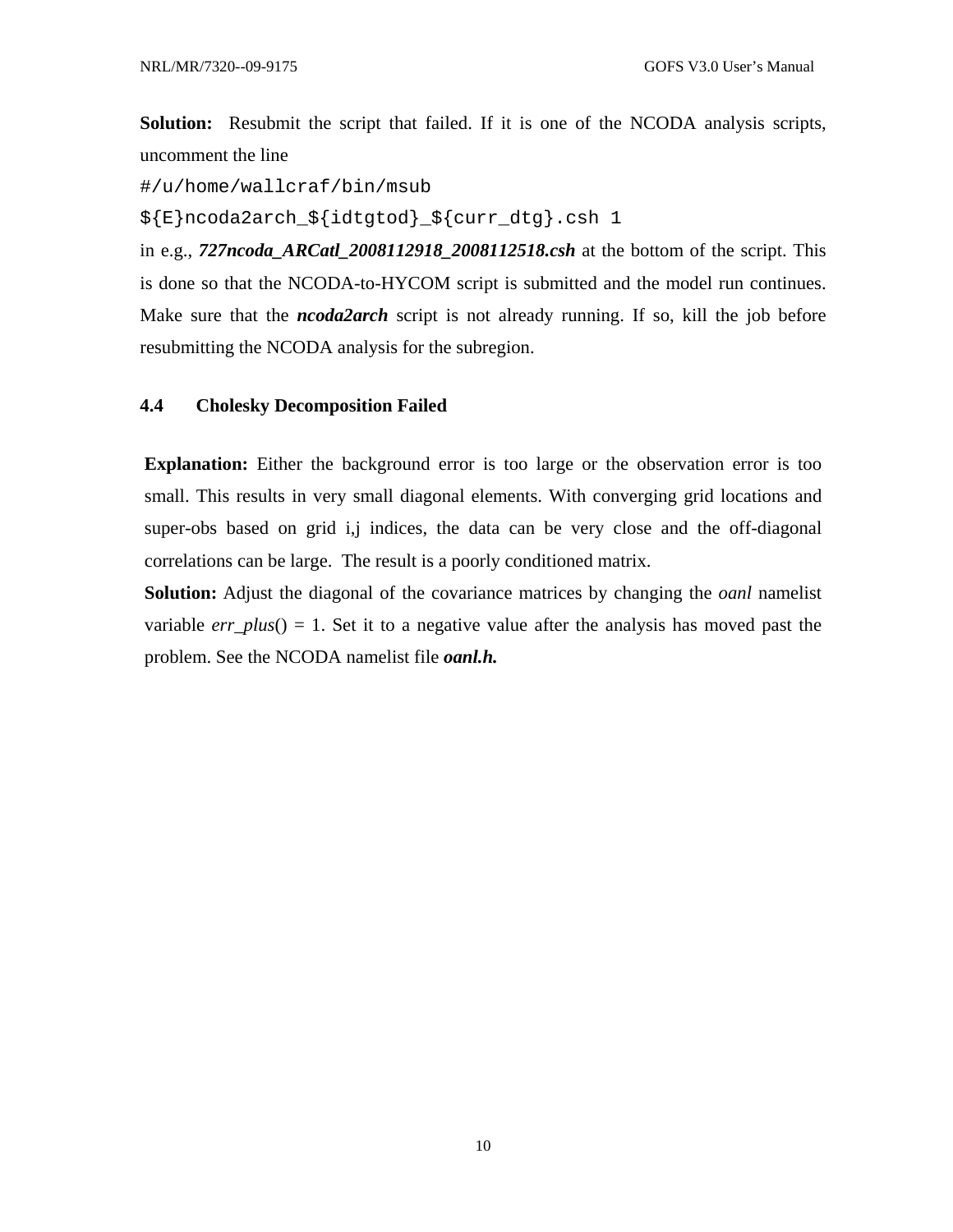### <span id="page-15-0"></span>**5.0 GOFS V3.0 OPERATIONAL FLOWCHART**

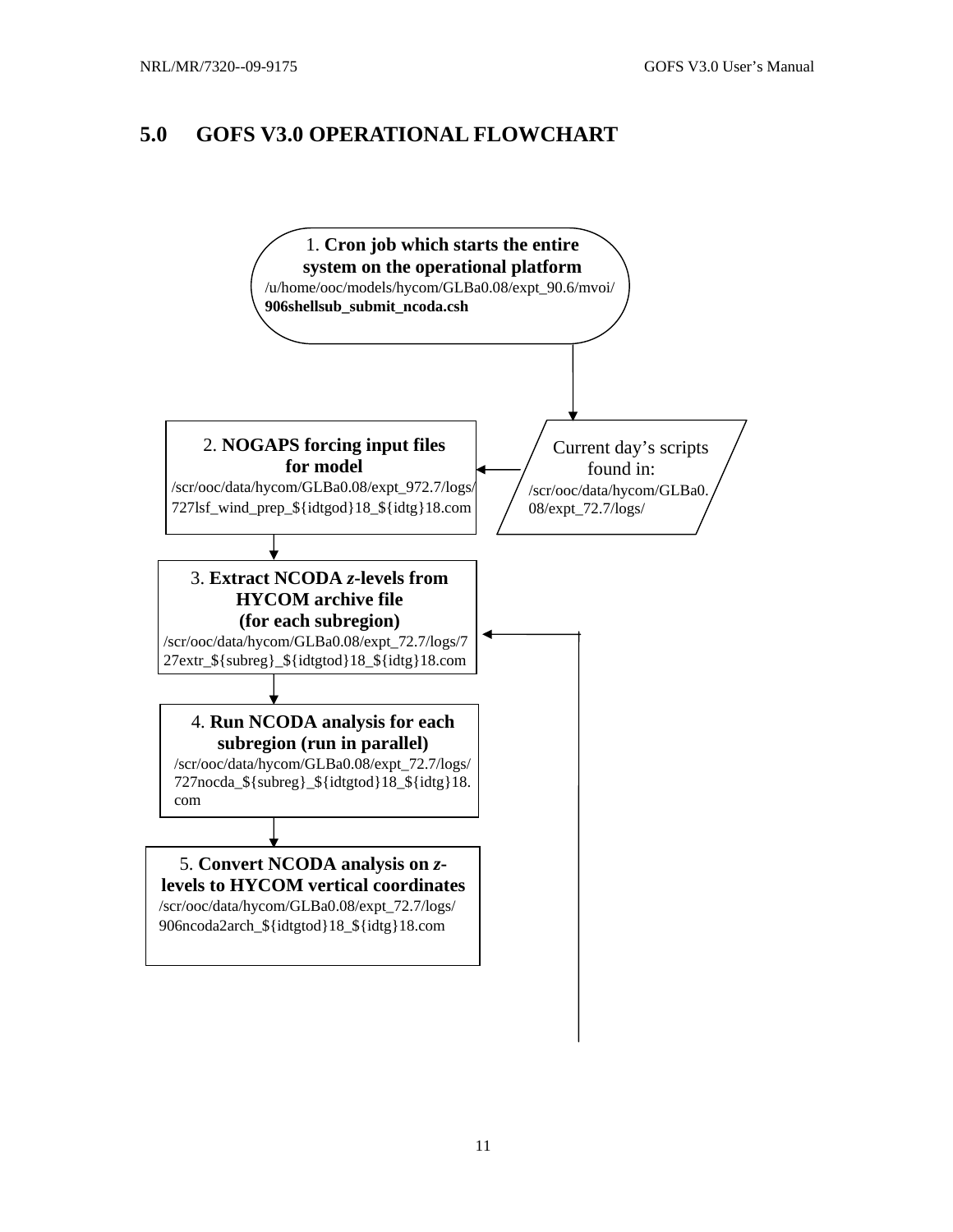<span id="page-16-0"></span>

**Figure 2: Flowchart of the GOFS V3.0 runstream. All scripts are provided in Appendices A-F.**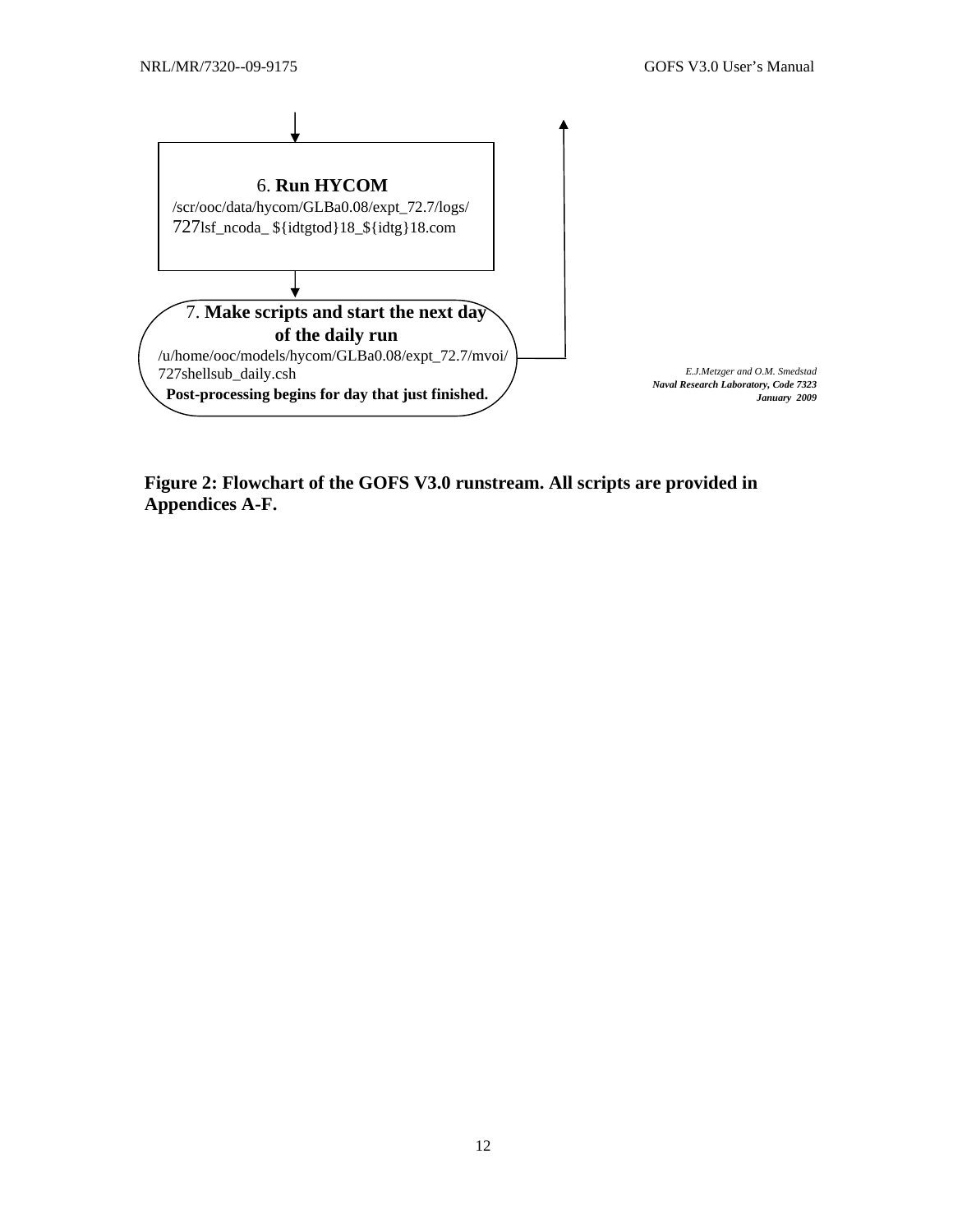### <span id="page-17-0"></span>**6.0 FUNCTIONAL DESCRIPTION**

For a discussion of the HYCOM 2.2 model theory and code description see the accompanying Software Design Description (Wallcraft *et al.*, 2009).

### **7.0 NOTES**

### **7.1 Acronyms and Abbreviations**

| Acronym      | <b>Definition</b>                        |
|--------------|------------------------------------------|
| <b>GOFS</b>  | Global Ocean Forecast System             |
| <b>HYCOM</b> | <b>HYbrid Coordinate Ocean Model</b>     |
| <b>MPI</b>   | <b>Message Passing Interface</b>         |
| <b>NCAR</b>  | National Center for Atmospheric Research |
| <b>NCODA</b> | Navy Coupled Ocean Data Assimilation     |
| <b>NRL</b>   | Naval Research Laboratory                |
| <b>SDD</b>   | <b>Software Design Description</b>       |
| <b>UM</b>    | User's Manual                            |
| VTR          | <b>Validation Test Report</b>            |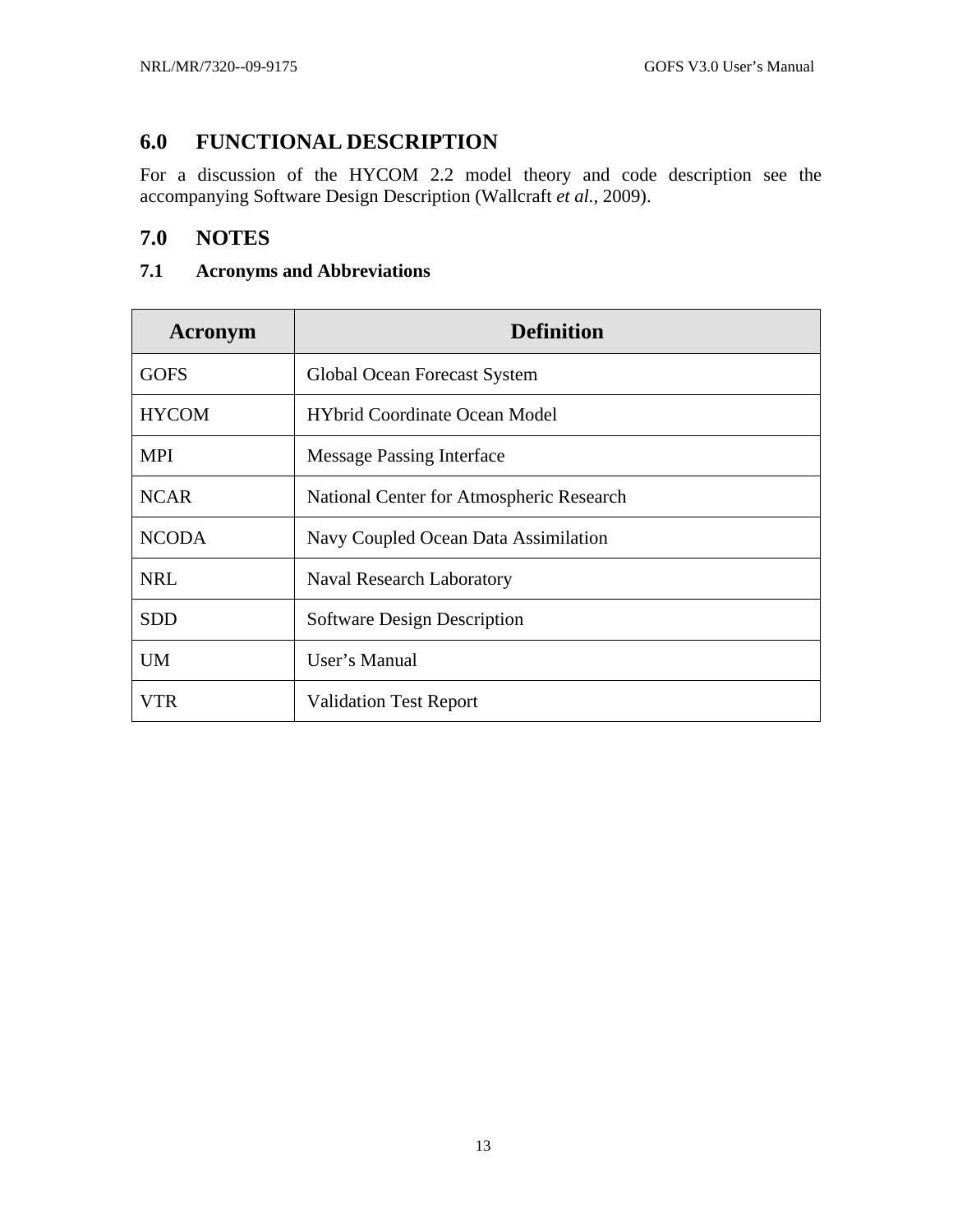### <span id="page-18-0"></span>**APPENDIX A**

#### **Script 727shellsub\_submit\_ncoda.csh**

This is the main driver script.

```
#! /bin/csh -f 
# 
# --- This script generates the first set of scripts needed for todays 
# --- HYCOM-NCODA run. Most of the work is simply script creation, but 
# --- the last thing it does is submit a job to create the forcing needed 
# --- by the ocean model. A subsequent sequence of scripts gets executed 
# --- in turn. 
# 
# --- Originally scripted by O.M. Smedstad, QinetIQ-PSI, Inc. 
# --- ole.smedstad.ctr@nrlssc.navy.mil 
# --- office phone: 228-688-4365 
# 
set path=($path /usr/bin/X11 /u/home/wallcraft/bin /u/home/\${user}/bin .)
echo $path 
# 
# --- The environmental variables \S{E} and \S{EXP} define the experiment
# --- number. If setting up for a new experiment, these need to be changed 
# --- throughout all scripts. 
# 
setenv E 727 
setenv REG1 GLBa0.08 
setenv EXPT expt_72.7 
setenv MVOI /u/home/${user}/hycom/${REG1}/${EXPT}/mvoi 
setenv LOGS /scr/${user}/hycom/${REG1}/${EXPT}/logs 
# 
# --- Make directories in case they do not exist 
# 
mkdir -p ${LOGS} 
mkdir -p /scr/${user}/hycom/${REG1}/${EXPT}/data/wind 
mkdir -p /scr/${user}/hycom/${REG1}/${EXPT}/data/flux 
mkdir -p /scr/${user}/hycom/${REG1}/${EXPT}/data/ssta 
mkdir -p /scr/${user}/hycom/${REG1}/${EXPT}/data/pcip 
mkdir -p /scr/${user}/hycom/${REG1}/${EXPT}/data/wspd 
mkdir -p /scr/${user}/hycom/${REG1}/${EXPT}/data/incup 
# 
# --- The time of the NCODA analysis 
# 
setenv HR 18 
setenv HR2 ${HR} 
# 
# --- The day model is submitted (run) (format 20070101) 
# --- idtgtod: date-time-group for today 
# 
setenv idtgtod `date +%Y%m%d` 
#setenv idtgtod $1 
# 
# --- Go back 5 days from today to do a 5 day hindcast 
# --- idtg: date-time-group for today minus 5 days 
# 
set idtg=`/u/home/${user}/bin/addndays yyyymmdd ${idtgtod} -5` 
#
```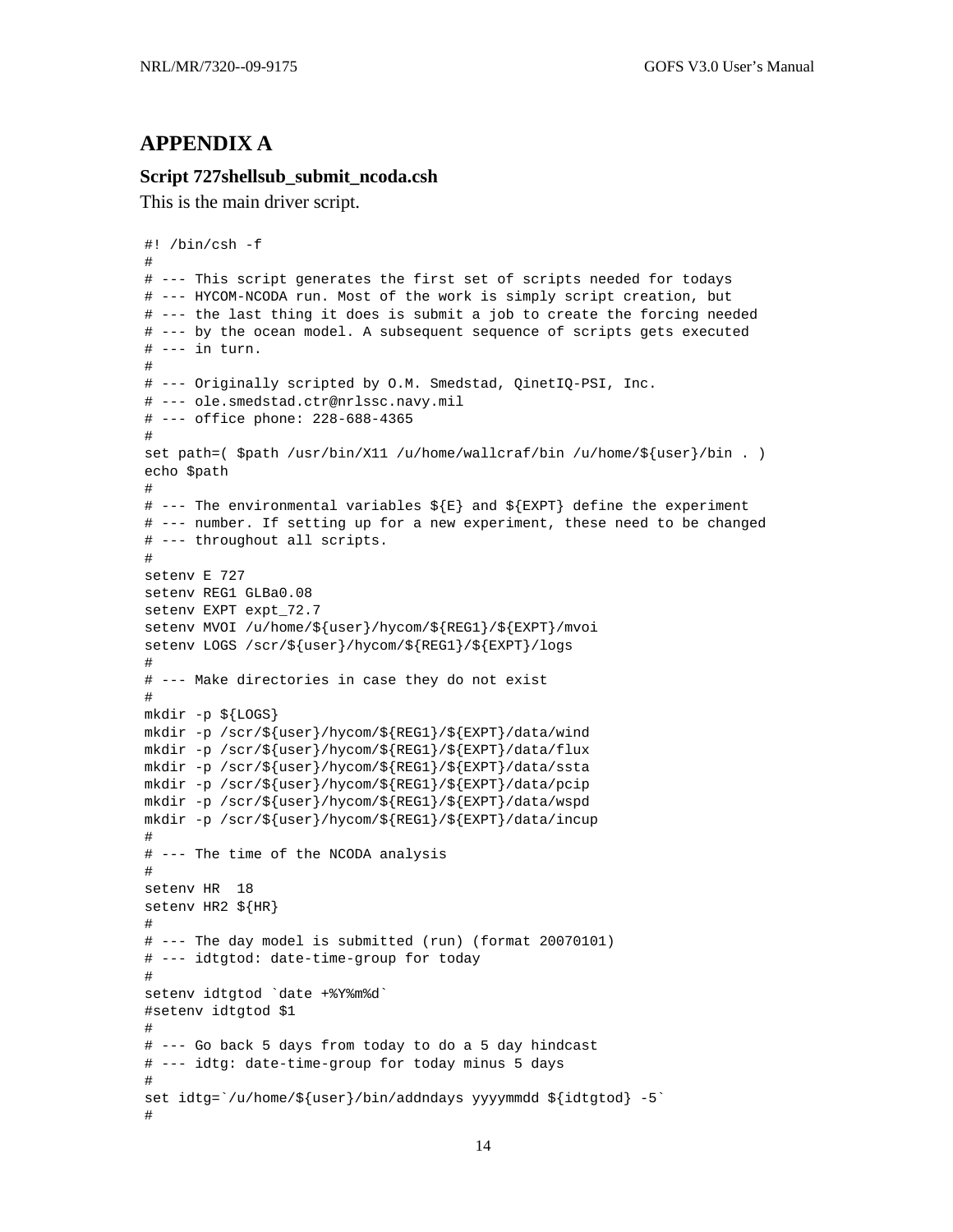```
# --- Total number of days to create forcing files 
# 
#set maxnumdays=15 
set maxnumdays=3 
# 
# --- Number of days of model integration between each NCODA analysis 
# 
setenv nmdays 1 
# 
# --- idtgm1: one day prior to the system start date 
# --- idtgtodm1: one day prior to the system start date 
# 
setenv idtgm1 \u/(\text{home/s}(\text{user})/\text{bin}/\text{adding}(\text{syyymmdd s}(\text{idtg}) - 1)setenv idtgtodm1 `/u/home/${user}/bin/addndays yyyymmdd ${idtgtod} -1` 
# 
echo 'idtgtod=' ${idtgtod} ' idtg=' ${idtg} 
# 
# --- Start job at this time 
# 
setenv month `echo ${idtgtod} |cut -c5-6` 
setenv day ccho ${idtqtod} | cut -c7-8`
setenv nxtd 20:00 
# 
# --- Delete forcing files that may exist with idtg 
# 
/bin/rm -f /scr/${user}/hycom/${REG1}/${EXPT}/data/ssta/*${idtg}* 
/bin/rm -f /scr/${user}/hycom/${REG1}/${EXPT}/data/wind/*${idtg}* 
/bin/rm -f /scr/${user}/hycom/${REG1}/${EXPT}/data/flux/*${idtg}* 
/bin/rm -f /scr/${user}/hycom/${REG1}/${EXPT}/data/wspd/*${idtg}* 
/bin/rm -f /scr/${user}/hycom/${REG1}/${EXPT}/data/pcip/*${idtg}* 
# 
cd /u/home/${user}/hycom/${REG1}/${EXPT} 
# 
# --- Make necessary scripts for each NCODA analysis subregion 
# --- for the given date 
# 
foreach REG( ANTarc MERat1 MERin1 MERpa1 ARCatl ARCpac ARCocn ) 
# 
# --- Generate the script to plot NCODA fields 
# 
  \binom{m}{k} \tepsof{Eqs}{\state{\state}\right{\state}\state{\state{\state{\state}${HR}_${idtg}${HR}\right}\state{\state}$}
  awk -f \gamma \ \frac{1}{2} \ \frac{1}{2} \ \frac{1}{2} awk tod=\frac{1}{2} {idtg} tr=\frac{1}{2} {idtg} tr=\frac{1}{2} \ \frac{1}{2}${MVOI}/${E}plot.csh >
    ${LOGS}/${E}plot_${REG}_${idtgtod}${HR}_${idtg}${HR}.csh 
# 
# --- Generate the script to rcp NCODA plots 
# 
  \binom{5}{10} \frac{1}{8} \frac{1}{8} \frac{1}{8} \frac{1}{8} \frac{1}{8} \frac{1}{8} \frac{1}{8} \frac{1}{8} \frac{1}{8} \frac{1}{8} \frac{1}{8} \frac{1}{8} \frac{1}{8} \frac{1}{8} \frac{1}{8} \frac{1}{8} \frac{1}{8} \frac{1}{8} \frac{1}{8} \frac{1}{8} \frac{1}{8}awk -f $ \{MVOI\} / MVOI.awk hr=$ \{HR\} tod=$ \{idtgtod\} t1=$ \{idtg\} tr=$ \{REG\}$ \{MVOI\}/$ \{E\} plot rep.csh > ${LOGS}/${E}plotrcp_${REG}_${idtgtod}${HR}_${idtg}${HR}.csh 
# 
# --- Generate the script to perform the NCODA analysis 
# 
  \binom{\sin\pi}{\cos} / \frac{\cosh\pi}{\sinh\pi} / \frac{\cosh\pi}{\cosh\pi} / \frac{\cosh\pi}{\cosh\pi} / \frac{\cosh\pi}{\cosh\pi} / \frac{\cosh\pi}{\cosh\pi}awk -f ${MVOI}/MVOI.awk reg=${REG} tod=${idtgtod}${HR} t1=${idtg}${HR} \
   t2=1 t3=\{idtgm1\}\ {HR\ t4=\{F\}ncode denotes \{REG\} \{idtg\} .csh
   $ \{MVOL\}/$ \{E\}ncoda_S \{REG\}.job > \qquad \qquad \qquad \}
```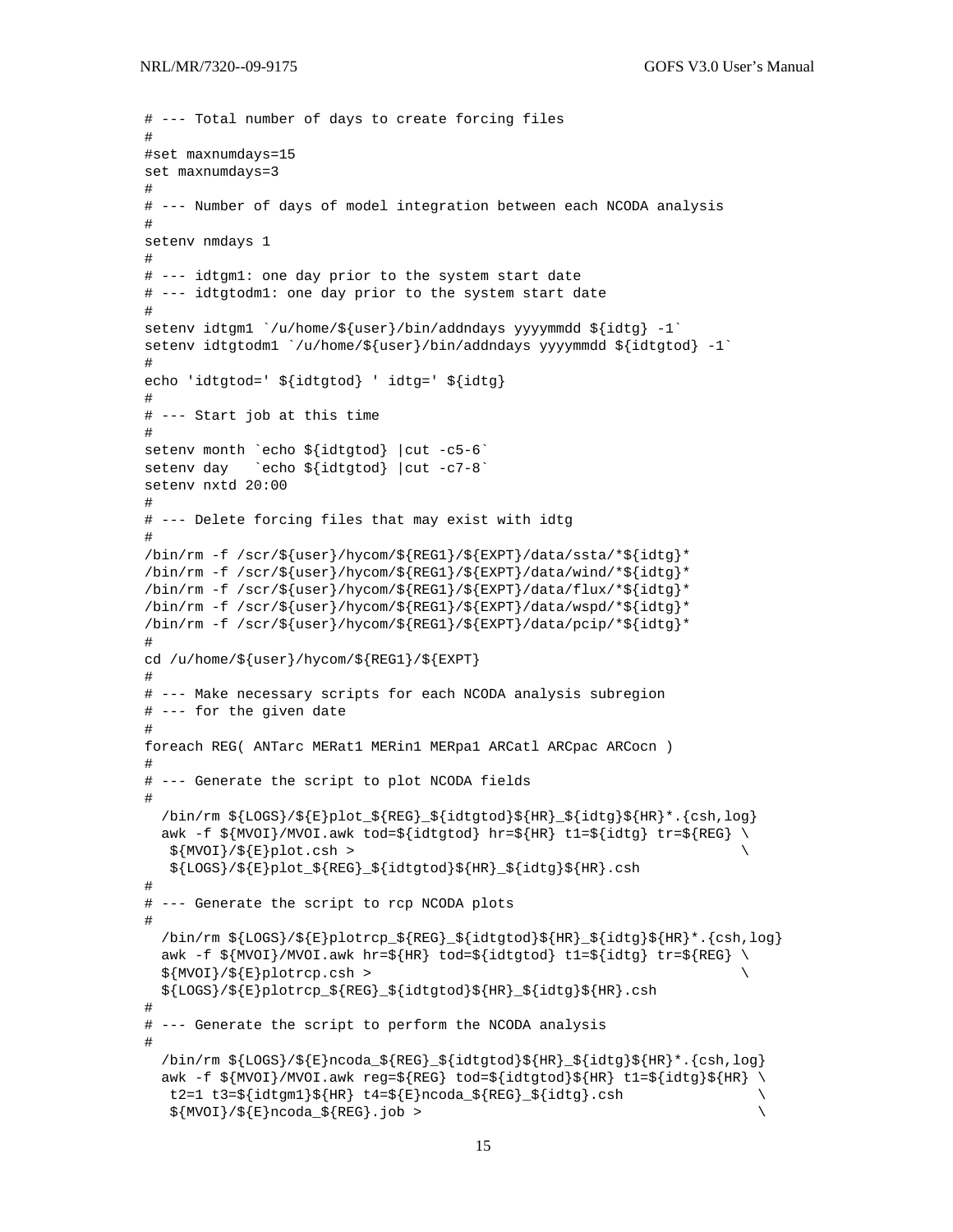```
 ${LOGS}/${E}ncoda_${REG}_${idtgtod}${HR}_${idtg}${HR}.csh 
# 
# --- Generate the script to extract HYCOM fields for NCODA analysis 
# --- todm1=idtgtodm1 for the first analysis 
# 
  \binom{m \ s \{LoGS\} \setminus \S} \{E\} extr_\S \{REG\}_{S} \{idt \text{ of } S\} \{HR\}_{S} \{idtg\} \ \{HR\} * \{csh,log\}awk -f ${MVOI}/MVOI_daily.awk nxtd=${nxtd} calnmb=1 hr=${HR} hr2=${HR}
t1=\frac{1}{2}{idtg} \
    tod=${idtgtod} tod1=${idtgtod} todm1=${idtgtodm1} 
${MVOI}/$E}extr_${REG}.csh_zi > ${LOGS}/${E}extr_${REG}_${idtgtod}${HR}_${idtg}${HR}.csh 
# 
# --- Change file permissions 
# 
  chmod u+rx \{(LOGS\}/ *\{(idtg\} *
# 
end 
# 
# --- Generate script to interpolate to uniform 1/12 deg grid (GLBu0.083) 
# --- and write netcdf files 
# 
#/bin/rm ${LOGS}/${E}subreg_GLBu0.083_${idtgtod}${HR}_${idtg}${HR}*.{csh,log} 
\text{#awk -f } ${MVOI}/MVOI.awk hr=${HR} tod=${idtgtod}00 t1=${idtgtod}00
\#t2=1 \ t3=\frac{5}{idtqml}00 \ \frac{5}{MVOI}/../../subregion/\frac{5}{E}\}subreq\_GLBu0.083.com > \ \ \ \ \ \# ${LOGS}/${E}subreg_GLBu0.083_${idtgtod}${HR}_${idtg}${HR}.csh 
# 
# --- Generate the NCODA prep script (get all data for the period idtg to 
# --- idtgtod) not necessary for a real time job if the data are already on 
# --- the machine 
# 
\binom{5}{1008}/\\binom{8}{1008}/\\binom{8}{1000a_P} \frac{1}{1000}\\binom{8}{100}\\binom{8}{100}\awk -f ${MVOI}/MVOI.awk nxtd=${nxtd} reg=PREP1 hr=${HR} tod=${idtqtod}00 \
 t1=s\{idtqtod\}00 \t2=1 \t3=s\{idtqm1\}00 \t4=s\{E\}ncoda \tS\{REGI\} \tS\{idtq\}.csh \t\$ \{MVOT\}/$ \{E\}ncoda\_PRED. job > \ ${LOGS}/${E}ncoda_PREP_${idtgtod}${HR}_${idtg}${HR}.csh 
# 
# --- Generate the script to convert a HYCOM restart file to 
# --- a HYCOM archive file 
# 
#/bin/rm ${LOGS}/${E}rest2archv_${idtgtod}${HR}_${idtg}${HR}.csh 
#awk -f ${MVOI}/MVOI.awk nxtd=${nxtd} hr=${HR} tod=${idtgtod} tod1=${idtgtod} \ 
# t1=${idtg} ${MVOI}/${E}restart_archv_1.csh > \ 
# ${LOGS}/${E}rest2archv_${idtgtod}${HR}_${idtg}${HR}.csh 
# 
# --- Generate the script to convert an NCODA file to a HYCOM archive file 
# 
\binom{5}{1008}/\\binom{8}{1008}/\\binom{8}{100042arch\\frac{1}{1000}\\binom{8}{1000}\awk -f ${MVOI}/MVOI.awk hr=${HR} tod=${idtqtod} tod1=${idtqtod} t1=${idtq} \
todm1=${idtgtodm1} ${MVOI}/${E}ncoda2arch_all.csh > 
\setminus ${LOGS}/${E}ncoda2arch_${idtgtod}${HR}_${idtg}${HR}.csh 
# 
# --- Generate the script to copy log files to newton 
# 
\binom{\min\{m, s\{LOGS\}}}{s\{E\}cploqs} \left\{\frac{\det\{d\}}{R}\right\} \left\{\frac{\det\{m\}}{s\{LQcm\}}\right\}. \left\{\cosh\left(m, \log\right)\right\}awk -f \gamma \ \frac{1}{2} \ \frac{1}{2} \ \frac{1}{2} \ \frac{1}{2} \ \frac{1}{2} \ \frac{1}{2} \ \frac{1}{2} \ \frac{1}{2} \ \frac{1}{2} \ \frac{1}{2} \ \frac{1}{2} \ \frac{1}{2} \ \frac{1}{2} \ \frac{1}{2} \ \frac{1}{2} \ \frac{1}{2} \ \frac{1}{2} \ \frac${MVOI}/../cplogs.csh > ${Logs}/$E]cplogs_f{idtyod}${HR}_s{idtgml}${HR}.csh#
```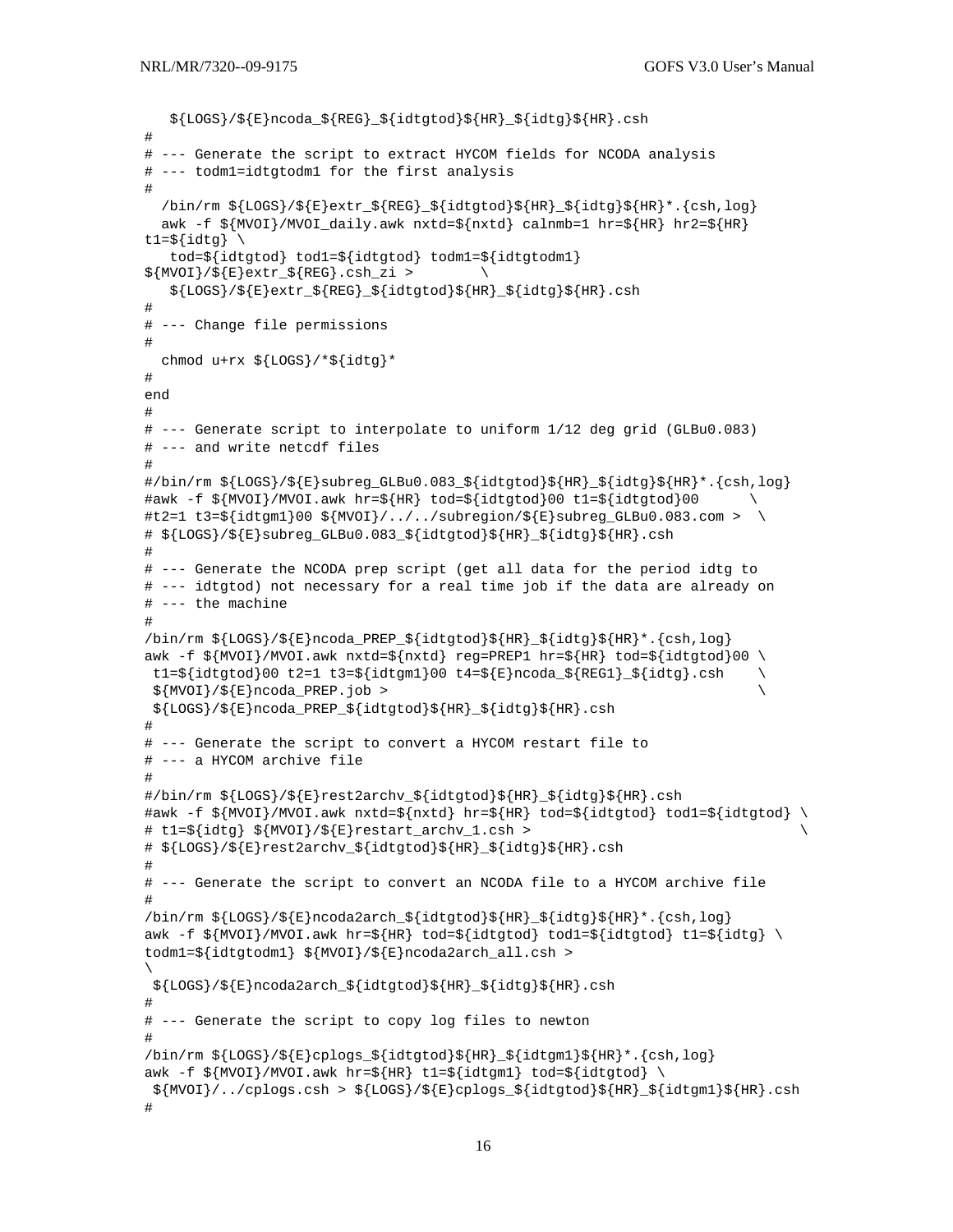```
# --- Generate the script to copy gmeta files to NRL anonymous ftp server 
# 
\binom{5}{1008}/\\{E\}cpgmeta_\{idtgtod\}\{HR\}_{\;S}\{idtgm1\}\{HR\} *. \{csh,log\}awk -f \{MVOI\}/MVOI.awk hr=\{HR\} t1=\{idtgm1\} tod=\{idtgtod\} ${MVOI}/../cpgmeta.csh > ${LOGS}/${E}cpgmeta_${idtgtod}${HR}_${idtgm1}${HR}.csh 
# 
# --- Generate the script to copy archv_1 files to newton 
# 
\binom{5}{100} \frac{1}{5} \frac{1}{5} \frac{1}{5} \frac{1}{5} \frac{1}{5} \frac{1}{5} \frac{1}{5} \frac{1}{5} \frac{1}{5} \frac{1}{5} \frac{1}{5} \frac{1}{5} \frac{1}{5} \frac{1}{5} \frac{1}{5}awk -f \gamma_{MVOI}/MVOI.awk hr=\gamma_{HR} t1=\gamma_{idtgm1} tod=\gamma_{idtgtod} \ \langle ${MVOI}/../cparchv_1.csh > \ 
  ${LOGS}/${E}cparchv_1_${idtgtod}${HR}_${idtgm1}${HR}.csh 
# 
# --- Generate the script to copy files to NRL anonymous ftp server 
# 
/bin/rm ${LOGS}/ztar_${idtgtod}${HR}_${idtg}${HR}.csh 
awk -f \{\text{MVOI}\}/\text{MVOI}.awk hr=\{\text{HR}\}\ hr=\{\text{HR}\}\ tl=\{\text{idtq}\}\ tod=\{\text{idtqold}\}\$ \{MVOI\}/../$ \{E\}maktar_qlba0.08.com >
${LOGS}/ztar_${idtgtod}${HR}_${idtg}${HR}.csh 
# 
# --- Generate the script to get the BOGUS files from file server 
# 
/bin/rm ${LOGS}/getfro_${idtgtod}${HR}.sh 
awk -f ${MVOI}/MVOI.awk hr=${HR} hr=${HR} t1=${idtg} tod=${idtgtod} \
  ${MVOI}/../getfro.sh > ${LOGS}/getfro_${idtgtod}${HR}.sh 
# 
cd ${LOGS} 
# 
# --- Submit job getting the BOGUS files 
# 
/u/home/wallcraf/bin/q_navo getfro_${idtgtod}${HR}.sh 
# 
# --- Generate the script to create forcing files for the number of 
# --- days in todays run (maxnumdays) 
# 
\binom{\text{min}}{m} $\left\{LOG\right\}/\left\{E\right\}cpforcing_$\left\{idtgtod\right\}\left\{HR\right\} $\left\{HR\right\} *. \left\{Sh,log\right\}awk -f ${MVOI}/../HYCOM.awk nmdays=${maxnumdays} t0=${E}bs ${index} hr=${HR} \\text{tod}=\frac{1}{3} \text{idtg} \; t1=\frac{5}{idtg} \; s\{MVOI\}/.75\{E\}cpforcingtomsrc_real.sh>
  ${LOGS}/${E}cpforcing_${idtgtod}${HR}_${idtg}${HR}.sh 
# 
\binom{1}{r} \frac{1}{2} \frac{1}{2} \frac{1}{2} \frac{1}{2} \frac{1}{2} \frac{1}{2} \frac{1}{2} \frac{1}{2} \frac{1}{2} \frac{1}{2} \frac{1}{2} \frac{1}{2} \frac{1}{2} \frac{1}{2} \frac{1}{2} \frac{1}{2} \frac{1}{2} \frac{1}{2} \frac{1}{2} \frac{1}{2} \frac{1}{2} 
awk -f $ \{MVOI\}/./HYCOM.awk nmdays=$ \{maxnumdays\} t0=$ \{E\}pbs_S{idtg} hr=$ \{HR\}tod=$idtqtod} t1=$idtq} ${MVOI}/../${E}pbs_wind prep.com > \ \ \ \ \ \ ${LOGS}/${E}pbs_wind_prep_${idtgtod}${HR}_${idtg}${HR}.com 
# 
# --- Generate the HYCOM run script for today 
# 
\binom{\min}{rm x} $ {LOGS } / $ {E } pbs_ncoda_$ {idtgtod } $ {HR } _ $ {idtg } $ {HR } * . {com, log }
awk -f $ \{MVOI\}/../HYCOM.awk nmdays=$ \{nmdays\} t0=$ \{E\}pbs_S$ \{idtg\} hr=$ \{HR\}hr2=\{HR\} tod=\{idtgtod\} t1=\{idtg\} \{MVOI\}/\ldots/\{F\} pbs_ncoda.com >
  ${LOGS}/${E}pbs_ncoda_${idtgtod}${HR}_${idtg}${HR}.com 
# 
# --- Submit the forcing preparation job 
# 
# on XT5 
/u/home/wallcraf/bin/q_navo ${E}cpforcing_${idtgtod}${HR}_${idtg}${HR}.sh 
# on IBM 
#/u/home/wallcraf/bin/q_navo ${E}pbs_wind_prep_${idtgtod}${HR}_${idtg}${HR}.com
```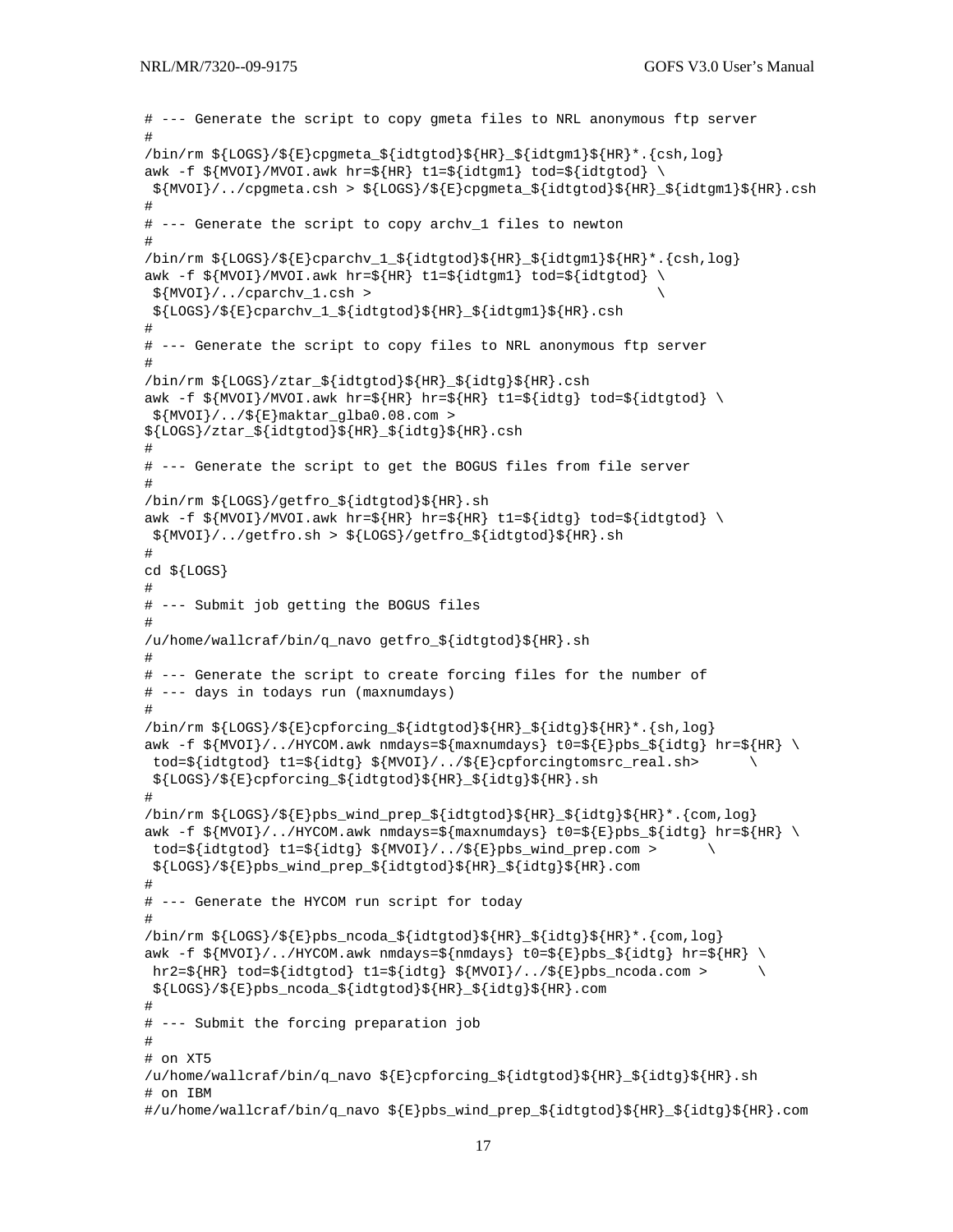# # --- Submit job to transfer observations files for NCODA # /u/home/wallcraf/bin/q\_navo \${E}ncoda\_PREP\_\${idtgtod}\${HR}\_\${idtg}\${HR}.csh exit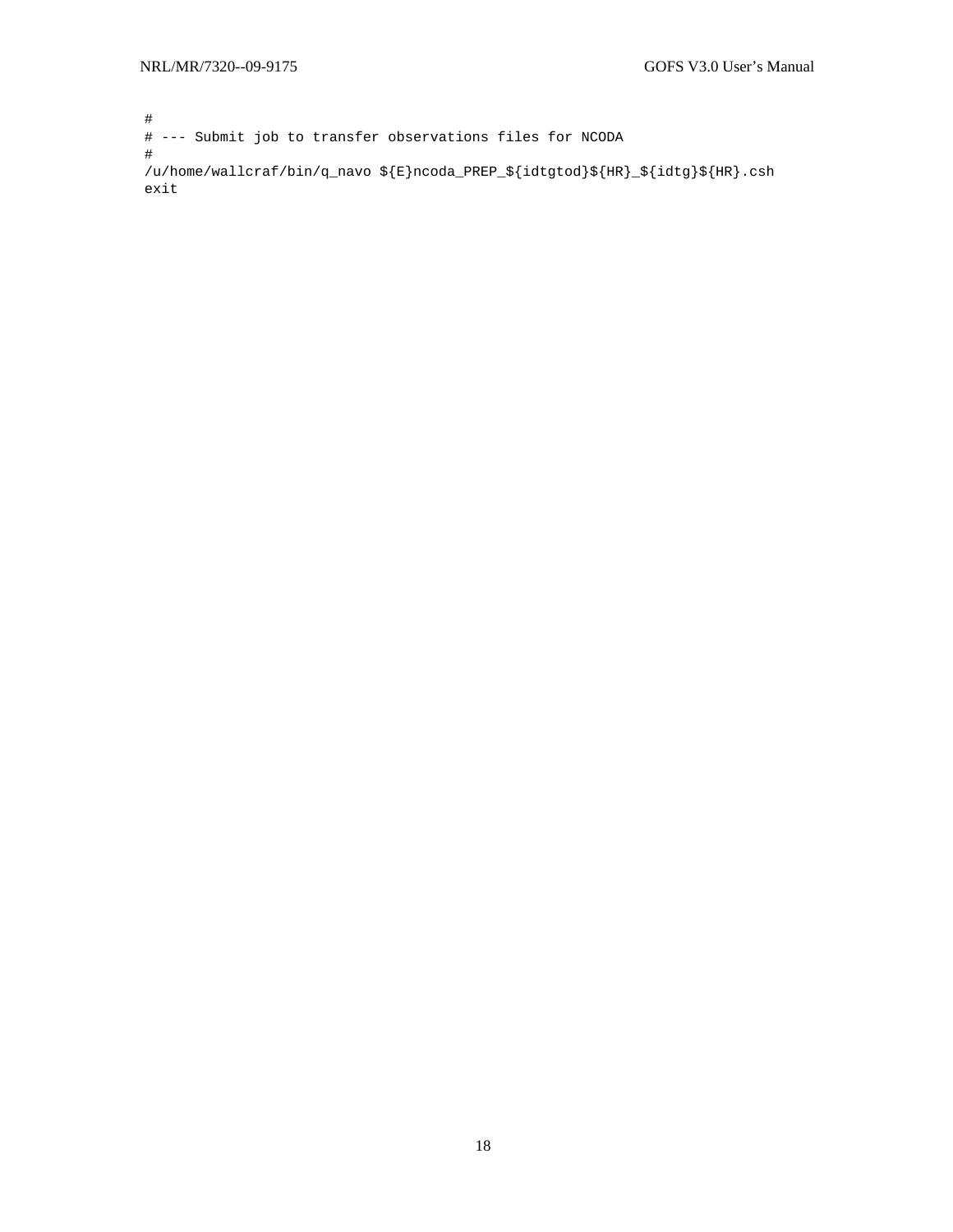### <span id="page-23-0"></span>**APPENDIX B**

### **Script 727lsf\_wind\_prep\_\${idtgtod}18\_\${idtg}18.com**

This is the atmospheric forcing generation script.

```
#!/bin/csh -f 
#PBS -N 999pbs 
#PBS -j oe 
#PBS -o 999pbsXX.log 
#PBS -l mppwidth=1 
#PBS -l mppnppn=1 
#PBS -l walltime=3:00:00 
#PBS -W umask=027 
#PBS -A NRLSS018 
#PBS -q internal3d 
# 
#BSUB -J 727ncodawind 
#BSUB -n 1 
#BSUB -R "span[ptile=1]" 
#BSUB -W 4:00 
#BSUB -q share 
#BSUB -P NAVOSHYC 
# 
# --- Job to create the forcing needed for a HYCOM-NCODA run 
# 
set echo 
set timestamp 
C 
C --- Preamble. 
C 
setenv OS `uname`
switch ($OS) 
case 'Linux': 
     which yod 
     if (! $status) then 
       setenv OS XT3 
       setenv TMPDIR /tmp 
     else 
       setenv TMPDIR /tmp 
     endif 
     which aprun 
    if (! $status) then 
# setenv OS XT4 
       setenv OS XT5 
       setenv TMPDIR /scr 
     endif 
     breaksw 
case 'AIX': 
     hostname 
     setenv TMPDIR /scr/${user} 
     breaksw 
default: 
     echo 'Unknown Operating System: ' $OS
```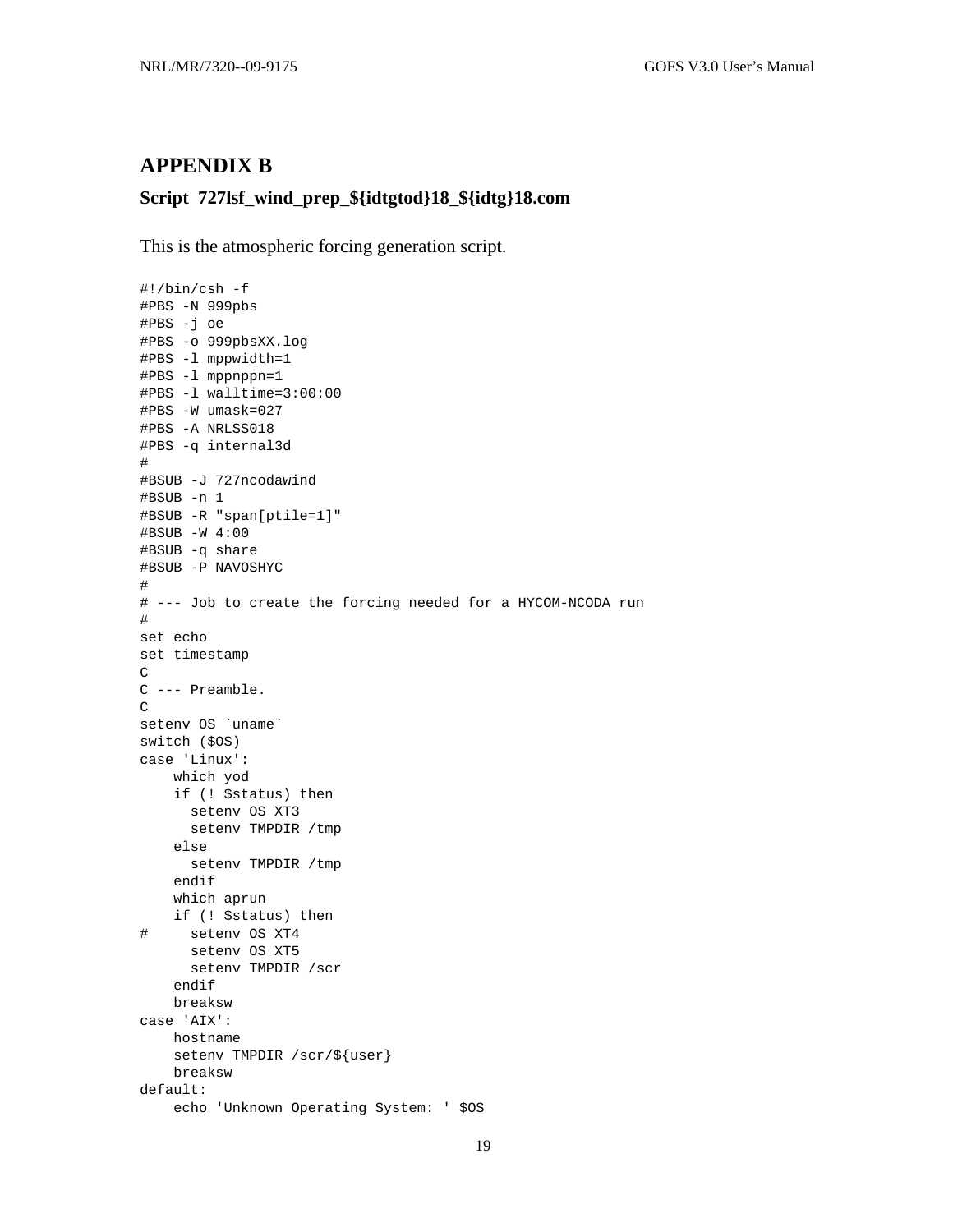```
 echo 'configured for AIX only' 
     exit (1) 
endsw 
\mathsf Cif ($?JOBNAME) then 
     setenv PBS_JOBNAME ${JOBNAME} 
     setenv PBS_JOBID $$ 
endif 
echo PBS_JOBNAME $PBS_JOBNAME PBS_JOBID $PBS_JOBID 
C 
C --- E is expt, P is permenant directory, S is /tmp directory. 
\mathcal{C}# 
setenv E 727 
setenv EXPT expt_72.7 
setenv REG GLBa0.08 
# 
# --- These variables are set by the awk script 
# 
setenv nmdays 10 
setenv idtg 20070209 
setenv idtg2 `/u/home/${user}/bin/addndays yyyymmdd ${idtg} +1`
setenv idtgtod 20070214 
setenv HR 00 
setenv HR2 00 
# 
echo ${idtg} ${idtgtod} 
# 
set LOGS=/scr/${user}/hycom/${REG}/${EXPT}/logs 
mkdir -p ${LOGS} 
set RUN=/u/home/${user}/hycom/${REG}/${EXPT} 
cd \ {RUN}
# 
setenv P $cwd 
switch ($OS) 
case 'AIX': 
case 'XT5': 
# 
# --- substitute /scr for /u/home 
# 
    setenv S `echo $cwd | awk '{print "/scr" substr($0,8,length)}'` 
    breaksw 
case 'XT3': 
case 'XT4': 
case 'OSF1': 
# substitute /work for /??????? 
    setenv S `echo $cwd | awk '{print "/work" substr($0,3,length)}'`
    breaksw 
case 'IRIX64': 
# substitute /scr for /u/home 
    setenv S `echo $cwd | awk '{print "/scr" substr($0,8,length)}'`
     breaksw 
case 'unicos': 
# substitute /tmp for /u/b 
    setenv S `echo $cwd | awk '{print "/tmp" substr($0,5,length)}'`
     breaksw 
endsw 
C
```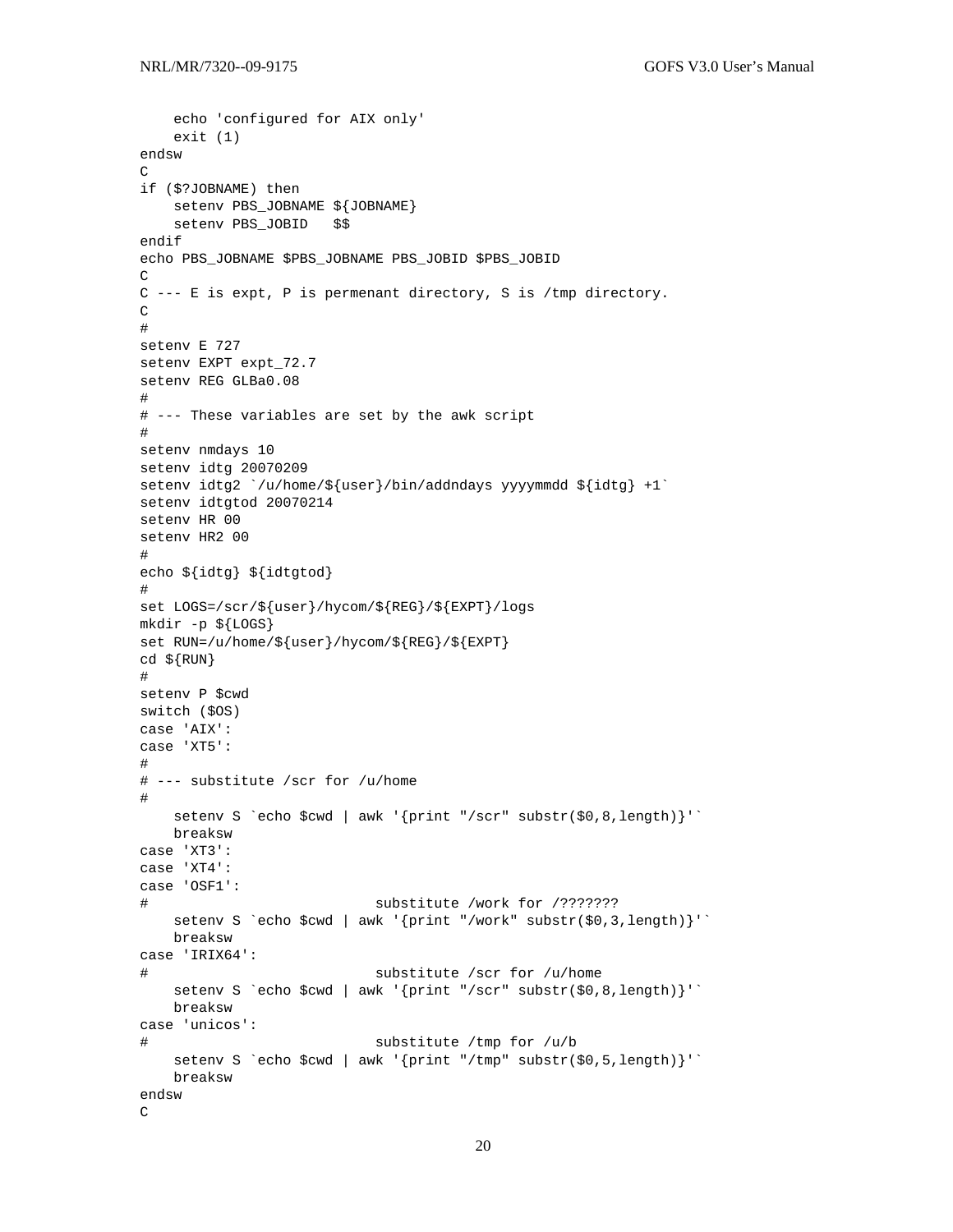```
ls -laFq 
set idtgtod1=`echo ${idtgtod} | cut -c1-8` 
C 
C --- check the RUNNING flag. 
\overline{C}if ( -e RUNNING && ! -e RUNNING_$PBS_JOBID) then 
\mathsf{C}C --- MODEL IS ALREADY RUNNING - EXIT. 
\mathsf C exit 
endif 
touch RUNNING 
touch RUNNING_$PBS_JOBID 
\mathcal{C}C --- Generate the next model script. 
\mathsf{C} setenv Y01 103 
   setenv AB a 
# 
   setenv SCRIPT ${E}y${idtg}.com 
   /bin/rm -f ${SCRIPT} 
  awk -f \S{Run}/\S{E}.awk nmdays=\S{nmdays} y01=\S{Y01} hr=\S{HR} tod=\S{idtgtod} \
   ab=\{AB\} td=\{idtg\} \{RUN\}/\{E\} wind.com > \{SCRIPT\}# 
# --- Run the Script. 
# 
set script = $SCRIPT 
set reqname = ${PBS_JOBNAME}ln -fs ${reqname}.log $script:r.log 
# 
mkdir -p $S 
cp ${SCRIPT} $S/${SCRIPT} 
cd $S 
# 
# --------------------------------------------------------------------------- 
csh ${SCRIPT} 
# --------------------------------------------------------------------------- 
# 
ls -laFq 
# 
cd $P 
# 
# --- Final Clean Up. 
# 
/bin/rm -f RUNNING 
/bin/rm -f RUNNING_$PBS_JOBID 
# 
# --- Make links for the forcing files created today 
# 
while(\delta\{\text{idtg2}\} \leq \frac{1}{2} \left\{\text{idtgtod1}\right\})
# 
cd /scr/${user}/hycom/${REG}/${EXPT}/data/wind 
\binom{\text{bin}}{\text{rm}} *$\text{idtg2}.*
ln -s tauewd_${idtg}.a tauewd_${idtg2}.a 
ln -s tauewd_${idtg}.b tauewd_${idtg2}.b 
ln -s taunwd_${idtg}.a taunwd_${idtg2}.a 
ln -s taunwd_${idtg}.b taunwd_${idtg2}.b 
#
```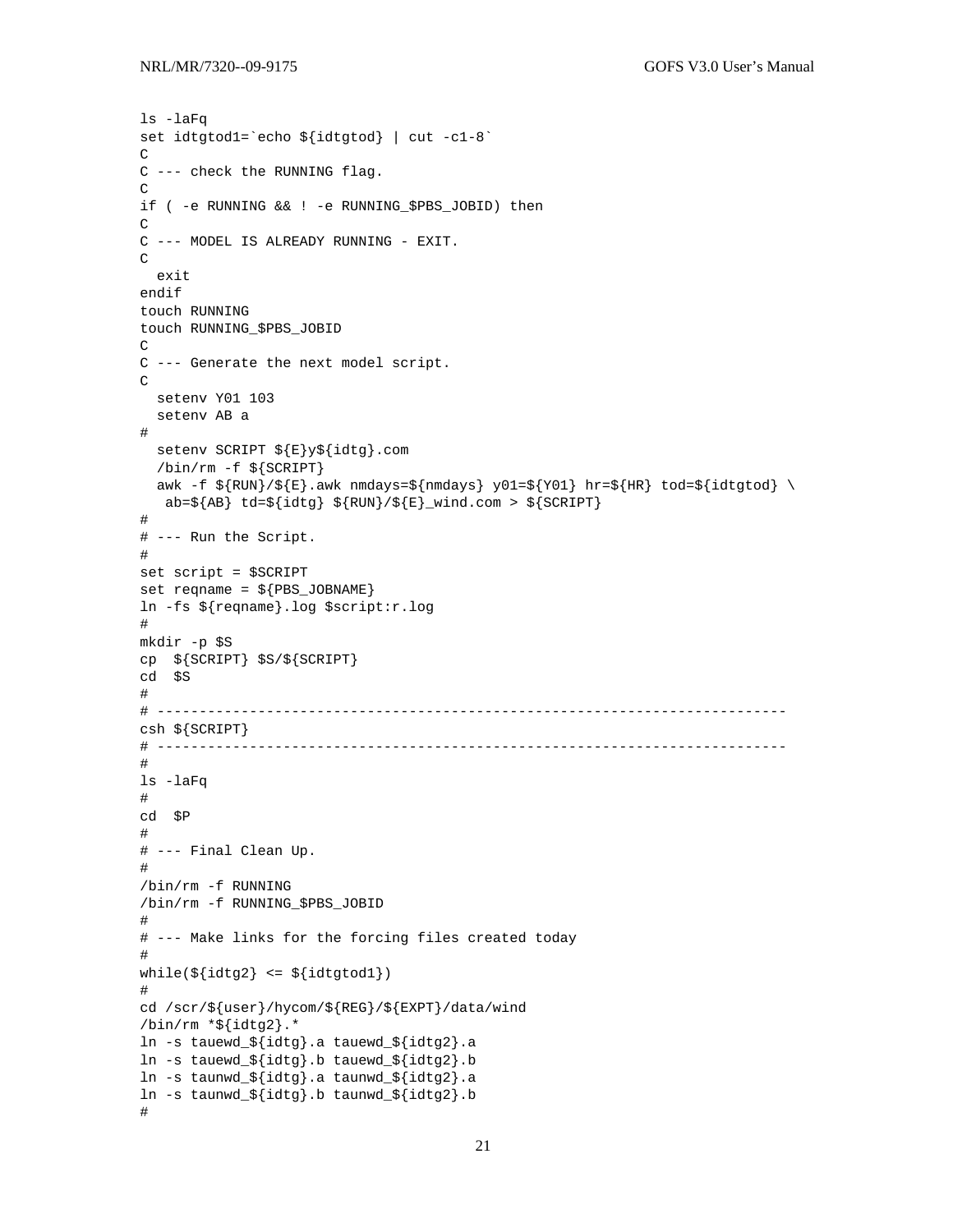```
cd /scr/${user}/hycom/${REG}/${EXPT}/data/flux 
/bin/rm * ${idtg2}.ln -s airtmp_${idtg}.a airtmp_${idtg2}.a 
ln -s airtmp_${idtg}.b airtmp_${idtg2}.b 
ln -s radflx_${idtg}.a radflx_${idtg2}.a 
ln -s radflx_${idtg}.b radflx_${idtg2}.b 
ln -s shwflx_${idtg}.a shwflx_${idtg2}.a 
ln -s shwflx_${idtg}.b shwflx_${idtg2}.b 
ln -s vapmix_${idtg}.a vapmix_${idtg2}.a 
ln -s vapmix_${idtg}.b vapmix_${idtg2}.b 
cd /scr/${user}/hycom/${REG}/${EXPT}/data/ssta 
\binom{\text{bin}}{\text{rm}} *$\text{idtq2}.*
ln -s surtmp_${idtg}.a surtmp_${idtg2}.a 
ln -s surtmp_${idtg}.b surtmp_${idtg2}.b 
cd /scr/${user}/hycom/${REG}/${EXPT}/data/pcip 
/bin/rm *${idtq2}.*
ln -s precip_${idtg}.a precip_${idtg2}.a 
ln -s precip_${idtg}.b precip_${idtg2}.b 
cd /scr/${user}/hycom/${REG}/${EXPT}/data/wspd 
/bin/rm *${idtg2}.*
ln -s wndspd_${idtg}.a wndspd_${idtg2}.a 
ln -s wndspd_${idtg}.b wndspd_${idtg2}.b 
# 
set idtg2=`/u/home/${user}/bin/addndays yyyymmdd ${idtg2} +1`
end 
cd ${LOGS} 
# 
# --- Submit the job extracting an archive file from a restart file. 
# --- The job will wait for the time slot dedicated to the HYCOM run 
# 
#/u/home/wallcraf/bin/q_navo ${E}rest2archv_${idtgtod}${HR}_${idtg}${HR}.csh 
/u/home/wallcraf/bin/q_navo ${E}ncoda_PREP_${idtgtod}${HR}_${idtg}${HR}.csh 
# 
# --- Exit. 
# 
exit
```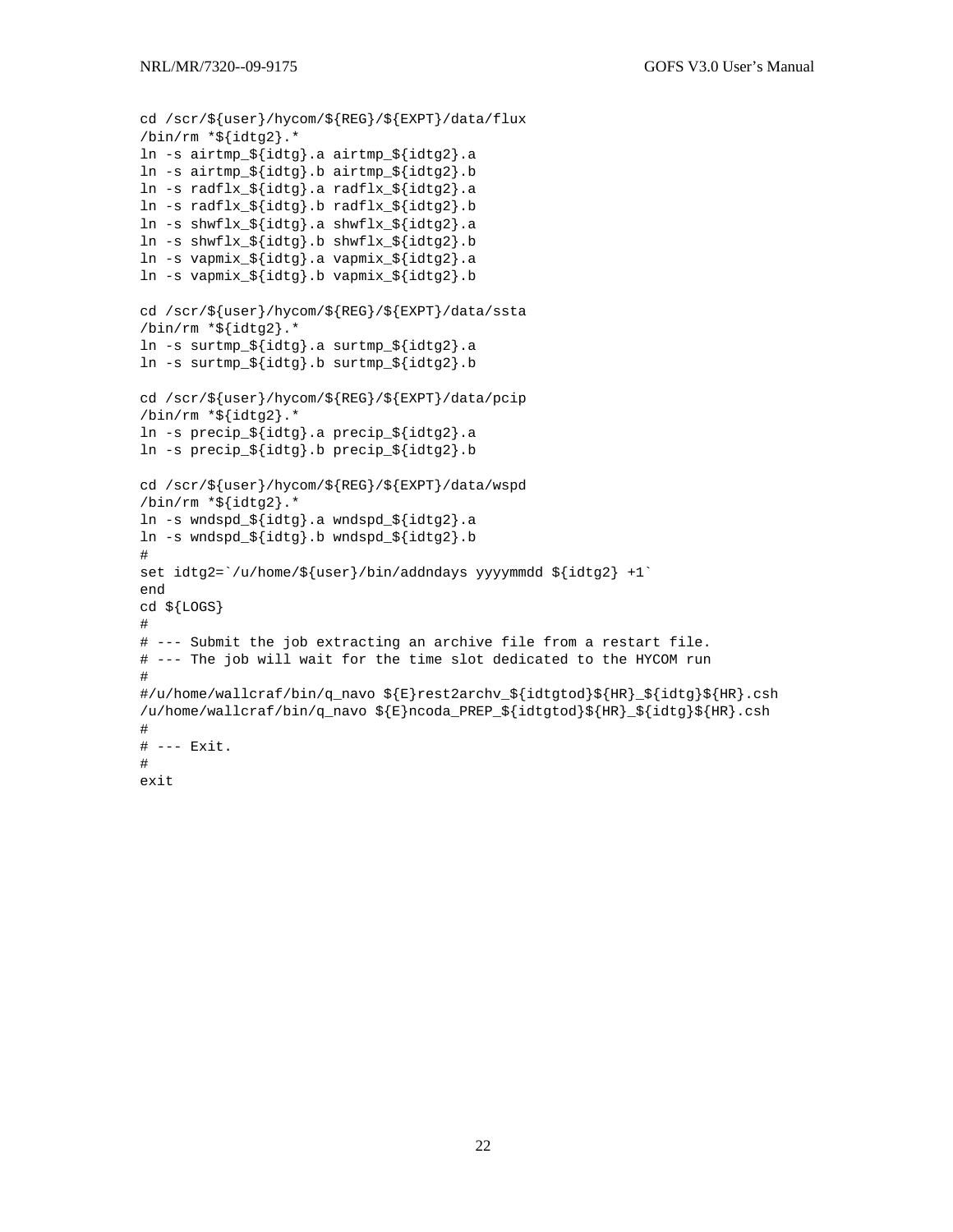### <span id="page-27-0"></span>**APPENDIX C**

### **Script 727extr\_\${subreg}\_\${idtgtod}18\_\${idtg}18.com**

This script extracts NCODA z-levels from the HYCOM archive file for each NCODA subregion.

```
#!/bin/csh -f 
#PBS -N 999pbs 
#PBS -j oe 
#PBS -o 999pbsXX.log 
#PBS -l mppwidth=1 
#PBS -l mppnppn=1 
#PBS -l walltime=1:00:00 
#PBS -W umask=027 
#PBS -A NRLSS018 
#PBS -q internal3d 
# 
#BSUB -J pmast 
#BSUB -n 1 
#BSUB -W 0:30 
#BSUB -R "span[ptile=1]" 
#BSUB -q challenge 
#BSUB -P NRLSSC3J 
#####BSUB -q internal3d 
####BSUB -b 10:24:20:00 
# 
date 
set echo 
set pget=~wallcraf/bin/pget 
# 
set OS=`uname` 
switch ($OS) 
case 'Linux': 
     which aprun 
     if (! $status) then 
       set APRUN='aprun -n 1 ' 
       set SRC=~wallcraf/hycom/ALLcnl 
     else 
       set APRUN='' 
       set SRC=~wallcraf/hycom/ALL 
     endif 
  breaksw 
case 'AIX' 
  set APRUN='' 
  set SRC=~wallcraf/hycom/ALL 
 breaksw 
default: 
  set APRUN='' 
  set SRC=~wallcraf/hycom/ALL 
endsw 
# 
# --- extract 3-d fields from a single HYCOM archive file. 
# 
setenv CALNMB 1 
setenv HR 18 
setenv HR2 18 
setenv idtg 20080501
```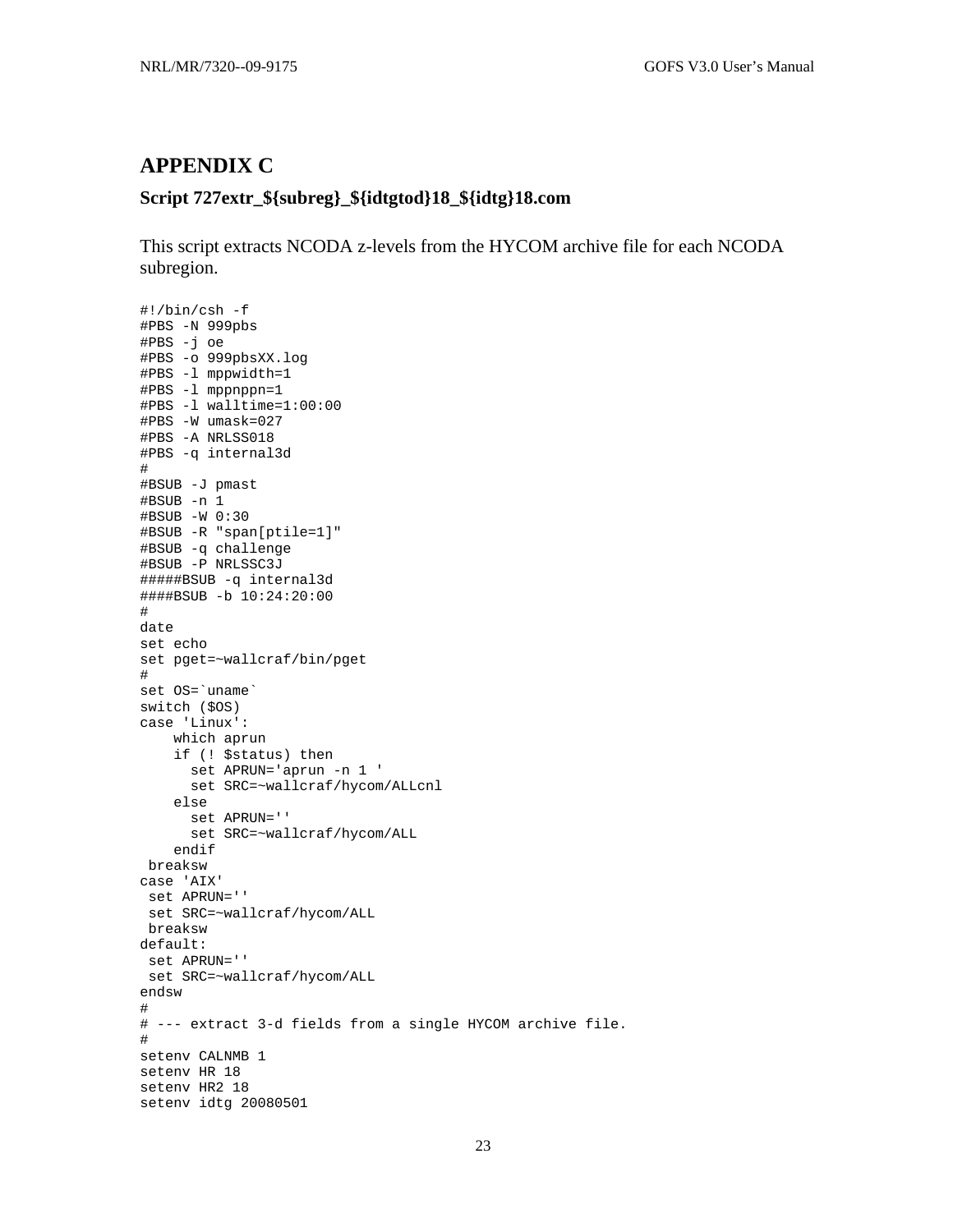```
setenv idtgtod 20080501 
setenv idtgtodp1 20080501 
setenv idtgtodm1 20080501 
set idtgout=`/u/home/${user}/bin/addndays yyyymmdd ${idtg} -1`
# 
echo 'DATES TO EXTRACT ' ${idtg} 
# 
set EXPTN=expt_72.7 
set REGN=MERpa10.08 
# 
setenv E 727 
set EXPT=expt_72.7 
set REG=GLBa0.08 
set CASE=nowcast 
setenv T 09 
# 
set maxdepth=002500 
set surface=000000 
set forecast=00240000 
# 
set TOPO=/u/home/${user}/hycom/${REG}/topo 
set SCR=/scr/${user}/hycom/${REG}/${EXPT} 
set LOGS=/scr/${user}/hycom/${REG}/${EXPT}/logs 
set SCRN=/scr/${user}/hycom/${REGN}/${EXPTN} 
mkdir -p /scr/${user}/hycom/${REG}/topo 
mkdir -p ${SCR} ${SCRN} 
set INP=${SCR}/${CASE} 
set OUT=\frac{2}{5}{SCRN}/raw/${CASE}
mkdir -p ${OUT} 
echo ${SCR} ${SCRN} 
# 
cd ${OUT} 
\binom{\text{bin}}{r} $ \binom{\text{OUT}}{r} (ab)
# 
goto TOPO 
touch ${TOPO}/regional.depth.a ${TOPO}/regional.depth.b 
if (-z ${TOPO}/regional.depth.a) then 
    ${pget} ${D}/../../topo/depth_${REG}_${T}.a ${TOPO}/regional.depth.a & 
endif 
if (-z ${TOPO}/regional.depth.b) then 
    ${pget} ${D}/../../topo/depth_${REG}_${T}.b ${TOPO}/regional.depth.b & 
endif 
touch ${TOPO}/regional.grid.a ${TOPO}/regional.grid.b 
if (-z ${TOPO}/regional.grid.a) then 
    ${pget} ${D}/../../topo/regional.grid.a ${TOPO}/regional.grid.a & 
endif 
if (-z ${TOPO}/regional.grid.b) then 
    ${pget} ${D}/../../topo/regional.grid.b ${TOPO}/regional.grid.b & 
endif 
touch ${TOPO}/regional_mask.a 
if (-z ${TOPO}/regional_mask.a) then 
    ${pget} ${D}/../../topo/landsea_${REG}.a ${TOPO}/regional_mask.a & 
endif 
wait 
TOPO: 
# 
#ln -s ${TOPO}/depth_${REG}_${T}.a regional.depth.a 
#ln -s ${TOPO}/depth_${REG}_${T}.b regional.depth.b 
#ln -s ${TOPO}/regional.grid.a . 
#ln -s ${TOPO}/regional.grid.b . 
#ln -s ${TOPO}/regional_mask.a . 
# 
ln -s ${INP}/../data/regional.depth.a .
```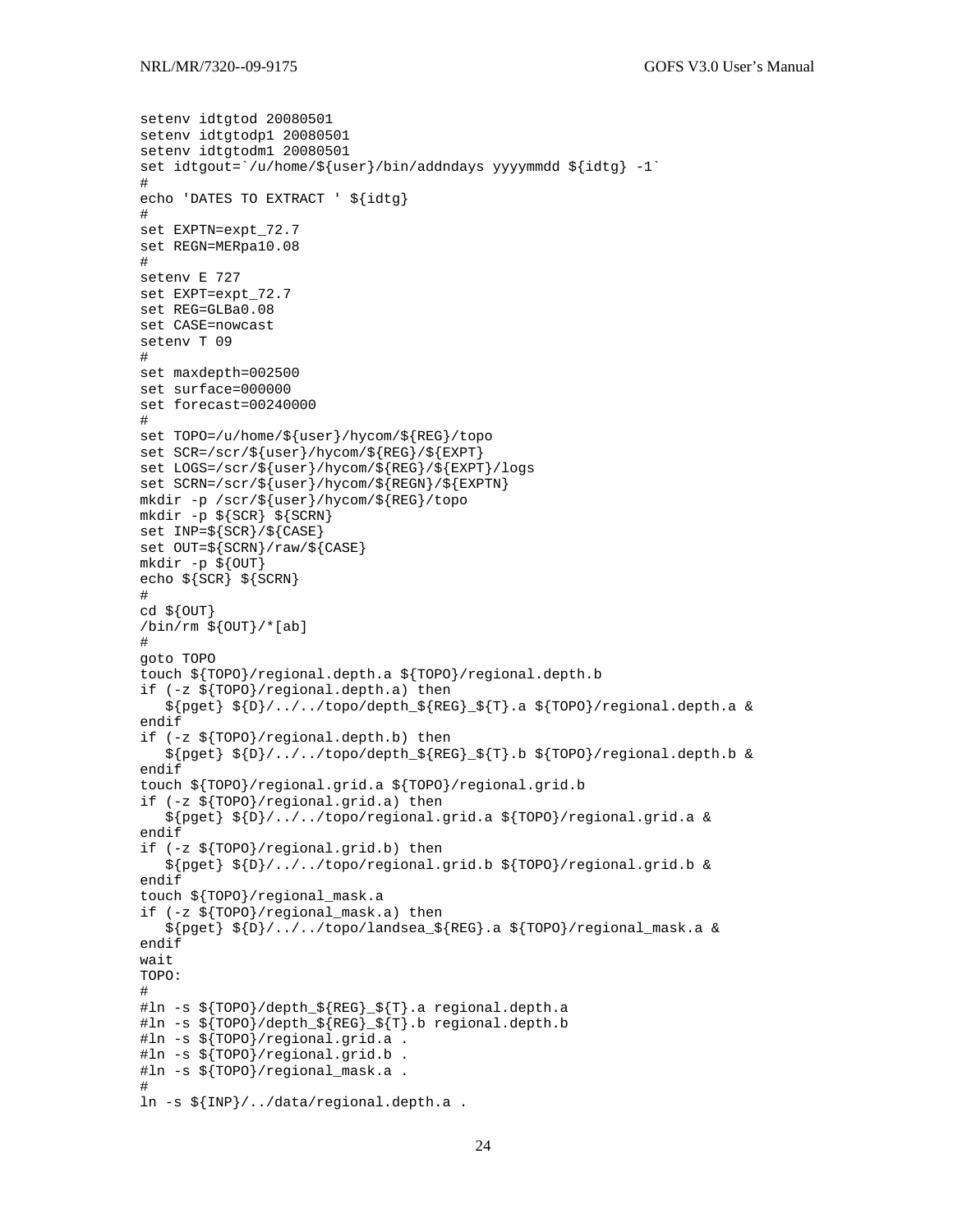```
ln -s ${INP}/../data/regional.depth.b . 
ln -s ${INP}/../data/regional.grid.a . 
ln -s ${INP}/../data/regional.grid.b . 
#/bin/cp ${TOPO}/regional_mask.a . 
# 
#/bin/cp ${TOPO}/depth_${REG}_${T}.a regional.depth.a 
#/bin/cp ${TOPO}/depth_${REG}_${T}.b regional.depth.b 
#/bin/cp ${TOPO}/regional.grid.a . 
#/bin/cp ${TOPO}/regional.grid.b . 
#/bin/cp ${TOPO}/regional_mask.a . 
# 
     setenv FOR022A ${OUT}/hycom2dath_000000_${idtgout}${HR}_${forecast}.a 
     setenv FOR022 ${OUT}/hycom2dath_000000_${idtgout}${HR}_${forecast}.b 
    setenv FOR033A ${OUT}/hycom3dt_${maxdepth}_${idtgout}${HR}_${forecast}.a
     setenv FOR033 ${OUT}/hycom3dt_${maxdepth}_${idtgout}${HR}_${forecast}.b 
     setenv FOR034A ${OUT}/hycom3ds_${maxdepth}_${idtgout}${HR}_${forecast}.a 
     setenv FOR034 ${OUT}/hycom3ds_${maxdepth}_${idtgout}${HR}_${forecast}.b 
# setenv FOR035A ${OUT}/hycom3dden_${maxdepth}_${idtgout}${HR}_${forecast}.a 
# setenv FOR035 ${OUT}/hycom3dden_${maxdepth}_${idtgout}${HR}_${forecast}.b 
    setenv FOR037A ${OUT}/hycom3du_${maxdepth}_${idtgout}${HR}_${forecast}.a
     setenv FOR037 ${OUT}/hycom3du_${maxdepth}_${idtgout}${HR}_${forecast}.b 
     setenv FOR038A ${OUT}/hycom3dv_${maxdepth}_${idtgout}${HR}_${forecast}.a 
     setenv FOR038 ${OUT}/hycom3dv_${maxdepth}_${idtgout}${HR}_${forecast}.b 
# setenv FOR040A ${OUT}/hycom3dp_${maxdepth}_${idtgout}${HR}_${forecast}.a 
# setenv FOR040 ${OUT}/hycom3dp_${maxdepth}_${idtgout}${HR}_${forecast}.b 
     /bin/rm $FOR033A $FOR034A $FOR037A $FOR038A 
     /bin/rm $FOR033 $FOR034 $FOR037 $FOR038 
     /bin/rm $FOR022 
     /bin/rm $FOR022A 
# 
${APRUN} ${SRC}/archive/src/archv2data3z <<E-o-D 
${INP}/archv.${idtgtodm1}${HR}_${idtg}${HR2}.a 
HYCOM 
        'iexpt ' = experiment number x10 (000=from archive file)
3 'yrflag' = days in year flag (0=360J16,1=366J16,2=366J01,3-actual)<br>4500 'idm ' = longitudinal array size
4500 'idm ' = longitudinal array size 
3298 'jdm ' = latitudinal array size 
 32 'kdm ' = number of layers 
  34.0 'thbase' = reference density (sigma units) 
  0 'smooth' = smooth the layered fields (0=F,1=T) 1 'baclin' = extract baroclinic velocity (0=total,1=baroclinic) 
 1 'xyward' = output original unrotated velocities (0=no:DEFAULT,1=yes) 
      'iorign' = i-origin of plotted subregion
360 'jorign' = j-origin of plotted subregion 
2525 'idmp ' = i-extent of plotted subregion (<=idm; 0 implies idm) 
1841 'jdmp ' = j-extent of plotted subregion (<=jdm; 0 implies jdm) 
    2 'itype ' = interpolation type (0=sample,1=linear,2=parabolic) 
   42 'kzi ' = number of depths to sample<br>0.0 'zi ' = sample cell interfaces
 0.0 'zi ' = sample cell interfaces 1 
 3.5 'zi ' = sample cell interfaces 2 
 6.5 'zi ' = sample cell interfaces 3 
 9.5 'zi ' = sample cell interfaces 4 
  14.5 'zi ' = sample cell interfaces 5
  19.5 'zi \qquad = sample cell interfaces 6<br>30.5 'zi \qquad = sample cell interfaces 7
  30.5 'zi \qquad = sample cell interfaces 7<br>41.5 'zi        = sample cell interfaces 8
                ' = sample cell interfaces 8
   58.5 'zi ' = sample cell interfaces 9 
 87.5 'zi ' = sample cell interfaces 10<br>112.5 'zi ' = sample cell interfaces 11
                ' = sample cell interfaces 11
  137.5 'zi ' = sample cell interfaces 12 
 162.5 'zi ' = sample cell interfaces 13 
 187.5 'zi ' = sample cell interfaces 14 
 212.5 'zi ' = sample cell interfaces 15
```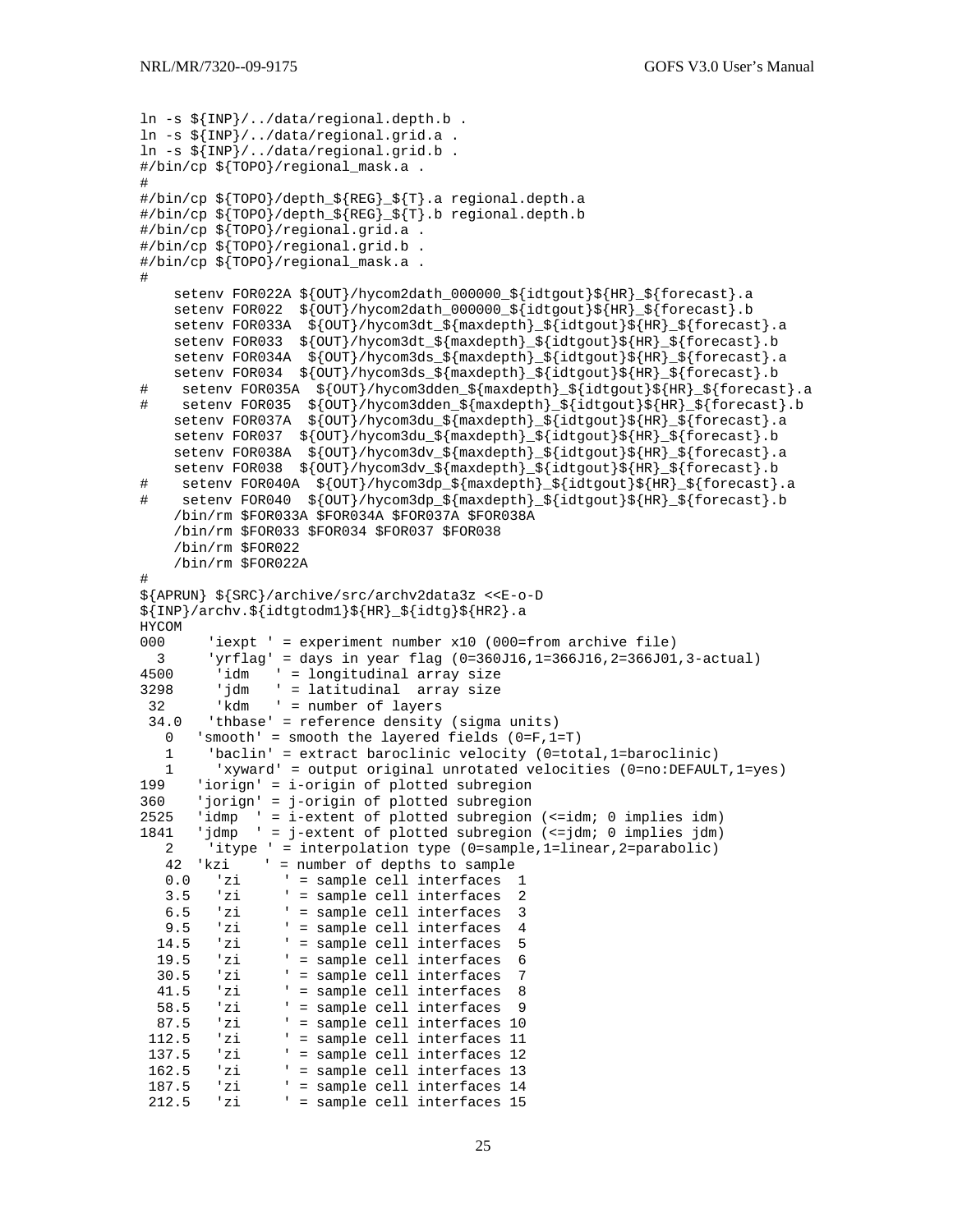```
237.5 'zi ' = sample cell interfaces 16<br>262.5 'zi ' = sample cell interfaces 17
 262.5 'zi ' = sample cell interfaces 17<br>287.5 'zi ' = sample cell interfaces 18
                     ' = sample cell interfaces 18
 312.5 'zi ' = sample cell interfaces 19<br>375.0 'zi ' = sample cell interfaces 20
 375.0 'zi ' = sample cell interfaces 20<br>425.0 'zi ' = sample cell interfaces 21
 425.0 'zi ' = sample cell interfaces 21<br>475.0 'zi ' = sample cell interfaces 22
 475.0 'zi ' = sample cell interfaces 22<br>525.0 'zi ' = sample cell interfaces 23
 525.0 'zi ' = sample cell interfaces 23<br>650.0 'zi ' = sample cell interfaces 24
                     ' = sample cell interfaces 24
  750.0 'zi ' = sample cell interfaces 25 
 850.0 'zi ' = sample cell interfaces 26<br>950.0 'zi ' = sample cell interfaces 27
950.0 'zi ' = sample cell interfaces 27<br>1050.0 'zi ' = sample cell interfaces 28
1050.0 'zi ' = sample cell interfaces 28<br>1150.0 'zi ' = sample cell interfaces 29
1150.0 'zi ' = sample cell interfaces 29<br>1250.0 'zi ' = sample cell interfaces 30
1250.0 'zi ' = sample cell interfaces 30<br>1350.0 'zi ' = sample cell interfaces 31
1350.0 'zi ' = sample cell interfaces 31<br>1450.0 'zi ' = sample cell interfaces 32
1450.0 'zi ' = sample cell interfaces 32 
1550.0 'zi ' = sample cell interfaces 33 
1650.0 'zi ' = sample cell interfaces 34 
1750.0 'zi ' = sample cell interfaces 35 
1850.0 'zi ' = sample cell interfaces 36<br>1950.0 'zi ' = sample cell interfaces 37
                    ' = sample cell interfaces 37
2050.0 'zi ' = sample cell interfaces 38 
2150.0 'zi ' = sample cell interfaces 39<br>2250.0 'zi ' = sample cell interfaces 40
2250.0 'zi ' = sample cell interfaces 40<br>2350.0 'zi ' = sample cell interfaces 41
2350.0 'zi ' = sample cell interfaces 41<br>2450.0 'zi ' = sample cell interfaces 42
2450.0 'zi ' = sample cell interfaces 42<br>2550.0 'zi ' = sample cell interfaces 43
                     ' = sample cell interfaces 43
   0 'botio ' = bathymetry I/O unit (0 no I/O) 
  22 'athio' = average density I/O unit (0 \text{ no } I/O)0 'mltio ' = mix.1.thk. I/O unit (0 no I/O) 0.0 'tempml' = temperature jump across mixed-layer (degC, 0 no I/O) 
   0.0 'densml' = density jump across mixed-layer (kg/m3, 0 no I/O) 
  0 'infio ' = intf. depth I/O unit (0 no I/O, <0 label with layer #)<br>0 'wylio ' = w-velocity I/O unit (0 no I/O)
  0 'wvlio ' = w-velocity I/O unit (0 \text{ no } I/O)<br>37 'uvlio ' = u-velocity I/O unit (0 \text{ no } I/O) 37 'uvlio ' = u-velocity I/O unit (0 no I/O) 
 38 'vvlio ' = v-velocity I/O unit (0 no I/O) 
   0 'splio ' = speed I/O unit (0 \text{ no } I/O) 33 'temio ' = temperature I/O unit (0 no I/O) 
 34 'salio ' = salinity I/O unit (0 no I/O) 
 0 'tthio ' = density I/O unit (0 no I/O) 
E - Q - D# 
#/usr/lpp/LoadL/full/bin/llq -w $LOADL_STEP_ID 
# 
# --- convert HYCOM .a files to RAW files (no padding, spval=1.e10). 
# --- comment this out if you don't need RAW files. 
# 
      foreach t ( 3dt 3ds 3du 3dv ) 
        if (-e ${OUT}/hycom${t}_${maxdepth}_${idtgout}${HR}_${forecast}.a) then 
           /bin/rm -f ${OUT}/hycom${t}_${maxdepth}_${idtgout}${HR}_${forecast}.A 
           ${APRUN} ${SRC}/bin/hycom2raw 
${OUT}/hycom${t}_${maxdepth}_${idtgout}${HR}_${forecast}.a 2525 1841 -999.0 
${OUT}/hycom${t}_${maxdepth}_${idtgout}${HR}_${forecast}.A 
        endif 
      end 
# 
cd ${OUT} 
# 
# --- extract 2-d fields from a single HYCOM archive file. 
# 
set idtgin=${idtg} 
# foreach HR2 ( 21 00 03 06 09 12 15 18 )
```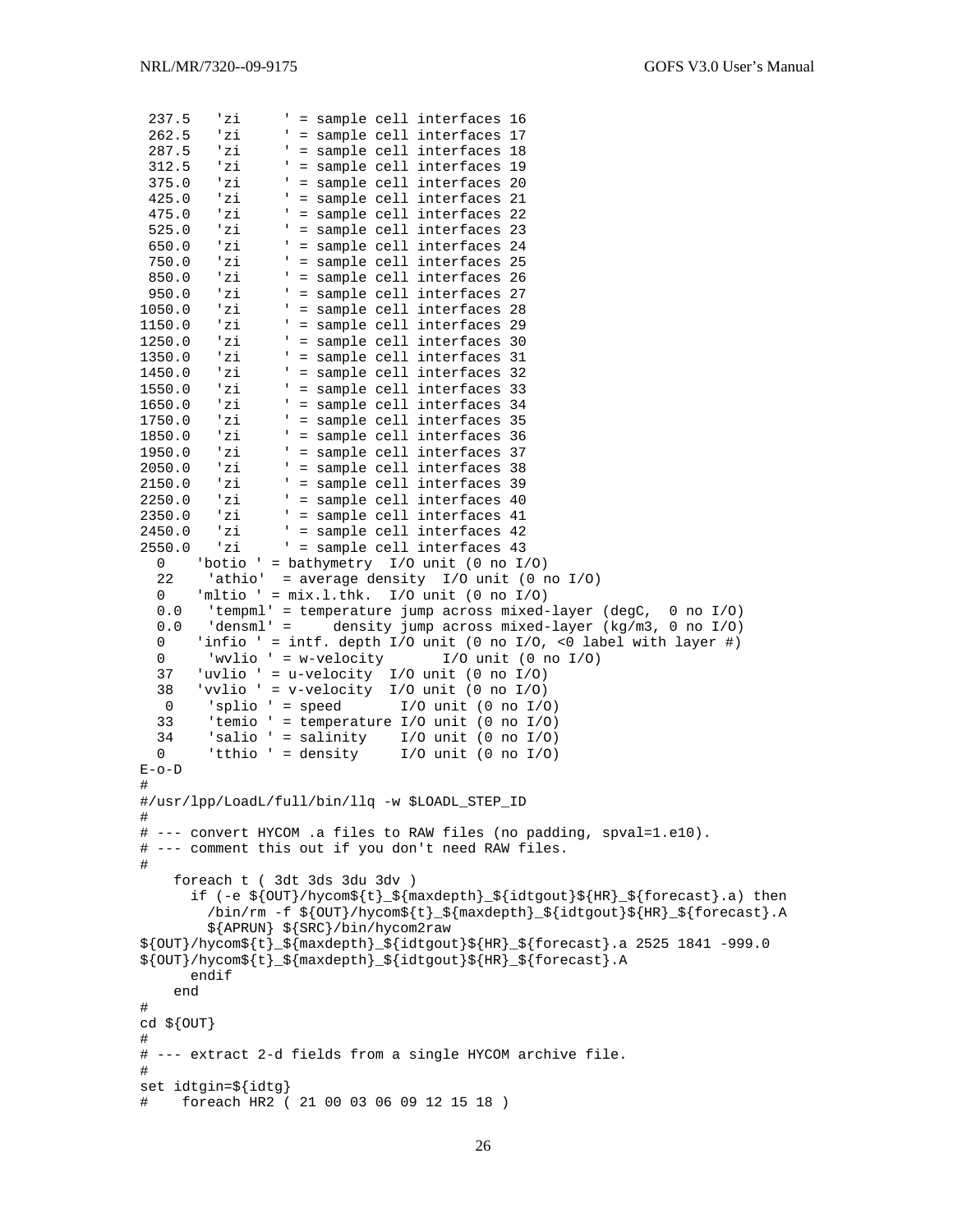```
 foreach HR2 ( 18 ) 
if($HR2} == 21 ) then
  set forecast=00030000 
 set idtgin=`/u/home/${user}/bin/addndays yyyymmdd ${idtg} -1`
 if(\S{CALNMB} == 1 ) then
 set idtgtodin=`/u/home/${user}/bin/addndays yyyymmdd ${idtgtod} -1`
  else 
  set idtgtodin=${idtgtod} 
  endif 
endif 
if(${HR2} == 00 ) then
  set forecast=00060000 
  set idtgin=${idtg} 
 if(${CALNMB} == 1) then
  set idtgtodin=`/u/home/${user}/bin/addndays yyyymmdd ${idtgtod} -1` 
  else 
  set idtgtodin=${idtgtod} 
  endif 
endif 
if($HR2} == 03 ) then
 set forecast=00090000 
  set idtgin=${idtg} 
if(${CALNMB} = 1) then
  set idtgtodin=`/u/home/${user}/bin/addndays yyyymmdd ${idtgtod} -1`
  else 
  set idtgtodin=${idtgtod} 
 endif 
endif 
if(${HR2} == 06 ) then
 set forecast=00120000 
  set idtgin=${idtg} 
if(\S{CALNMB} == 1 ) then
 set idtgtodin=`/u/home/${user}/bin/addndays yyyymmdd ${idtgtod} -1`
  else 
  set idtgtodin=${idtgtod} 
  endif 
endif 
if($HR2} == 09 ) then
  set forecast=00150000 
  set idtgin=${idtg} 
 if(${CALNMB} == 1) then
  set idtgtodin=`/u/home/${user}/bin/addndays yyyymmdd ${idtgtod} -1` 
  else 
  set idtgtodin=${idtgtod} 
  endif 
endif 
if($HR2} == 12 ) then
 set forecast=00180000 
  set idtgin=${idtg} 
if( ${CALNMB} = 1 ) thenset idtgtodin=`/u/home/${user}/bin/addndays yyyymmdd ${idtgtod} -1`
  else 
  set idtgtodin=${idtgtod} 
  endif 
endif 
if($HR2} == 15 ) then
 set forecast=00210000 
  set idtgin=${idtg} 
if(${CALNMB} = 1) then
 set idtgtodin=`/u/home/${user}/bin/addndays yyyymmdd ${idtgtod} -1`
  else 
  set idtgtodin=${idtgtod} 
  endif
```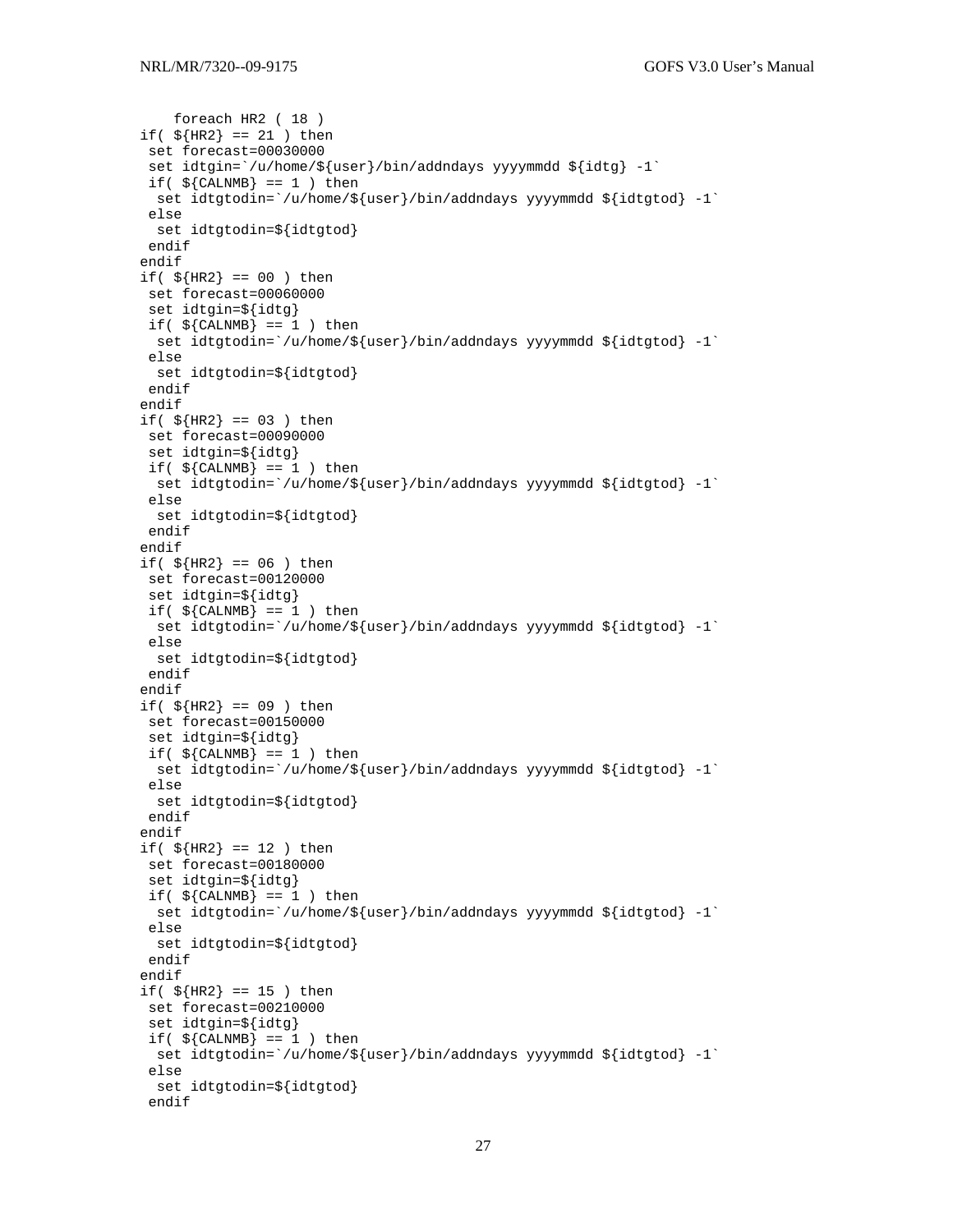```
endif 
if($HR2} == 18 ) then
  set forecast=00240000 
  set idtgin=${idtg} 
  set idtgtodin=${idtgtodm1} 
endif 
# 
# setenv FOR022A ${OUT}/hycom2dSfsd_${surface}_${idtgout}${HR}_${forecast}.a 
# setenv FOR022 ${OUT}/hycom2dSfsd_${surface}_${idtgout}${HR}_${forecast}.b 
 setenv FOR023A ${OUT}/hycom2dfsd_${surface}_${idtgout}${HR}_${forecast}.a 
 setenv FOR023 ${OUT}/hycom2dfsd_${surface}_${idtgout}${HR}_${forecast}.b 
# setenv FOR024A ${OUT}/hycom2dNfsd_${surface}_${idtgout}${HR}_${forecast}.a 
# setenv FOR024 ${OUT}/hycom2dNfsd_${surface}_${idtgout}${HR}_${forecast}.b 
     setenv FOR025A ${OUT}/hycom2dt_${surface}_${idtgout}${HR}_${forecast}.a 
    setenv FOR025 ${OUT}/hycom2dt_${surface}_${idtgout}${HR}_${forecast}.b
     setenv FOR026A ${OUT}/hycom2dice_${surface}_${idtgout}${HR}_${forecast}.a 
     setenv FOR026 ${OUT}/hycom2dice_${surface}_${idtgout}${HR}_${forecast}.b 
     setenv FOR027A ${OUT}/hycom2dmix_${surface}_${idtgout}${HR}_${forecast}.a 
    setenv FOR027 ${OUT}/hycom2dmix_${surface}_${idtgout}${HR}_${forecast}.b
     /bin/rm $FOR023A $FOR025A $FOR026A $FOR027A 
     /bin/rm $FOR023 $FOR025 $FOR026 $FOR027 
# 
${APRUN} ${SRC}/archive/src/archv2data2d <<E-o-D 
${INP}/archv.${idtgtodin}${HR}_${idtgin}${HR2}.a 
HYCOM 
000 'iexpt ' = experiment number x10 (000=from archive file) 
3 'yrflag' = days in year flag (0=360J16,1=366J16,2=366J01,3=actual)<br>4500 'idm ' = longitudinal array size
4500 <sup>'</sup>idm ' = longitudinal array size<br>3298 'idm ' = latitudinal array size
         'jdm ' = latitudinal array size
 1 'kdm ' = number of layers 
34.0 'thbase' = reference density (sigma units) 
  0 'smooth' = smooth fields before plotting (0=F,1=T) 
   0 'mthin ' = mask thin layers from plots (0=F,1=T) 
 1 'xyward' = output original unrotated velocities (0=no:DEFAULT,1=yes) 
199 'iorign' = i-origin of plotted subregion 
360 'jorign' = j-origin of plotted subregion<br>2525 'idmp ' = i-extent of plotted subregion
        'idmp ' = i-extent of plotted subregion (<=idm; 0 implies idm)
1841 'jdmp ' = j-extent of plotted subregion (<=jdm; 0 implies jdm) 
  0 'botio ' = bathymetry I/O unit (0 no I/O) 
 0 'flxio ' = surf. heat flux I/O unit (0 no I/O)
  0 'empio ' = surf. evap-pcip I/O unit (0 \text{ no } I/O)<br>0 'ttrio ' = surf. temp trend I/O unit (0 \text{ no } I/O)0 'ttrio ' = surf. temp trend I/O unit (0 \text{ no } I/O)<br>0 'strio ' = surf. saln trend I/O unit (0 \text{ no } I/O)'strio ' = surf. saln trend I/O unit (0 no I/O)
  26 'icvio ' = ice coverage I/O unit (0 no I/O) 
  0 'ithio ' = ice thickness I/O unit (0 no I/O) 
  0 'ictio ' = ice temperature I/O unit (0 no I/O) 
 23 'sshio ' = sea surf. height I/O unit (0 \text{ no } I/O)<br>0 'bsfio ' = baro strmfn I/O unit (0 \text{ no } I/O) 0 'bsfio ' = baro. strmfn. I/O unit (0 no I/O) 
 0 'uvmio ' = mix. lay. u-vel. I/O unit (0 no I/O) 
 0 ' vvmio ' = mix. lay. v-vel. I/O unit (0 no I/O)
 0 'spmio ' = mix. lay. speed I/O unit (0 no I/O) 
 0 'bltio ' = bnd. lay. thick. I/O unit (0 no I/O) 
  27 'mltio ' = mix. lay. thick. I/O unit (0 no I/O) 
 0 'sstio ' = mix. lay. temp. I/O unit (0 no I/O) 
 0 'sssio ' = mix. lay. saln. I/O unit (0 no I/O) 
 0 'ssdio ' = mix. lay. dens. I/O unit (0 no I/O) 
-1 'kf ' = layer to plot (=0 end layer plots; <0 label with layer #) 
 1 'kl ' = last output layer<br>0 'uvlio ' = layer k u-vel. I'uvlio ' = layer k u-vel. I/O unit (0 no I/O)
  0 'vvlio ' = layer k v-vel. I/O unit (0 no I/O) 
 0 'splio ' = layer k speed. I/O unit (0 \text{ no } I/O)<br>0 'infio ' = layer k i.dep. I/O unit (0 \text{ no } I/O)'infio ' = layer k i.dep. I/O unit (0 no I/O)
  0 'thkio ' = layer k thick. I/O unit (0 no I/O)
```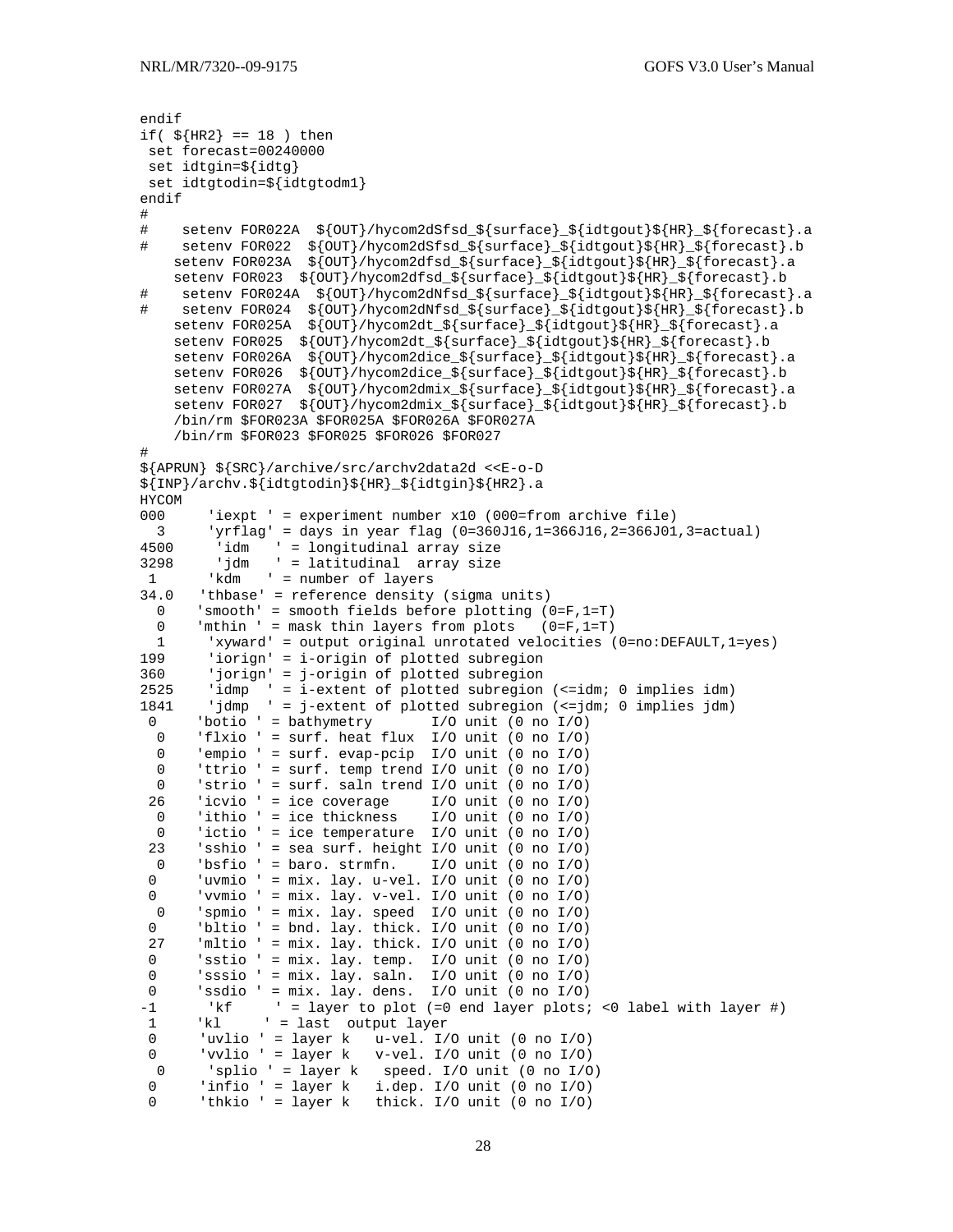```
25 'temio ' = layer k temp I/O unit (0 \text{ no } I/O)0 'salio ' = layer k saln. I/O unit (0 no I/O)<br>0 'tthio ' = layer k dens I/O unit (0 no I/O)
        'tthio ' = layer k dens, I/O unit (0 no I/O)
  0 'sfnio ' = layer k strmfn. I/O unit (0 no I/O) 
  0 'kf ' = first output layer (=0 end output; <0 label with layer #) 
E - Q - D# 
# convert ice concentration to percent 
# 
/bin/rm hycom2dice_${surface}_${idtgout}${HR}_${forecast}.a2 
  ${APRUN} ${SRC}/bin/hycom_expr 
hycom2dice_${surface}_${idtgout}${HR}_${forecast}.a ONE 2525 1841 100.0 0.0 
hycom2dice_${surface}_${idtgout}${HR}_${forecast}.a2 
/bin/mv hycom2dice_${surface}_${idtgout}${HR}_${forecast}.a2 
hycom2dice_${surface}_${idtgout}${HR}_${forecast}.a 
# 
     foreach t ( fsd t ice mix) 
       if (-e ${OUT}/hycom2d${t}_${surface}_${idtgout}${HR}_${forecast}.a) then 
         \binom{\min\{r\ m\ -f\ s\}}{\min\{r\}} /hycom2d${t}_${surface}_${idtgout}${HR}_${forecast}.A
           ${APRUN} ${SRC}/bin/hycom2raw 
${OUT}/hycom2d${t}_${surface}_${idtgout}${HR}_${forecast}.a 2525 1841 -999.0
${OUT}/hycom2d${t}_${surface}_${idtgout}${HR}_${forecast}.A 
       endif 
     end 
# 
#/usr/lpp/LoadL/full/bin/llq -w $LOADL_STEP_ID 
# 
# calculate steric ssh 
# 
set MEAN=094 archMNA.0011 0015 ATH ${REGN}.a
\binom{p}{q} /u/home/${user}/hycom/${REG}/meanstd/094_archMNA.0011_0015_ATH_${REGN}.a
. 
# 
foreach a ( 000000\${idtgout}${HR}_${forecast} )
   /bin/rm -f hycom2d[NS]fsd*.? 
    ${APRUN} ${SRC}/bin/hycom_stericssh hycom2dath_${a}.a ${MEAN} 2525 1841 
hycom2dSfsd_${a}.a >! hycom2dSfsd_${a}.b 
   \frac{1}{2}{APRUN} \frac{1}{2} {SRC}/bin/hycom_expr hycom2dfsd_${a}.a hycom2dSfsd_${a}.a 2525
1841 1.0 -1.0 hycom2dNfsd_\frac{2}{a}.a >! hycom2dNfsd_\frac{2}{a}.b
end 
# 
     foreach t ( Nfsd Sfsd) 
       if (-e ${OUT}/hycom2d${t}_${surface}_${idtgout}${HR}_${forecast}.a) then 
         \binom{\binom{m}{f}}{N} -f \binom{\binom{m}{f}}{N} /hycom2d${t}_${surface}_${idtgout}${HR}_${forecast}.A
           ${APRUN} ${SRC}/bin/hycom2raw 
${OUT}/hycom2d${t}_${surface}_${idtgout}${HR}_${forecast}.a 2525 1841 -999.0
${OUT}/hycom2d${t}_${surface}_${idtgout}${HR}_${forecast}.A 
       endif 
     end 
# 
# forecash HR2 
end 
# 
date 
# 
# submit ncoda analysis 
# 
cd ${LOGS} 
~wallcraf/bin/q_navo ${E}ncoda_MERpa1_${idtgtodp1}${HR}_${idtg}${HR}.csh
```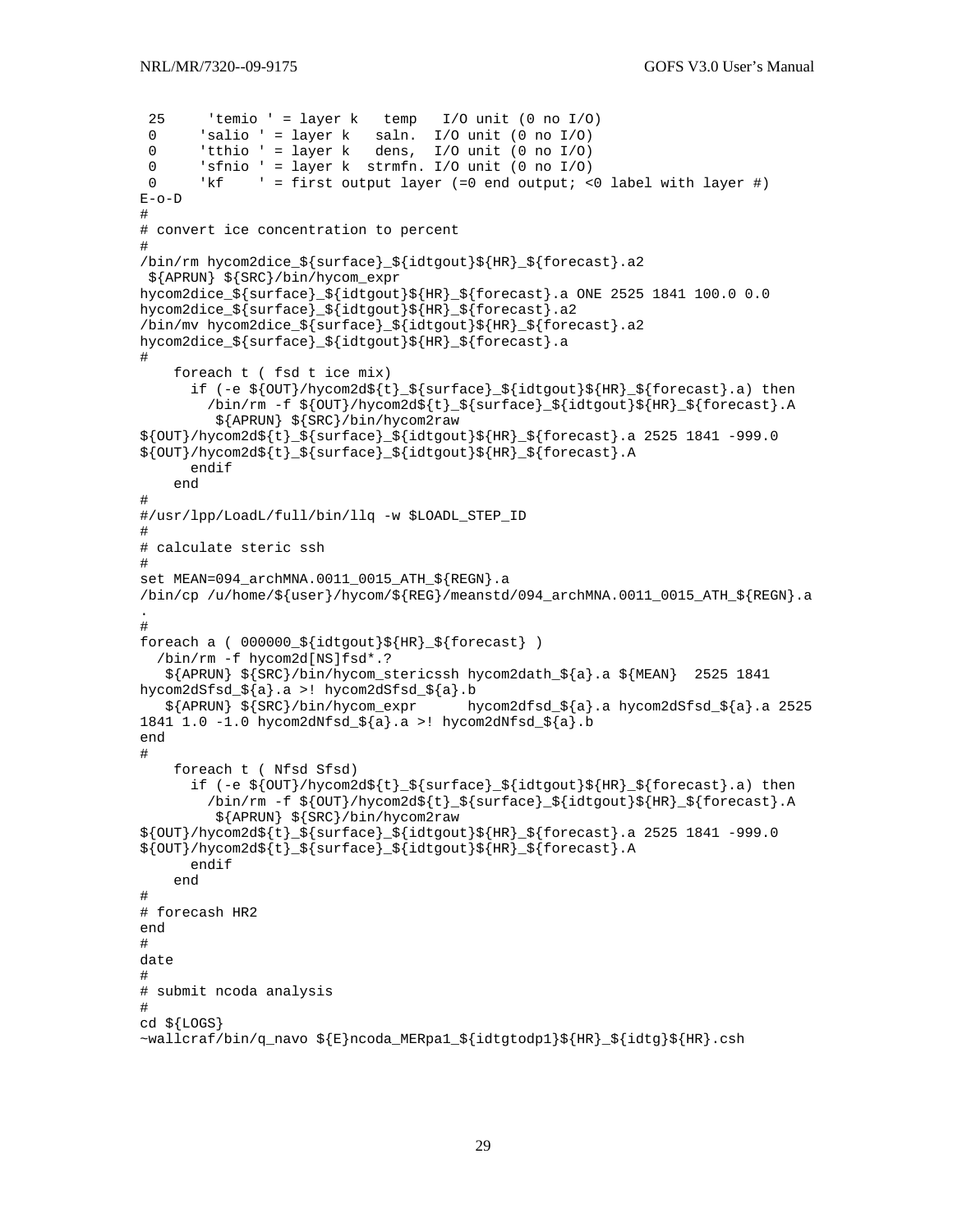### <span id="page-34-0"></span>**APPENDIX D**

### **Script 727nocda\_\${subreg}\_\${idtgtod}18\_\${idtg}18.com**

This is a script to run the NCODA analysis for each subregion.

```
#!/bin/ksh 
#PBS -N 999pbs 
#PBS -j oe 
#PBS -o 999pbsXX.log 
#PBS -l mppwidth=416 
#PBS -l mppnppn=8 
#PBS -l walltime=4:00:00 
#PBS -W umask=027 
#PBS -A NRLSS018 
#PBS -q internal3d 
# 
#BSUB -J 727ncoda_MERpa1.job 
#BSUB -n 192 
#BSUB -a poe 
#BSUB -W 3:30 
#BSUB -R "rusage[ntbl_windows=32]span[ptile=16]" 
#BSUB -q challenge 
#BSUB -P NRLSSC3J 
#####BSUB -q internal3d 
#####BSUB -P NAVOSHYC 
#BSUB -e err_MERpa1.%J 
# 
# --- set days to run 
# 
inumd=1 
# 
# --- analysis date 
# 
idtg=2008050118 
# 
# --- forecast from this date 
# 
ifrcst=2008043018 
# 
# --- day when this run is done (just in output and script being submitted) 
# 
idtgtod=2008050118 
# 
# Change note: 
# Removed the TMPDIR exclusion. 
\# \# \# \circ environment = COPY_ALL; !TMPDIR;
# ------------------------------------------------------- 
# Script: ncoda_MERpa1.job 
# Purpose: to setup and cycle the CODA analysis only 
# in the HYCOM 1/12 deg Gulf of Mexico grid 
# Author: Steve Lowder, NRL-CSC 
# hacked by Jim Cummings 
# Created: 1 Mar 2004 
# Platform: IBM SP5 at NAVO 
# Usage: see usage() function, below 
# -------------------------------------------------------
```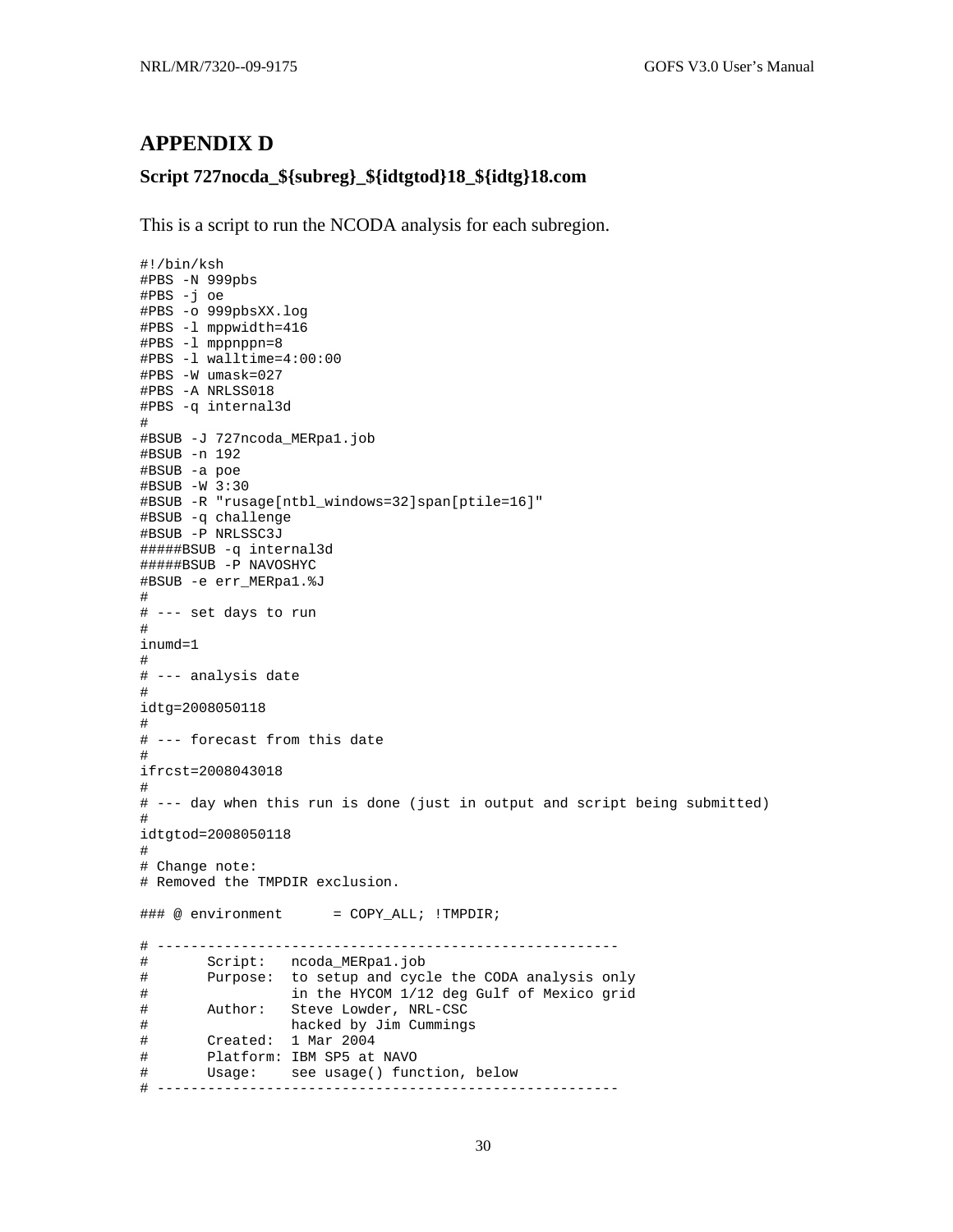```
# ------------------------------------------------------- 
# DATA NOTE: 
# This script copies data from a mass storage server to 
# a local archive area (scratch). When the analysis 
# runs it operates in another run directory (scratch). At the 
# end of the run, this script does not move the results to 
# a mass storage server. The move to the permanent storage 
# is done with the plotting script submitted at the end of the script. 
# ------------------------------------------------------- 
# ------------------------------------------------------- 
# FUNCTIONS 
# Most of the work in this script is organized into 
# functions which are defined at the beginning of the 
# script. Search for "Begin script" to skip them. 
# ------------------------------------------------------- 
function usage { 
     print ncoda_MERpa1.job 
     print "usage: ncoda_MERpa1.job start_dtg num_days frcst_dtg" 
    print " start_dtg is the first day in yyyymmddhh format"<br>print " num_days is the total number of days to cycle"
 print " num_days is the total number of days to cycle" 
 print " frcst_dtg is the forecast day in yyyymmddhh format" 
} 
function fatal { 
    echo " " 
     echo " " 
     echo "====================================================" 
     echo " " 
     echo " " 
     echo "Script stopped on error condition at " `date +%T` 
     echo " " 
     echo " " 
     echo "====================================================" 
     exit 1 
} 
function setup_paths { 
# 
# There are three logical areas to this script. 
# 1. The mass storage areas where data is permanently stored.
# 2. The archive area on the computer where mass storage data is
# copied prior to a run. 
# 3. The run area on the computer where the application does its 
# work. 
# Setup paths to the mass storage server 
# 
# SAL change: 
    T=09E=727 EXPT=expt_72.7 
     REG=MERpa10.08 
     REG1=MERpa1 
     REG0=GLBa0.08 
     MSASv=newton 
     MSAS_LOCA_MDL=/scr/${USER}/hycom/${REG}/${EXPT}/raw/nowcast 
    MSAS WORK TOP=/u/home/S{USER}/hycom/S{REG}/subtopo/S{REG1} MSAS_WORK_MDL=/u/home/${USER}/hycom/${REG0}/meanstd 
     MSAS_WORK_OBS=${MSASv}:/u/home/ooc/data/ncoda/ocnqc 
# 
# Setup paths on the computer in the user's scratch and home directory
```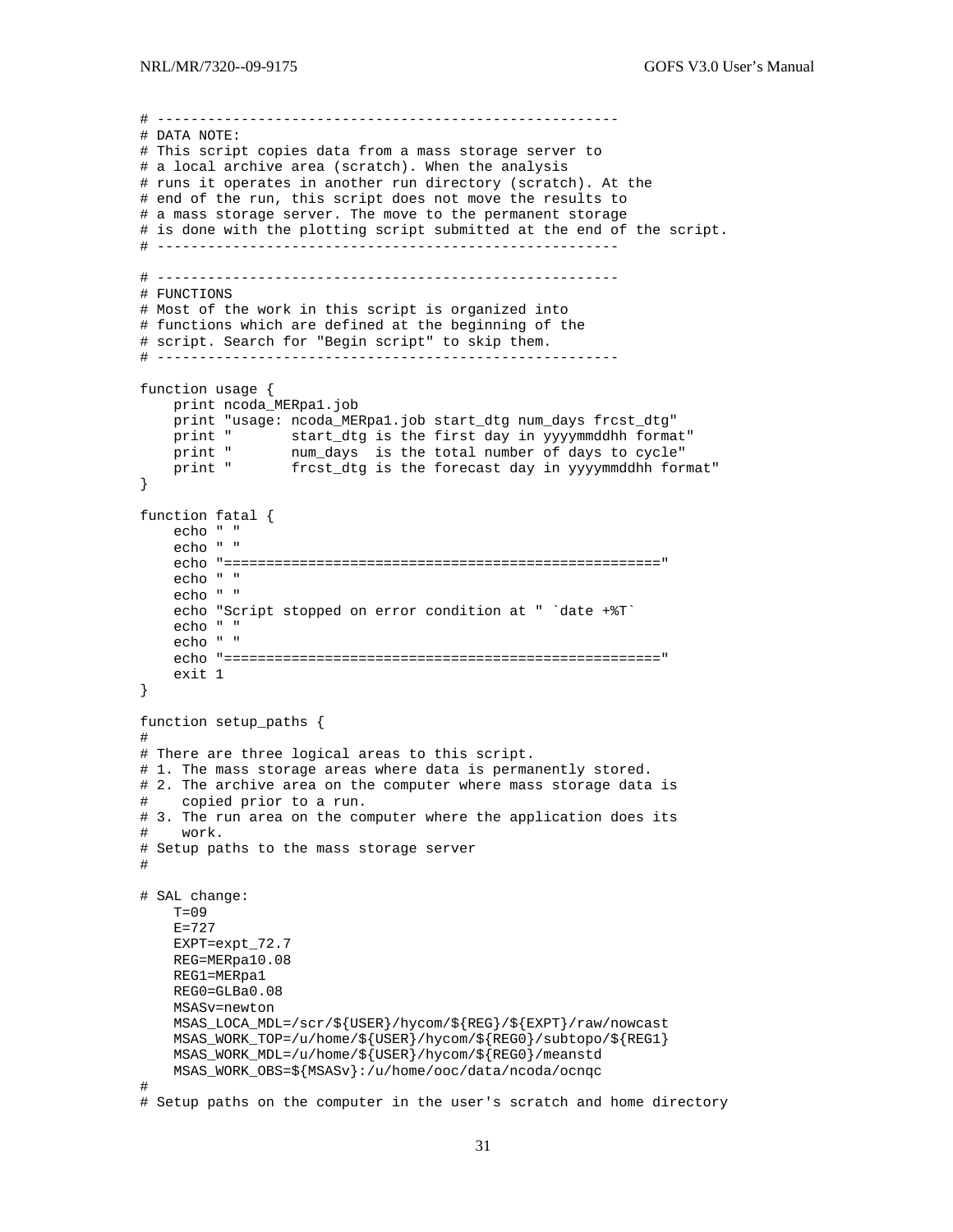```
# 
# BIN_DIR - the location of all executables
# SCRATCH_DIR - the location of user's scratch area 
# MODEL_DIR - the location of model specific static data
# DB_DIR       - the location of static database files like clim, land-sea<br># OBS_DIR       - the location of ocean data observations like ship, ssmi
                - the location of ocean data observations like ship, ssmi
# 
 BIN DIR=/u/home/jac/ncoda mpi/bin
   DDTG=/u/home/jac/ncoda_dtg/bin/dtg 
# BIN_DIR=/u/home/ooc/models/ncoda/ncoda_mpi/bin 
# DDTG=/u/home/ooc/models/ncoda/ncoda_dtg/bin/dtg 
   SCRATCH_DIR=/scr/$USER 
   RUN_DIR=$SCRATCH_DIR/${REG}/${EXPT} 
   SAVE_DIR=$SCRATCH_DIR/${REG0}/ncoda/${EXPT} 
   RESTART_DIR=$RUN_DIR/restart 
   DB_DIR=$SCRATCH_DIR/database 
   OBS_DIR=$DB_DIR/ocnqc 
} 
function setup_dirs { 
     cd $SCRATCH_DIR 
     export TMPDIR=$SCRATCH_DIR/tmp 
     mkdir -p $TMPDIR 
# 
# Make the static database dir, obs, dir, and model dir if 
# they do not exist. 
# 
     mkdir -p $DB_DIR 
     mkdir -p ${DB_DIR}/clim 
     mkdir -p ${DB_DIR}/gdem 
     mkdir -p $OBS_DIR 
     mkdir -p ${OBS_DIR}/beta 
     cd ${OBS_DIR}/beta 
     mkdir -p altim 
     mkdir -p goes 
     mkdir -p lac 
     mkdir -p profile 
     mkdir -p ship 
     mkdir -p ssmi 
     mkdir -p ${OBS_DIR}/gamma 
     cd ${OBS_DIR}/gamma 
     mkdir -p altim 
     mkdir -p goes 
     mkdir -p lac 
     mkdir -p profile 
     mkdir -p ship 
     mkdir -p ssmi 
     mkdir -p ${OBS_DIR}/kappa 
     cd ${OBS_DIR}/kappa 
     mkdir -p altim 
     mkdir -p goes 
     mkdir -p lac 
     mkdir -p profile 
     mkdir -p ship 
     mkdir -p ssmi 
     mkdir -p ${OBS_DIR}/godae 
     cd ${OBS_DIR}/godae 
     mkdir -p altim
```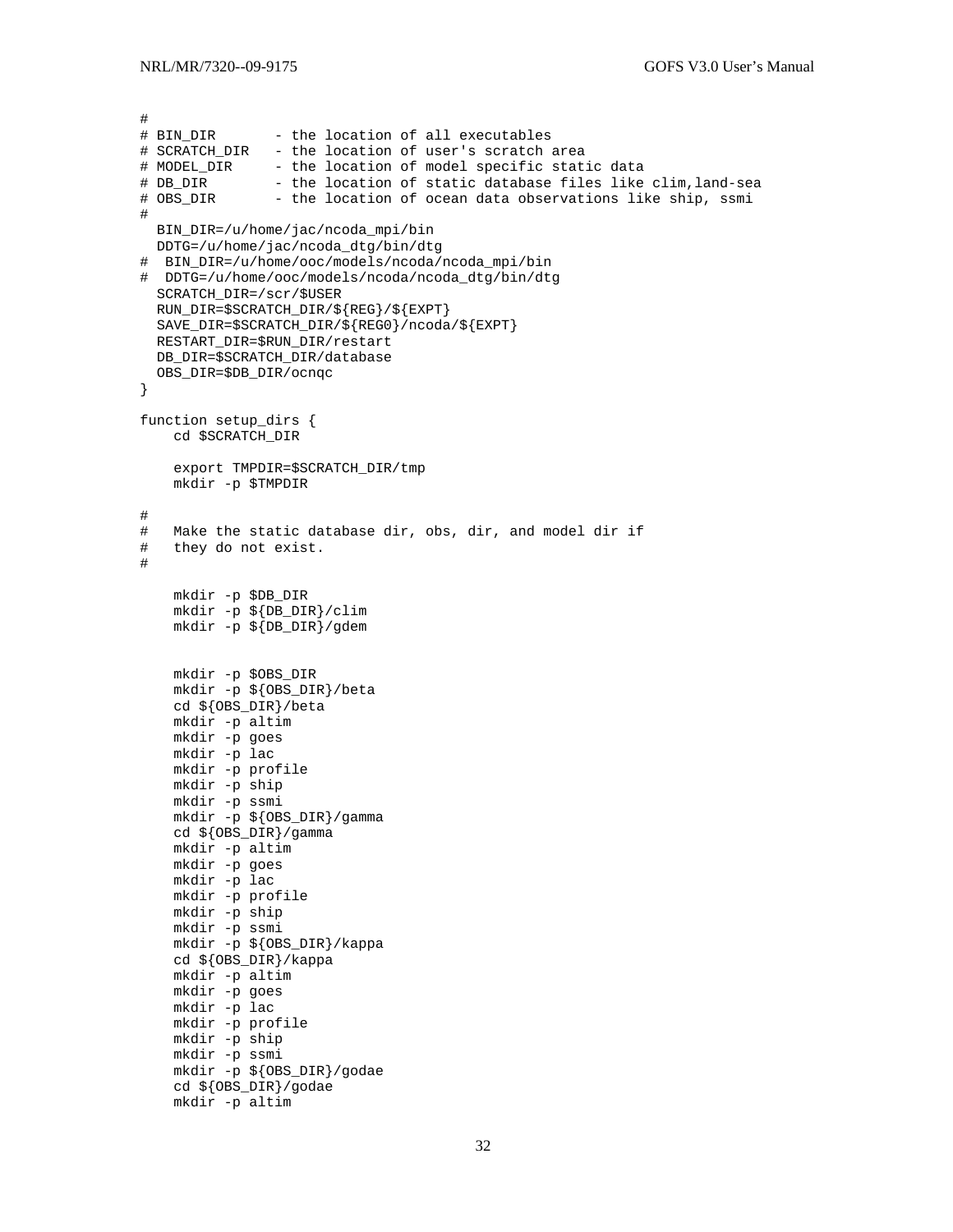```
 mkdir -p mcsst 
     mkdir -p profile 
     mkdir -p ship 
     mkdir -p ssmi 
# 
# Now remake the run directory to be sure it is clean. 
# 
# rm -rf $RUN_DIR/analysis 
# rm -rf $RUN_DIR/restart 
# mkdir -p $RUN_DIR 
  mkdir -p $RUN_DIR/analysis 
  mkdir -p $RUN_DIR/restart 
  mkdir -p $RUN_DIR/output 
  mkdir -p $SAVE_DIR 
} 
function setup_data { 
# 
# Define local variables 
# 
     typeset last_dtg 
     typeset -i n_back f_frwd 
# 
# Prepare the data for the entire run. You will need data from 
# three logical areas: 
# 1. Static data 2. Observation data 3. Model area data 
# 
# Build or replenish the Model area data 
# 
     echo " " 
     echo "====================================================" 
     echo " " 
# 
# Set the parameters for the number of days forward 
# and backward to look for obs. 
# 
     let n_back=-10 
    let n_frwd=2+${inumd} 
# 
     print -n " Checking depth file (date time group indpendent)" 
     cd ${RESTART_DIR} 
# if [ ! -r depths_sfc_000000_000000_1o2525x1841_${prev_dtg}_00000000_datafld 
]; then 
       /bin/cp $MSAS_WORK_TOP/depth_${REG}_${T}.A 
depths_sfc_000000_000000_1o2525x1841_${prev_dtg}_00000000_datafld 
# fi 
     echo "..... ready" 
     print -n " Checking initial model error file (should be name with 
initial date)" 
    cd ${RESTART_DIR} 
# if [ ! -r seahgt_sfc_000000_000000_1o2525x1841_1999080900_00000000_modlerr 
]; then 
# rcp 
$MSAS_WORK_MDL/seahgt_sfc_000000_000000_1o2525x1841_1999080900_00000000_modlerr . 
# rcp 
$MSAS_WORK_MDL/seatmp_sfc_000000_000000_1o2525x1841_1999080900_00000000_modlerr . 
# rcp 
$MSAS_WORK_MDL/seatmp_pre_000000_002500_1o2525x1841_1999080900_00000000_modlerr . 
      rcp
$MSAS_WORK_MDL/salint_pre_000000_002500_1o2525x1841_1999080900_00000000_modlerr .
```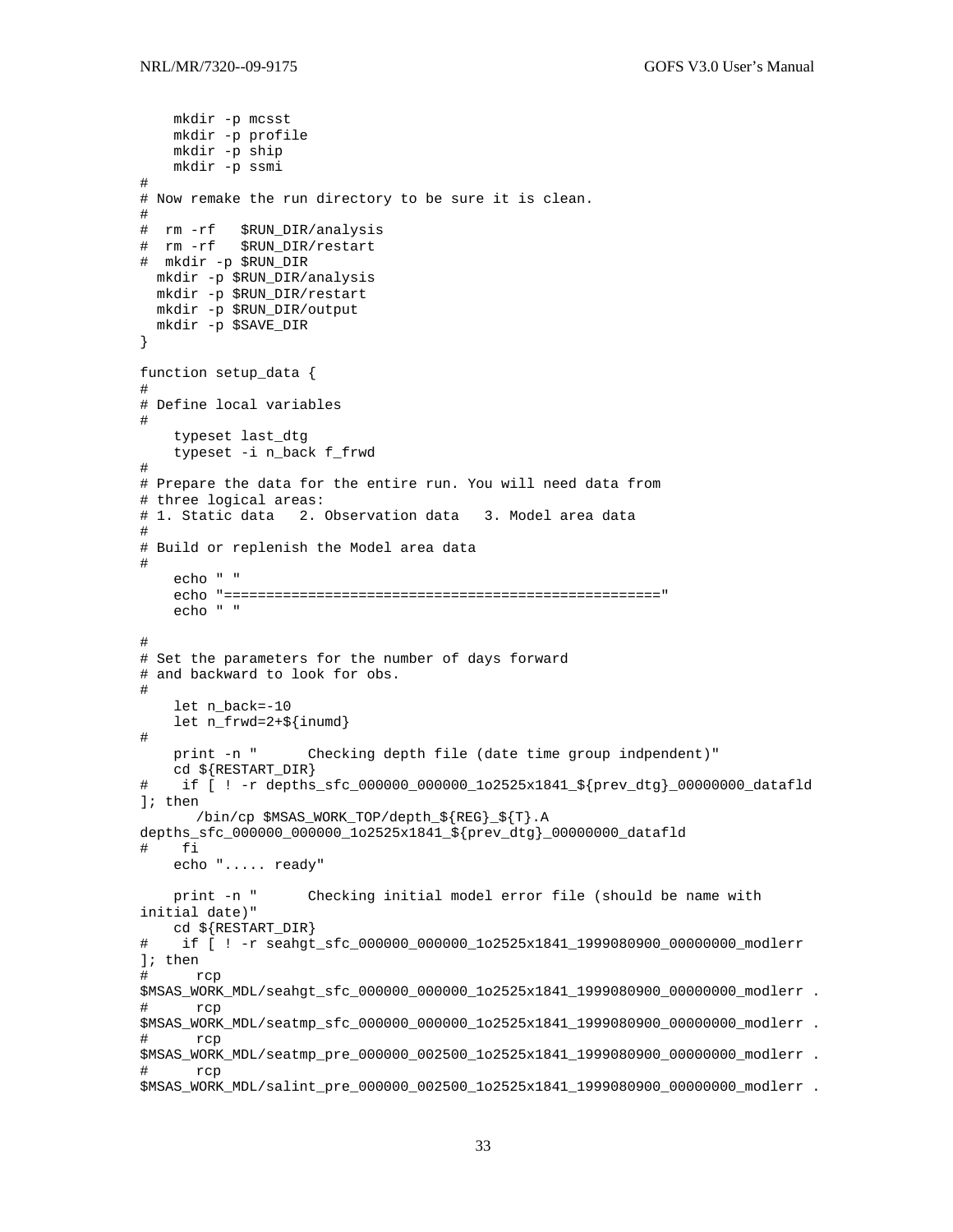```
# rcp 
$MSAS_WORK_MDL/uucurr_pre_000000_002500_1o2525x1841_1999080900_00000000_modlerr .
# rcp 
$MSAS_WORK_MDL/vvcurr_pre_000000_002500_1o2525x1841_1999080900_00000000_modlerr . 
# fi 
# echo "..... ready" 
   FCST=${ifrcst} 
    echo 'FORECAST DATE '${FCST} 
    print -n " Checking first guess fields valid tau 024" 
    cd ${RESTART_DIR} 
# if [ ! -r seatmp_sfc_000000_000000_1o2525x1841_${FCST}_00240000_fcstfld ]; 
then 
# rcp $MSAS_WORK_MDL/hycom2dt_000000_${FCST}_00240000.A 
seatmp_sfc_000000_000000_1o2525x1841_${FCST}_00240000_fcstfld 
       /bin/cp $MSAS_LOCA_MDL/hycom2dt_000000_${FCST}_00240000.A 
seatmp_sfc_000000_000000_1o2525x1841_${FCST}_00240000_fcstfld
# fi 
    if [ ! -r seahgt sfc 000000 000000 1o2525x1841 ${FCST} 00240000 fcstfld ];
then 
# rcp $MSAS_WORK_MDL/hycom2dSfsd_000000_${FCST}_00240000.A 
seahgt_sfc_000000_000000_1o2525x1841_${FCST}_00240000_fcstfld 
       /bin/cp $MSAS_LOCA_MDL/hycom2dSfsd_000000_${FCST}_00240000.A 
seahgt_sfc_000000_000000_1o2525x1841_${FCST}_00240000_fcstfld 
#for tau in 00030000 00060000 00090000 00120000 00150000 00180000 00210000 
00240000 
#do 
# /bin/cp $MSAS_LOCA_MDL/hycom2dSfsd_000000_${FCST}_${tau}.A 
seahgt sfc 000000 000000 1o2525x1841 ${FCST}} ${tau} fcstfld
#done 
# fi 
# if [ ! -r seaice_sfc_000000_000000_1o2525x1841_${FCST}_00240000_fcstfld ]; 
then 
# rcp $MSAS_WORK_MDL/hycom2dice_000000_${FCST}_00240000.A 
seaice_sfc_000000_000000_1o2525x1841_${FCST}_00240000_fcstfld 
         /bin/cp $MSAS_LOCA_MDL/hycom2dice_000000_${FCST}_00240000.A 
seaice_sfc_000000_000000_1o2525x1841_${FCST}_00240000_fcstfld
# fi 
# if [ ! -r mixlyr_sfc_000000_000000_1o2525x1841_${FCST}_00240000_fcstfld ]; 
then 
# rcp $MSAS_WORK_MDL/hycom2dmix_000000_${FCST}_00240000.A 
mixlyr_sfc_000000_000000_1o2525x1841_${FCST}_00240000_fcstfld 
        /bin/cp $MSAS_LOCA_MDL/hycom2dmix_000000_${FCST}_00240000.A 
mixlyr_sfc_000000_000000_1o2525x1841_${FCST}_00240000_fcstfld 
# fi 
# if [ ! -r seahgt_sfc_000000_000000_1o2525x1841_${FCST}_00000000_meanfld ];
then 
       /bin/cp $MSAS_WORK_MDL/RS_094_${T}_${REG1}0.08.A 
seahgt_sfc_000000_000000_1o2525x1841_${FCST}_00000000_meanfld 
# rcp $MSAS_WORK_MDL/056_archMNA.0009_0013_fsd.A 
seahgt_sfc_000000_000000_1o2525x1841_${FCST}_00000000_meanfld 
# rcp $MSAS_WORK_MDL/micomecmwf.year04_05_${REG}.A 
seahgt_sfc_000000_000000_1o2525x1841_${FCST}_00000000_meanfld 
# rcp $MSAS_WORK_MDL/zero_008_hycom.A 
seahgt_sfc_000000_000000_1o2525x1841_${FCST}_00000000_meanfld 
# fi 
# if [ ! -r densty_pre_000000_002500_1o2525x1841_${FCST}_00240000_fcstfld ]; 
then 
## rcp $MSAS_WORK_MDL/hycom3dden_002500_${FCST}_00240000.A 
densty_pre_000000_002500_1o2525x1841_${FCST}_00240000_fcstfld 
# /bin/cp $MSAS_LOCA_MDL/hycom3dden_002500_${FCST}_00240000.A 
densty_pre_000000_002500_1o2525x1841_${FCST}_00240000_fcstfld
```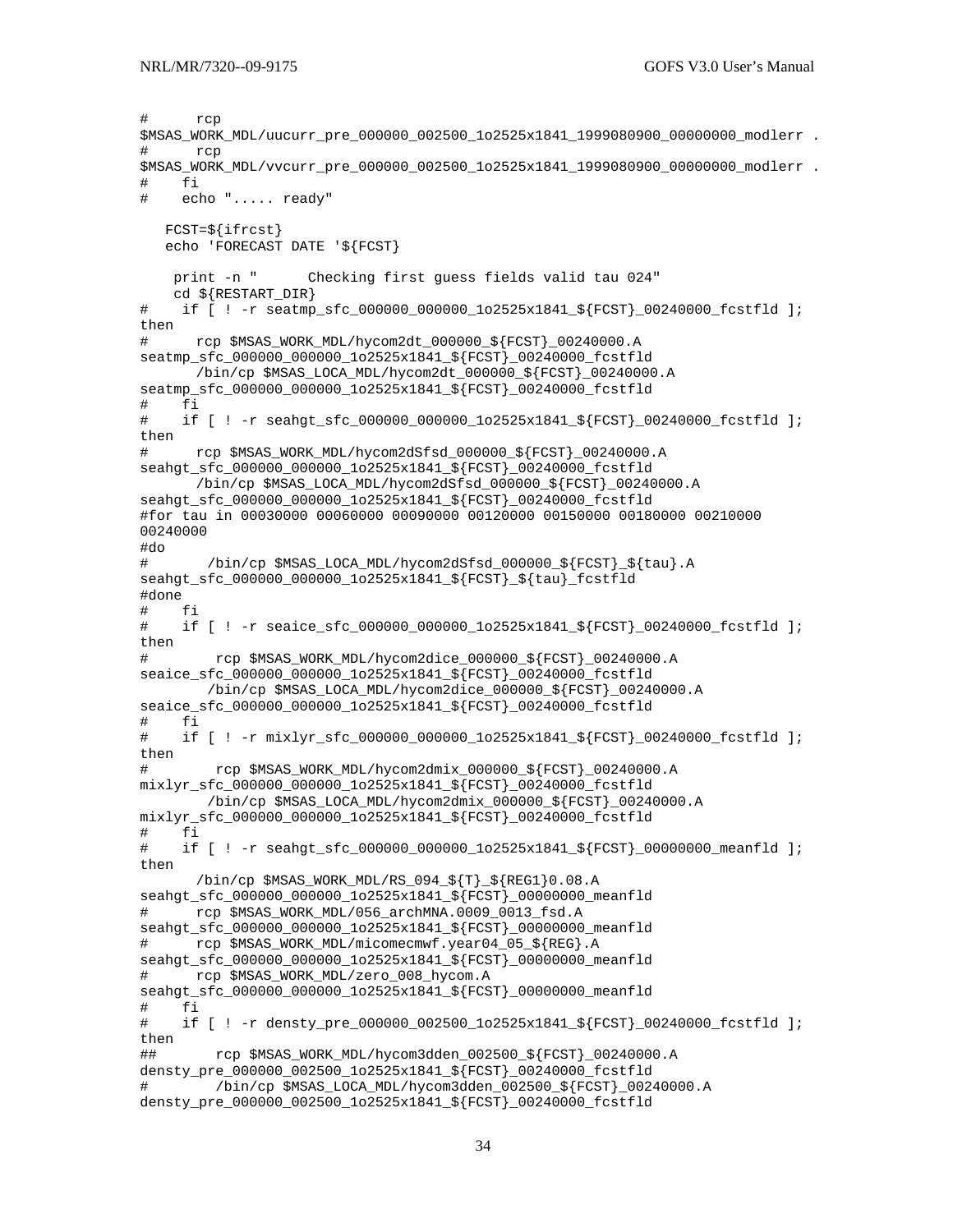```
# fi 
# if [ ! -r seatmp_pre_000000_002500_1o2525x1841_${FCST}_00240000_fcstfld ]; 
then 
# rcp $MSAS_WORK_MDL/hycom3dt_002500_${FCST}_00240000.A 
seatmp_pre_000000_002500_1o2525x1841_${FCST}_00240000_fcstfld 
       /bin/cp $MSAS_LOCA_MDL/hycom3dt_002500_${FCST}_00240000.A 
seatmp_pre_000000_002500_1o2525x1841_${FCST}_00240000_fcstfld 
# fi 
# if [ ! -r salint_pre_000000_002500_1o2525x1841_${FCST}_00240000_fcstfld ]; 
then 
# rcp $MSAS_WORK_MDL/hycom3ds_002500_${FCST}_00240000.A 
salint_pre_000000_002500_1o2525x1841_${FCST}_00240000_fcstfld 
       /bin/cp $MSAS_LOCA_MDL/hycom3ds_002500_${FCST}_00240000.A 
salint_pre_000000_002500_1o2525x1841_${FCST}_00240000_fcstfld 
# fi 
# if [ ! -r uucurr_pre_000000_002500_1o2525x1841_${FCST}_00240000_fcstfld ]; 
then 
# rcp $MSAS_WORK_MDL/hycom3du_002500_${FCST}_00240000.A
uucurr_pre_000000_002500_1o2525x1841_${FCST}_00240000_fcstfld 
       /bin/cp $MSAS_LOCA_MDL/hycom3du_002500_${FCST}_00240000.A 
uucurr_pre_000000_002500_1o2525x1841_${FCST}_00240000_fcstfld 
# fi 
# if [ ! -r vvcurr_pre_000000_002500_1o2525x1841_${FCST}_00240000_fcstfld ]; 
then 
# rcp $MSAS_WORK_MDL/hycom3dv_002500_${FCST}_00240000.A
vvcurr_pre_000000_002500_1o2525x1841_${FCST}_00240000_fcstfld 
       /bin/cp $MSAS_LOCA_MDL/hycom3dv_002500_${FCST}_00240000.A 
vvcurr_pre_000000_002500_1o2525x1841_${FCST}_00240000_fcstfld 
# fi 
    if [ ! -r seahgt sfc 000000 000000 1o2525x1841 ${FCST} 00240000 fcstfld ];
then 
     echo "seahgt sfc forecast does not exist for "${FCST} 
     exit 
     fi 
    if [ ! -r seatmp sfc 000000 000000 1o2525x1841 ${FCST} 00240000 fcstfld ];
then 
     echo "seatmp sfc forecast does not exist for "${FCST} 
     exit 
     fi 
     if [ ! -r seatmp_pre_000000_002500_1o2525x1841_${FCST}_00240000_fcstfld ]; 
then 
     echo "seatmp forecast does not exist for "${FCST} 
     exit 
     fi 
    if [ ! -r salint_pre_000000_002500_1o2525x1841_${FCST}_00240000_fcstfld ];
then 
     echo "salint forecast does not exist for "${FCST} 
     exit 
     fi 
    if [ ! -r uucurr pre_000000_002500_1o2525x1841_${FCST}_00240000_fcstfld ];
then 
     echo "uucurr forecast does not exist for "${FCST} 
     exit 
     fi 
     if [ ! -r vvcurr_pre_000000_002500_1o2525x1841_${FCST}_00240000_fcstfld ]; 
then 
     echo "vvcurr forecast does not exist for "${FCST} 
     exit 
     fi 
     echo "..... ready" 
     print -n " Checking binary files "
```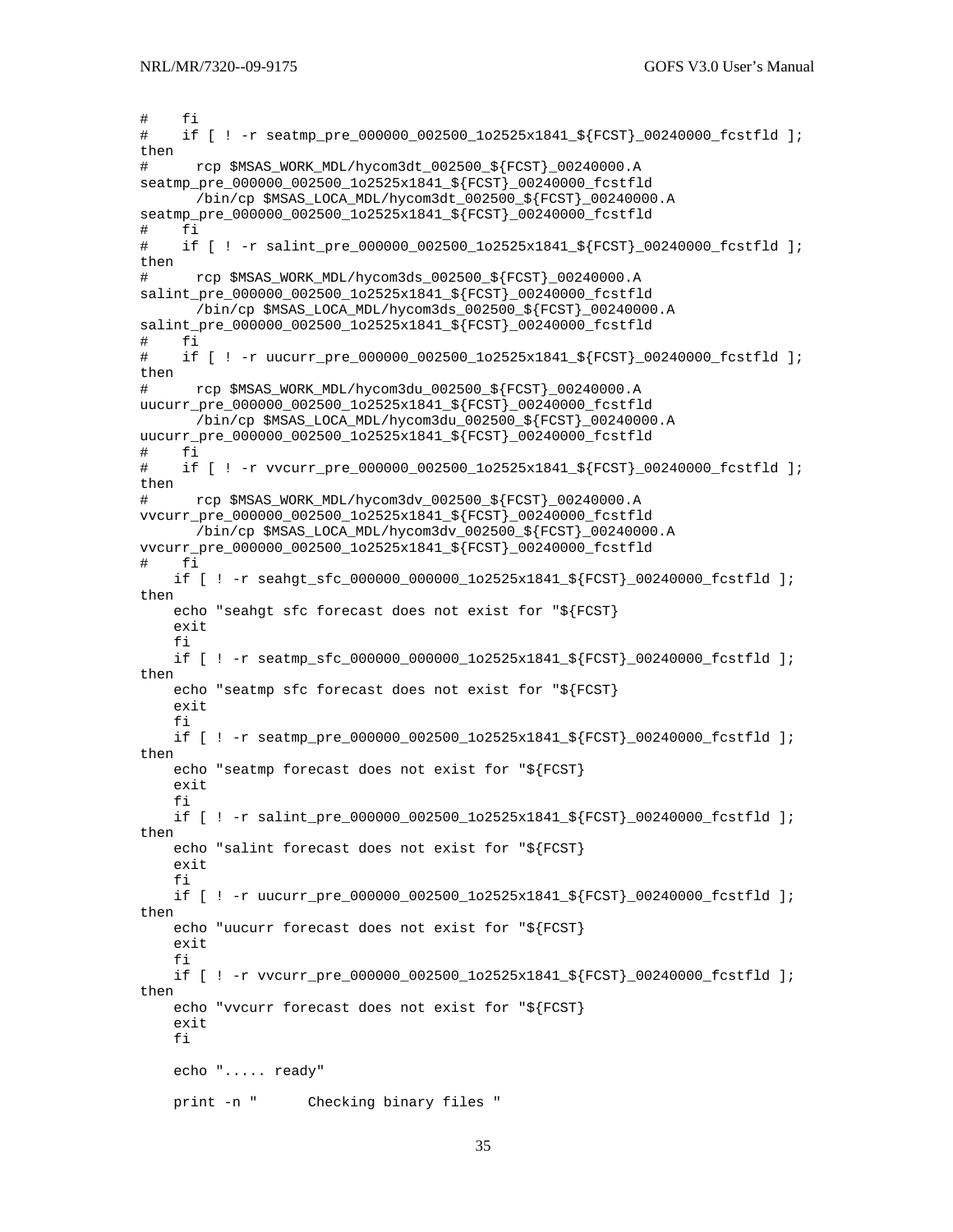```
 if [ ! -r $BIN_DIR/ncoda_prep ]; then 
       echo "Error: ncoda_prep not found" 
     fi 
     if [ ! -r $BIN_DIR/ncoda ]; then 
      echo "Error: ncoda not found" 
     fi 
     if [ ! -r $BIN_DIR/ncoda_post ]; then 
       echo "Error: ncoda_post not found" 
     fi 
     echo "..... ready" 
     echo " " 
     echo " " 
     echo "====================================================" 
     echo " " 
              Data preparation complete:"
     echo " " 
     echo "====================================================" 
} 
function setup_processors { 
# 
# Set OpenMP environment 
# Set number of OpenMP processors 
# 
# Note: The pre and post analysis use OpenMP and the 
# analysis uses MPI only. 
# 
# Set number of MPI processors 
# MPICMD='mpirun.lsf ' 
# MPICMD='poe ' 
   nprc=416 
# Set number of OpenMP processors 
   mprc=1 
# 
# Set OpenMP environment 
# 
  ((SLAVE=512*1024*1024)) 
   export OMP_NUM_THREADS=${mprc} 
# IBM 
   export XLSMPOPTS="stack=$SLAVE" 
# XT5 
# export MPSTKZ=512M 
   export OMP_SCHEDULE="DYNAMIC,1" 
# 
# export OMPCMD='timex -p -mt ' 
# export MPICMD='timex -p -mt 'poe 
# export MPICMD='timex -p -mt 'mpirun.lsf 
# XT5 
  export OMPCMD='aprun -n 1 -d '${OMP_NUM_THREADS}
   export MPICMD='aprun -n '${nprc} 
   echo "" 
   echo "## PE Environment Overview {" 
   printenv | grep -e '^OMP_' -e '^MP' -e '^_DSM' -e '^CHUNK' -e '^PAGE' -e 
'^MPI_' 
   echo "## }" 
   echo "" 
# 
# Print the hard and soft limits. 
#
```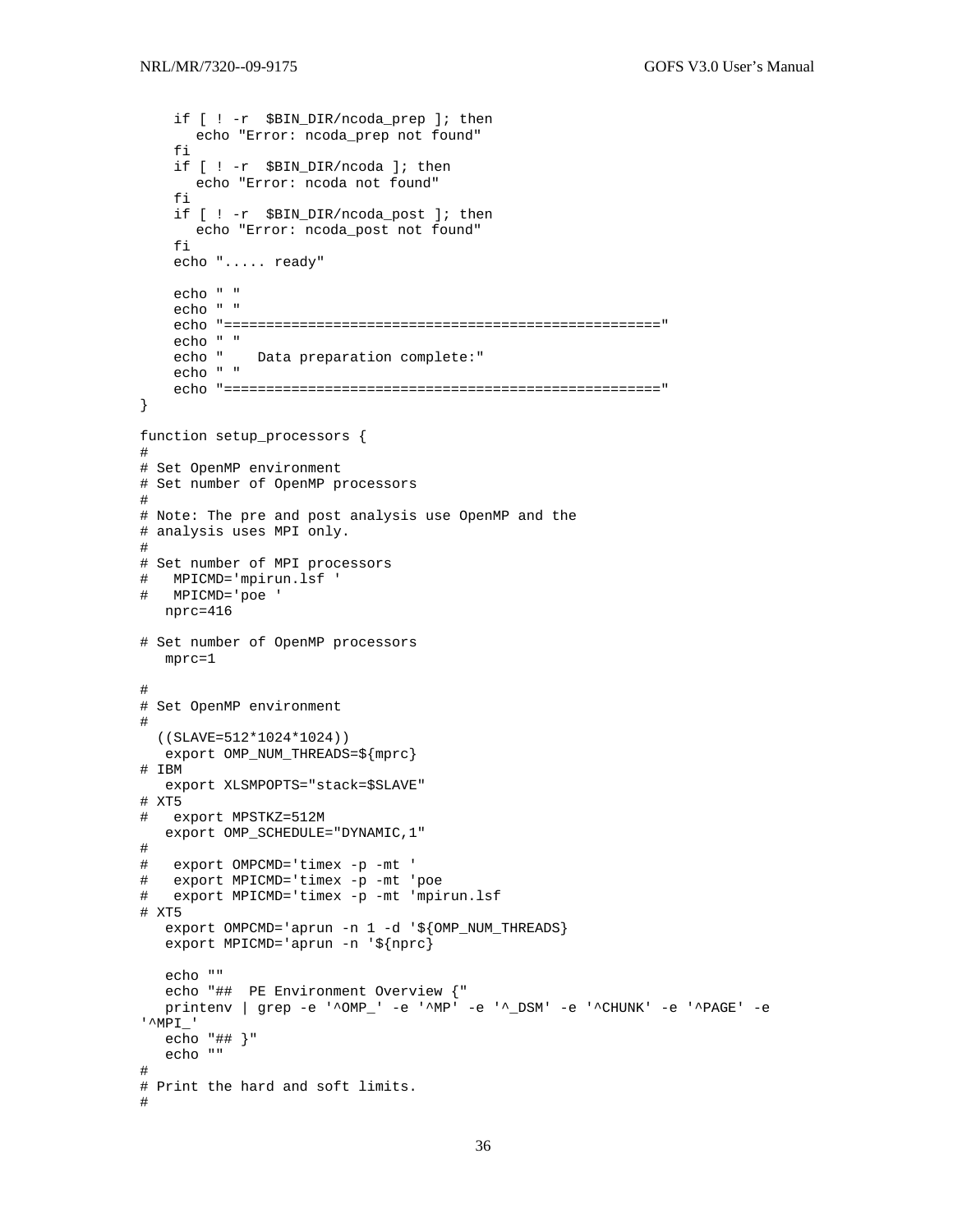```
ulimit -aH
  ulimit -aS
\}function setup_namelists {
## Setup the namelist files
\pmrm -f odsetnl
 rm -f gridnl
 rm -f oanl
## data path settings
\#. /u/home/\frac{1}{5}[USER}/\frac{1}{5}[REGO}/ncoda/\frac{1}{5}[EXPT}/\frac{1}{5}[REG1} \frac{1}{5}].odsetnl
## grid definition namelist settings
#kko is the number of vertical levels; levels are defined in oanl
#. /u/home/${USER}/${REGO}/ncoda/${EXPT}/${REG1}_${E}.gridnl
## ocean analysis namelist settings
#for CH assimilation of altimeter SSH, set direct = .true.
#for MODAS assimilation of altimeter SSH, set modas = .true.
  for SST assimilation, set st_asm = .true.
#for potential temperature analysis, set pt_anl = .true.
#(assumes potential temperature background fields)
##. /u/home/${USER}/${REGO}/ncoda/${EXPT}/${REG1}_${E}.oanl
#echo " "
\}function run_analysis {
  typeset analysis_dtg
  typeset -i cycle_index
  analysis_dtq=${idtq}
  cycle_index=${inumd}
\## Remove the work files created by the analysis
\#/bin/rm -f pout*
  echo "
           Start Ocean Prep 2D at " 'date +%T' >> pout1
   echo " " >> pout1
   ${OMPCMD} $BIN_DIR/ncoda_prep 2D gridnl $analysis_dtg >> pout1
   if [s? -ne 0]; then
      echo " " >> pout1
      echo " " >> pout1
     echo " Error: Ocean Prep 2D failed at " 'date +%T' >> pout1<br>echo " Check pout1" >> pout1
      echo " " >> poutl
      echo " " >> pout1
      fatal
   else
      echo " " >> pout1
      echo " " >> poutl
      echo "
              End Ocean Prep 2D at " 'date +%T' >> pout1
      echo " Completed successfully" >> pout1
      echo " " >> pout1
      echo " " >> 1fi
```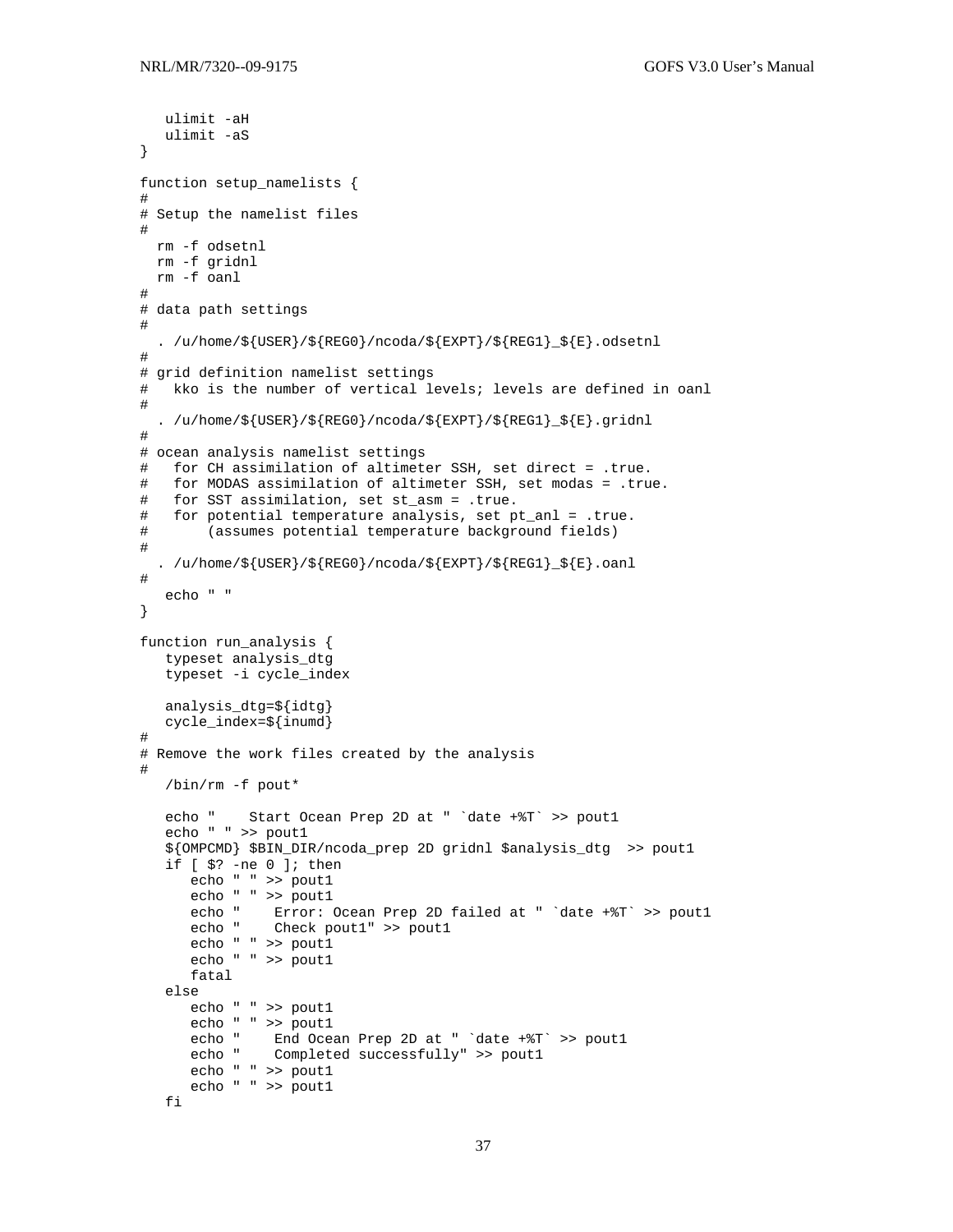```
 echo " Start Ocean Analysis 2D at " `date +%T` >> pout2 
   echo " " >> pout2 
   ${MPICMD} $BIN_DIR/ncoda 2D gridnl $analysis_dtg >> pout2 
   if [ $? -ne 0 ]; then 
     echo " " >> pout2<br>echo " " >> pout2
 echo " " >> pout2 
 echo " Error: Ocean Analysis 2D failed at " `date +%T` >> pout2 
 echo " Check pout2" >> pout2 
      echo " " >> pout2 
      echo " " >> pout2 
      fatal 
   else 
      echo " " >> pout2 
     echo " " >> pout2<br>echo " End Oce
             End Ocean Analysis 2D at " `date +%T` >> pout2
      echo " Completed successfully" >> pout2 
      echo " " >> pout2 
      echo " " >> pout2 
   fi 
   echo " Start Ocean Post 2D at " `date +%T` >> pout3 
   echo " " >> pout3 
   ${OMPCMD} $BIN_DIR/ncoda_post 2D gridnl $analysis_dtg >> pout3 
   if [ $? -ne 0 ]; then 
      echo " " >> pout3 
     echo " " >> pout3<br>echo " Error:
              Error: Ocean Post 2D failed at " 'date +%T' >> pout3
      echo " Check pout3" >> pout3 
      echo " " >> pout3 
      echo " " >> pout3 
      fatal 
   else 
     echo " " >> pout3<br>echo " " >> pout3
 echo " " >> pout3 
 echo " End Ocean Post 2D at " `date +%T` >> pout3 
 echo " Completed successfully" >> pout3 
      echo " " >> pout3 
      echo " " >> pout3 
   fi 
   echo " Start Ocean Prep 3D at " `date +%T` >> pout4 
   echo " " >> pout4 
   ${OMPCMD} $BIN_DIR/ncoda_prep 3D gridnl $analysis_dtg >> pout4 
   if [ $? -ne 0 ]; then 
      echo " " >> pout4 
 echo " " >> pout4 
 echo " Error: Ocean Prep 3D failed at " `date +%T` >> pout4 
 echo " Check pout4" >> pout4 
      echo " " >> pout4 
      echo " " >> pout4 
      fatal 
   else 
      echo " " >> pout4 
      echo " " >> pout4 
      echo " End Ocean Prep 3D at " `date +%T` >> pout4 
     echo " Completed successfully" >> pout4
      echo " " >> pout4 
      echo " " >> pout4 
   fi 
   echo " Start Ocean Analysis 3D at " `date +%T` >> pout5
```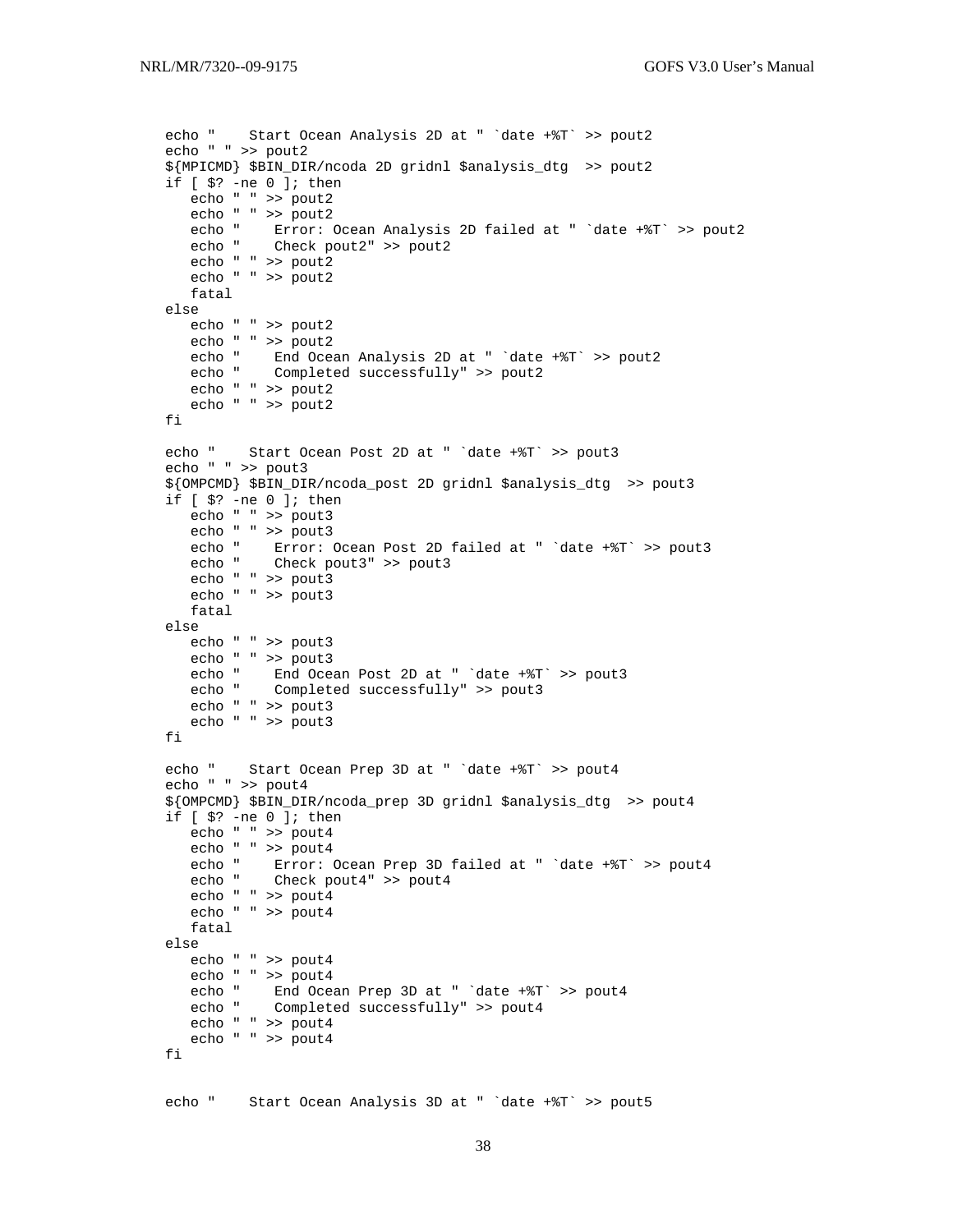```
 echo " " >> pout5 
    ${MPICMD} $BIN_DIR/ncoda 3D gridnl $analysis_dtg >> pout5 
    if [ $? -ne 0 ]; then 
      if (($cycle_index == 1); then
           echo " " >> pout5 
           echo " " >> pout5 
        echo " Error: Ocean Analysis 3D failed at " `date +%T` >> pout5
        echo " Check pout5" >> pout5<br>echo " This is not
                  This is not a fatal condition, continuing ..." >> pout5
         echo " " >> pout5 
         echo " " 
       else 
          echo " " >> pout5 
        echo " " >> pout5<br>echo " Error: Oc
                 Error: Ocean Analysis 3D failed at " `date +%T` >> pout5
         echo " Check pout5" >> pout5 
          echo " " >> pout5 
           echo " " >> pout5 
         fatal 
       fi 
    else 
       echo " " >> pout5 
       echo " " >> pout5 
 echo " End Ocean Analysis 3D at " `date +%T` >> pout5 
 echo " Completed successfully" >> pout5 
      echo " " >> pout5 
      echo " " >> pout5 
    fi 
    echo " Start Ocean Post 3D at " `date +%T` >> pout6 
    echo " " >> pout6 
    ${OMPCMD} $BIN_DIR/ncoda_post 3D gridnl $analysis_dtg >> pout6 
    if [ $? -ne 0 ]; then 
      if (($cycle_index == 1); then
         echo " " >> pout6 
        echo " " >> pout6<br>echo " Error:
                  Error: Ocean Post 3D failed at " 'date +%T' >> pout6
 echo " Check pout6" >> pout6 
 echo " This is not a fatal condition, continuing ..." >> pout6 
         echo " " >> pout6 
         echo " " >> pout6 
       else 
         echo " " >> pout6 
         echo " " >> pout6 
         echo " Error: Ocean Post 3D failed at " `date +%T` >> pout6 
                 Check pout6" >> pout6
         echo " " >> pout6 
         echo " " >> pout6 
         fatal 
       fi 
    else 
       echo " " >> pout6 
      echo " " >> pout6 
      echo " End Ocean Post 3D at " `date +%T` >> pout6 
      echo " Completed successfully" >> pout6 
      echo "" >> pout6 
       echo "" >> pout6 
   fi 
# 
# rename diagnostic files (creation controlled by debug options in oanl) 
# 
   mv fort.25 ${SAVE_DIR}/${REG1}_${E}_${idtgtod}_${analysis_dtg}.rpr 
   mv fort.27 ${SAVE_DIR}/${REG1}_${E}_${idtgtod}_${analysis_dtg}.vfy
```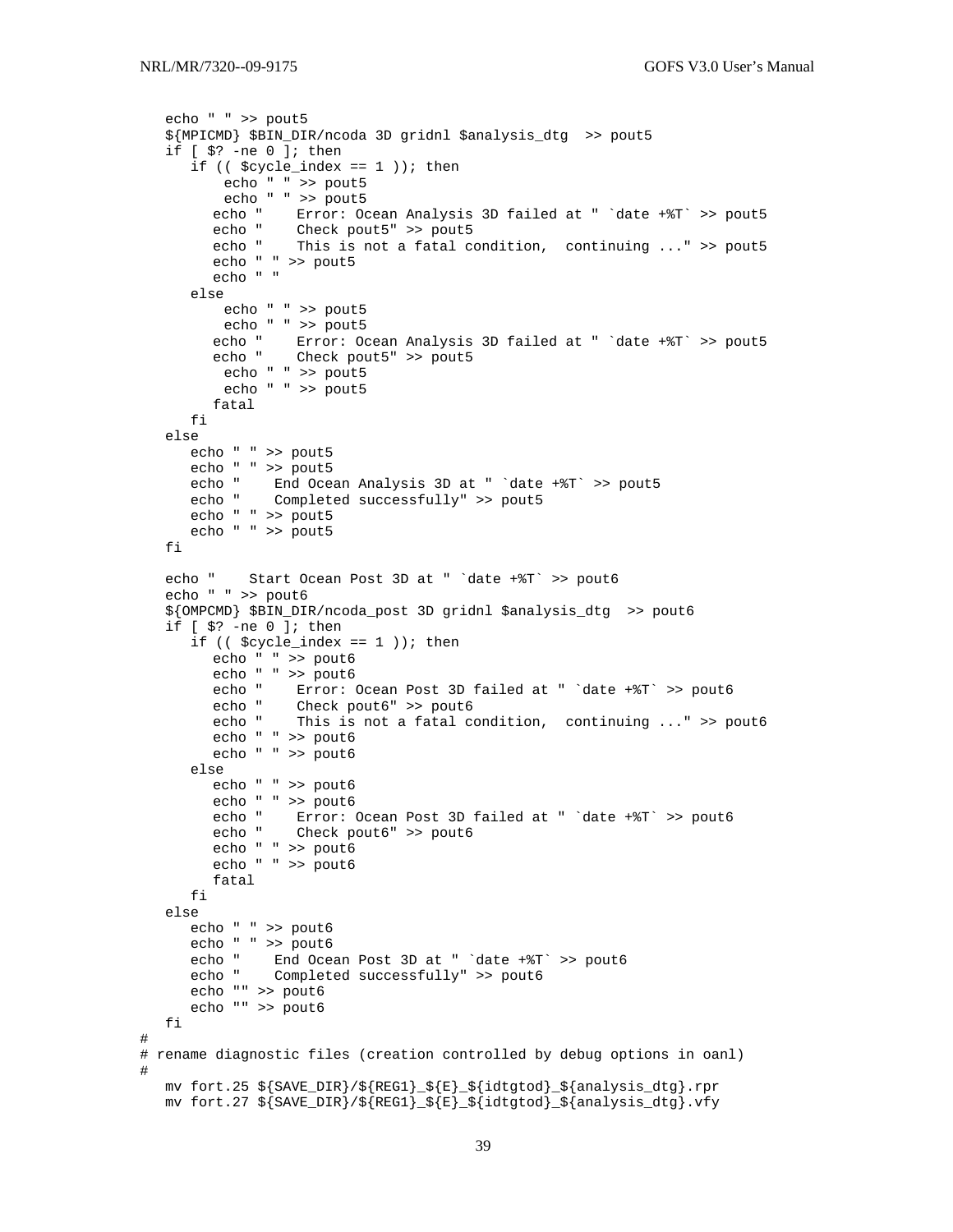```
mv fort.31 ${SAVE_DIR}/${REG1}_${E}_${idtgtod}_${analysis_dtg}.syn
  mv fort.32 ${SAVE_DIR}/${REG1}_${E}_${idtgtod}_${analysis_dtg}.rej
  mv fort.33 ${SAVE_DIR}/${REG1}_${E}_${idtgtod}_${analysis_dtg}.prf
  mv fort.34 ${SAVE_DIR}/${REG1}_${E}_${idtgtod}_${analysis_dtg}.gpt
  mv fort.35 ${SAVE_DIR}/${REG1}_${E}_${idtgtod}_${analysis_dtg}.err
  mv fort.36 \frac{1}{5} (SAVE_DIR)/\frac{1}{5} (REG1) \frac{1}{5} (idtgtod) \frac{1}{5} (analysis dtg).mvo
  mv fort.37 ${SAVE_DIR}/${REG1}_${E}_${idtgtod}_${analysis_dtg}.drc
  mv fort.38 ${SAVE_DIR}/${REG1}_${E}_${idtgtod}_${analysis_dtg}.lyp
  mv fort.39 ${SAVE_DIR}/${REG1}_${E}_${idtgtod}_${analysis_dtg}.fix
\## combine program outputs into single file and finish
#/bin/rm $analysis_dtg.out
   cat pout1 pout2 pout3 pout4 pout5 pout6 >> $analysis_dtg.out
   echo "-------- odsetnl ------" >> $analysis_dtg.out
   cat odsetnl >> $analysis_dtg.out
   echo "-------- gridnl ------" >> $analysis_dtg.out
   cat gridnl >> $analysis_dtg.out
   echo "-------- oanl ------" >> $analysis_dtq.out
   cat oanl >> $analysis_dtg.out
   echo " Analysis ended at " 'date +%T'
          Output file: $analysis_dtg.out in " `pwd`<br>" `date -u +'%Y%m%d'00`
   echo "
   echo "
   echo " "
   echo " "
   mv $analysis_dtg.out ${SAVE_DIR}/${REG1}_${E}_${idtgtod}_${analysis_dtg}.out
\}function cleanup {
  cd $RUN_DIR/analysis
   /bin/rm -f coda.*obs&
   /bin/ls | egrep '^MVOI' | xargs /bin/rm
#/bin/rm MVOI*&
#rm -f pout*
\}\pmb{\pm}# -## Begin script execution, check command line arguments
#
#if [ "$#" -ne 3 ]; then
#clear
#usage
  print ERROR: incorrect number of input args
##exit 1
#else
    FIRST_DTG = "\{idtg}"
    NUM_DAYS="\$ \{inumd\}FCST = "\${ifrcst}"
#fi
if [ [ $ \frac{1}{2} \text{ FIRST DTG} ] = +([0-9]) ]; then
   clear
   usage
   print ERROR: arg 1 is not an integer
   exit 1
```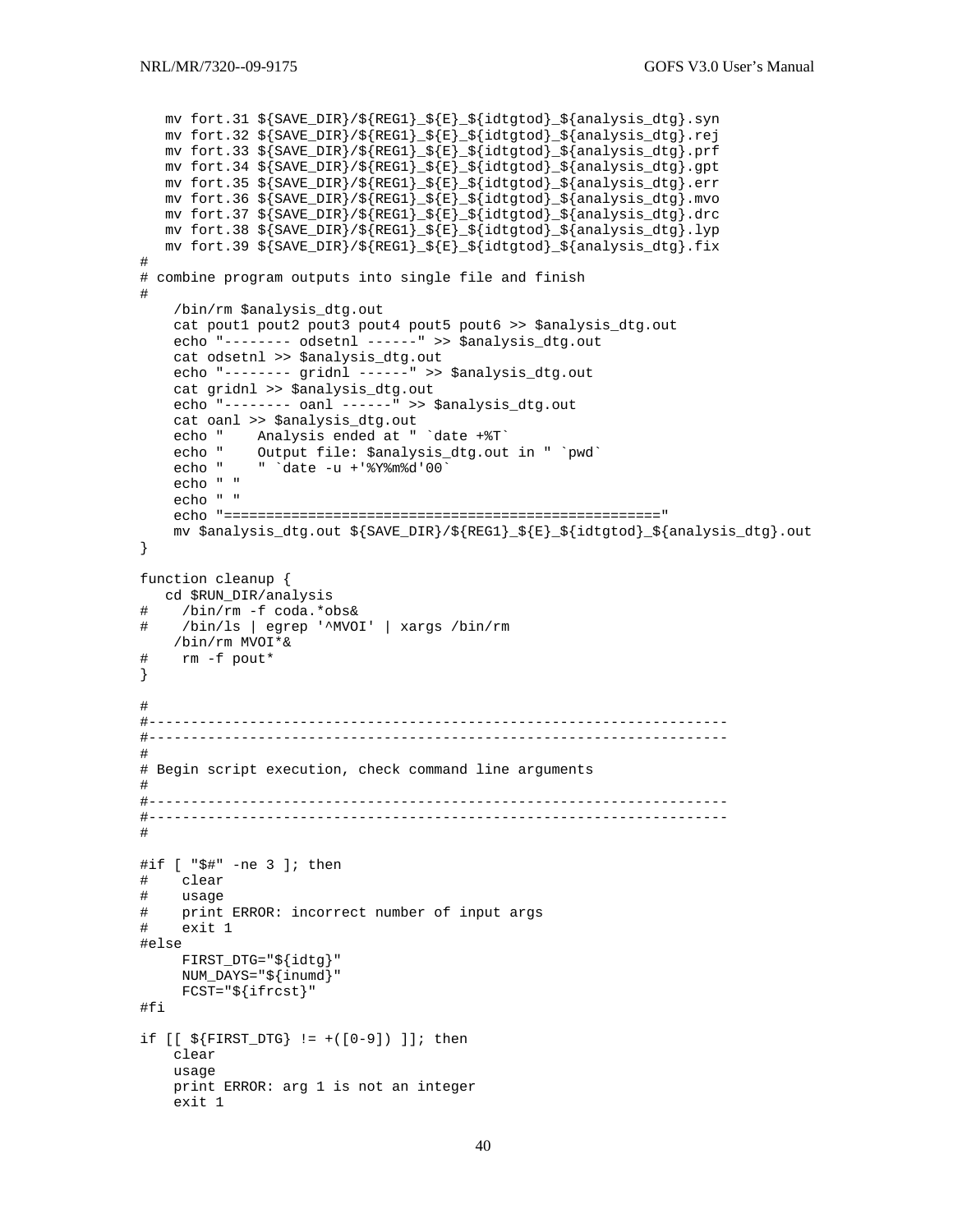fi

```
if [ [ $ \$] NUM_DAYS ] := +([0-9]) ] ; then clear 
     usage 
     print ERROR: arg 2 is not an integer 
     exit 1 
fi 
if [ [ ${F}\text{CST} ] := +([0-9]) ]; then
     clear 
     usage 
     print ERROR: arg 3 is not an integer 
     exit 1 
fi 
if [ ${#FIRST_DTG} -ne 10 ]; then 
     clear 
     usage 
     print ERROR: incorrect format for arg 1 
     exit 1 
fi 
if [ ${#FCST} -ne 10 ]; then
     clear 
     usage 
     print ERROR: incorrect format for arg 3 
     exit 1 
fi 
# 
# The batch process may set file creation mask to 600, change 
# this with the mask. 
# 
    umask 022 
# 
# Define some useful variables for the model name, dimensions, 
# and number of hours in update cycle. 
# 
     MODEL=hycom 
     UPDATE_CYCLE=24 
     setup_paths ${MODEL} 
# 
# Setup date-time-groups for the script 
# 
     let "day_index=${NUM_DAYS} - 1" 
     export CRDATE=${FIRST_DTG:-1999060600} 
prev_dtg=`$DDTG -d -1 2> /dev/null`<br># prev dtg=`$DDTG -d -7 2> /dev/null
    prev_dtg=`$DDTG -d -7 2> /dev/null`
 LAST_DTG=`$DDTG -d ${day_index} 2> /dev/null` 
 curr_dtg=`$DDTG 2> /dev/null` 
     echo "====================================================" 
     echo " " 
     echo " " 
    echo "CODA analysis processor(ncoda_${REG1}.job)"<br>echo "The current date/time is" $(date)
              The current date/time is" $ (date)
     echo " " 
     echo " " 
 echo " Dates:" 
echo " First cycle date : $FIRST_DTG"
 echo " Last cycle date : $LAST_DTG"
```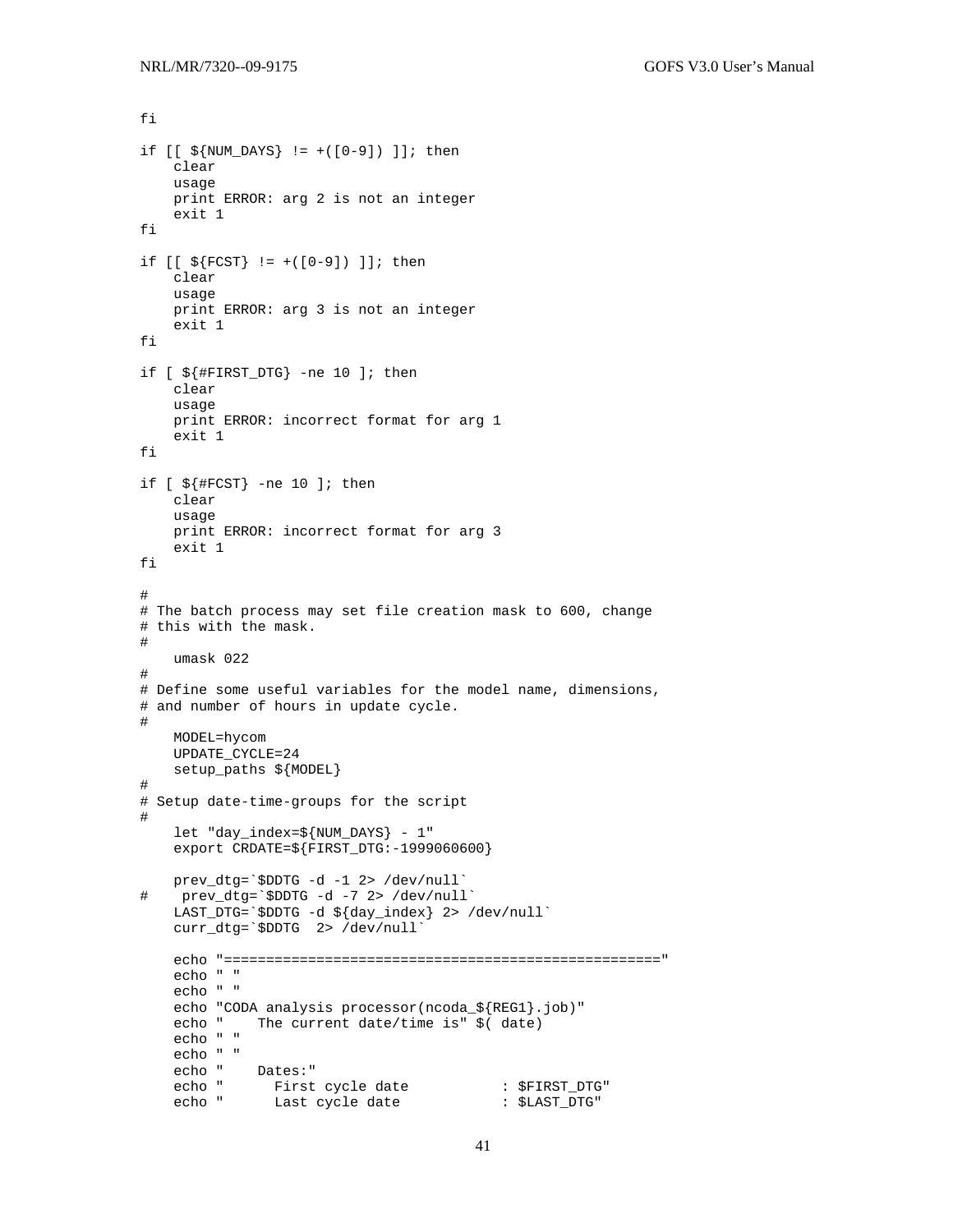```
echo " Forecast date : $FCST"
    echo " " 
    echo " " 
   echo " Path setting: "<br>echo " Binary locations:
echo " Binary locations: $BIN_DIR"
echo " Scratch directory: $SCRATCH_DIR"
# echo " Model directory: $MODEL_DIR" 
echo " Restart directory: $RESTART_DIR"
 echo " CODA database directory: $DB_DIR " 
 echo " CODA obs data directory: $OBS_DIR " 
    echo " " 
    echo " " 
    echo "====================================================" 
    setup_dirs 
# 
# Clean the temporary directory structure 
# 
  if [[ ! -e $RUN_DIR ]]; then 
   echo "The run directory is missing, can not proceed: $RUN_DIR" 
   exit 1 
   fi 
  if [[ ! -e $RUN_DIR/restart ]]; then 
   echo "The Restart directory is missing, can not proceed: $RUN_DIR/restart" 
   exit 1 
  fi 
  cd $RUN_DIR 
   setup_data ${FIRST_DTG} ${NUM_DAYS} ${FCST} 
  setup_processors 
# 
# Execute the coda mvoi programs 
# 
  echo " " 
   echo " " 
   echo "Start Analysis" 
   echo " Directories created" 
   echo " Date-time-group: $curr_dtg" 
  echo " MPI processes: $nprc" 
 echo " OpenMP threads: $mprc" 
 echo " Initial directory " `pwd` 
   echo " " 
  cd $RUN_DIR/analysis 
  setup_namelists 
# 
# loop over update cycles 
# 
i=1h=0num_cycles=${NUM_DAYS} 
#while (( $i <= $num_cycles )) do 
# 
# set analysis dtg 
# 
    curr_dtg=`$DDTG -h $h 2> /dev/null` 
     echo 'UPDATE_CYCLE : '$UPDATE_CYCLE
```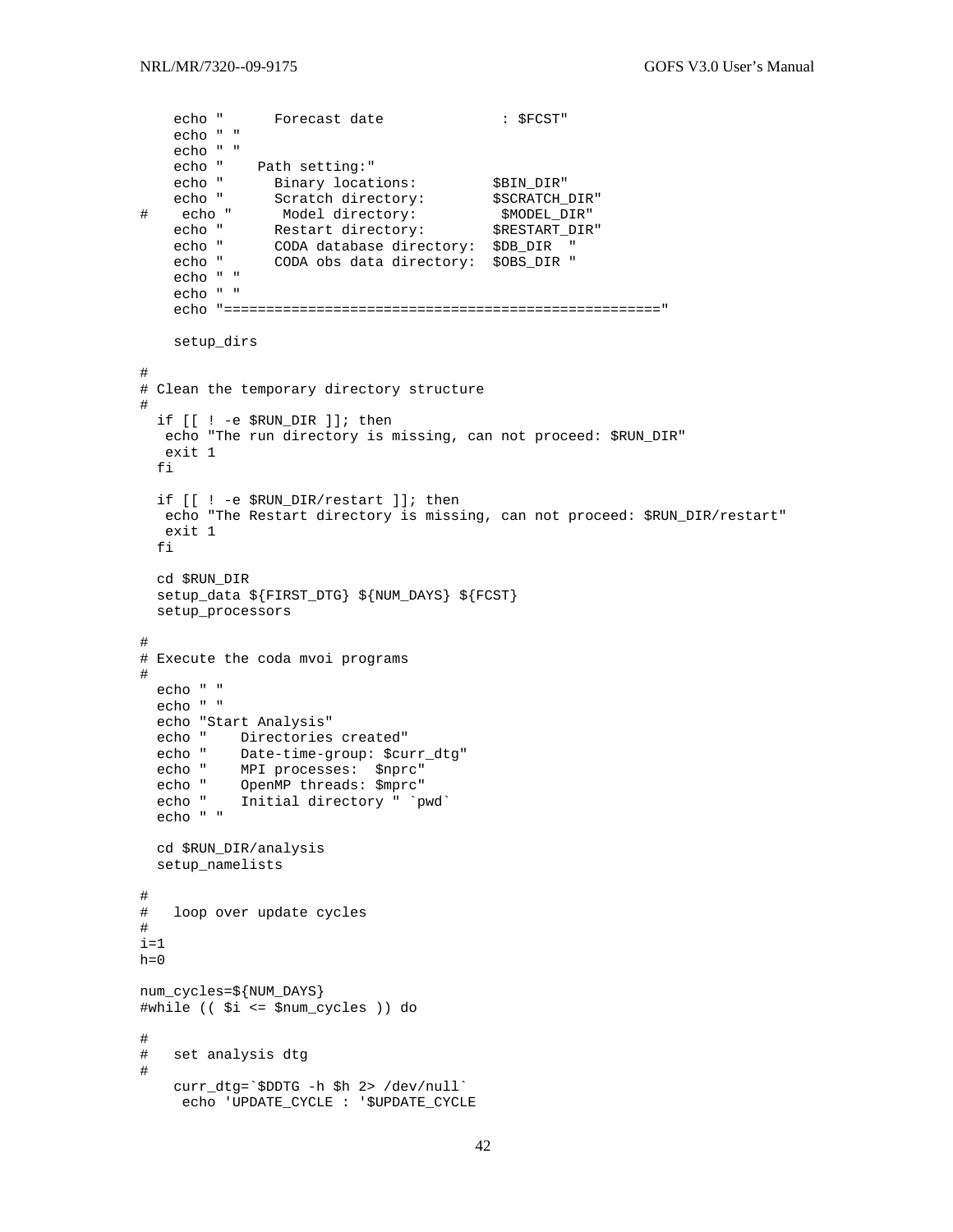```
 echo 'curr_dtg : '${curr_dtg} ${i} 
     idtg=${idtg} 
# execute ncoda mpi mvoi programs 
run_analysis ${idtg} ${i}<br># run_analysis ${curr_dtg}
   run_analysis ${curr_dtg} ${i}
# update counters<br># ((i = i + 1))(( i = i + 1 ) )# (( h = h + $UPDATE_CYCLE )) 
#done 
#cleanup 
# 
cd /scr/${USER}/hycom/${REG0}/${EXPT}/logs 
touch done_${REG1}_${idtgtod}_${curr_dtg} 
/u/home/wallcraf/bin/q_navo ${E}ncoda2arch_${idtgtod}_${curr_dtg}.csh 
# 
/u/home/wallcraf/bin/q_navo ${E}plot_${REG1}_${idtgtod}_${curr_dtg}.csh 
echo "" 
echo "====================================================" 
exit 0
```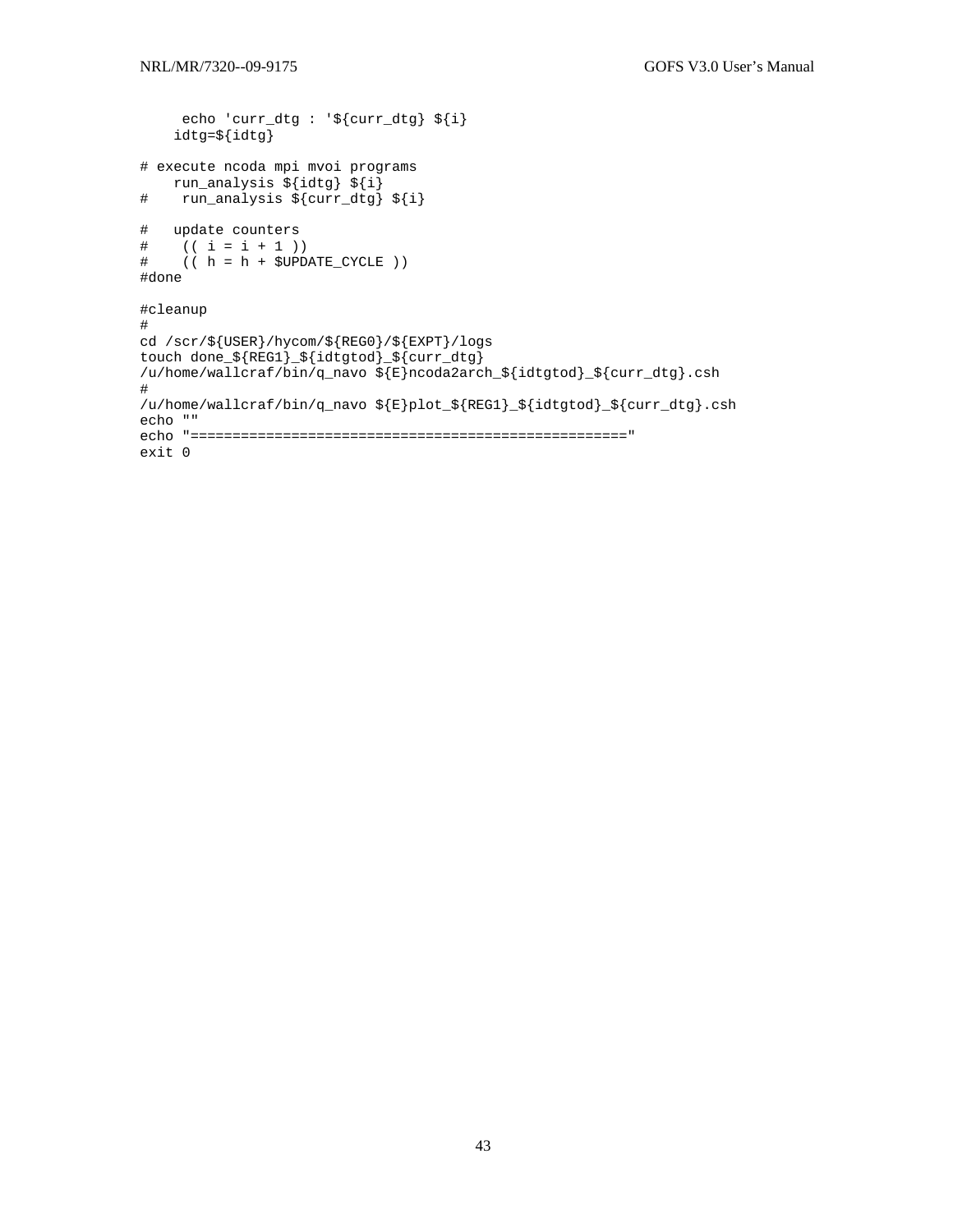## **APPENDIX E**

#!/bin/ksh

## **Script 727ncoda2arch\_\${idtgtod}18\_\${idtg}18.com**

This script converts the NCODA analysis on z-levels to HYCOM vertical coordinates.

```
#PBS -N 999pbs 
#PBS -j oe 
#PBS -o 999pbsXX.log 
#PBS -l mppwidth=416 
#PBS -l mppnppn=8 
#PBS -l walltime=4:00:00 
#PBS -W umask=027 
#PBS -A NRLSS018 
#PBS -q internal3d 
# 
#BSUB -J 727ncoda_MERpa1.job 
#BSUB -n 192 
#BSUB -a poe 
#BSUB -W 3:30 
#BSUB -R "rusage[ntbl_windows=32]span[ptile=16]" 
#BSUB -q challenge 
#BSUB -P NRLSSC3J 
#####BSUB -q internal3d 
#####BSUB -P NAVOSHYC 
#BSUB -e err_MERpa1.%J 
# 
# --- set days to run 
# 
inumd=1 
# 
# --- analysis date 
# 
idtg=2008050118 
# 
# --- forecast from this date 
# 
ifrcst=2008043018 
# 
# --- day when this run is done (just in output and script being submitted) 
# 
idtgtod=2008050118 
# 
# Change note: 
# Removed the TMPDIR exclusion. 
\# \# \otimes environment = COPY_ALL; !TMPDIR;
# ------------------------------------------------------- 
# Script: ncoda_MERpa1.job 
# Purpose: to setup and cycle the CODA analysis only 
# in the HYCOM 1/12 deg Gulf of Mexico grid 
# Author: Steve Lowder, NRL-CSC 
# hacked by Jim Cummings 
# Created: 1 Mar 2004 
# Platform: IBM SP5 at NAVO 
# Usage: see usage() function, below 
# -------------------------------------------------------
```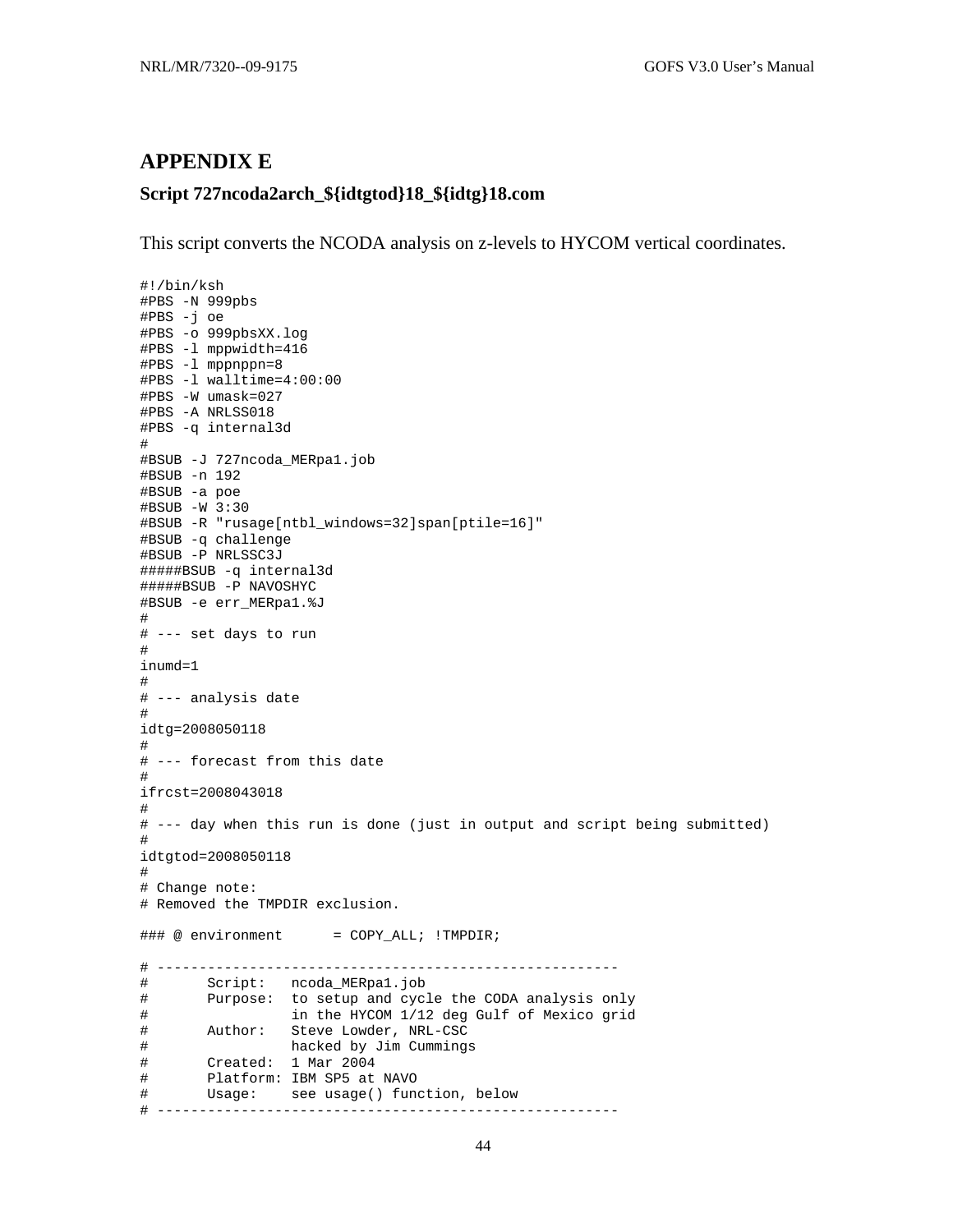```
# ------------------------------------------------------- 
# DATA NOTE: 
# This script copies data from a mass storage server to 
# a local archive area (scratch). When the analysis 
# runs it operates in another run directory (scratch). At the 
# end of the run, this script does not move the results to 
# a mass storage server. The move to the permanent storage 
# is done with the plotting script submitted at the end of the script. 
# ------------------------------------------------------- 
# ------------------------------------------------------- 
# FUNCTIONS 
# Most of the work in this script is organized into 
# functions which are defined at the beginning of the 
# script. Search for "Begin script" to skip them. 
# ------------------------------------------------------- 
function usage { 
    print ncoda_MERpa1.job 
    print "usage: ncoda_MERpa1.job start_dtg num_days frcst_dtg" 
 print " start_dtg is the first day in yyyymmddhh format" 
 print " num_days is the total number of days to cycle" 
 print " frcst_dtg is the forecast day in yyyymmddhh format" 
} 
function fatal { 
    echo " " 
     echo " " 
     echo "====================================================" 
     echo " " 
     echo " " 
     echo "Script stopped on error condition at " `date +%T` 
     echo " " 
     echo " " 
     echo "====================================================" 
     exit 1 
} 
function setup_paths { 
# 
# There are three logical areas to this script. 
# 1. The mass storage areas where data is permanently stored.
# 2. The archive area on the computer where mass storage data is 
# copied prior to a run. 
# 3. The run area on the computer where the application does its 
# work. 
# Setup paths to the mass storage server 
# 
# SAL change: 
    T=09 E=727 
     EXPT=expt_72.7 
     REG=MERpa10.08 
     REG1=MERpa1 
     REG0=GLBa0.08 
     MSASv=newton 
     MSAS_LOCA_MDL=/scr/${USER}/hycom/${REG}/${EXPT}/raw/nowcast 
    MSAS_WORK_TOP=/u/home/$\{USER\}/hycom/$\{REG0\}/subtopo/$\{REG1\} MSAS_WORK_MDL=/u/home/${USER}/hycom/${REG0}/meanstd 
     MSAS_WORK_OBS=${MSASv}:/u/home/ooc/data/ncoda/ocnqc 
#
```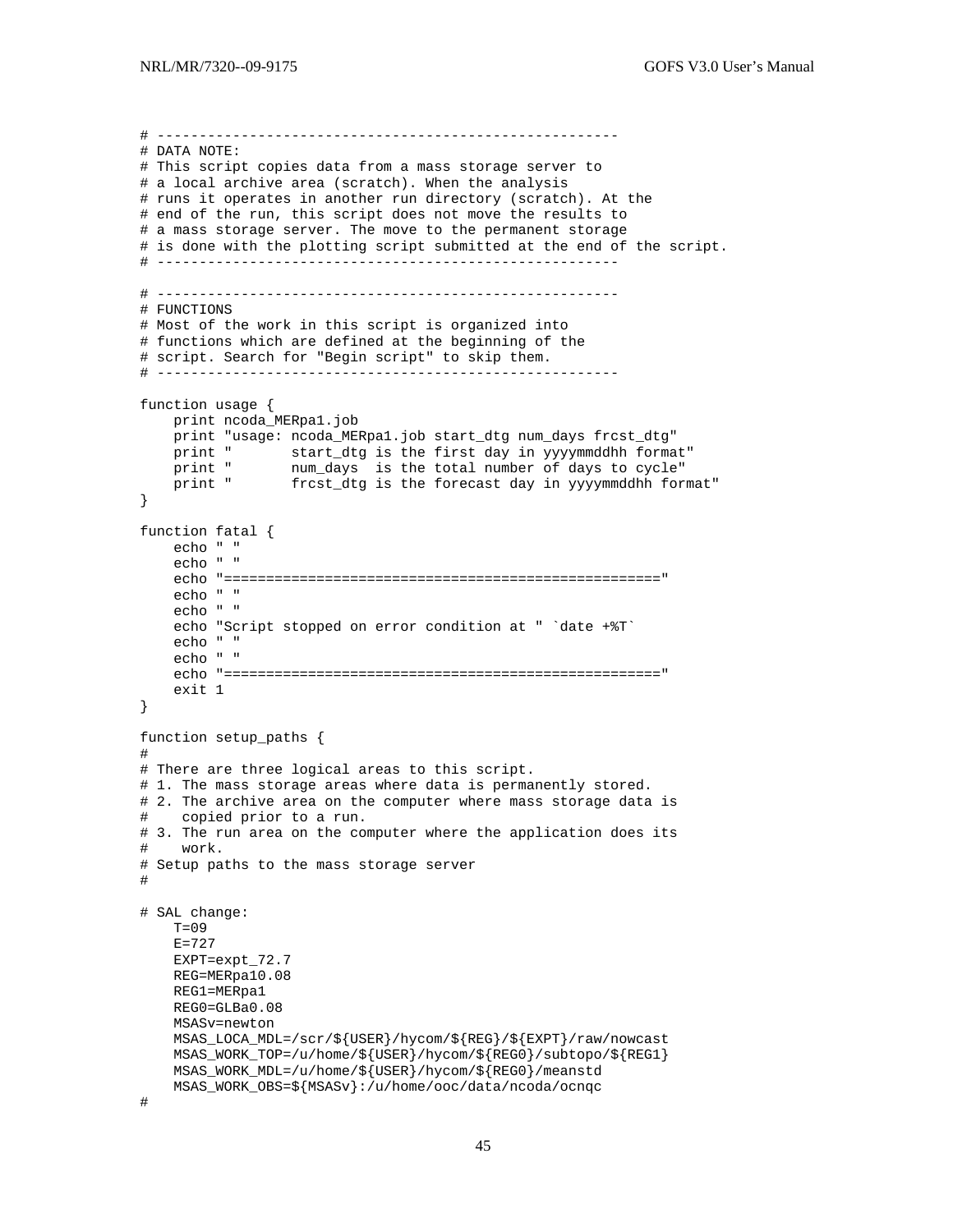```
# Setup paths on the computer in the user's scratch and home directory 
#<br># BIN DIR
                - the location of all executables
# SCRATCH_DIR - the location of user's scratch area 
# MODEL_DIR - the location of model specific static data<br># DB_DIR - the location of static database files like
# DB_DIR - the location of static database files like clim, land-sea<br># OBS_DIR - the location of ocean data observations like ship, ssmi
                - the location of ocean data observations like ship, ssmi
# 
   BIN_DIR=/u/home/jac/ncoda_mpi/bin 
   DDTG=/u/home/jac/ncoda_dtg/bin/dtg 
# BIN_DIR=/u/home/ooc/models/ncoda/ncoda_mpi/bin 
# DDTG=/u/home/ooc/models/ncoda/ncoda_dtg/bin/dtg 
   SCRATCH_DIR=/scr/$USER 
   RUN_DIR=$SCRATCH_DIR/${REG}/${EXPT} 
   SAVE_DIR=$SCRATCH_DIR/${REG0}/ncoda/${EXPT} 
   RESTART_DIR=$RUN_DIR/restart 
   DB_DIR=$SCRATCH_DIR/database 
   OBS_DIR=$DB_DIR/ocnqc 
} 
function setup_dirs { 
     cd $SCRATCH_DIR 
     export TMPDIR=$SCRATCH_DIR/tmp 
     mkdir -p $TMPDIR 
# 
# Make the static database dir, obs, dir, and model dir if 
    they do not exist.
# 
     mkdir -p $DB_DIR 
     mkdir -p ${DB_DIR}/clim 
     mkdir -p ${DB_DIR}/gdem 
     mkdir -p $OBS_DIR 
     mkdir -p ${OBS_DIR}/beta 
     cd ${OBS_DIR}/beta 
     mkdir -p altim 
     mkdir -p goes 
     mkdir -p lac 
     mkdir -p profile 
     mkdir -p ship 
     mkdir -p ssmi 
     mkdir -p ${OBS_DIR}/gamma 
     cd ${OBS_DIR}/gamma 
     mkdir -p altim 
     mkdir -p goes 
     mkdir -p lac 
     mkdir -p profile 
     mkdir -p ship 
     mkdir -p ssmi 
     mkdir -p ${OBS_DIR}/kappa 
     cd ${OBS_DIR}/kappa 
     mkdir -p altim 
     mkdir -p goes 
     mkdir -p lac 
     mkdir -p profile 
     mkdir -p ship 
     mkdir -p ssmi 
     mkdir -p ${OBS_DIR}/godae 
     cd ${OBS_DIR}/godae
```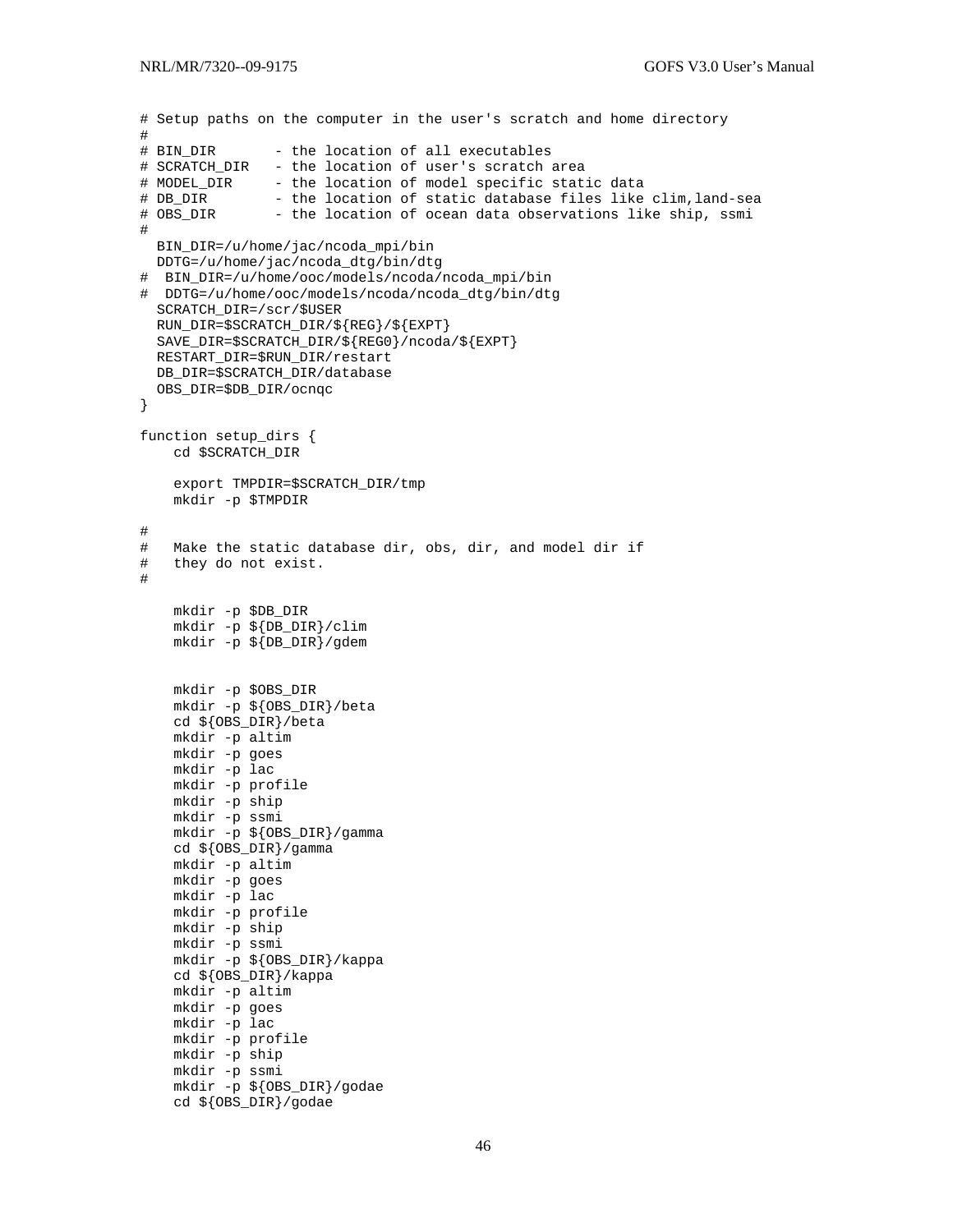```
 mkdir -p altim 
     mkdir -p mcsst 
     mkdir -p profile 
     mkdir -p ship 
     mkdir -p ssmi 
# 
# Now remake the run directory to be sure it is clean. 
# 
# rm -rf $RUN_DIR/analysis 
           $RUN_DIR/restart
# mkdir -p $RUN_DIR 
  mkdir -p $RUN_DIR/analysis 
  mkdir -p $RUN_DIR/restart 
  mkdir -p $RUN_DIR/output 
  mkdir -p $SAVE_DIR 
} 
function setup_data { 
# 
# Define local variables 
# 
     typeset last_dtg 
     typeset -i n_back f_frwd 
# 
# Prepare the data for the entire run. You will need data from 
# three logical areas: 
# 1. Static data 2. Observation data 3. Model area data 
# 
# Build or replenish the Model area data 
# 
     echo " " 
     echo "====================================================" 
     echo " " 
# 
# Set the parameters for the number of days forward 
# and backward to look for obs. 
# 
     let n_back=-10 
     let n_frwd=2+${inumd} 
# 
     print -n " Checking depth file (date time group indpendent)" 
     cd ${RESTART_DIR} 
# if [ ! -r depths_sfc_000000_000000_1o2525x1841_${prev_dtg}_00000000_datafld 
]; then 
       /bin/cp $MSAS_WORK_TOP/depth_${REG}_${T}.A 
depths_sfc_000000_000000_1o2525x1841_${prev_dtg}_00000000_datafld 
# fi 
     echo "..... ready" 
     print -n " Checking initial model error file (should be name with 
initial date)" 
     cd ${RESTART_DIR} 
    if [ ! -r seahgt_sfc_000000_000000_1o2525x1841_1999080900_00000000_modlerr
]; then 
# rcp 
$MSAS_WORK_MDL/seahgt_sfc_000000_000000_1o2525x1841_1999080900_00000000_modlerr . 
# rcp 
$MSAS WORK MDL/seatmp_sfc_000000_000000_1o2525x1841_1999080900_0000000_modlerr .
# rcp 
$MSAS_WORK_MDL/seatmp_pre_000000_002500_1o2525x1841_1999080900_00000000_modlerr . 
# rcp 
$MSAS_WORK_MDL/salint_pre_000000_002500_1o2525x1841_1999080900_00000000_modlerr .
```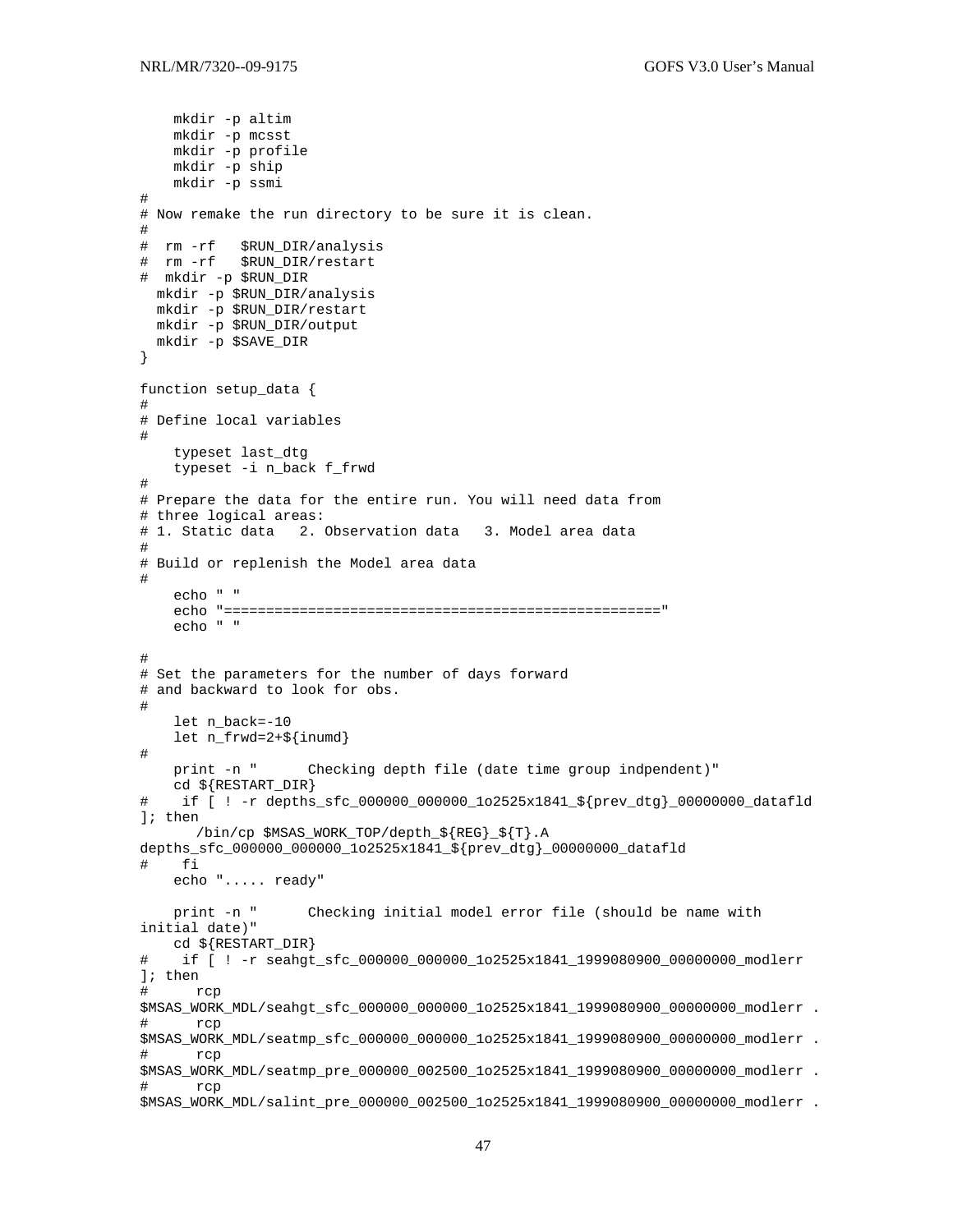```
# rcp 
$MSAS_WORK_MDL/uucurr_pre_000000_002500_1o2525x1841_1999080900_00000000_modlerr .
# rcp 
$MSAS_WORK_MDL/vvcurr_pre_000000_002500_1o2525x1841_1999080900_00000000_modlerr . 
# fi 
# echo "..... ready" 
   FCST=${ifrcst} 
    echo 'FORECAST DATE '${FCST} 
    print -n " Checking first guess fields valid tau 024" 
    cd ${RESTART_DIR} 
# if [ ! -r seatmp_sfc_000000_000000_1o2525x1841_${FCST}_00240000_fcstfld ]; 
then 
# rcp $MSAS_WORK_MDL/hycom2dt_000000_${FCST}_00240000.A 
seatmp_sfc_000000_000000_1o2525x1841_${FCST}_00240000_fcstfld 
       /bin/cp $MSAS_LOCA_MDL/hycom2dt_000000_${FCST}_00240000.A 
seatmp_sfc_000000_000000_1o2525x1841_${FCST}_00240000_fcstfld
# fi 
    if [ ! -r seahgt sfc 000000 000000 1o2525x1841 ${FCST} 00240000 fcstfld ];
then 
# rcp $MSAS_WORK_MDL/hycom2dSfsd_000000_${FCST}_00240000.A 
seahgt_sfc_000000_000000_1o2525x1841_${FCST}_00240000_fcstfld 
       /bin/cp $MSAS_LOCA_MDL/hycom2dSfsd_000000_${FCST}_00240000.A 
seahgt_sfc_000000_000000_1o2525x1841_${FCST}_00240000_fcstfld 
#for tau in 00030000 00060000 00090000 00120000 00150000 00180000 00210000 
00240000 
#do 
# /bin/cp $MSAS_LOCA_MDL/hycom2dSfsd_000000_${FCST}_${tau}.A 
seahgt sfc 000000 000000 1o2525x1841 ${FCST}} ${tau} fcstfld
#done 
# fi 
# if [ ! -r seaice_sfc_000000_000000_1o2525x1841_${FCST}_00240000_fcstfld ]; 
then 
# rcp $MSAS_WORK_MDL/hycom2dice_000000_${FCST}_00240000.A 
seaice_sfc_000000_000000_1o2525x1841_${FCST}_00240000_fcstfld 
         /bin/cp $MSAS_LOCA_MDL/hycom2dice_000000_${FCST}_00240000.A 
seaice_sfc_000000_000000_1o2525x1841_${FCST}_00240000_fcstfld
# fi 
# if [ ! -r mixlyr_sfc_000000_000000_1o2525x1841_${FCST}_00240000_fcstfld ]; 
then 
# rcp $MSAS_WORK_MDL/hycom2dmix_000000_${FCST}_00240000.A 
mixlyr_sfc_000000_000000_1o2525x1841_${FCST}_00240000_fcstfld 
        /bin/cp $MSAS_LOCA_MDL/hycom2dmix_000000_${FCST}_00240000.A 
mixlyr_sfc_000000_000000_1o2525x1841_${FCST}_00240000_fcstfld 
# fi 
# if [ ! -r seahgt_sfc_000000_000000_1o2525x1841_${FCST}_00000000_meanfld ];
then 
       /bin/cp $MSAS_WORK_MDL/RS_094_${T}_${REG1}0.08.A 
seahgt_sfc_000000_000000_1o2525x1841_${FCST}_00000000_meanfld 
# rcp $MSAS_WORK_MDL/056_archMNA.0009_0013_fsd.A 
seahgt_sfc_000000_000000_1o2525x1841_${FCST}_00000000_meanfld 
# rcp $MSAS_WORK_MDL/micomecmwf.year04_05_${REG}.A 
seahgt_sfc_000000_000000_1o2525x1841_${FCST}_00000000_meanfld 
# rcp $MSAS_WORK_MDL/zero_008_hycom.A 
seahgt_sfc_000000_000000_1o2525x1841_${FCST}_00000000_meanfld 
# fi 
# if [ ! -r densty_pre_000000_002500_1o2525x1841_${FCST}_00240000_fcstfld ]; 
then 
## rcp $MSAS_WORK_MDL/hycom3dden_002500_${FCST}_00240000.A 
densty_pre_000000_002500_1o2525x1841_${FCST}_00240000_fcstfld 
# /bin/cp $MSAS_LOCA_MDL/hycom3dden_002500_${FCST}_00240000.A 
densty_pre_000000_002500_1o2525x1841_${FCST}_00240000_fcstfld
```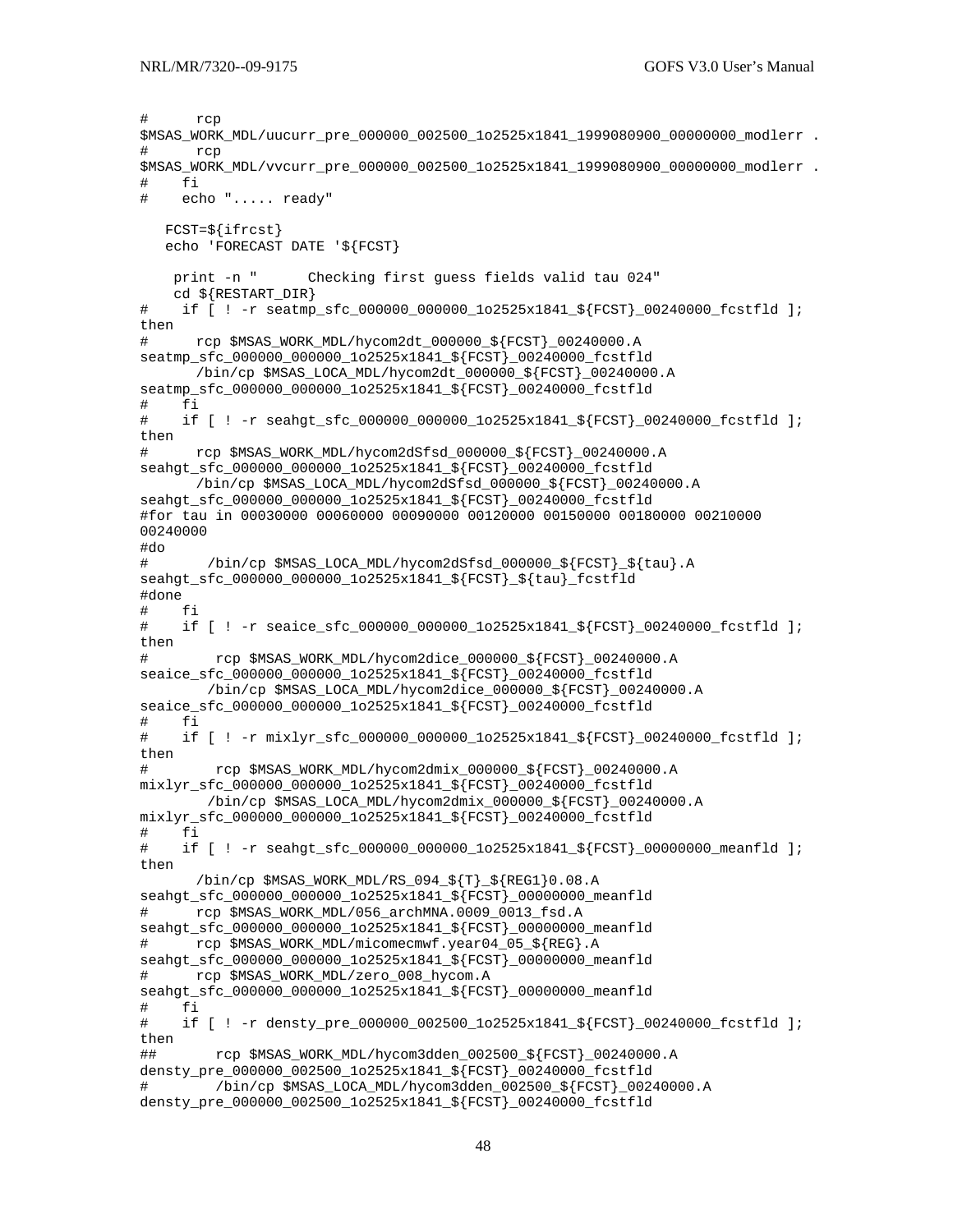```
# fi 
# if [ ! -r seatmp_pre_000000_002500_1o2525x1841_${FCST}_00240000_fcstfld ]; 
then 
# rcp $MSAS_WORK_MDL/hycom3dt_002500_${FCST}_00240000.A 
seatmp_pre_000000_002500_1o2525x1841_${FCST}_00240000_fcstfld 
       /bin/cp $MSAS_LOCA_MDL/hycom3dt_002500_${FCST}_00240000.A 
seatmp_pre_000000_002500_1o2525x1841_${FCST}_00240000_fcstfld 
# fi 
# if [ ! -r salint_pre_000000_002500_1o2525x1841_${FCST}_00240000_fcstfld ]; 
then 
# rcp $MSAS_WORK_MDL/hycom3ds_002500_${FCST}_00240000.A 
salint_pre_000000_002500_1o2525x1841_${FCST}_00240000_fcstfld 
       /bin/cp $MSAS_LOCA_MDL/hycom3ds_002500_${FCST}_00240000.A 
salint_pre_000000_002500_1o2525x1841_${FCST}_00240000_fcstfld 
# fi 
# if [ ! -r uucurr_pre_000000_002500_1o2525x1841_${FCST}_00240000_fcstfld ]; 
then 
# rcp $MSAS_WORK_MDL/hycom3du_002500_${FCST}_00240000.A
uucurr_pre_000000_002500_1o2525x1841_${FCST}_00240000_fcstfld 
       /bin/cp $MSAS_LOCA_MDL/hycom3du_002500_${FCST}_00240000.A 
uucurr_pre_000000_002500_1o2525x1841_${FCST}_00240000_fcstfld 
# fi 
# if [ ! -r vvcurr_pre_000000_002500_1o2525x1841_${FCST}_00240000_fcstfld ]; 
then 
# rcp $MSAS_WORK_MDL/hycom3dv_002500_${FCST}_00240000.A
vvcurr_pre_000000_002500_1o2525x1841_${FCST}_00240000_fcstfld 
       /bin/cp $MSAS_LOCA_MDL/hycom3dv_002500_${FCST}_00240000.A 
vvcurr_pre_000000_002500_1o2525x1841_${FCST}_00240000_fcstfld 
# fi 
    if [ ! -r seahgt sfc 000000 000000 1o2525x1841 ${FCST} 00240000 fcstfld ];
then 
     echo "seahgt sfc forecast does not exist for "${FCST} 
     exit 
     fi 
    if [ ! -r seatmp sfc 000000 000000 1o2525x1841 ${FCST} 00240000 fcstfld ];
then 
     echo "seatmp sfc forecast does not exist for "${FCST} 
     exit 
     fi 
     if [ ! -r seatmp_pre_000000_002500_1o2525x1841_${FCST}_00240000_fcstfld ]; 
then 
     echo "seatmp forecast does not exist for "${FCST} 
     exit 
     fi 
    if [ ! -r salint_pre_000000_002500_1o2525x1841_${FCST}_00240000_fcstfld ];
then 
     echo "salint forecast does not exist for "${FCST} 
     exit 
     fi 
    if [ ! -r uucurr pre_000000_002500_1o2525x1841_${FCST}_00240000_fcstfld ];
then 
     echo "uucurr forecast does not exist for "${FCST} 
     exit 
     fi 
     if [ ! -r vvcurr_pre_000000_002500_1o2525x1841_${FCST}_00240000_fcstfld ]; 
then 
     echo "vvcurr forecast does not exist for "${FCST} 
     exit 
     fi 
     echo "..... ready" 
     print -n " Checking binary files "
```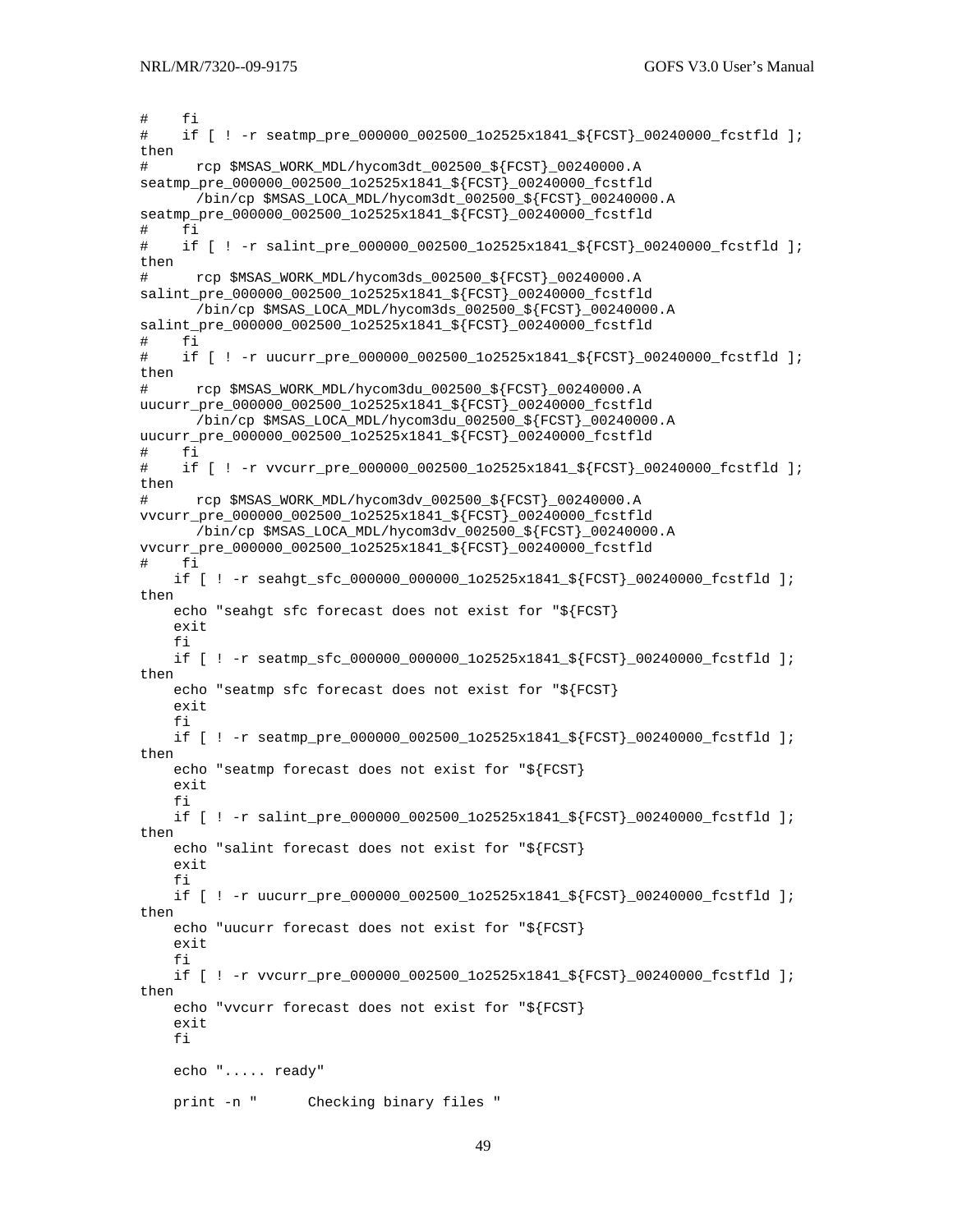```
 if [ ! -r $BIN_DIR/ncoda_prep ]; then 
       echo "Error: ncoda_prep not found" 
     fi 
     if [ ! -r $BIN_DIR/ncoda ]; then 
      echo "Error: ncoda not found" 
     fi 
     if [ ! -r $BIN_DIR/ncoda_post ]; then 
       echo "Error: ncoda_post not found" 
     fi 
     echo "..... ready" 
     echo " " 
     echo " " 
     echo "====================================================" 
     echo " " 
              Data preparation complete:"
     echo " " 
     echo "====================================================" 
} 
function setup_processors { 
# 
# Set OpenMP environment 
# Set number of OpenMP processors 
# 
# Note: The pre and post analysis use OpenMP and the 
# analysis uses MPI only. 
# 
# Set number of MPI processors 
# MPICMD='mpirun.lsf ' 
# MPICMD='poe ' 
   nprc=416 
# Set number of OpenMP processors 
   mprc=1 
# 
# Set OpenMP environment 
# 
  ((SLAVE=512*1024*1024)) 
   export OMP_NUM_THREADS=${mprc} 
# IBM 
   export XLSMPOPTS="stack=$SLAVE" 
# XT5 
# export MPSTKZ=512M 
   export OMP_SCHEDULE="DYNAMIC,1" 
# 
# export OMPCMD='timex -p -mt ' 
# export MPICMD='timex -p -mt 'poe 
# export MPICMD='timex -p -mt 'mpirun.lsf 
# XT5 
  export OMPCMD='aprun -n 1 -d '${OMP_NUM_THREADS}
   export MPICMD='aprun -n '${nprc} 
   echo "" 
   echo "## PE Environment Overview {" 
   printenv | grep -e '^OMP_' -e '^MP' -e '^_DSM' -e '^CHUNK' -e '^PAGE' -e 
'^MPI_' 
   echo "## }" 
   echo "" 
# 
# Print the hard and soft limits. 
#
```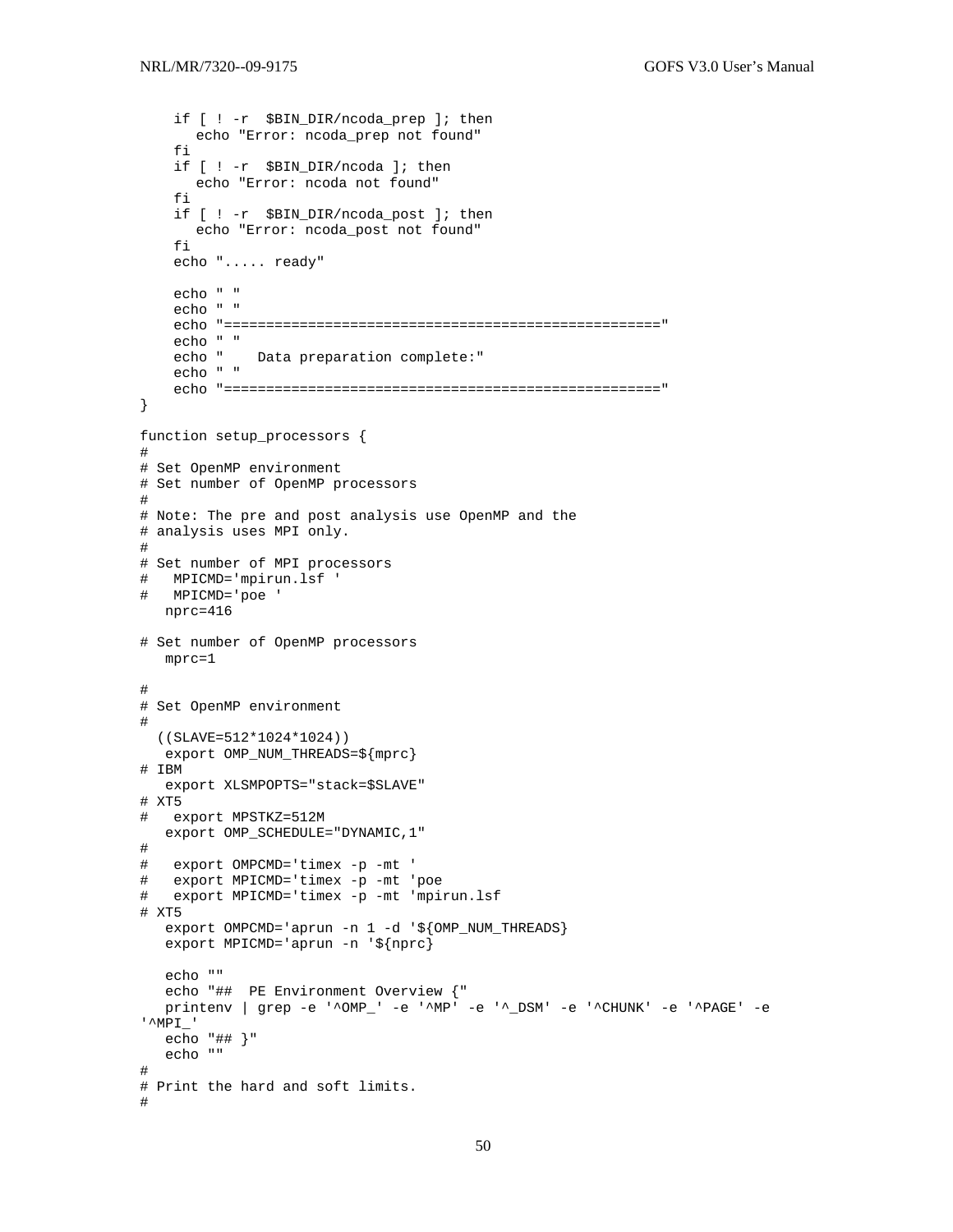```
ulimit -aH
  ulimit -aS
\}function setup_namelists {
## Setup the namelist files
\pmrm -f odsetnl
 rm -f gridnl
 rm -f oanl
## data path settings
\#. /u/home/\frac{1}{5}[USER}/\frac{1}{5}[REGO}/ncoda/\frac{1}{5}[EXPT}/\frac{1}{5}[REG1} \frac{1}{5}].odsetnl
## grid definition namelist settings
#kko is the number of vertical levels; levels are defined in oanl
#. /u/home/${USER}/${REGO}/ncoda/${EXPT}/${REG1}_${E}.gridnl
## ocean analysis namelist settings
  for CH assimilation of altimeter SSH, set direct = .true.
##for MODAS assimilation of altimeter SSH, set modas = .true.
  for SST assimilation, set st_asm = .true.
#for potential temperature analysis, set pt_anl = .true.
#(assumes potential temperature background fields)
##. /u/home/${USER}/${REGO}/ncoda/${EXPT}/${REG1}_${E}.oanl
#echo " "
\}function run_analysis {
  typeset analysis_dtg
  typeset -i cycle_index
  analysis_dtq=${idtq}
  cycle_index=${inumd}
\## Remove the work files created by the analysis
\#/bin/rm -f pout*
  echo "
           Start Ocean Prep 2D at " 'date +%T' >> pout1
   echo " " >> pout1
   ${OMPCMD} $BIN_DIR/ncoda_prep 2D gridnl $analysis_dtg >> pout1
   if [s? -ne 0]; then
      echo " " >> pout1
      echo " " >> pout1
     echo " Error: Ocean Prep 2D failed at " 'date +%T' >> pout1<br>echo " Check pout1" >> pout1
      echo " " >> poutl
      echo " " >> pout1
      fatal
   else
      echo " " >> pout1
      echo " " >> poutl
      echo "
              End Ocean Prep 2D at " 'date +%T' >> pout1
      echo " Completed successfully" >> pout1
      echo " " >> pout1
      echo " " >> 1fi
```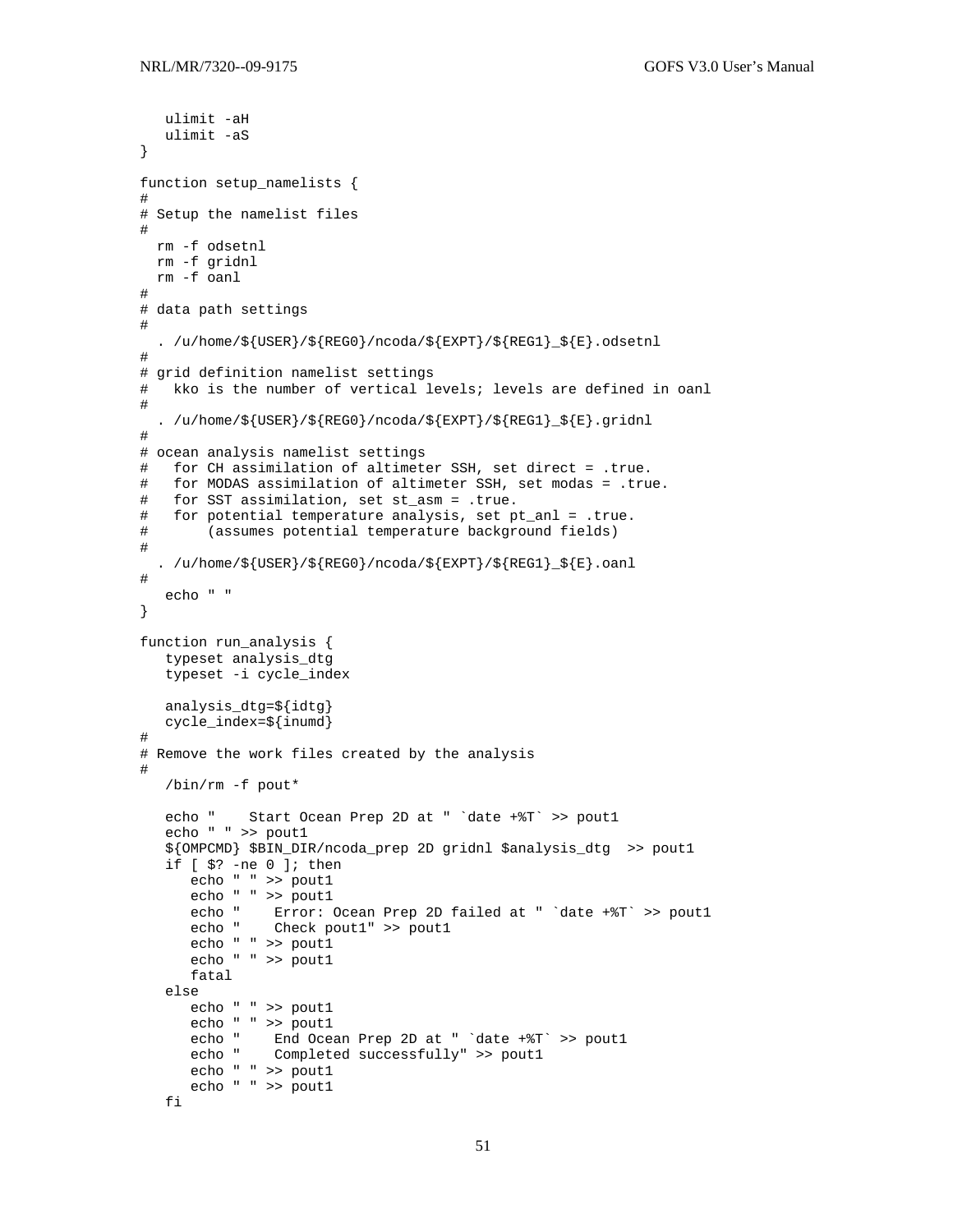```
 echo " Start Ocean Analysis 2D at " `date +%T` >> pout2 
   echo " " >> pout2 
   ${MPICMD} $BIN_DIR/ncoda 2D gridnl $analysis_dtg >> pout2 
   if [ $? -ne 0 ]; then 
     echo " " >> pout2<br>echo " " >> pout2
 echo " " >> pout2 
 echo " Error: Ocean Analysis 2D failed at " `date +%T` >> pout2 
 echo " Check pout2" >> pout2 
      echo " " >> pout2 
      echo " " >> pout2 
      fatal 
   else 
      echo " " >> pout2 
     echo " " >> pout2<br>echo " End Oce
             End Ocean Analysis 2D at " `date +%T` >> pout2
      echo " Completed successfully" >> pout2 
      echo " " >> pout2 
      echo " " >> pout2 
   fi 
   echo " Start Ocean Post 2D at " `date +%T` >> pout3 
   echo " " >> pout3 
   ${OMPCMD} $BIN_DIR/ncoda_post 2D gridnl $analysis_dtg >> pout3 
   if [ $? -ne 0 ]; then 
      echo " " >> pout3 
     echo " " >> pout3<br>echo " Error:
              Error: Ocean Post 2D failed at " 'date +%T' >> pout3
      echo " Check pout3" >> pout3 
      echo " " >> pout3 
      echo " " >> pout3 
      fatal 
   else 
     echo " " >> pout3<br>echo " " >> pout3
 echo " " >> pout3 
 echo " End Ocean Post 2D at " `date +%T` >> pout3 
 echo " Completed successfully" >> pout3 
      echo " " >> pout3 
      echo " " >> pout3 
   fi 
   echo " Start Ocean Prep 3D at " `date +%T` >> pout4 
   echo " " >> pout4 
   ${OMPCMD} $BIN_DIR/ncoda_prep 3D gridnl $analysis_dtg >> pout4 
   if [ $? -ne 0 ]; then 
      echo " " >> pout4 
 echo " " >> pout4 
 echo " Error: Ocean Prep 3D failed at " `date +%T` >> pout4 
 echo " Check pout4" >> pout4 
      echo " " >> pout4 
      echo " " >> pout4 
      fatal 
   else 
      echo " " >> pout4 
      echo " " >> pout4 
      echo " End Ocean Prep 3D at " `date +%T` >> pout4 
      echo " Completed successfully" >> pout4 
      echo " " >> pout4 
      echo " " >> pout4 
   fi 
   echo " Start Ocean Analysis 3D at " `date +%T` >> pout5
```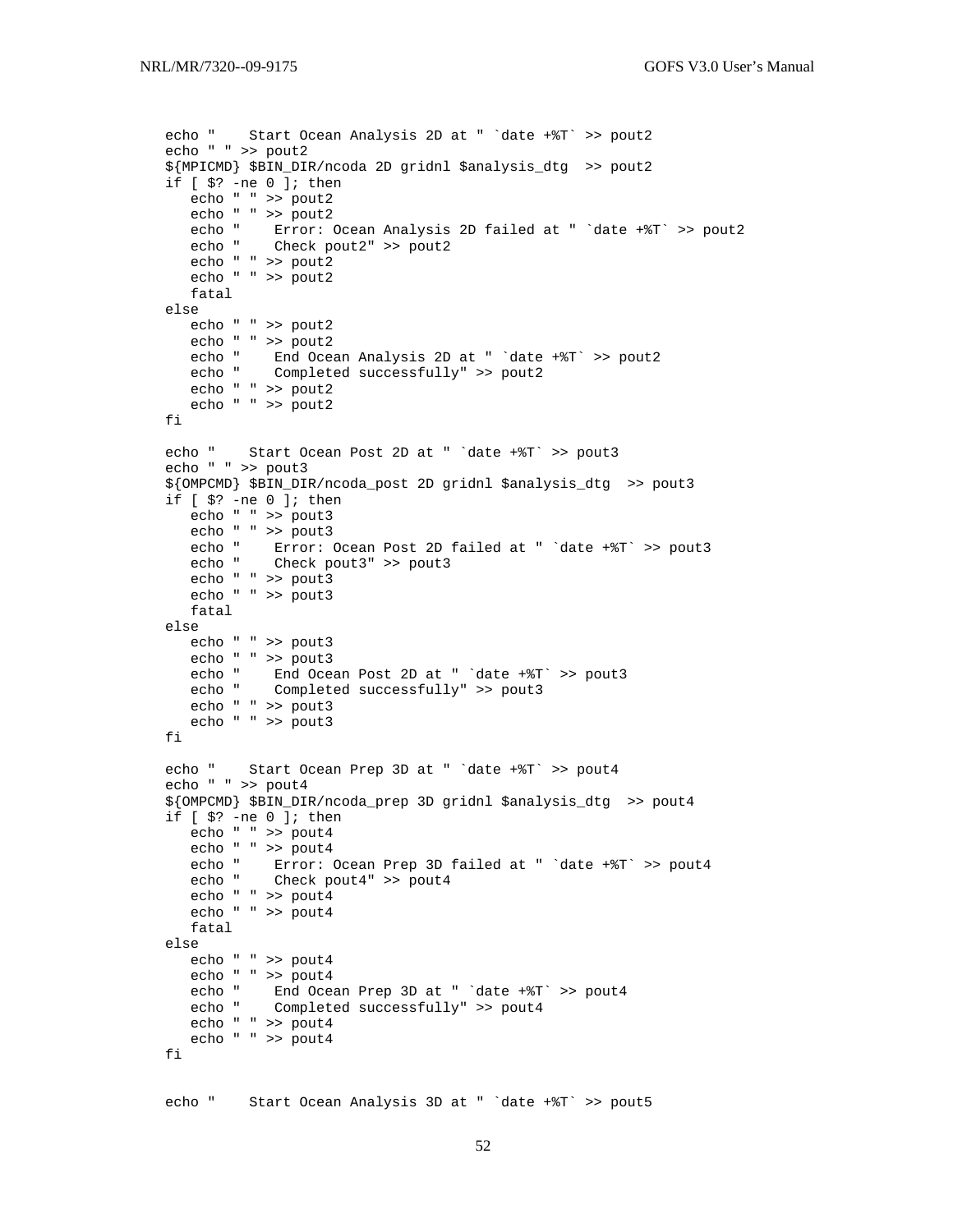```
 echo " " >> pout5 
    ${MPICMD} $BIN_DIR/ncoda 3D gridnl $analysis_dtg >> pout5 
    if [ $? -ne 0 ]; then 
      if (($cycle_index == 1); then
           echo " " >> pout5 
           echo " " >> pout5 
        echo " Error: Ocean Analysis 3D failed at " `date +%T` >> pout5
        echo " Check pout5" >> pout5<br>echo " This is not
                  This is not a fatal condition, continuing ..." >> pout5
         echo " " >> pout5 
         echo " " 
       else 
           echo " " >> pout5 
        echo " " >> pout5<br>echo " Error: Oc
                 Error: Ocean Analysis 3D failed at " `date +%T` >> pout5
         echo " Check pout5" >> pout5 
          echo " " >> pout5 
           echo " " >> pout5 
         fatal 
       fi 
    else 
       echo " " >> pout5 
       echo " " >> pout5 
 echo " End Ocean Analysis 3D at " `date +%T` >> pout5 
 echo " Completed successfully" >> pout5 
      echo " " >> pout5 
      echo " " >> pout5 
    fi 
    echo " Start Ocean Post 3D at " `date +%T` >> pout6 
    echo " " >> pout6 
    ${OMPCMD} $BIN_DIR/ncoda_post 3D gridnl $analysis_dtg >> pout6 
    if [ $? -ne 0 ]; then 
      if (($cycle_index == 1); then
         echo " " >> pout6 
        echo " " >> pout6<br>echo " Error:
                 Error: Ocean Post 3D failed at " 'date +%T' >> pout6
 echo " Check pout6" >> pout6 
 echo " This is not a fatal condition, continuing ..." >> pout6 
         echo " " >> pout6 
         echo " " >> pout6 
       else 
         echo " " >> pout6 
         echo " " >> pout6 
         echo " Error: Ocean Post 3D failed at " `date +%T` >> pout6 
         echo " Check pout6" >> pout6 
         echo " " >> pout6 
         echo " " >> pout6 
         fatal 
       fi 
    else 
       echo " " >> pout6 
      echo " " >> pout6 
      echo " End Ocean Post 3D at " `date +%T` >> pout6 
      echo " Completed successfully" >> pout6 
      echo "" >> pout6 
       echo "" >> pout6 
   fi 
# 
# rename diagnostic files (creation controlled by debug options in oanl) 
# 
   mv fort.25 ${SAVE_DIR}/${REG1}_${E}_${idtgtod}_${analysis_dtg}.rpr 
   mv fort.27 ${SAVE_DIR}/${REG1}_${E}_${idtgtod}_${analysis_dtg}.vfy
```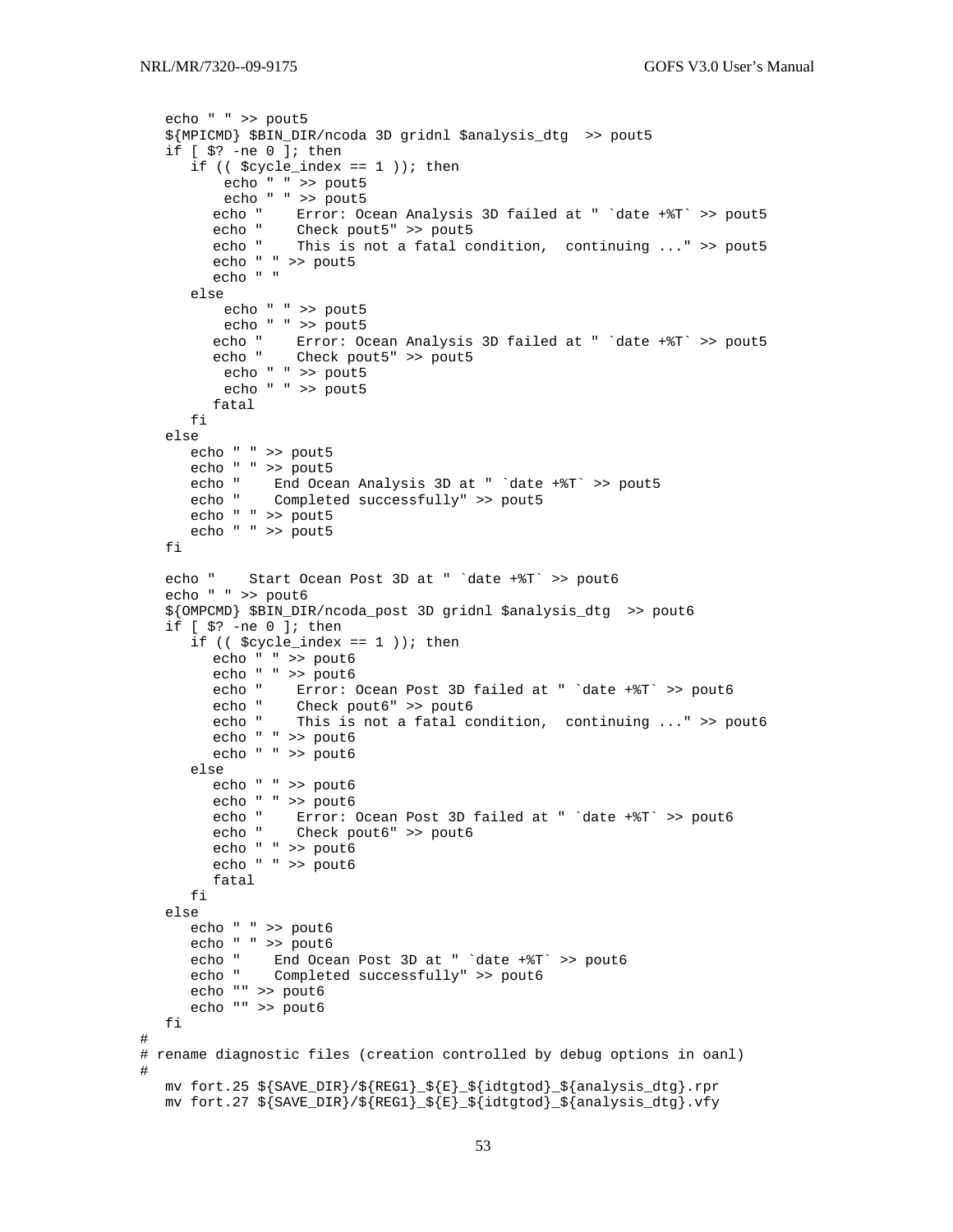```
mv fort.31 ${SAVE_DIR}/${REG1}_${E}_${idtgtod}_${analysis_dtg}.syn
  mv fort.32 ${SAVE_DIR}/${REG1}_${E}_${idtgtod}_${analysis_dtg}.rej
  mv fort.33 ${SAVE_DIR}/${REG1}_${E}_${idtgtod}_${analysis_dtg}.prf
  mv fort.34 ${SAVE_DIR}/${REG1}_${E}_${idtgtod}_${analysis_dtg}.gpt
  mv fort.35 ${SAVE_DIR}/${REG1}_${E}_${idtgtod}_${analysis_dtg}.err
  mv fort.36 \frac{1}{5} (SAVE_DIR)/\frac{1}{5} (REG1) \frac{1}{5} (idtgtod) \frac{1}{5} (analysis dtg).mvo
  mv fort.37 ${SAVE_DIR}/${REG1}_${E}_${idtgtod}_${analysis_dtg}.drc
  mv fort.38 ${SAVE_DIR}/${REG1}_${E}_${idtgtod}_${analysis_dtg}.lyp
  mv fort.39 ${SAVE_DIR}/${REG1}_${E}_${idtgtod}_${analysis_dtg}.fix
\## combine program outputs into single file and finish
#/bin/rm $analysis_dtg.out
   cat pout1 pout2 pout3 pout4 pout5 pout6 >> $analysis_dtg.out
   echo "-------- odsetnl ------" >> $analysis_dtg.out
   cat odsetnl >> $analysis_dtg.out
   echo "-------- gridnl ------" >> $analysis_dtg.out
   cat gridnl >> $analysis_dtg.out
   echo "-------- oanl ------" >> $analysis_dtq.out
   cat oanl >> $analysis_dtg.out
   echo " Analysis ended at " 'date +%T'
          Output file: $analysis_dtg.out in " `pwd`<br>" `date -u +'%Y%m%d'00`
   echo "
   echo "
   echo " "
   echo " "
   mv $analysis_dtg.out ${SAVE_DIR}/${REG1}_${E}_${idtgtod}_${analysis_dtg}.out
\}function cleanup {
  cd $RUN_DIR/analysis
   /bin/rm -f coda.*obs&
   /bin/ls | egrep '^MVOI' | xargs /bin/rm
#/bin/rm MVOI*&
#rm -f pout*
\}\pmb{\pm}## Begin script execution, check command line arguments
#
#if [ "$#" -ne 3 ]; then
#clear
#usage
  print ERROR: incorrect number of input args
##exit 1
#else
    FIRST_DTG = "\{idtg}"
    NUM_DAYS="\$ \{inumd\}FCST = "\${ifrcst}"
#fi
if [ [ $ \frac{1}{2} \text{ FIRST DTG} ] = +([0-9]) ]; then
   clear
   usage
   print ERROR: arg 1 is not an integer
   exit 1
```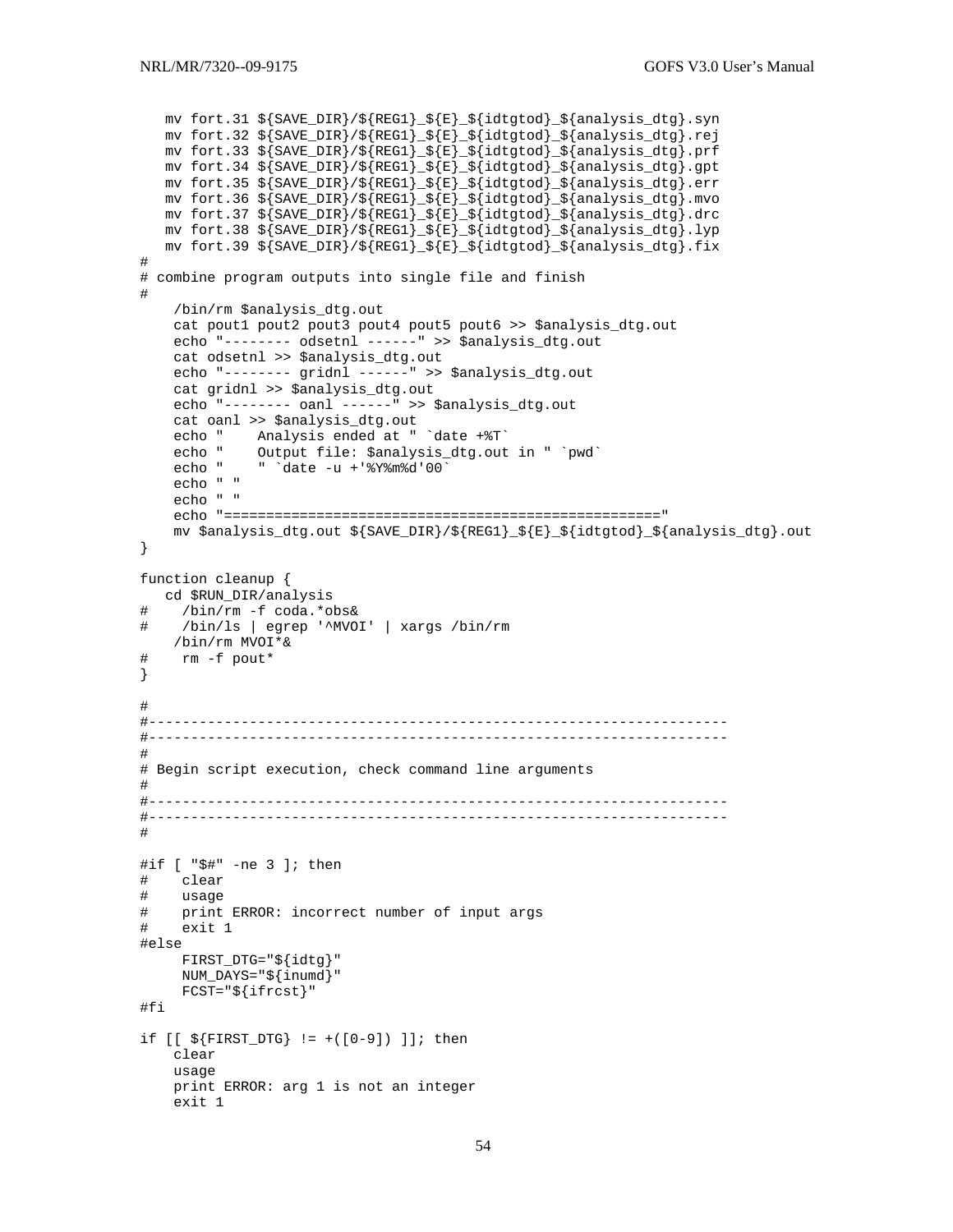fi

```
if [ [ $ \$] NUM_DAYS ] := +([0-9]) ] ; then clear 
     usage 
     print ERROR: arg 2 is not an integer 
     exit 1 
fi 
if [ [ ${F}\text{CST} ] := +([0-9]) ]; then
     clear 
     usage 
     print ERROR: arg 3 is not an integer 
     exit 1 
fi 
if [ ${#FIRST_DTG} -ne 10 ]; then 
     clear 
     usage 
     print ERROR: incorrect format for arg 1 
     exit 1 
fi 
if [ ${#FCST} -ne 10 ]; then
     clear 
     usage 
     print ERROR: incorrect format for arg 3 
     exit 1 
fi 
# 
# The batch process may set file creation mask to 600, change 
# this with the mask. 
# 
     umask 022 
# 
# Define some useful variables for the model name, dimensions, 
# and number of hours in update cycle. 
# 
     MODEL=hycom 
     UPDATE_CYCLE=24 
     setup_paths ${MODEL} 
# 
# Setup date-time-groups for the script 
# 
     let "day_index=${NUM_DAYS} - 1" 
     export CRDATE=${FIRST_DTG:-1999060600} 
prev_dtg=`$DDTG -d -1 2> /dev/null`<br># prev dtg=`$DDTG -d -7 2> /dev/null
    prev_dtg=`$DDTG -d -7 2> /dev/null`
 LAST_DTG=`$DDTG -d ${day_index} 2> /dev/null` 
 curr_dtg=`$DDTG 2> /dev/null` 
     echo "====================================================" 
     echo " " 
     echo " " 
    echo "CODA analysis processor(ncoda_${REG1}.job)"<br>echo "The current date/time is" $(date)
               The current date/time is" $ (date)
     echo " " 
     echo " " 
    echo " Dates: "<br>echo " First
    echo " First cycle date : $FIRST_DTG"<br>echo " Last cycle date : $LAST_DTG"
                Last cycle date
```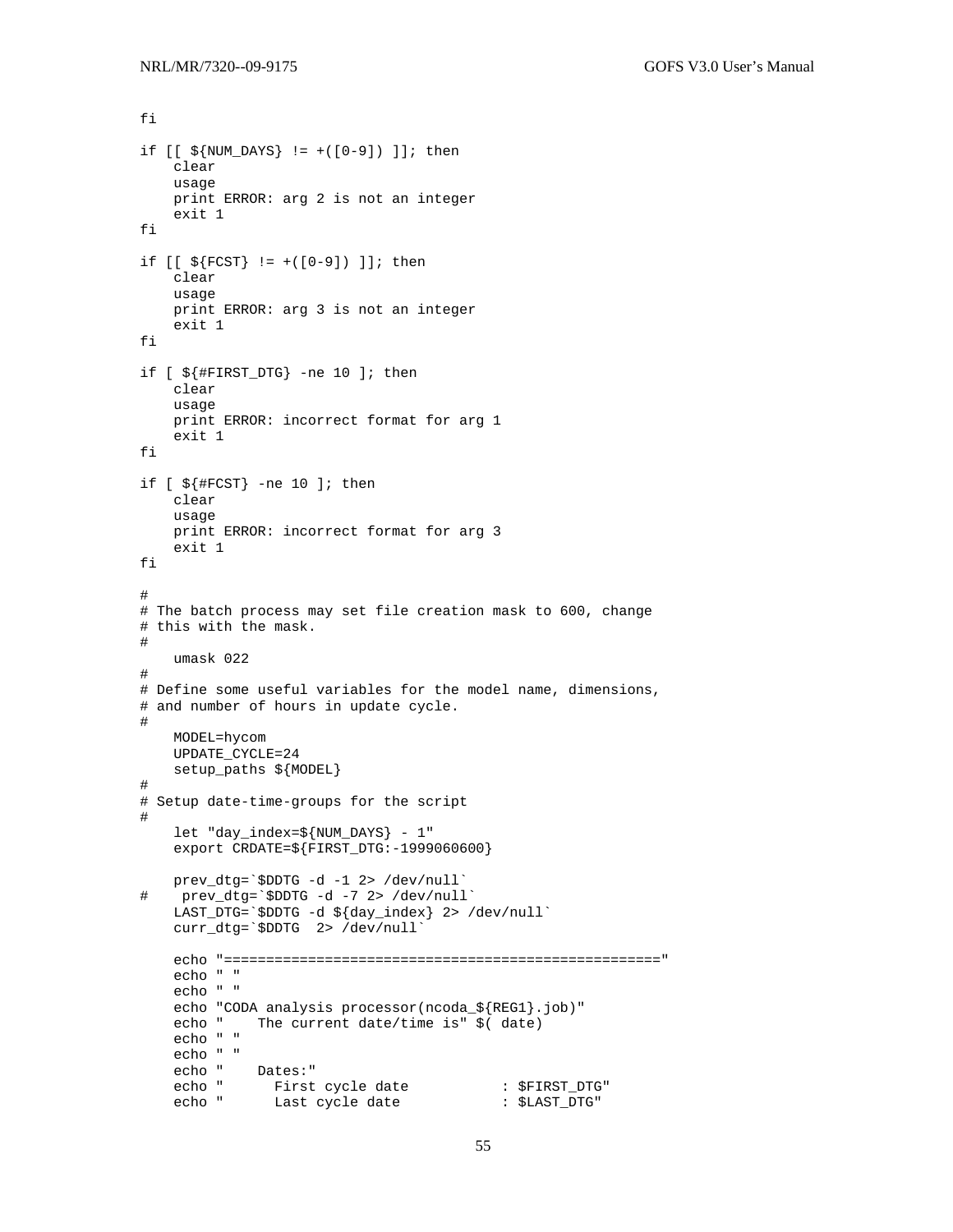```
echo " Forecast date : $FCST"
    echo " " 
    echo " " 
   echo " Path setting: "<br>echo " Binary locations:
echo " Binary locations: $BIN_DIR"
echo " Scratch directory: $SCRATCH_DIR"
# echo " Model directory: $MODEL_DIR" 
echo " Restart directory: $RESTART_DIR"
 echo " CODA database directory: $DB_DIR " 
 echo " CODA obs data directory: $OBS_DIR " 
    echo " " 
    echo " " 
    echo "====================================================" 
    setup_dirs 
# 
# Clean the temporary directory structure 
# 
  if [[ ! -e $RUN_DIR ]]; then 
   echo "The run directory is missing, can not proceed: $RUN_DIR" 
   exit 1 
   fi 
  if [[ ! -e $RUN_DIR/restart ]]; then 
   echo "The Restart directory is missing, can not proceed: $RUN_DIR/restart" 
   exit 1 
  fi 
  cd $RUN_DIR 
   setup_data ${FIRST_DTG} ${NUM_DAYS} ${FCST} 
  setup_processors 
# 
# Execute the coda mvoi programs 
# 
  echo " " 
   echo " " 
   echo "Start Analysis" 
   echo " Directories created" 
   echo " Date-time-group: $curr_dtg" 
  echo " MPI processes: $nprc" 
 echo " OpenMP threads: $mprc" 
 echo " Initial directory " `pwd` 
   echo " " 
  cd $RUN_DIR/analysis 
  setup_namelists 
# 
# loop over update cycles 
# 
i=1h=0num_cycles=${NUM_DAYS} 
#while (( $i <= $num_cycles )) do 
# 
# set analysis dtg 
# 
    curr_dtg=`$DDTG -h $h 2> /dev/null` 
     echo 'UPDATE_CYCLE : '$UPDATE_CYCLE
```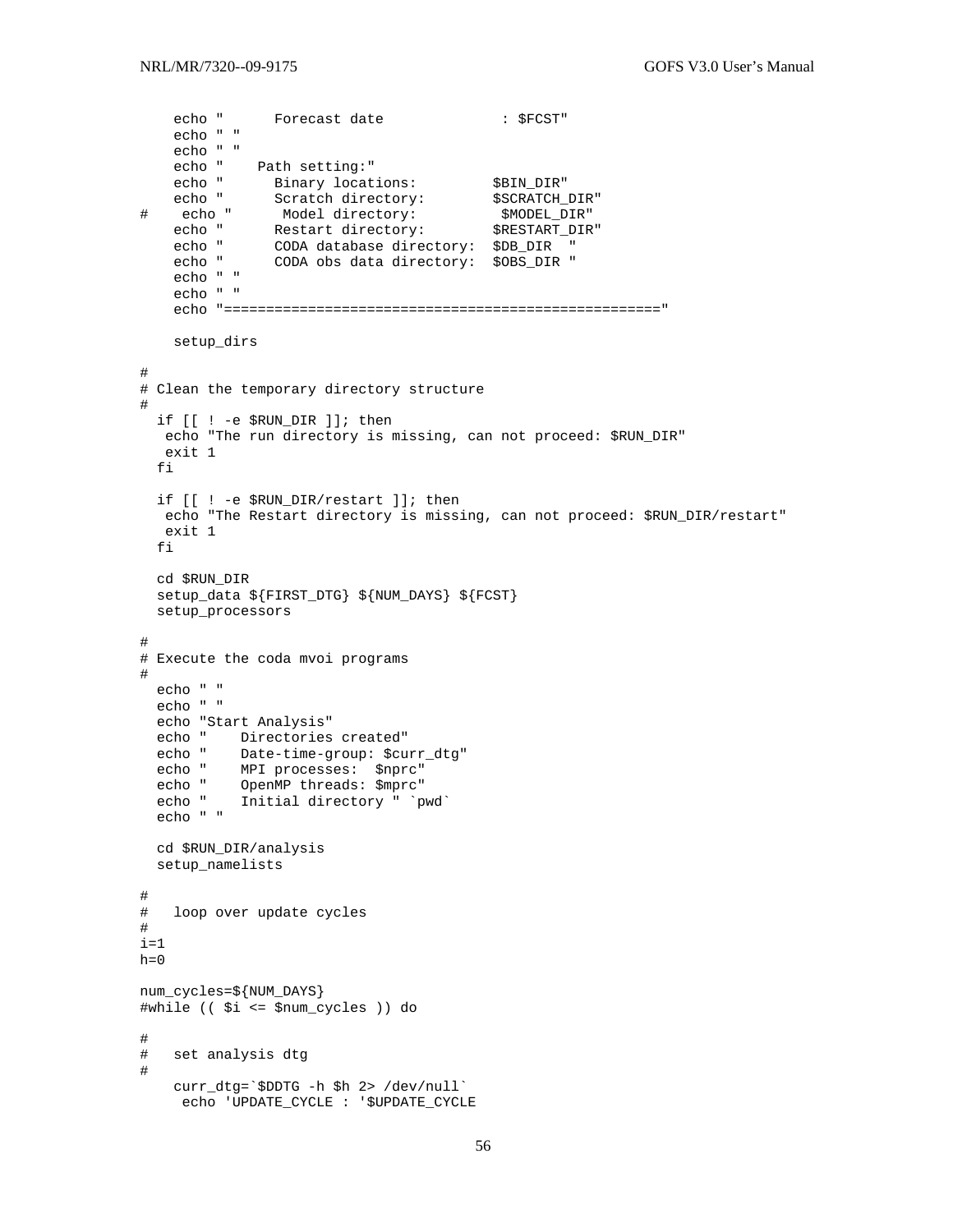```
echo 'curr_dtg : '${curr_dtg} ${i}
    idtg=${idtg}
# execute ncoda mpi mvoi programs
   run_analysis ${idtg} ${i}
   run_analysis ${curr_dtg} ${i}
\pmupdate counters
#(( i = i + 1 ) )##((h = h + $UPDATE_C YCLE))#done
#cleanup
#cd /scr/${USER}/hycom/${REG0}/${EXPT}/logs
touch done_${REG1}_${idtgtod}_${curr_dtg}
/u/home/wallcraf/bin/q_navo ${E}ncoda2arch_${idtgtod}_${curr_dtg}.csh
#/u/home/wallcraf/bin/q_navo ${E}plot_${REG1}_${idtgtod}_${curr_dtg}.csh
echo ""
exit 0\#!/bin/csh -f
#PBS -N 999pbs
#PBS -j oe
#PBS -o 999pbsXX.log
#PBS -1 mppwidth=1
#PBS -1 mppnppn=1
#PBS -1 mppmem=16qb
#PBS -1 walltime=2:00:00
#PBS -W umask=027
#PBS -A NRLSS018
#PBS -q internal3d
\pm#BSUB -J 727ncoda2arch_all
#BSUB -n 1
#BSUB -W 2:30
#BSUB -R "span[ptile=1]"
#BSUB -q internal3d
#BSUB -P NAVOSHYC
\pmset echo
set time = 1set BIN = /u/home / \frac{6}{3} (user }/bin
set pget=~wallcraf/bin/pget
#set OS='uname'
switch ($0S)
case 'Linux':
   which aprun
   if (! $status) then
      set APRUN='aprun -n 1 -m 16q '
     set SRC=/u/home/wallcraf/hycom/ALLcnl
   else
     set APRUN=''
     set SRC=/u/home/wallcraf/hycom/ALL
   endif
breaksw
case 'AIX'
set APRUN=''
set SRC=/u/home/wallcraf/hycom/ALL
breaksw
```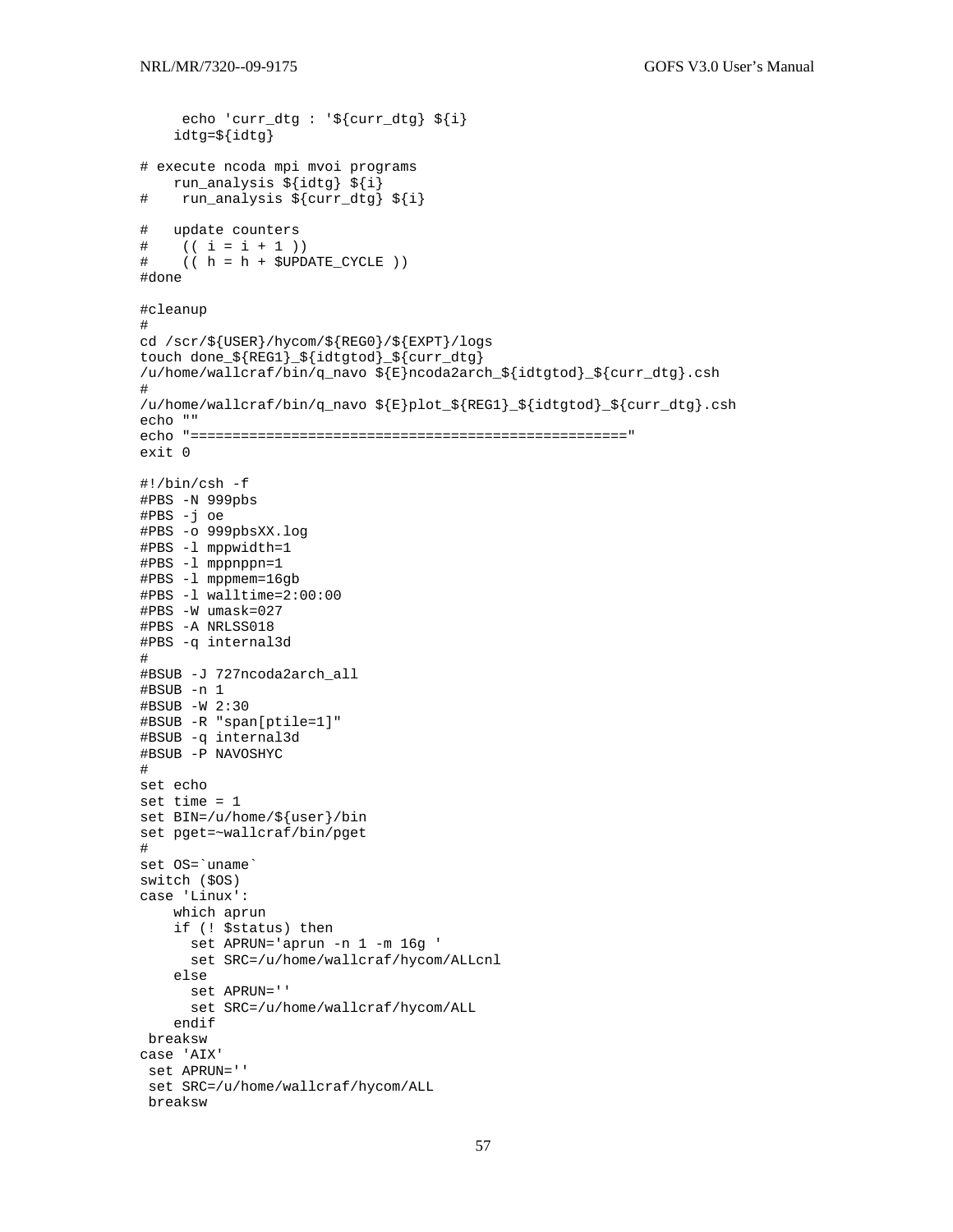```
default: 
  set APRUN='' 
  set SRC=/u/home/wallcraf/hycom/ALL 
endsw 
# 
\mathcal{C}C --- Remap an archive file to an NCODA analysis, new layer depths. 
\Gamma setenv pget cp 
     setenv pput cp 
     setenv pget ~wallcraf/bin/pget 
     setenv pput ~wallcraf/bin/pput 
C<br>C --- E
           is experiment number
C --- REG is region identifier 
C --- T is topog. identifier 
C --- EN is ncoda experiment number 
C --- REGN is ncoda region identifier 
\mathcal{C}# 
# analysis hour 
# 
setenv HR 18 
# 
setenv idtg 20080501 
setenv idtg1 ${idtg} 
setenv idtgtod 20080501 
setenv idtgtodp1 20080501 
setenv idtgtodm1 20080501 
setenv idtgtodplt `${BIN}/addndays yyyymmdd ${idtgtod} -1`
#setenv idtgmax `${BIN}/addndays yyyymmdd ${idtg} +0` 
# 
setenv E 727 
set REG=GLBa0.08 
set EXPT=expt_72.7 
set case=nowcast 
setenv T 09 
setenv MVOI /u/home/${user}/hycom/${REG}/${EXPT}/mvoi 
set TOPO=/u/home/${user}/hycom/${REG}/topo 
set RUN=/u/home/${user}/hycom/${REG}/${EXPT}/mvoi 
set LOGS=/scr/${user}/hycom/${REG}/${EXPT}/logs 
set INP=/scr/${user}/hycom/${REG}/${EXPT}/${case} 
# 
set arc1=archv 
set arc2=archv_1 
# 
cd ${INP} 
C 
touch ncoda_archv_vel 
/bin/rm ncoda_archv_vel 
touch ncoda_archv 
/bin/rm ncoda_archv 
# 
foreach REGN( ANTarc MERat1 MERpa1 MERin1 ARCatl ARCpac ARCocn) 
# 
START: 
if( -e ${LOGS}/done_${REGN}_${idtgtodp1}${HR}_${idtg}${HR}) then 
 goto RUN 
else 
  echo 'Sleeping' 
  sleep 60 
  goto START 
endif
```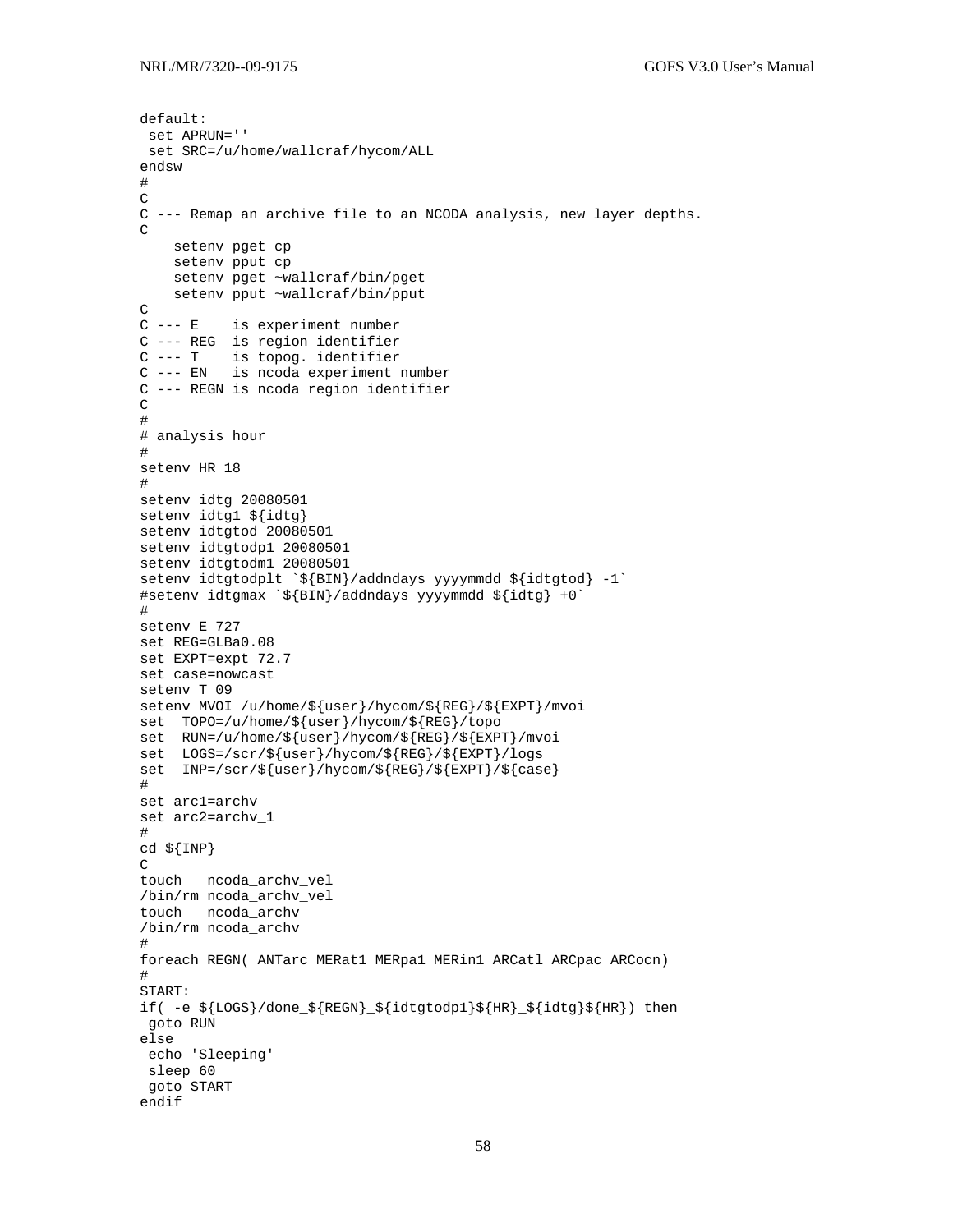```
RUN: 
# 
if(\frac{\xi}{REGN}) == "ARCocn") then set SIZN="1600x1297" 
 set i1stn=2459 
 set j1stn=2650 
 set idmn=1600 
 set jdmn=1297 
endif 
if(\frac{\xi}{REGN}) == "ARCat1") then set SIZN="1490x0551" 
  set i1stn=2440 
 set j1stn=2150 
 set idmn=1490 
 set jdmn=551 
endif 
if(\frac{\xi}{REGN}) == "ARCpac") then set SIZN="1335x0551" 
 set i1stn=730 
 set j1stn=2150 
 set idmn=1335 
 set jdmn=551 
endif 
if(\frac{\xi}{REGN}) == "ANTarc") then set SIZN="3827x0411" 
 set i1stn=824 
 set j1stn=1 
 set idmn=3827 
 set jdmn=411 
endif 
if(\frac{\xi}{REGN}) == "MER1a") then set SIZN="4501x0511" 
 set i1stn=3574 
 set j1stn=360 
 set idmn=4501 
 set jdmn=511 
endif 
if(\frac{\xi}{REGN}) == "MER2b") then set SIZN="4501x0511" 
  set i1stn=3574 
 set j1stn=820 
 set idmn=4501 
 set jdmn=511 
endif 
if(\frac{\xi}{REGN}) == "MER3c" then
 set SIZN="4501x0511" 
  set i1stn=3574 
 set j1stn=1280 
 set idmn=4501 
 set jdmn=511 
endif 
if(S{REGN} == "MER4d") then set SIZN="4501x0461" 
  set i1stn=3574 
 set j1stn=1740 
 set idmn=4501 
 set jdmn=461 
endif 
if(S{REGN} == "MERat1") then set SIZN="1751x1841" 
  set i1stn=2349 
  set j1stn=360 
  set idmn=1751
```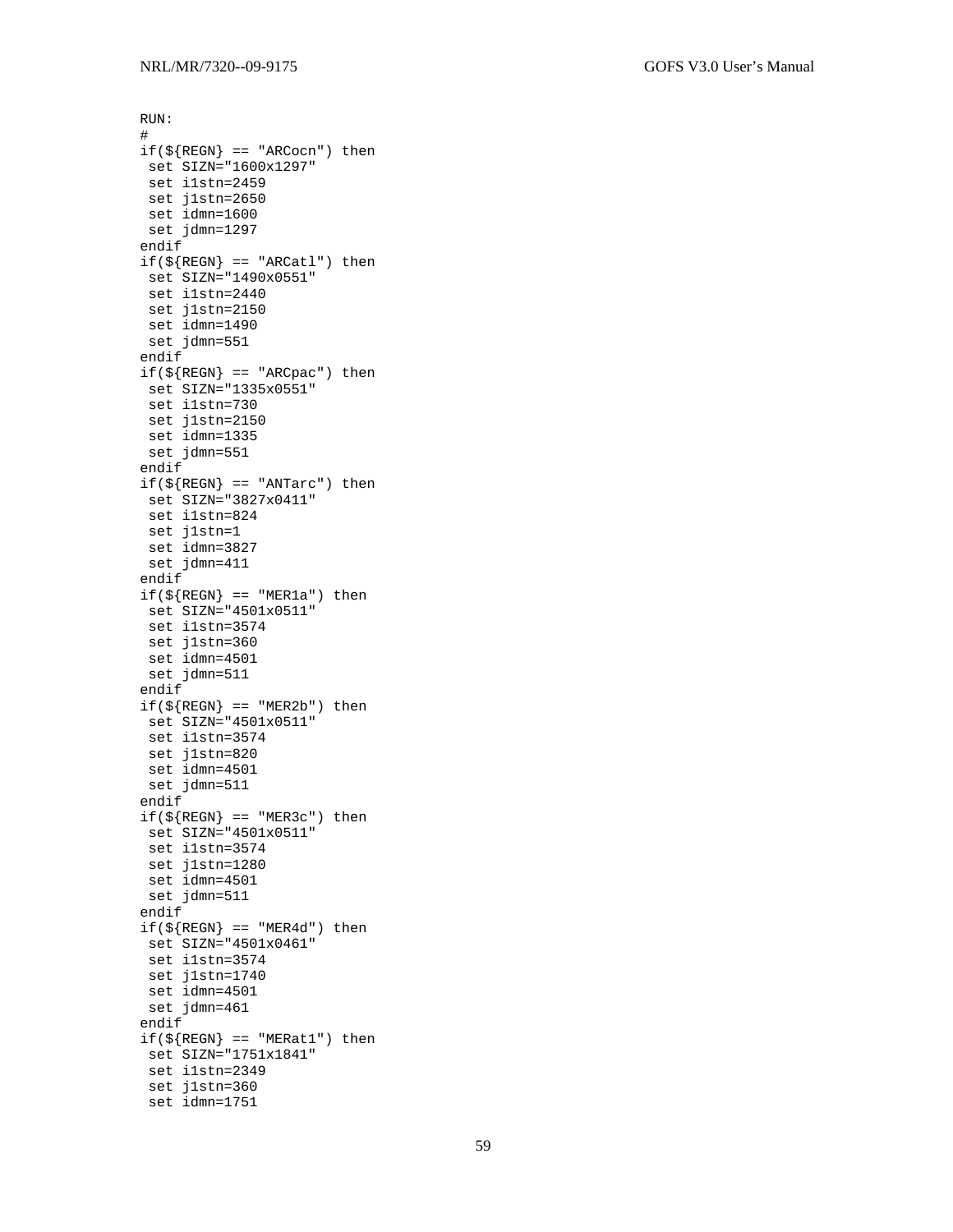set jdmn=1841

```
endif 
# 
if(\frac{\xi}{REGN}) == "MERpa1" then
  set SIZN="2525x1841" 
  set i1stn=199 
  set j1stn=360 
  set idmn=2525 
  set jdmn=1841 
endif 
# 
if(\frac{\xi}{REGN}) == "MERin1") then set SIZN="1313x1569" 
  set i1stn=3949 
  set j1stn=360 
  set idmn=1313 
 set jdmn=1569 
endif 
# 
setenv EN 727 
set EXPTN=expt_72.7 
setenv TN ${T} 
set TOPON=/u/home/${user}/hycom/${REG}/subtopo/${REGN} 
# 
set NCODA=/scr/${user}/${REGN}0.08/${EXPTN}/restart 
mkdir -p ${INP}/../data/incup 
# 
# 
set typet=seatmp_pre_000000_002500_1o${SIZN} 
set types=salint pre 000000 002500 lo${SIZN}
set typeu=uucurr_pre_000000_002500_1o${SIZN} 
set typev=vvcurr_pre_000000_002500_1o${SIZN} 
set typep=lyrprs_pre_000000_002500_1o${SIZN} 
set typei=seaice_sfc_000000_000000_1o${SIZN} 
\captouch zi42.txt 
if (-z zi42.txt) then 
# ${pget} ${RUN}/zi42.txt zi42.txt & 
  /bin/cp ${RUN}/zi42.txt zi42.txt & 
endif 
\captouch regional.depth.a regional.depth.b 
if (-z regional.depth.b) then 
# ${pget} ${TOPO}/depth_${REG}_${T}.b regional.depth.b & 
   cp ${TOPO}/depth_${REG}_${T}.b regional.depth.b & 
endif 
if (-z regional.depth.a) then 
# ${pget} ${TOPO}/depth_${REG}_${T}.a regional.depth.a & 
   cp ${TOPO}/depth_${REG}_${T}.a regional.depth.a & 
endif 
\overline{C}touch regional.grid.a regional.grid.b 
if (-z regional.grid.b) then 
# ${pget} ${TOPO}/regional.grid.b regional.grid.b & 
   cp ${TOPO}/regional.grid.b regional.grid.b & 
endif 
if (-z regional.grid.a) then 
# ${pget} ${TOPO}/regional.grid.a regional.grid.a & 
   cp ${TOPO}/regional.grid.a regional.grid.a & 
endif 
touch iso.sigma.a iso.sigma.b 
if (-z iso.sigma.b) then 
   cp ${INP}/../data/iso.sigma.b iso.sigma.b &
```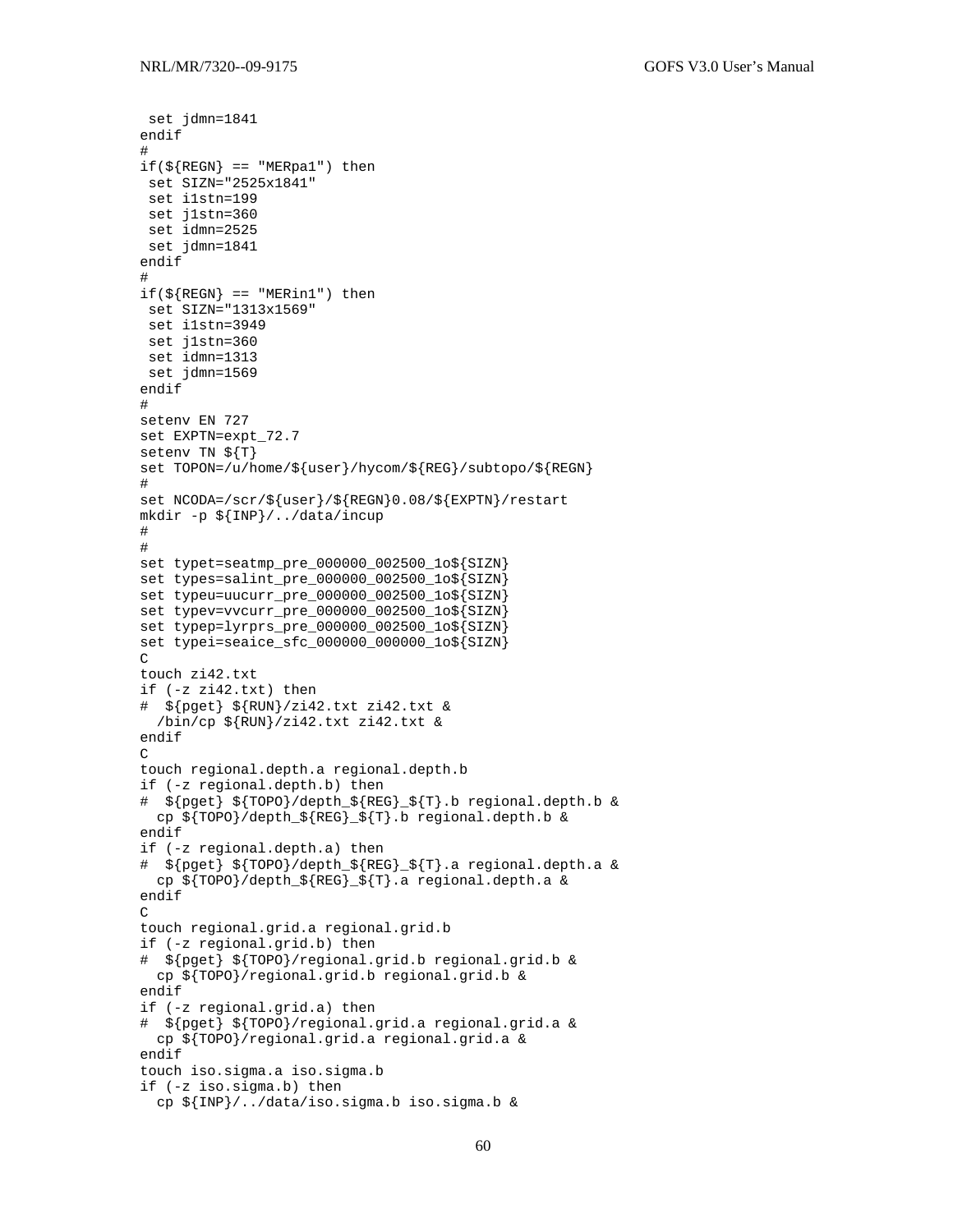```
endif 
if (-z iso.sigma.a) then 
   cp ${INP}/../data/iso.sigma.a iso.sigma.a & 
endif 
# 
# subregion depth files 
# 
touch subregional.depth.${REGN}.a 
if (-z subregional.depth.${REGN}.a) then 
# ${pget} ${TOPON}/depth_${REGN}0.08_${TN}.a subregional.depth.${REGN}.a & 
  /bin/cp ${TOPON}/depth_${REGN}0.08_${TN}.a subregional.depth.${REGN}.a & 
endif 
\captouch ncoda_archv_vel 
touch ncoda_archv 
#if (-z ncoda_archv_vel) then 
# cp ~wallcraf/hycom/ALL/archive/src/ncoda_archv_vel . & 
 cp ${SRC}/archive/src/ncoda_archv. &
#endif 
wait 
chmod a+rx ncoda_archv_vel 
chmod a+rx ncoda_archv 
\overline{C}# 
/bin/rm ${arc1}.${idtg1}.a ${arc1}.${idtg1}.b 
   touch ${arc1}.${idtgtodm1}${HR}_${idtg1}${HR}.a 
  if (-z \; \xi \{arc1\} \cdot \xi \{idtgtodm1\} \xi \{HR\} \; \xi \{idtg1\} \xi \{HR\} \; a) then
    echo \frac{1}{2}.${idtgtodm1}${HR}_${idtg1}${HR}.a is not there
   else 
    ln -s ${arc1}.${idtqtodm1}${HR} ${idtq1}${HR}.a ${arc1}.${idtq1}.a
   endif 
   touch ${arc1}.${idtgtodm1}${HR}_${idtg1}${HR}.b 
  if (-z \; \xi \{arc1\} \cdot \xi \{idt \text{g} \} \cdot \xi \{HR\} \cdot \xi \{idt \text{g} \} \cdot \xi \{HR\} \cdot b) then
     echo ${arc1}.${idtgtodm1}${HR}_${idtg1}${HR}.b is not there 
   else 
             \frac{1}{2}[arc1}.${idtgtodm1}${HR}_${idtg1}${HR}.b ${arc1}.${idtg1}.b
   endif 
C 
 /bin/rm seatmp_${idtg}_ncoda_${REGN} 
 touch seatmp_${idtg}_ncoda_${REGN} 
  if (-z \text{seatmp}_{\text{size}} \cdot \text{idtg}_{\text{mod}}) redsaller \{ \text{REGN} \} then
     /bin/rm seatmp_${idtg}_ncoda_${REGN} 
    ln -s ${NCODA}/${typet}_${idtg}${HR}_00000000_analfld
seatmp_${idtg}_ncoda_${REGN} & 
   endif 
   /bin/rm salint_${idtg}_ncoda_${REGN} 
   touch salint_${idtg}_ncoda_${REGN} 
   if (-z salint_${idtg}_ncoda_${REGN}) then 
     /bin/rm salint_${idtg}_ncoda_${REGN} 
    ln -s ${NCODA}/${types}]${idtg}${HR}_00000000_analfld
salint_${idtg}_ncoda_${REGN} & 
   endif 
   /bin/rm uucuri_${idtg}_ncoda_${REGN} 
 touch uucuri_${idtg}_ncoda_${REGN} 
 if (-z uucuri_${idtg}_ncoda_${REGN}) then 
     /bin/rm uucuri_${idtg}_ncoda_${REGN} 
    ln -s $[NCODA]/$[typeu]_{$[idtg]}$[HR]_{00000000\_analinc}uucuri_${idtg}_ncoda_${REGN} & 
   endif 
   /bin/rm vvcuri_${idtg}_ncoda_${REGN} 
   touch vvcuri_${idtg}_ncoda_${REGN} 
   if (-z vvcuri_${idtg}_ncoda_${REGN}) then 
     /bin/rm vvcuri_${idtg}_ncoda_${REGN}
```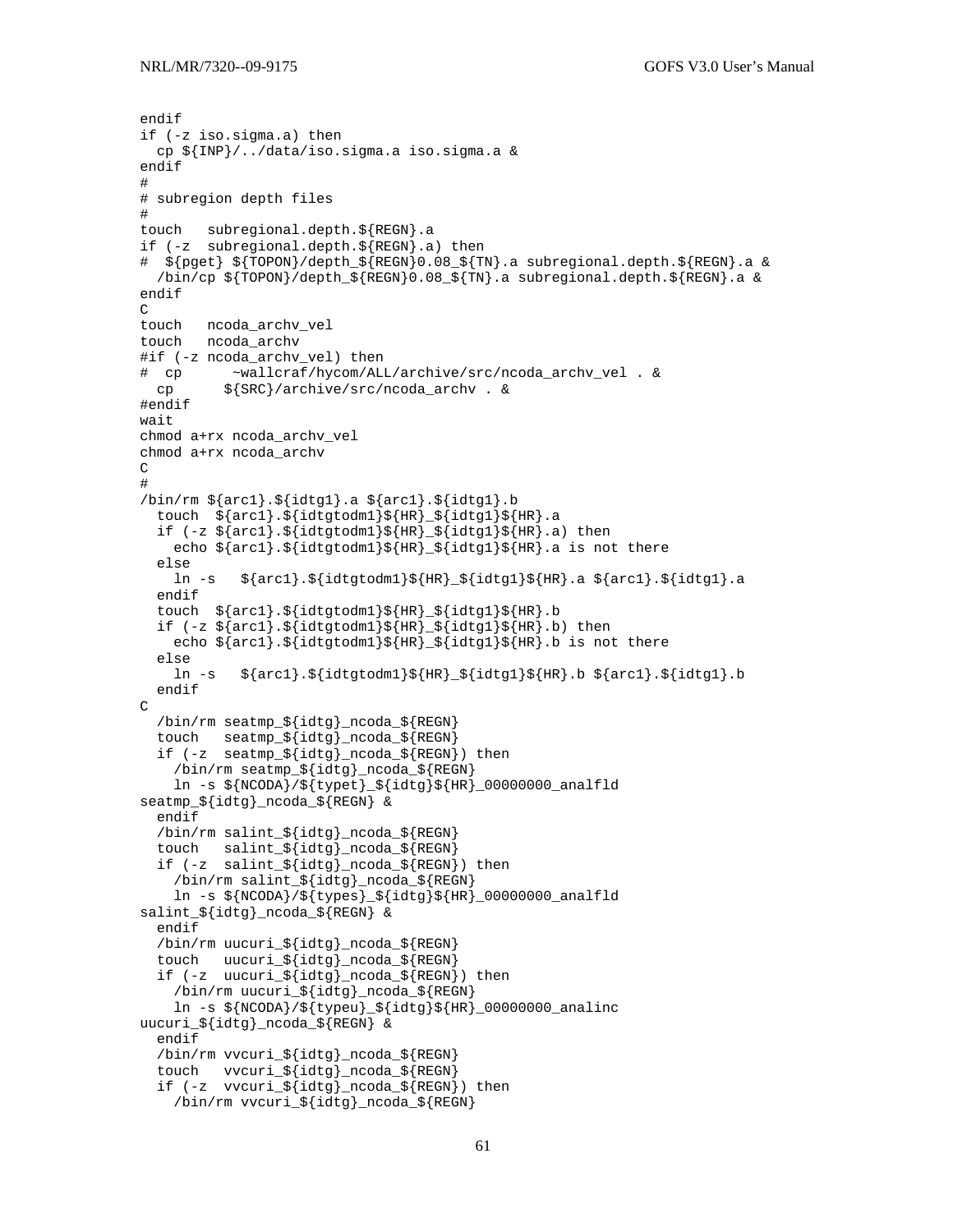```
\ln -s${NCODA}/${typev}_${idtq}${HR}_00000000_analinc
vvcuri_${idtg}_ncoda_${REGN} & 
   endif 
   /bin/rm layprs_${idtg}_ncoda_${REGN} 
   touch layprs_${idtg}_ncoda_${REGN} 
   if (-z layprs_${idtg}_ncoda_${REGN}) then 
      /bin/rm layprs_${idtg}_ncoda_${REGN} 
     ln -s${NCODA}/${typep}_${idtg}${HR}_00000000_analinc
layprs_${idtg}_ncoda_${REGN} & 
   endif 
   /bin/rm seaice_${idtg}_ncoda_${REGN} 
   touch seaice_${idtg}_ncoda_${REGN} 
   if (-z seaice_${idtg}_ncoda_${REGN}) then 
     /bin/rm seaice_${idtg}_ncoda_${REGN} 
    ln -s ${NCODA}/${typei} $[idtg]${HR}00000000 analfld
seaice_${idtg}_ncoda_${REGN} & 
   endif 
   wait 
\overline{C} /bin/rm -f ${arc2}.${idtg}.a ${arc2}.${idtg}.b 
# 
# foreach REGN 
end 
date 
\mathcal{C}C --- do all subregions in a single invokation of ncoda_archv_vel 
\mathcal{C}date 
${APRUN} ./ncoda_archv <<E-o-D 
${arc1}.${idtg1}.a 
\frac{1}{2} arc2 }. \frac{1}{2} {idtg }. a
   0 'intflg' = vertical interpolation flag (0 = T\&S, 1 = th\&S)<br>2 'isoflg' = preserve isopycnal layer flag (0 = n, 1 = y, 2 = y\&S2 'isoflg' = preserve isopycnal layer flag (0=n, 1=y, 2=y\&1\&2=y\&1\&3=y\&1\&500 'iexpt ' = experiment number x10 (000=from archive file)
          'iexpt ' = experiment number x10 (000=from archive file)
3 'yrflag' = days in year flag (0=360, 1=366, 2=366J1, 3=actual)<br>4500 'idm ' = longitudinal array size
4500 'idm ' = longitudinal array size 
3298 'jdm ' = latitudinal array size 
2460 'itest ' = longitudinal test point (optional, default 0) 
1874 'jtest ' = latitudinal test point (optional, default 0) 
  32 'kdm ' = number of layers<br>32 'nhybrd' = number of hybri
   32 'nhybrd' = number of hybrid levels (0=all isopycnal) 
            'nsigma' = number of sigma levels (nhybrd-nsigma z-levels)
    3.0 'dp00 ' = deep z-level spacing minimum thickness (m) 
 450.0 'dp00x' = deep z-level spacing maximum thickness (m) 1.18 'dp00f ' = deep z-level spacing stretching factor (1.0=const.space) 
  0.5 'ds00 ' = shallow z-level spacing minimum thickness (m)<br>75.0 'ds00x ' = shallow z-level spacing maximum thickness (m)
            'ds00x ' = shallow z-level spacing maximum thickness (m)
   1.18 \cdot ds00f \cdot = shallow z-level spacing stretching factor (1.0=const.space)<br>1.0 \cdot dp00i \cdot = deep iso-pycnal spacing minimum thickness (m)
            'dp00i ' = deep iso-pycnal spacing minimum thickness (m)<br>'isotop' = shallowest depth for isopycnal layers (m, <0 from file)
   6.0 'isotop' = shallowest depth for isopycnal layers
    0.03 'deniso' = isopycnal if layer is within deniso of target density 
   34.0 'thbase' = reference density (sigma units) 
  1 'vsigma' = spacially varying isopycnal target densities (0=F,1=T)<br>28.10 'sigma' = layer 1 isopycnal target density (sigma units)
  28.10 'sigma ' = layer 1 isopycnal target density (sigma units)<br>28.90 'sigma ' = layer 2 isopycnal target density (sigma units)
           'sigma ' = layer 2 isopycnal target density (sigma units)
   29.70 'sigma ' = layer 3 isopycnal target density (sigma units) 
   30.50 'sigma ' = layer 4 isopycnal target density (sigma units) 
           'sigma ' = layer 5 isopycnal target density (sigma units)
   31.50 'sigma ' = layer 6 isopycnal target density (sigma units) 
   32.05 'sigma ' = layer 7 isopycnal target density (sigma units) 
   32.60 'sigma ' = layer 8 isopycnal target density (sigma units) 
           'sigma ' = layer 9 isopycnal target density (sigma units)
```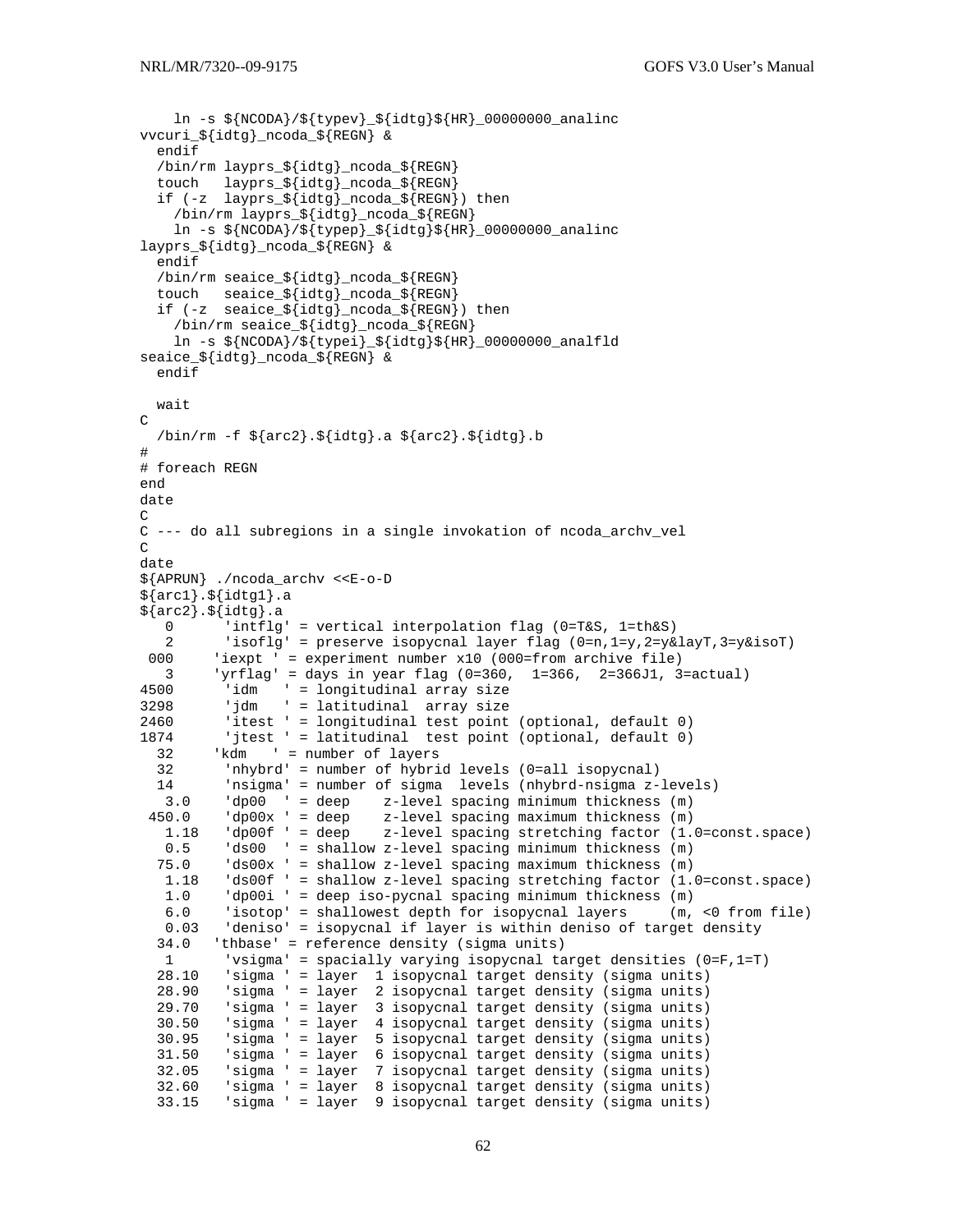```
 33.70 'sigma ' = layer 10 isopycnal target density (sigma units) 
   34.25 'sigma ' = layer 11 isopycnal target density (sigma units) 
          'sigma ' = layer 12 isopycnal target density (sigma units)
   35.15 'sigma ' = layer 13 isopycnal target density (sigma units) 
   35.50 'sigma ' = layer 14 isopycnal target density (sigma units) 
   35.80 'sigma ' = layer 15 isopycnal target density (sigma units) 
   36.04 'sigma ' = layer 16 isopycnal target density (sigma units) 
   36.20 'sigma ' = layer 17 isopycnal target density (sigma units) 
          'sigma ' = layer 18 isopycnal target density (sigma units)
   36.52 'sigma ' = layer 19 isopycnal target density (sigma units) 
   36.62 'sigma ' = layer 20 isopycnal target density (sigma units) 
   36.70 'sigma ' = layer 21 isopycnal target density (sigma units) 
   36.77 'sigma ' = layer 22 isopycnal target density (sigma units) 
   36.83 'sigma ' = layer 23 isopycnal target density (sigma units) 
   36.89 'sigma ' = layer 24 isopycnal target density (sigma units) 
          'sigma ' = layer 25 isopycnal target density (sigma units)
   37.02 'sigma ' = layer 26 isopycnal target density (sigma units) 
   37.06 'sigma ' = layer 27 isopycnal target density (sigma units) 
   37.10 'sigma ' = layer 28 isopycnal target density (sigma units) 
   37.17 'sigma ' = layer 29 isopycnal target density (sigma units) 
   37.30 'sigma ' = layer 30 isopycnal target density (sigma units) 
          'sigma ' = layer 31 isopycnal target density (sigma units)
   37.48 'sigma ' = layer 32 isopycnal target density (sigma units) 
   0.5 'hicemn' = minimum ice thickness (m) 
seatmp_${idtg}_ncoda_ANTarc 
salint_${idtg}_ncoda_ANTarc 
uucuri_${idtg}_ncoda_ANTarc 
vvcuri_${idtg}_ncoda_ANTarc 
layprs_${idtg}_ncoda_ANTarc 
subregional.depth.ANTarc.a 
seaice_${idtg}_ncoda_ANTarc 
zi42.txt<br>824 'i
    'ilstn ' = i-origin of ncoda subregion
1 'j1stn ' = j-origin of ncoda subregion 
3827 'idmn ' = i-extent of ncoda subregion (<=idm; 0 implies idm) 
  411 'jdmn ' = j-extent of ncoda subregion (<=jdm; 0 implies jdm)<br>42 'kncoda' = number of ncoda levels
     'kncoda' = number
seatmp_${idtg}_ncoda_MERin1 
salint_${idtg}_ncoda_MERin1 
uucuri_${idtg}_ncoda_MERin1 
vvcuri_${idtg}_ncoda_MERin1 
layprs_${idtg}_ncoda_MERin1 
subregional.depth.MERin1.a 
seaice_${idtg}_ncoda_MERin1 
zi42.txt 
3949 'i1stn ' = i-origin of ncoda subregion 
360 'j1stn ' = j-origin of ncoda subregion 
1313 'idmn ' = i-extent of ncoda subregion (<=idm; 0 implies idm) 
1569 'jdmn ' = j-extent of ncoda subregion (<=jdm; 0 implies jdm) 
  42 'kncoda' = number of ncoda levels 
seatmp_${idtg}_ncoda_MERat1 
salint_${idtg}_ncoda_MERat1 
uucuri_${idtg}_ncoda_MERat1 
vvcuri_${idtg}_ncoda_MERat1 
layprs_${idtg}_ncoda_MERat1 
subregional.depth.MERat1.a 
seaice_${idtg}_ncoda_MERat1 
zi42.txt 
2349 'i1stn ' = i-origin of ncoda subregion 
360 'j1stn ' = j-origin of ncoda subregion 
1751 'idmn ' = i-extent of ncoda subregion (<=idm; 0 implies idm) 
1841 'jdmn ' = j-extent of ncoda subregion (<=jdm; 0 implies jdm) 
   42 'kncoda' = number of ncoda levels
```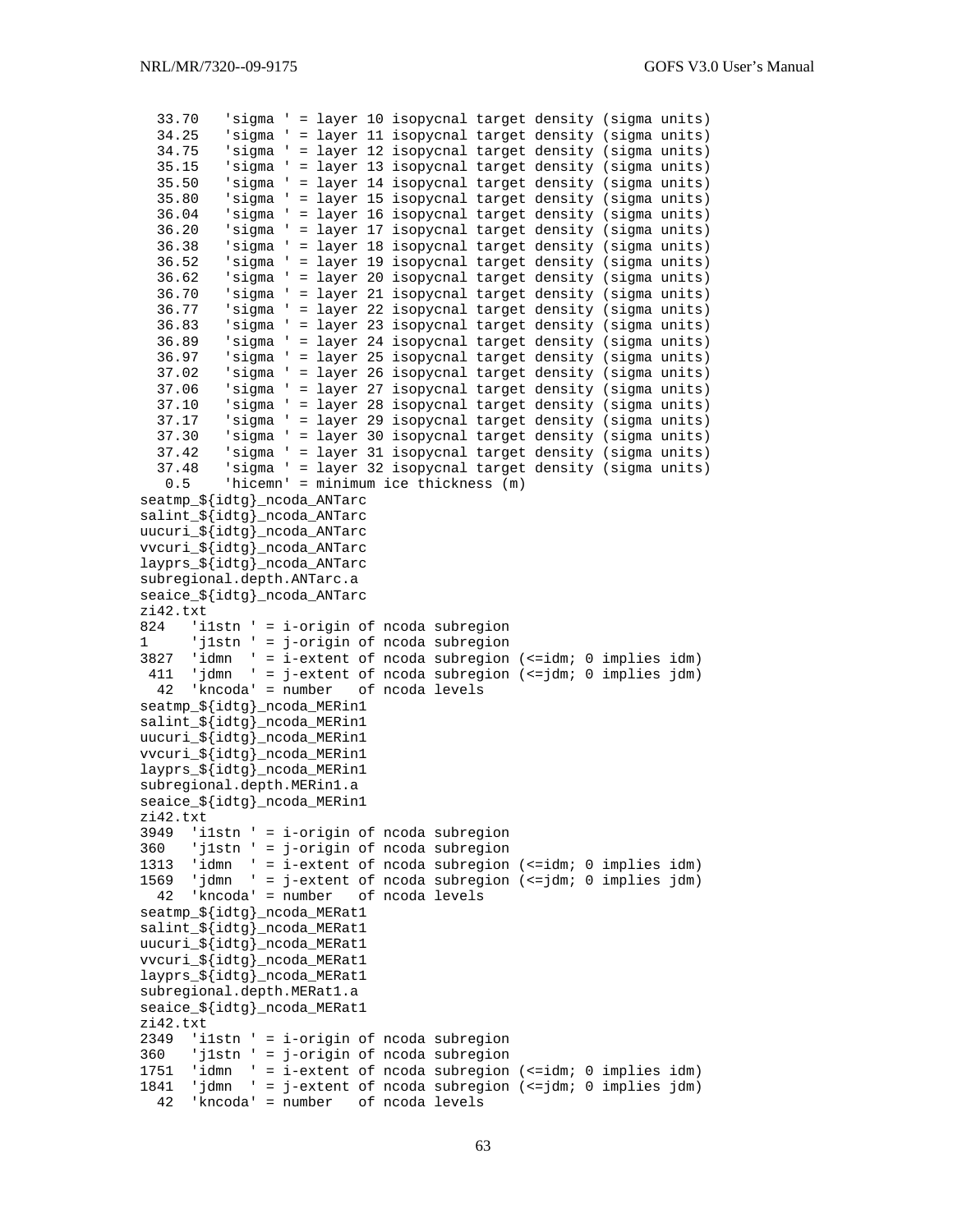```
seatmp_${idtg}_ncoda_MERpa1 
salint_${idtg}_ncoda_MERpa1 
uucuri_${idtg}_ncoda_MERpa1 
vvcuri_${idtg}_ncoda_MERpa1 
layprs_${idtg}_ncoda_MERpa1 
subregional.depth.MERpa1.a 
seaice_${idtg}_ncoda_MERpa1 
zi42.txt 
199 'i1stn ' = i-origin of ncoda subregion 
360 'j1stn ' = j-origin of ncoda subregion 
2525 'idmn ' = i-extent of ncoda subregion (<=idm; 0 implies idm) 
1841 'jdmn ' = j-extent of ncoda subregion (<=jdm; 0 implies jdm) 
  42 'kncoda' = number of ncoda levels 
seatmp_${idtg}_ncoda_ARCatl 
salint_${idtg}_ncoda_ARCatl 
uucuri_${idtg}_ncoda_ARCatl 
vvcuri_${idtg}_ncoda_ARCatl 
layprs_${idtg}_ncoda_ARCatl 
subregional.depth.ARCatl.a 
seaice_${idtg}_ncoda_ARCatl 
zi42.txt 
2440 'i1stn ' = i-origin of ncoda subregion 
2150 'j1stn ' = j-origin of ncoda subregion 
1490 'idmn ' = i-extent of ncoda subregion (<=idm; 0 implies idm) 
 551 'jdmn ' = j-extent of ncoda subregion (<=jdm; 0 implies jdm) 
   42 'kncoda' = number of ncoda levels 
seatmp_${idtg}_ncoda_ARCpac 
salint_${idtg}_ncoda_ARCpac 
uucuri_${idtg}_ncoda_ARCpac 
vvcuri_${idtg}_ncoda_ARCpac 
layprs_${idtg}_ncoda_ARCpac 
subregional.depth.ARCpac.a 
seaice_${idtg}_ncoda_ARCpac 
zi42.txt 
730 'i1stn ' = i-origin of ncoda subregion 
2150 'j1stn ' = j-origin of ncoda subregion<br>1335 'idmn ' = i-extent of ncoda subregion
1335 'idmn ' = i-extent of ncoda subregion (<=idm; 0 implies idm) 
 551 'jdmn ' = j-extent of ncoda subregion (<=jdm; 0 implies jdm) 
   42 'kncoda' = number of ncoda levels 
seatmp_${idtg}_ncoda_ARCocn 
salint_${idtg}_ncoda_ARCocn 
uucuri_${idtg}_ncoda_ARCocn 
vvcuri_${idtg}_ncoda_ARCocn 
layprs_${idtg}_ncoda_ARCocn 
subregional.depth.ARCocn.a 
seaice_${idtg}_ncoda_ARCocn 
zi42.txt 
2459 'i1stn ' = i-origin of ncoda subregion 
2650 'j1stn ' = j-origin of ncoda subregion 
1600 'idmn ' = i-extent of ncoda subregion (<=idm; 0 implies idm) 
1297 'jdmn ' = j-extent of ncoda subregion (<=jdm; 0 implies jdm) 
 42 'kncoda' = number of ncoda levels 
NONE 
E-o-D 
\binom{\sin}{\text{mv}} ${arc2}.${idtg}.a ${arc2}.${idtgtodp1}${HR}_${idtg}${HR}.a
\binom{\pi}{\pi} $ {arc2}.$ {idtg}.b $ {arc2}.$ {idtgtodp1}$ {HR}_$ {idtg}$ {HR}.b
# 
date 
# 
# make links from files like archv.20020101.a to archv.2002_001_00.a 
# 
cd ${INP} 
#
```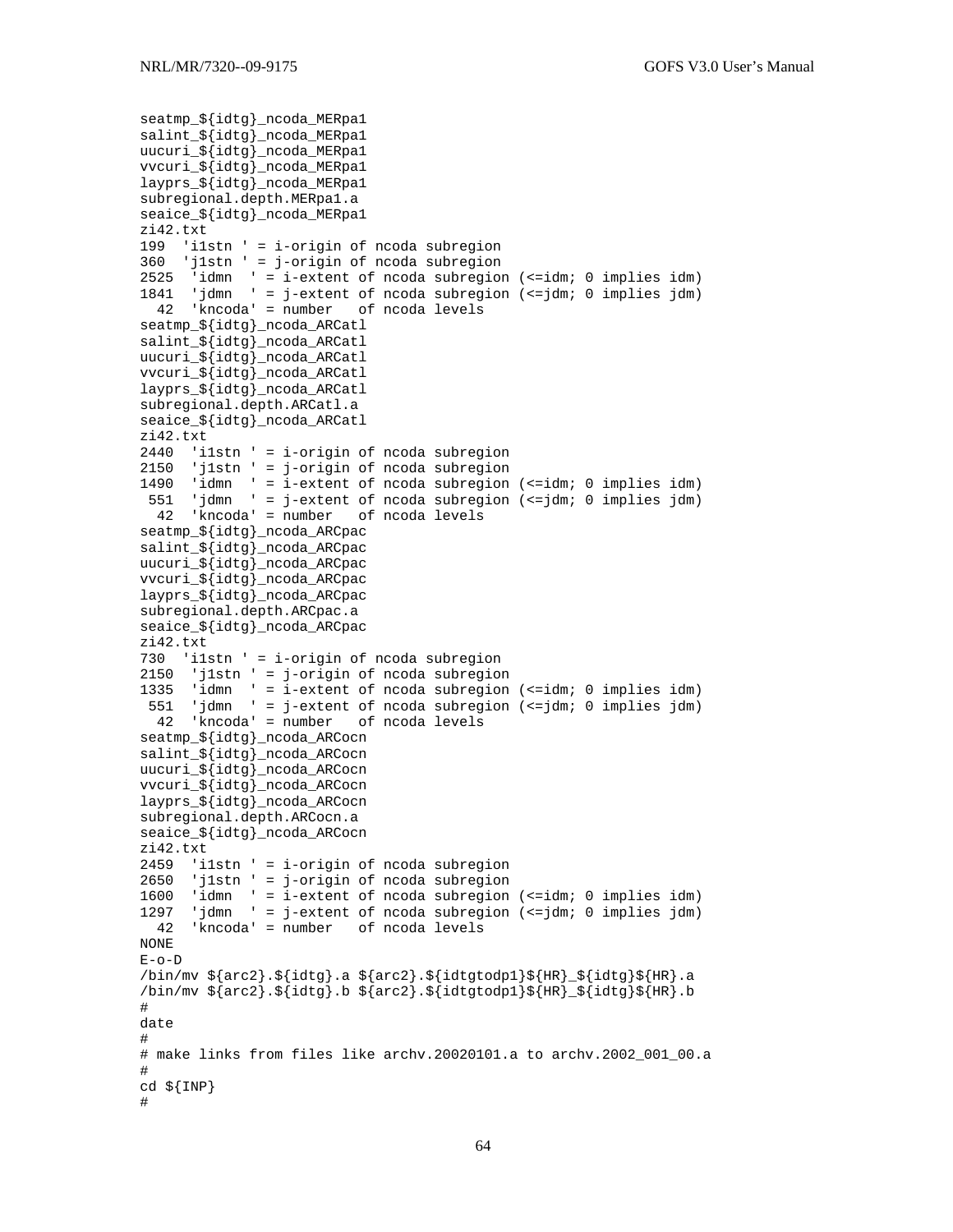```
foreach FILE (`ls ${arc2}.${idtgtodp1}${HR}_${idtg}*`) 
 set iyear=`echo ${FILE} |awk -F${HR}_ '{a=substr($NF,1,4);print a}'`
 set ii=`echo \S{FILE} |awk -F\S{HR}_ '{a=substr($NF,5,2);print a}'
 set imon=`echo \frac{s}{ii} | sed 's/^0*\(.*\)$/\1/'
 set ii=`echo \S[FILE} |awk -F\S[HR}_ '{a=substr($NF,7,2);print a}'`
 set iday=`echo ${ii} | sed 's/^0*\(.*\)$/\1/'
  set idtg=`${BIN}/ymd2doy.csh ${iyear} ${imon} ${iday}` 
 set ab=`echo ${FILE} | sed -n 's/^.*\.\(.*\)$/\1/p'
  echo ${iyear} ${imon} ${iday} ${ab} ${idtg} 
  /bin/rm ../data/incup/incupd.${idtg}_${HR}.${ab} 
  ln -s ../../${case}/${FILE} ../data/incup/incupd.${idtg}_${HR}.${ab} 
end 
# 
date 
# 
# 
# don't use this part unless you have dedicated time and you want to 
# maximize the the use of the remainder of the time 
\# \text{if}(\frac{1}{\text{idtql}}) == \frac{1}{\text{idtqtodpl}})then
#echo '**************** FORECAST **********************' 
#echo 'idtg= '${idtg} ' > idtgtod= ' ${idtgtod} 
## 
#set targhr=11 
#set targmin=60 
#set nowhr=`date +%H` 
#set diffhr=`expr ${targhr} - ${nowhr}` 
#set diffhr=`expr \frac{1}{2} diffhr} - 1<sup>o</sup>
#set nowmin=`date +%M` 
#set diffmin=`expr ${targmin} - ${nowmin}` 
#set diffmin=`expr ${diffmin} - 5` 
#if( ${diffmin} < 0 ) then 
# set diffmin=`expr 60 - ${diffmin}` 
# set diffhr=`expr ${diffhr} - 1` 
#endif 
## 
#set diffmin=`echo ${diffmin} | awk '{printf "%02d \n",$1}'` 
#set runtim=${diffhr}:${diffmin} 
#echo ${runtim} 
##number of forecast days of model integration 
#setenv frcstdays 2 
##setenv frcstdays 3 
## 
\# \text{iff}(\frac{\xi}{\text{diff}}) \geq 4 \&\; \frac{\xi}{\text{diff}} \geq 45) \text{ then}## setenv frcstdays 4 
##endif 
\# \text{iff}(\frac{1}{2} \text{diff} \mid \text{ker} \cdot \text{ker} \cdot \text{diag} \cdot \text{diag} \cdot \text{diag} \cdot \text{diag} \cdot \text{diag} \cdot \text{diag} \cdot \text{diag} \cdot \text{diag} \cdot \text{diag} \cdot \text{diag} \cdot \text{diag} \cdot \text{diag} \cdot \text{diag} \cdot \text{diag} \cdot \text{diag} \cdot \text{diag} \cdot \text{diag} \cdot \text{diag} \cdot \text{diag} \cdot \text{diag} \cdot \text{diag} \cdot \text{diag} \cdot \text{diag} \cdot \text{diag} \cdot \text{diag} \cdot \text{diag} \cdot \text{## setenv frcstdays 4 
##endif 
##if(${diffhr} > = 6 && ${diffmin} > = 20) then
## setenv frcstdays 5 
##endif 
#date 
#echo diffhr ${diffhr} diffmin ${diffmin} runtim ${runtim} frcstdays ${frcstdays} 
# /bin/rm ${LOGS}/${E}pbs_ncoda_${idtgtodp1}${HR}_${idtg1}${HR}*.{com,log} 
## awk -f ${MVOI}/../HYCOM.awk_new runtim=${runtim} hr=${HR} nmdays=${frcstdays} 
t0=${E}pbs_${idtg1} tod=${idtgtodp1} t1=${idtg1} ${MVOI}/../${E}pbs_ncoda.com > 
${LOGS}/${E}pbs_ncoda_${idtgtodp1}${HR}_${idtg1}${HR}.com 
# awk -f ${MVOI}/../HYCOM.awk runtim=${runtim} hr=${HR} nmdays=${frcstdays} 
t0=${E}pbs ${idtq1} tod=${idtqtodp1} t1=${idtq1} ${MVOI}/../${E}pbs ncoda.com >
${LOGS}/${E}pbs_ncoda_${idtgtodp1}${HR}_${idtg1}${HR}.com 
##FORECAST 
#endif 
#
```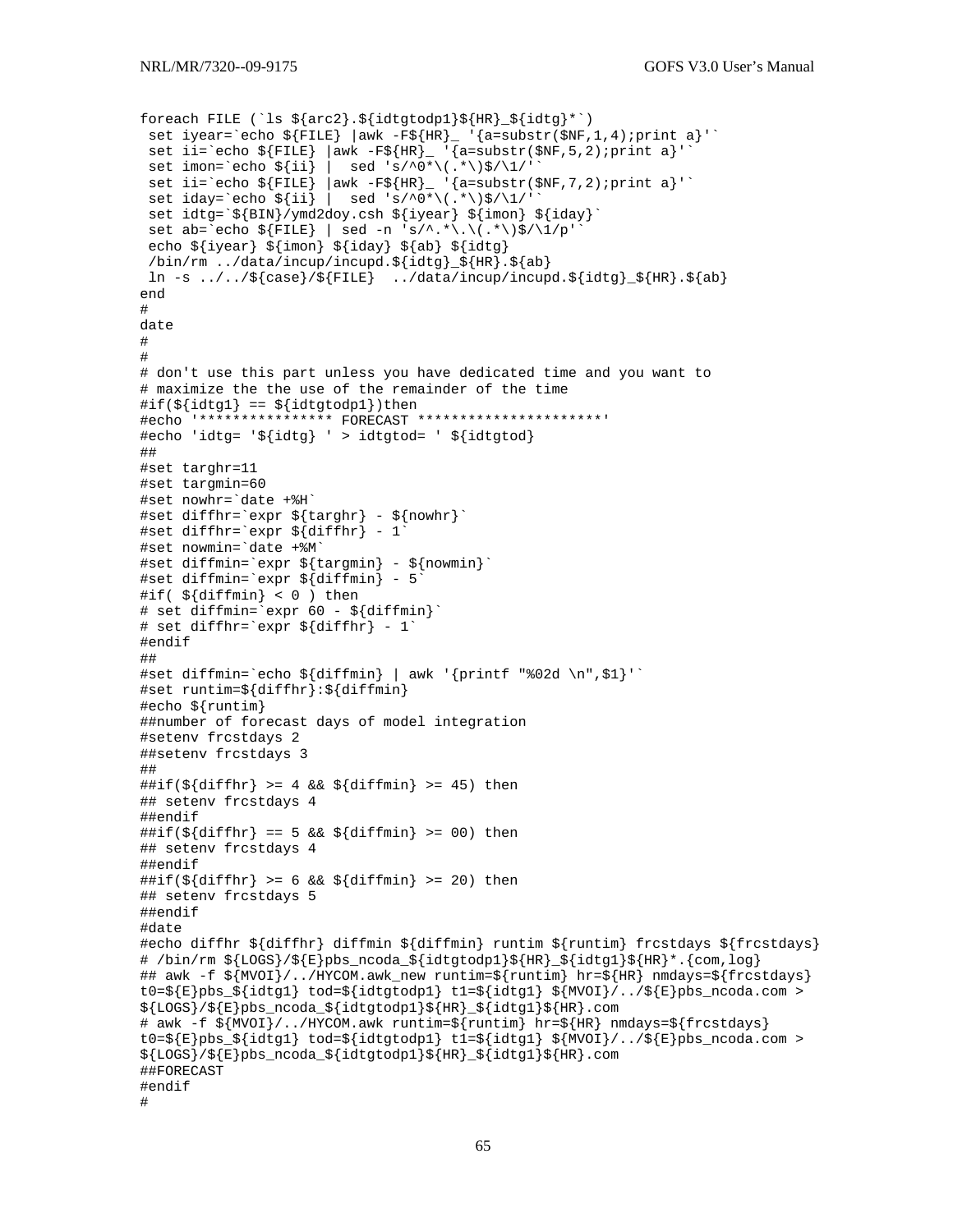```
# submit hycom for next day 
# 
cd ${LOGS} 
#OMS 
/u/home/wallcraf/bin/q_navo \S{E}pbs_ncoda_\S{idtptodpl}\S{HR}_{S}{idtg1}\S{HR}.com
# 
# submit the plotting job 
# hindcast 
/u/home/wallcraf/bin/q_navo ${E}plotpost_${idtgtodplt}${HR}_${idtg1}00.csh 
# real time 
#/u/home/wallcraf/bin/q_navo ${E}plotpost_${idtgtodp1}${HR}_${idtg1}00.csh
```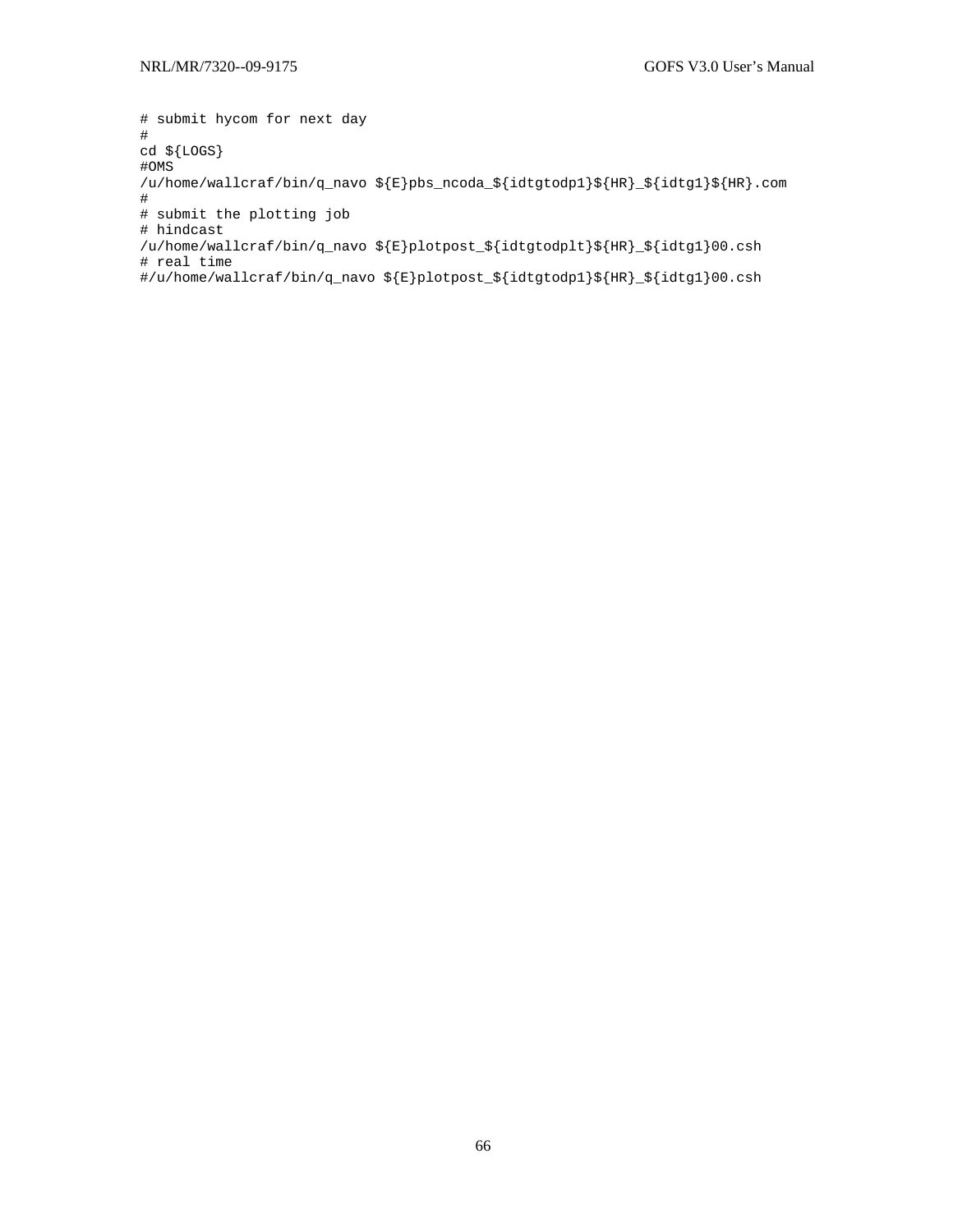## **APPENDIX F**

## Script 727pbs\_ncoda\_\${idtgtod}18\_\${idtg}18.com

This is a Script to run HYCOM.

```
#! /bin/csh -x
#PBS -N 999pbs
#PBS -j oe
#PBS -o 999pbsXX.log
#PBS -1 mppwidth=619
#PBS -1 mppnppn=8
#PBS -1 walltime=2:00:00
#PBS -W umask=027
#PBS -A NRLSS018
#PBS -q internal3d
##BSUB -J 727ncoda
#BSUB -M 1500000
#BSUB -a poe
#BSUB -n 379
#BSUB -R "rusage[ntbl_windows=32]span[ptile=16]"
#BSUB -W 4:00
#BSUB -q internal3d
#BSUB -P NAVOSHYC
\#set echo
set timestamp
date
\mathcal{C}C --- Preamble.
\mathsf Cseteny OS 'uname'
switch ($0S)
case 'AIX':
   hostname
    setenv TMPDIR /scr/${user}
#breaksw
case 'Linux':
   which yod
    if (! $status) then
     seteny OS XT3
      setenv TMPDIR / tmp
#else
#setenv TMPDIR /tmp
    endif
    which aprun
   if (! $status) then
#setenv OS XT4
    setenv OS XT5
\#setenv TMPDIR /scr
    endif
    breaksw
default:
    echo 'Unknown Operating System: ' $0S
```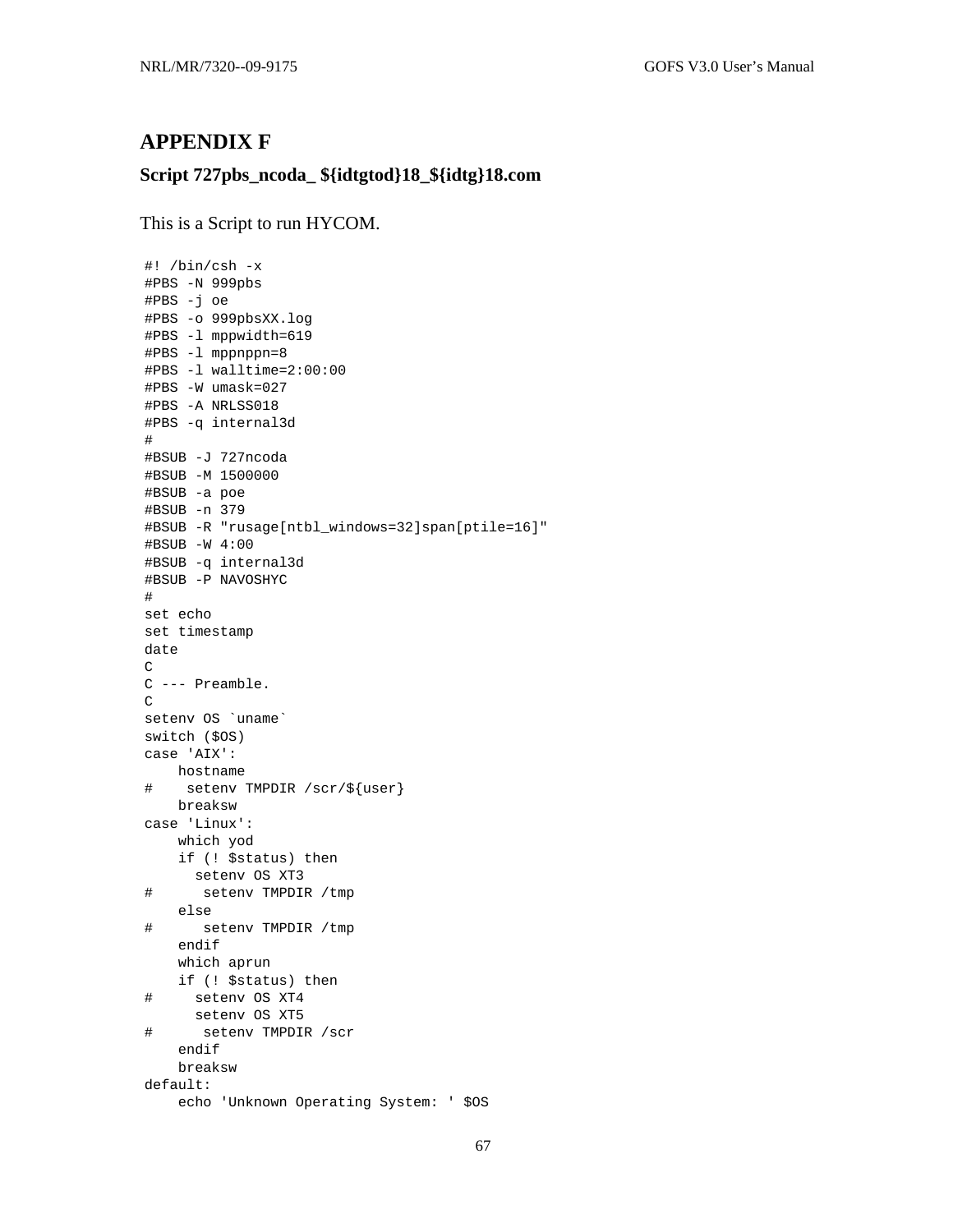```
 echo 'configured for AIX only' 
    exit (1) 
endsw 
\Gammaif ($?JOBNAME) then 
    setenv PBS_JOBNAME ${JOBNAME} 
     setenv PBS_JOBID $$ 
endif 
echo PBS_JOBNAME $PBS_JOBNAME PBS_JOBID $PBS_JOBID 
\mathcal{C}C --- Automatic Run Script. 
C --- Submit with msub, or msub_csh, or msub_ll command. 
C --- Multiple segment version, set no. of segments on foreach below. 
\mathcal{C}C --- Set up for incremental updating 
C 
\mathcal{C}C --- E is expt, P is permenant directory, S is /tmp directory. 
\mathcal{C}# 
setenv E 727 
setenv REG GLBa0.08 
setenv EXPT expt_72.7 
# 
# --- set by awk script for daily run 
# 
setenv nmdays 1 
setenv idtg 20031102 
setenv idtgtod 20031102 
setenv HR 18 
setenv HR2 00 
# 
# --- restart is "tomorrow" since we start at 18Z 
# 
set idtgrestart=`/u/home/${user}/bin/addndays yyyymmdd ${idtg} +1` 
echo idtg ${idtg} idtgtod ${idtgtod} idtgrestart ${idtgrestart} 
# 
set LOGS=/scr/${user}/hycom/${REG}/${EXPT}/logs 
mkdir -p ${LOGS} 
set RUN=/u/home/${user}/hycom/${REG}/${EXPT} 
# 
# --- remove temporary NCODA files 
# 
cd \ {RUN}
/u/home/wallcraf/bin/q_navo ${E}removefiles_2.com 
# 
setenv P $cwd 
switch ($OS) 
case 'AIX': 
case 'XT5': 
# substitute /scr for /u/home 
   setenv S `echo $cwd | awk '{print "/scr" substr($0,8,length)}'`
    breaksw 
e 'XT3': 
case 'XT4': 
case 'OSF1': 
# substitute /work for /??????? 
     setenv S `echo $cwd | awk '{print "/work" substr($0,3,length)}'`
```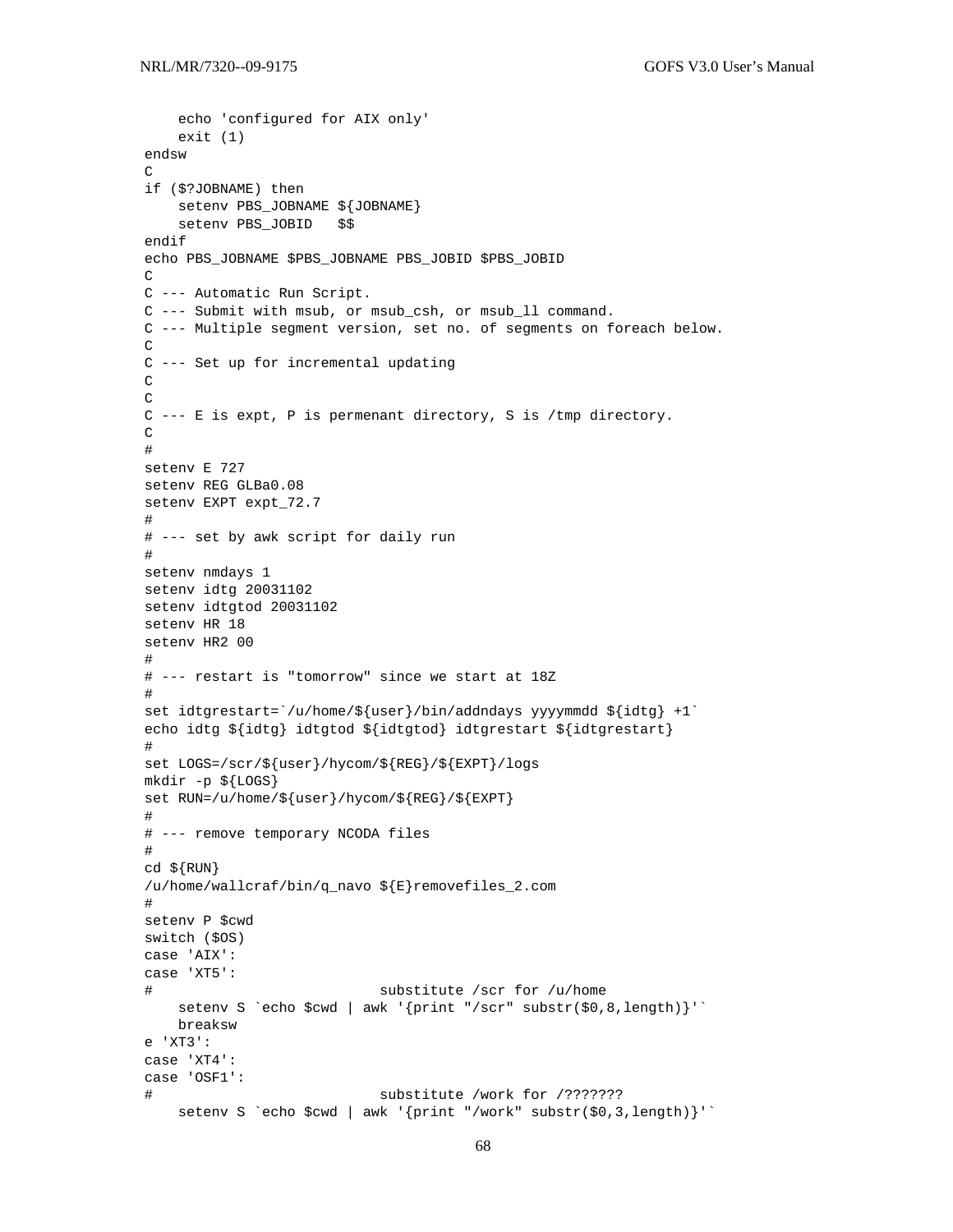```
breaksw
case 'IRIX64':
                           substitute /scr for /u/home
#setenv S `echo $cwd | awk '{print "/scr" substr($0,8,length)}'`
   breaksw
case 'unicos':
                           substitute /tmp for /u/b
#setenv S 'echo $cwd | awk '{print "/tmp" substr($0,5,length)}''
   breaksw
endsw
\mathcal{C}ls -laFq
\mathcal{C}C --- check the RUNNING flag.
\mathsf{C}if ( -e RUNNING && ! -e RUNNING_$PBS_JOBID ) then
\mathcal{C}C --- MODEL IS ALREADY RUNNING - EXIT.
\mathcal{C}exit
endif
touch RUNNING
touch RUNNING_$PBS_JOBID
C
C --- Generate the next model script.
\capseteny Y01 103
 setenv AB a
\#setenv SCRIPT ${E}y${idtg}.com
 /bin/rm -f ${SCRIPT}
 awk -f \S \{RUN\}/\S \{E\}.awk nmdays=\S \{mdays} hr=\S \{HR\} y01=\S \{Y01\} tod=\S \{idtgtod\}ab=\S{AB} td=\S{idtg} \S{RUN}/\S{E}.com > \S{SCRIPT}
## --- Run the Script.
#set script = $SCRIPT
set reqname = \frac{1}{2} [PBS_JOBNAME]
ln -fs ${reqname}.log $script:r.log
#mkdir -p $S
cp ${SCRIPT} $S/${SCRIPT}
cd $S
#csh \S{SCRIPT}
#wait
date
## --- submit next day of todays run
## --- submit next day of todays run
# --- update only idtg if a real time run that goes back # of days
set idtg=`/u/home/\frac{1}{2}{user}/bin/addndays yyyymmdd \frac{1}{4}idtg} +1`
\#
```